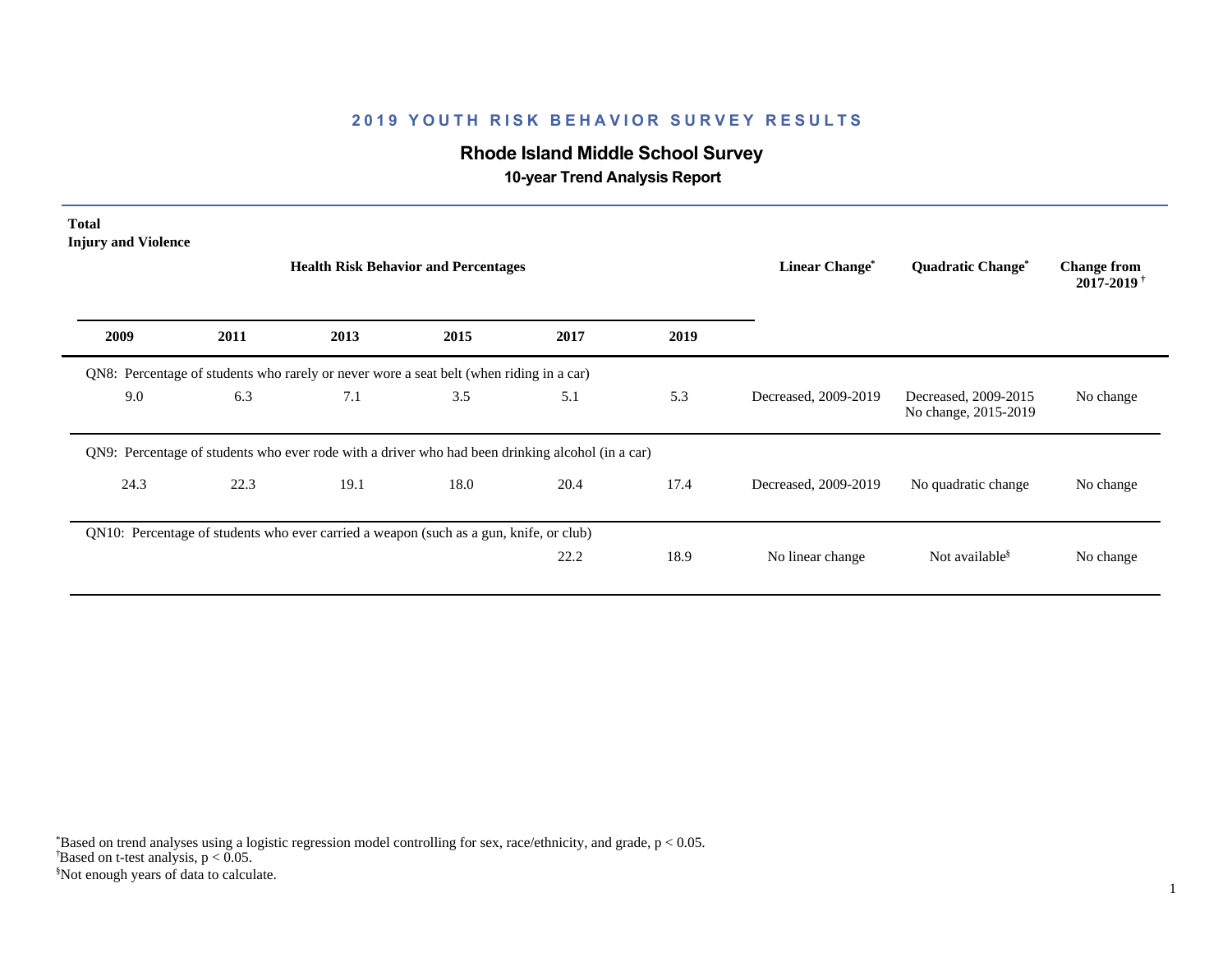# **Rhode Island Middle School Survey**

 **10-year Trend Analysis Report**

| <b>Total</b><br><b>Injury and Violence</b>                                             |      |                                                                                                            |      |      |      |                                  |                                              |                                                  |
|----------------------------------------------------------------------------------------|------|------------------------------------------------------------------------------------------------------------|------|------|------|----------------------------------|----------------------------------------------|--------------------------------------------------|
|                                                                                        |      | <b>Health Risk Behavior and Percentages</b>                                                                |      |      |      | <b>Linear Change<sup>*</sup></b> | <b>Quadratic Change<sup>*</sup></b>          | <b>Change from</b><br>$2017 - 2019$ <sup>+</sup> |
| 2009                                                                                   | 2011 | 2013                                                                                                       | 2015 | 2017 | 2019 |                                  |                                              |                                                  |
|                                                                                        |      | QN12: Percentage of students who were ever bullied on school property                                      |      |      |      |                                  |                                              |                                                  |
| 35.1                                                                                   | 38.8 | 40.1                                                                                                       | 38.0 | 33.4 | 31.9 | Decreased, 2009-2019             | Increased, 2009-2013<br>Decreased, 2013-2019 | No change                                        |
| Instagram, Facebook, or other social media)                                            |      | QN13: Percentage of students who were ever electronically bullied (counting being bullied through texting, |      |      |      |                                  |                                              |                                                  |
|                                                                                        | 22.0 | 23.0                                                                                                       | 20.8 | 21.4 | 20.4 | No linear change                 | Not available <sup>§</sup>                   | No change                                        |
| QN14: Percentage of students who ever seriously thought about killing themselves       |      |                                                                                                            |      |      |      |                                  |                                              |                                                  |
| 16.0                                                                                   | 17.9 | 18.7                                                                                                       | 17.2 | 18.0 | 16.9 | No linear change                 | No quadratic change                          | No change                                        |
| QN15: Percentage of students who ever made a plan about how they would kill themselves |      |                                                                                                            |      |      |      |                                  |                                              |                                                  |
| 9.5                                                                                    | 10.8 | 12.6                                                                                                       | 10.8 | 11.6 | 11.3 | Increased, 2009-2019             | No quadratic change                          | No change                                        |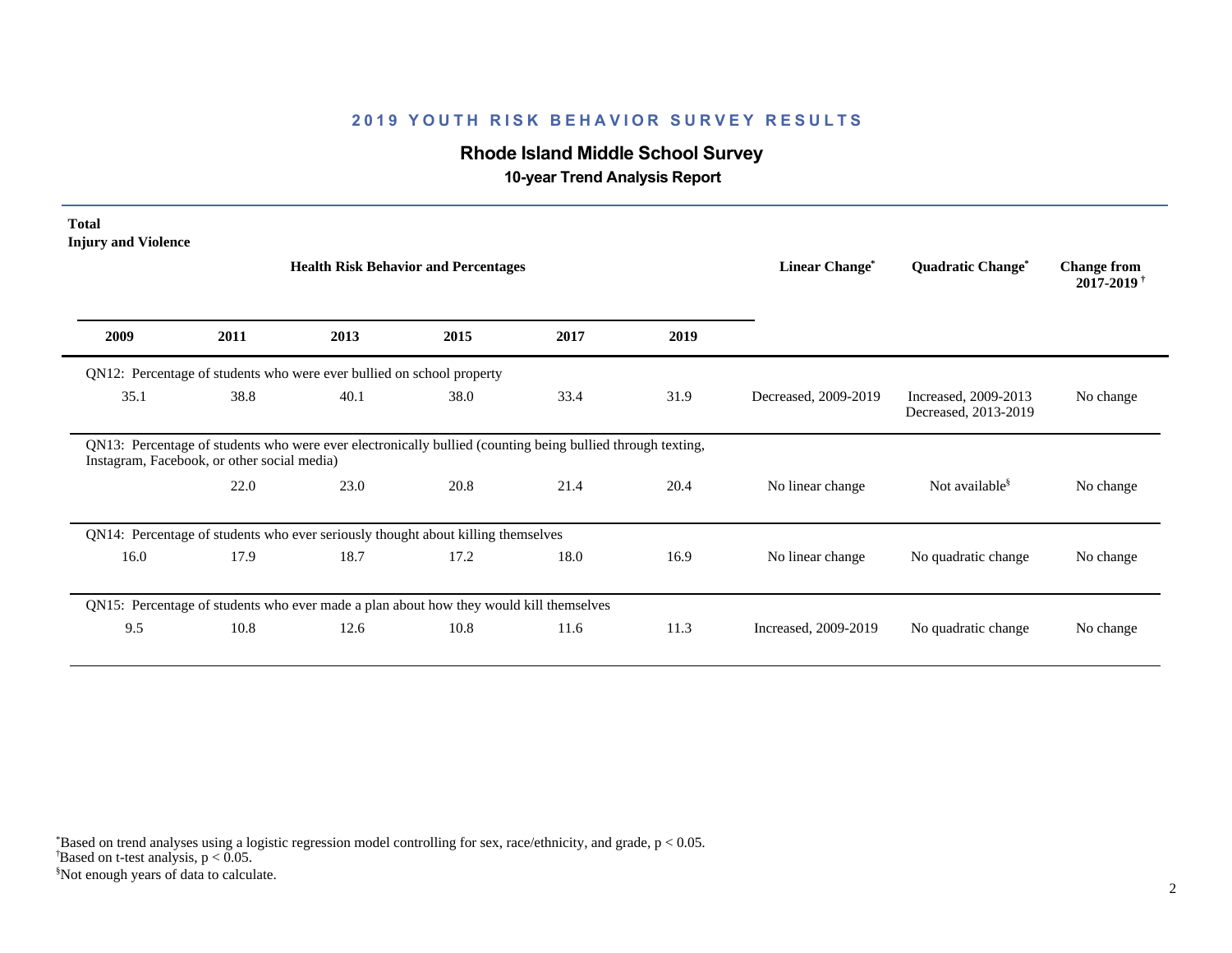# **Rhode Island Middle School Survey**

 **10-year Trend Analysis Report**

| <b>Total</b><br><b>Injury and Violence</b>                     |      | <b>Health Risk Behavior and Percentages</b> | Linear Change <sup>*</sup> | Quadratic Change* | <b>Change from</b><br>$2017 - 2019$ <sup>†</sup> |                  |                     |           |
|----------------------------------------------------------------|------|---------------------------------------------|----------------------------|-------------------|--------------------------------------------------|------------------|---------------------|-----------|
| 2009                                                           | 2011 | 2013                                        | 2015                       | 2017              | 2019                                             |                  |                     |           |
| QN16: Percentage of students who ever tried to kill themselves |      |                                             |                            |                   |                                                  |                  |                     |           |
| 5.9                                                            | 6.3  | 8.5                                         | 6.2                        | 6.5               | 6.1                                              | No linear change | No quadratic change | No change |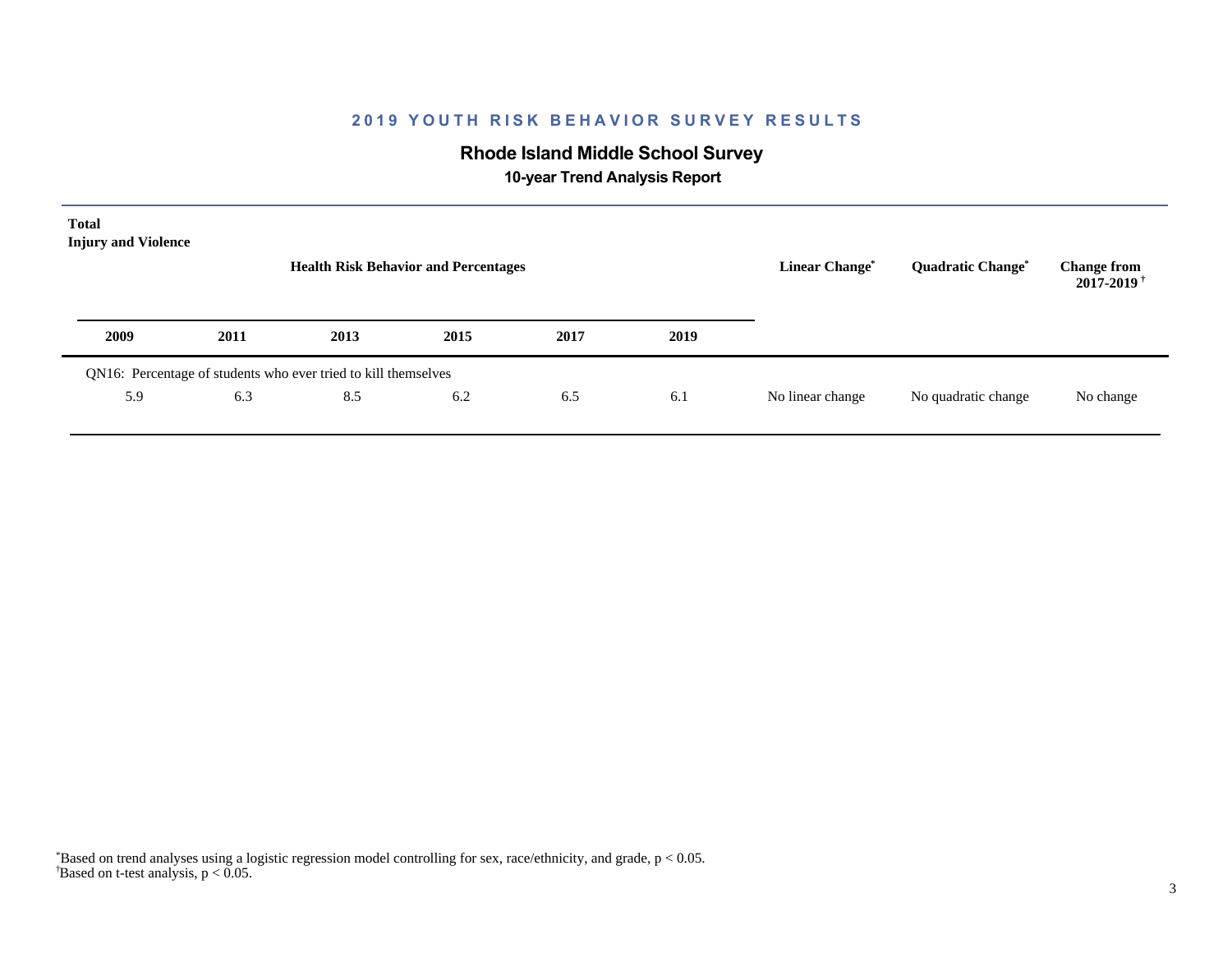# **Rhode Island Middle School Survey**

 **10-year Trend Analysis Report**

| <b>Total</b><br><b>Tobacco Use</b> |      |                                                                                                               |      |      |      |                       |                            |                                                  |
|------------------------------------|------|---------------------------------------------------------------------------------------------------------------|------|------|------|-----------------------|----------------------------|--------------------------------------------------|
|                                    |      | <b>Health Risk Behavior and Percentages</b>                                                                   |      |      |      | <b>Linear Change*</b> | Quadratic Change*          | <b>Change from</b><br>$2017 - 2019$ <sup>+</sup> |
| 2009                               | 2011 | 2013                                                                                                          | 2015 | 2017 | 2019 |                       |                            |                                                  |
|                                    |      | QN17: Percentage of students who ever tried cigarette smoking (even one or two puffs)                         |      |      |      |                       |                            |                                                  |
| 17.0                               | 16.5 | 13.9                                                                                                          | 7.2  | 5.1  | 5.3  | Decreased, 2009-2019  | No quadratic change        | No change                                        |
| two puffs)                         |      | QN18: Percentage of students who tried cigarette smoking for the first time before age 11 years (even one or  |      |      |      |                       |                            |                                                  |
|                                    |      |                                                                                                               |      | 2.4  | 2.6  | No linear change      | Not available <sup>§</sup> | No change                                        |
| survey)                            |      | QN19: Percentage of students who currently smoked cigarettes (on at least 1 day during the 30 days before the |      |      |      |                       |                            |                                                  |
| 5.0                                | 3.9  | 3.5                                                                                                           | 0.9  | 1.9  | 1.6  | Decreased, 2009-2019  | No quadratic change        | No change                                        |
| 30 days before the survey)         |      | QNFRCIG: Percentage of students who currently smoked cigarettes frequently (on 20 or more days during the     |      |      |      |                       |                            |                                                  |
| 1.2                                | 1.1  | 0.6                                                                                                           | 0.1  | 0.3  | 0.2  | Decreased, 2009-2019  | No quadratic change        | No change                                        |

 $\overline{B}$ ased on t-test analysis, p < 0.05. \*Based on trend analyses using a logistic regression model controlling for sex, race/ethnicity, and grade, p < 0.05.

§Not enough years of data to calculate.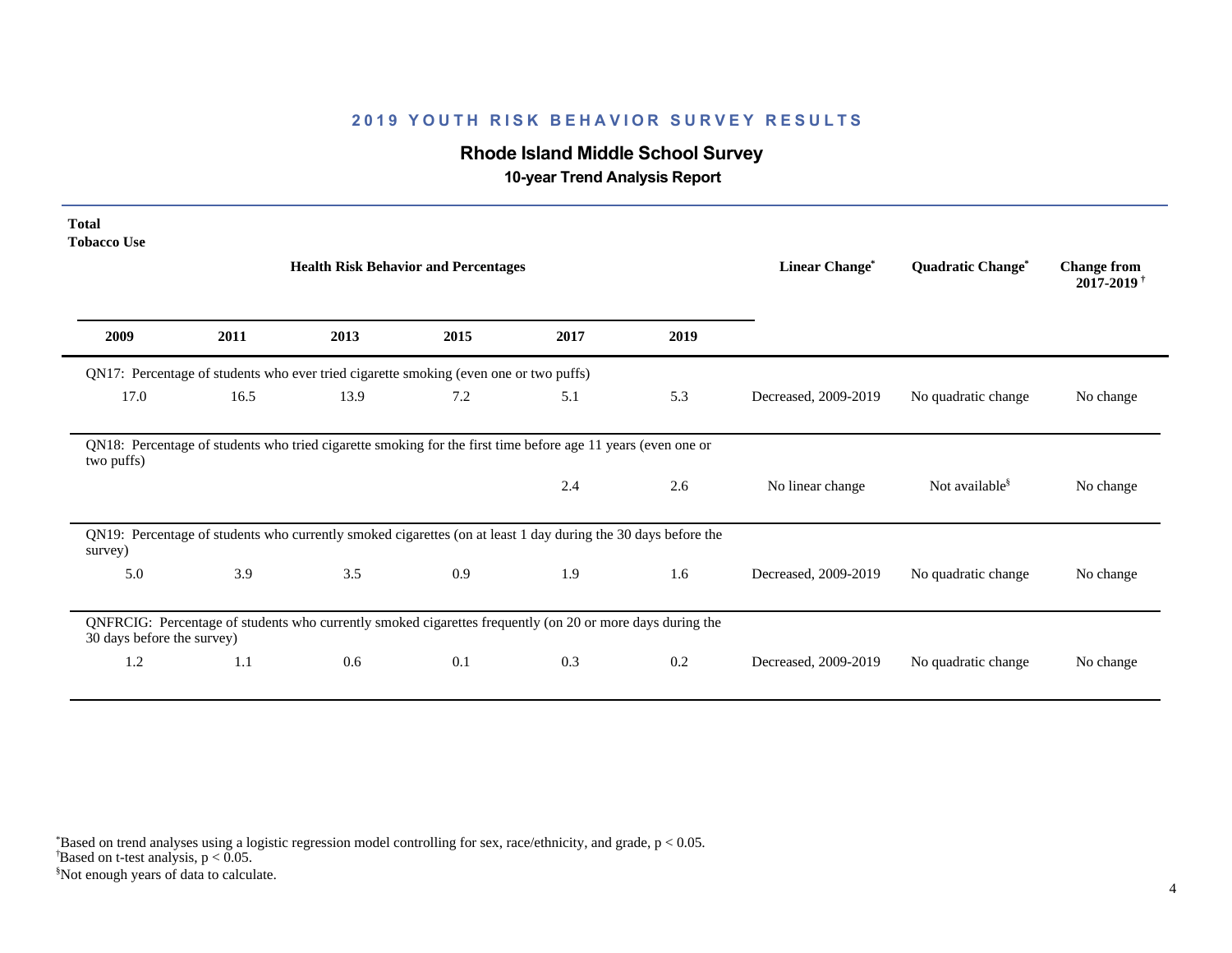# **Rhode Island Middle School Survey**

 **10-year Trend Analysis Report**

| <b>Total</b><br><b>Tobacco Use</b> |                                                                                                                                 |                                                                                                              |      |      |      |                       |                            |                                                  |  |  |  |
|------------------------------------|---------------------------------------------------------------------------------------------------------------------------------|--------------------------------------------------------------------------------------------------------------|------|------|------|-----------------------|----------------------------|--------------------------------------------------|--|--|--|
|                                    |                                                                                                                                 | <b>Health Risk Behavior and Percentages</b>                                                                  |      |      |      | <b>Linear Change*</b> | Quadratic Change*          | <b>Change from</b><br>$2017 - 2019$ <sup>+</sup> |  |  |  |
| 2009                               | 2011                                                                                                                            | 2013                                                                                                         | 2015 | 2017 | 2019 |                       |                            |                                                  |  |  |  |
|                                    | QNDAYCIG: Percentage of students who currently smoked cigarettes daily (on all 30 days during the 30 days<br>before the survey) |                                                                                                              |      |      |      |                       |                            |                                                  |  |  |  |
| 1.0                                | 1.0                                                                                                                             | 0.5                                                                                                          | 0.1  | 0.3  | 0.2  | Decreased, 2009-2019  | No quadratic change        | No change                                        |  |  |  |
|                                    |                                                                                                                                 | QN21: Percentage of students who ever used an electronic vapor product                                       |      |      |      |                       |                            |                                                  |  |  |  |
|                                    |                                                                                                                                 |                                                                                                              | 15.6 | 15.7 | 16.4 | No linear change      | Not available <sup>§</sup> | No change                                        |  |  |  |
| days before the survey)            |                                                                                                                                 | QN22: Percentage of students who currently used an electronic vapor product (on at least 1 day during the 30 |      |      |      |                       |                            |                                                  |  |  |  |
|                                    |                                                                                                                                 |                                                                                                              | 7.6  | 6.4  | 6.5  | No linear change      | Not available              | No change                                        |  |  |  |
|                                    | days during the 30 days before the survey)                                                                                      | QNFREVP: Percentage of students who currently used electronic vapor products frequently (on 20 or more       |      |      |      |                       |                            |                                                  |  |  |  |
|                                    |                                                                                                                                 |                                                                                                              | 0.8  | 1.4  | 0.8  | No linear change      | Not available              | No change                                        |  |  |  |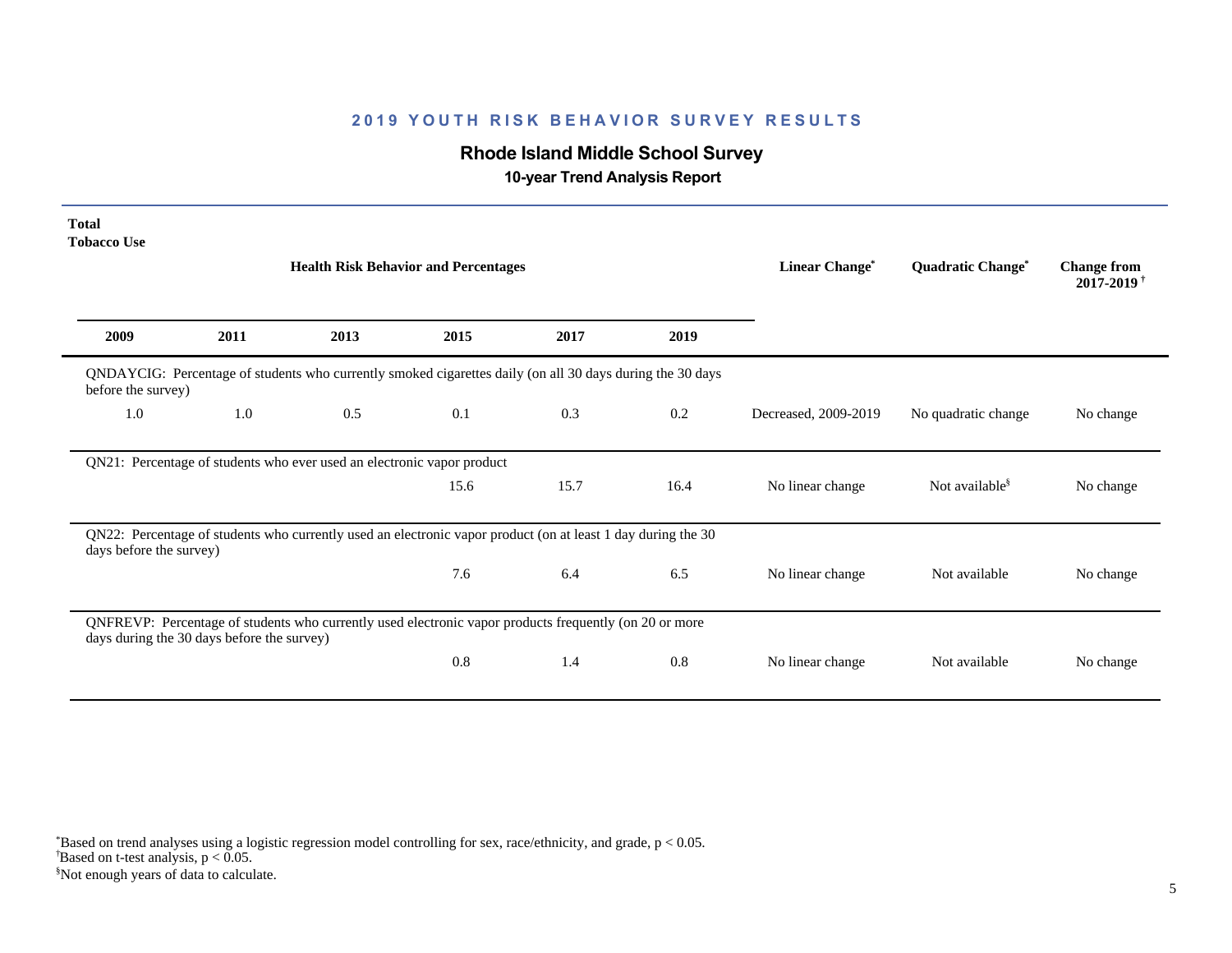# **Rhode Island Middle School Survey**

 **10-year Trend Analysis Report**

| <b>Total</b><br><b>Tobacco Use</b> |                                       |                                                                         |                                                                                                                                                                                                                           |      |      |                       |                                     |                                                  |
|------------------------------------|---------------------------------------|-------------------------------------------------------------------------|---------------------------------------------------------------------------------------------------------------------------------------------------------------------------------------------------------------------------|------|------|-----------------------|-------------------------------------|--------------------------------------------------|
|                                    |                                       |                                                                         | <b>Health Risk Behavior and Percentages</b>                                                                                                                                                                               |      |      | <b>Linear Change*</b> | <b>Quadratic Change<sup>*</sup></b> | <b>Change from</b><br>$2017 - 2019$ <sup>+</sup> |
| 2009                               | 2011                                  | 2013                                                                    | 2015                                                                                                                                                                                                                      | 2017 | 2019 |                       |                                     |                                                  |
| the 30 days before the survey)     |                                       |                                                                         | QNDAYEVP: Percentage of students who currently used electronic vapor products daily (on all 30 days during                                                                                                                |      |      |                       |                                     |                                                  |
|                                    |                                       |                                                                         | 0.5                                                                                                                                                                                                                       | 0.9  | 0.5  | No linear change      | Not available <sup>§</sup>          | No change                                        |
|                                    |                                       | vapor products, on at least 1 day during the 30 days before the survey) | QN24: Percentage of students who currently used smokeless tobacco (chewing tobacco, snuff, dip, snus, or<br>dissolvable tobacco products [such as Copenhagen, Grizzly, Skoal, or Camel Snus], not counting any electronic |      |      |                       |                                     |                                                  |
|                                    |                                       |                                                                         |                                                                                                                                                                                                                           | 2.0  | 1.5  | No linear change      | Not available                       | No change                                        |
|                                    | during the 30 days before the survey) |                                                                         | QN25: Percentage of students who currently smoked cigars (cigars, cigarillos, or little cigars, on at least 1 day                                                                                                         |      |      |                       |                                     |                                                  |
| 4.8                                | 4.3                                   | 5.9                                                                     | 1.1                                                                                                                                                                                                                       | 2.2  | 1.2  | Decreased, 2009-2019  | No quadratic change                 | No change                                        |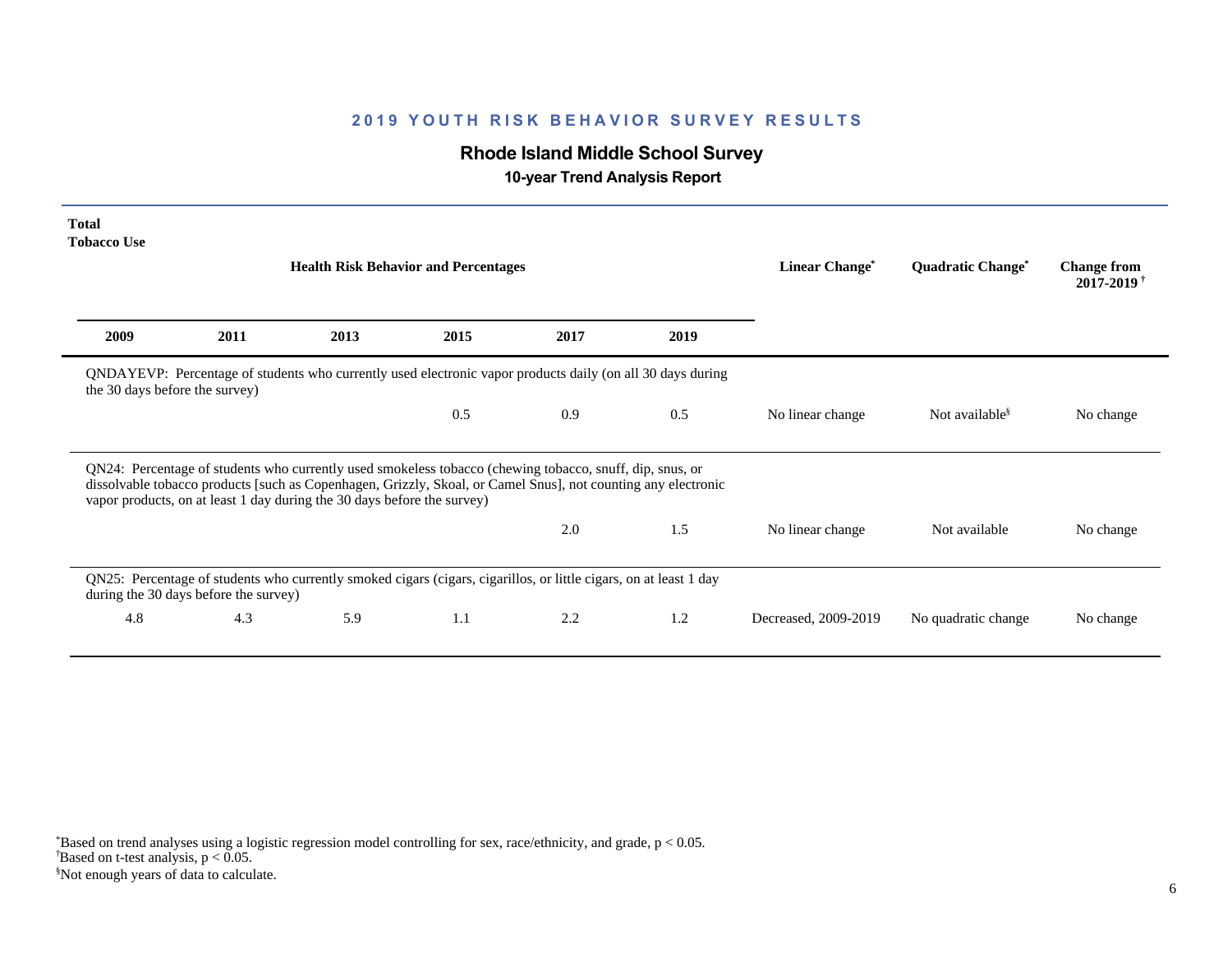# **Rhode Island Middle School Survey**

 **10-year Trend Analysis Report**

| <b>Total</b><br><b>Alcohol and Other Drug Use</b> |      |                                                                                                               |      |      |      |                      |                                     |                                                  |
|---------------------------------------------------|------|---------------------------------------------------------------------------------------------------------------|------|------|------|----------------------|-------------------------------------|--------------------------------------------------|
|                                                   |      | <b>Health Risk Behavior and Percentages</b>                                                                   |      |      |      | Linear Change*       | <b>Quadratic Change<sup>*</sup></b> | <b>Change from</b><br>$2017 - 2019$ <sup>†</sup> |
| 2009                                              | 2011 | 2013                                                                                                          | 2015 | 2017 | 2019 |                      |                                     |                                                  |
|                                                   |      | QN26: Percentage of students who ever drank alcohol (other than a few sips)                                   |      |      |      |                      |                                     |                                                  |
| 26.0                                              | 23.2 | 21.7                                                                                                          | 16.4 | 20.8 | 15.5 | Decreased, 2009-2019 | No quadratic change                 | No change                                        |
|                                                   |      | QN27: Percentage of students who drank alcohol for the first time before age 11 years (other than a few sips) |      |      |      |                      |                                     |                                                  |
| 9.8                                               | 9.5  | 9.2                                                                                                           | 5.2  | 8.5  | 6.0  | Decreased, 2009-2019 | No quadratic change                 | No change                                        |
|                                                   |      | QN28: Percentage of students who ever used marijuana                                                          |      |      |      |                      |                                     |                                                  |
| 10.2                                              | 10.0 | 8.8                                                                                                           | 6.6  | 8.6  | 7.4  | Decreased, 2009-2019 | No quadratic change                 | No change                                        |
|                                                   |      | QN29: Percentage of students who tried marijuana for the first time before age 11 years                       |      |      |      |                      |                                     |                                                  |
| 3.7                                               | 3.0  | 2.6                                                                                                           | 1.4  | 2.4  | 1.4  | Decreased, 2009-2019 | No quadratic change                 | No change                                        |
|                                                   |      |                                                                                                               |      |      |      |                      |                                     |                                                  |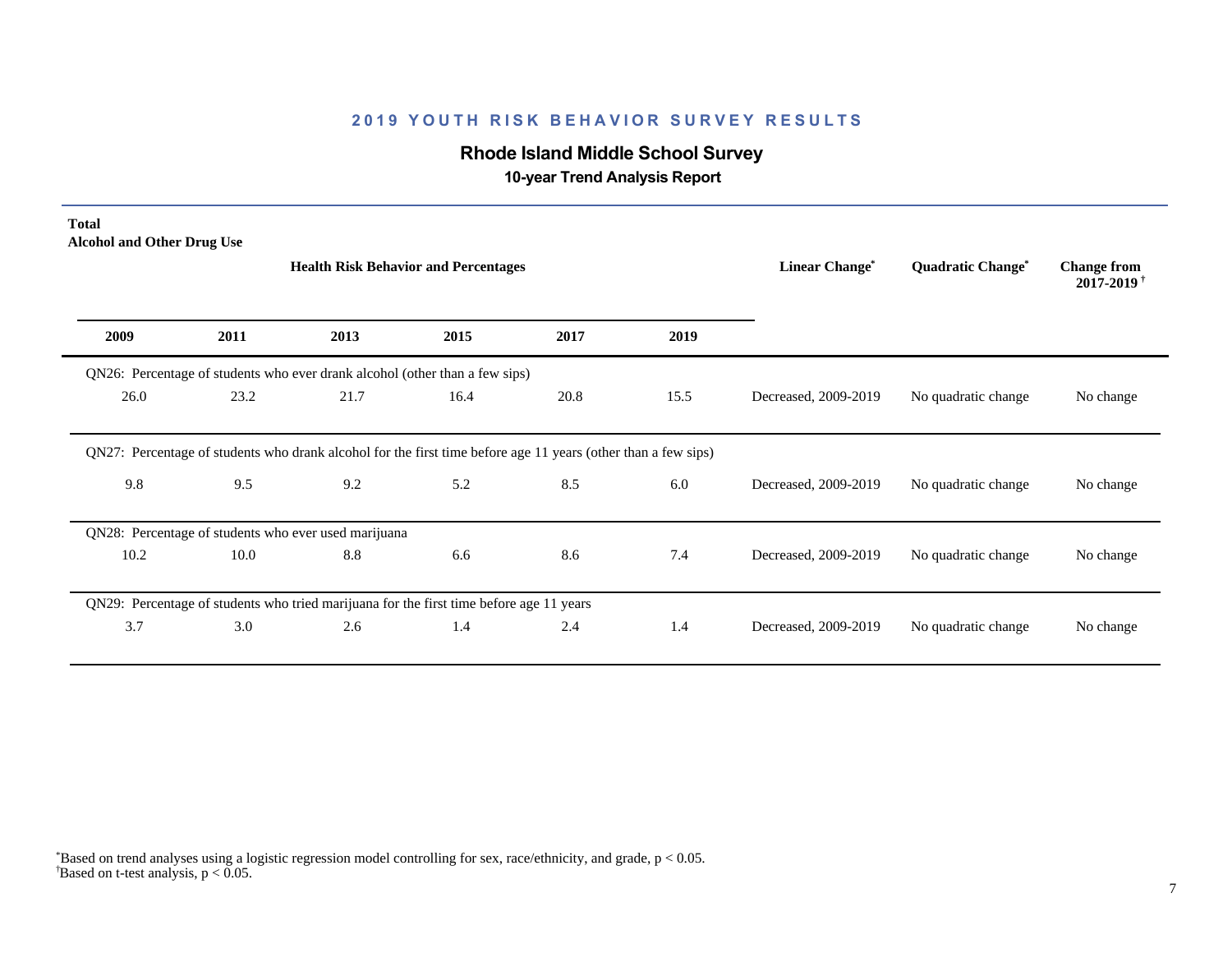# **Rhode Island Middle School Survey**

 **10-year Trend Analysis Report**

| <b>Total</b><br><b>Alcohol and Other Drug Use</b> |      | <b>Health Risk Behavior and Percentages</b> | Linear Change <sup>®</sup>                                                                                                                                                                                         | <b>Ouadratic Change<sup>®</sup></b> | <b>Change from</b><br>$2017 - 2019$ <sup>†</sup> |                  |                            |           |
|---------------------------------------------------|------|---------------------------------------------|--------------------------------------------------------------------------------------------------------------------------------------------------------------------------------------------------------------------|-------------------------------------|--------------------------------------------------|------------------|----------------------------|-----------|
| 2009                                              | 2011 | 2013                                        | 2015                                                                                                                                                                                                               | 2017                                | 2019                                             |                  |                            |           |
| hydrocodone, and Percocet)                        |      |                                             | QN30: Percentage of students who ever took prescription pain medicine without a doctor's prescription or<br>differently than how a doctor told them to use it (counting drugs such as codeine, Vicodin, Oxycontin, |                                     |                                                  |                  |                            |           |
|                                                   |      |                                             |                                                                                                                                                                                                                    | 6.8                                 | 5.8                                              | No linear change | Not available <sup>§</sup> | No change |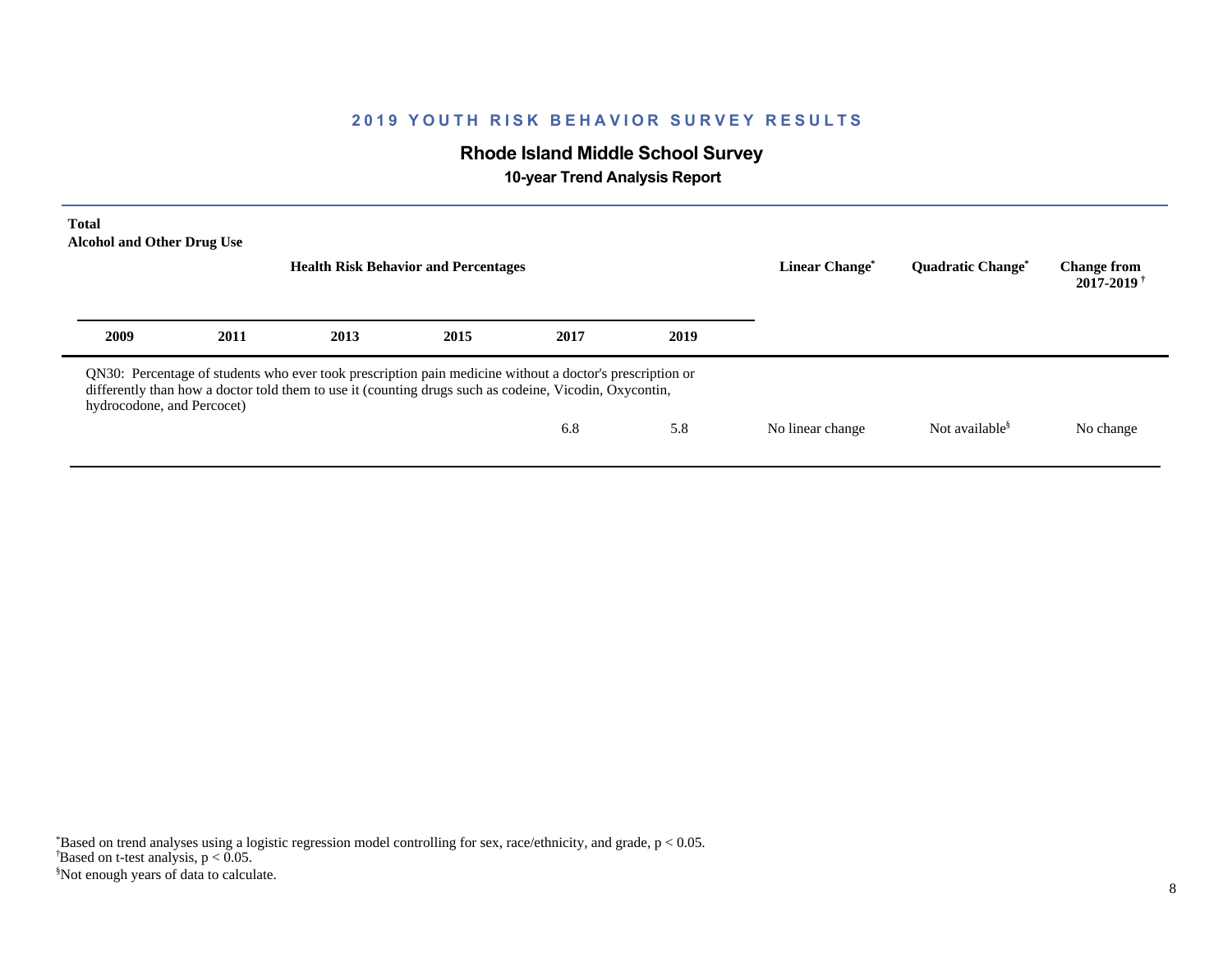# **Rhode Island Middle School Survey**

 **10-year Trend Analysis Report**

| <b>Total</b><br><b>Sexual Behaviors</b> |      | <b>Health Risk Behavior and Percentages</b>                  | <b>Linear Change<sup>*</sup></b> | <b>Quadratic Change<sup>*</sup></b><br>No quadratic change | <b>Change from</b><br>2017-2019 <sup>†</sup> |                      |  |           |
|-----------------------------------------|------|--------------------------------------------------------------|----------------------------------|------------------------------------------------------------|----------------------------------------------|----------------------|--|-----------|
| 2009                                    | 2011 | 2013                                                         | 2015                             | 2017                                                       | 2019                                         |                      |  |           |
|                                         |      | QN34: Percentage of students who ever had sexual intercourse |                                  |                                                            |                                              |                      |  |           |
| 14.6                                    | 12.4 | 9.8                                                          | 6.7                              | 8.1                                                        | 6.7                                          | Decreased, 2009-2019 |  | No change |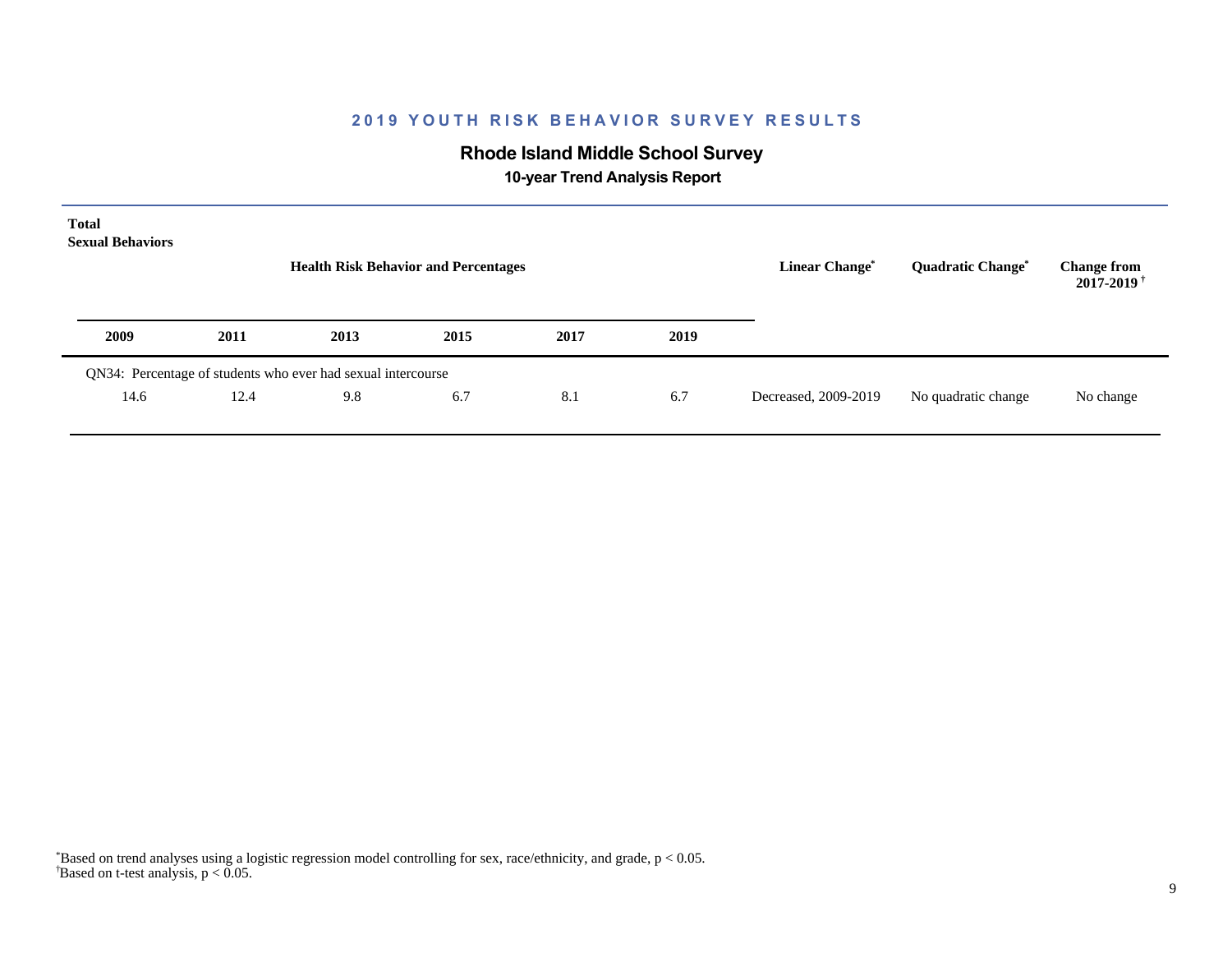# **Rhode Island Middle School Survey**

 **10-year Trend Analysis Report**

| <b>Total</b><br><b>Physical Activity</b>      |      |                                                                                                                                                                                                                                   |      |      |      |                            |                                              |                                                  |
|-----------------------------------------------|------|-----------------------------------------------------------------------------------------------------------------------------------------------------------------------------------------------------------------------------------|------|------|------|----------------------------|----------------------------------------------|--------------------------------------------------|
|                                               |      | <b>Health Risk Behavior and Percentages</b>                                                                                                                                                                                       |      |      |      | Linear Change <sup>*</sup> | <b>Quadratic Change<sup>®</sup></b>          | <b>Change from</b><br>$2017 - 2019$ <sup>†</sup> |
| 2009                                          | 2011 | 2013                                                                                                                                                                                                                              | 2015 | 2017 | 2019 |                            |                                              |                                                  |
| 7 days before the survey)                     |      | QN41: Percentage of students who were physically active at least 60 minutes per day on 5 or more days (in any<br>kind of physical activity that increased their heart rate and made them breathe hard some of the time during the |      |      |      |                            |                                              |                                                  |
| 50.5                                          | 55.4 | 49.8                                                                                                                                                                                                                              | 52.6 | 46.2 | 44.6 | Decreased, 2009-2019       | No change, 2009-2015<br>Decreased, 2015-2019 | No change                                        |
| the time during the 7 days before the survey) |      | QNPA0DAY: Percentage of students who did not participate in at least 60 minutes of physical activity on at<br>least 1 day (in any kind of physical activity that increased their heart rate and made them breathe hard some of    |      |      |      |                            |                                              |                                                  |
| 13.1                                          | 10.1 | 12.1                                                                                                                                                                                                                              | 11.3 | 17.8 | 11.6 | No linear change           | No quadratic change                          | No change                                        |
| the 7 days before the survey)                 |      | QNPA7DAY: Percentage of students who were physically active at least 60 minutes per day on all 7 days (in<br>any kind of physical activity that increased their heart rate and made them breathe hard some of the time during     |      |      |      |                            |                                              |                                                  |
| 29.7                                          | 32.6 | 26.7                                                                                                                                                                                                                              | 27.4 | 25.4 | 24.4 | Decreased, 2009-2019       | No quadratic change                          | No change                                        |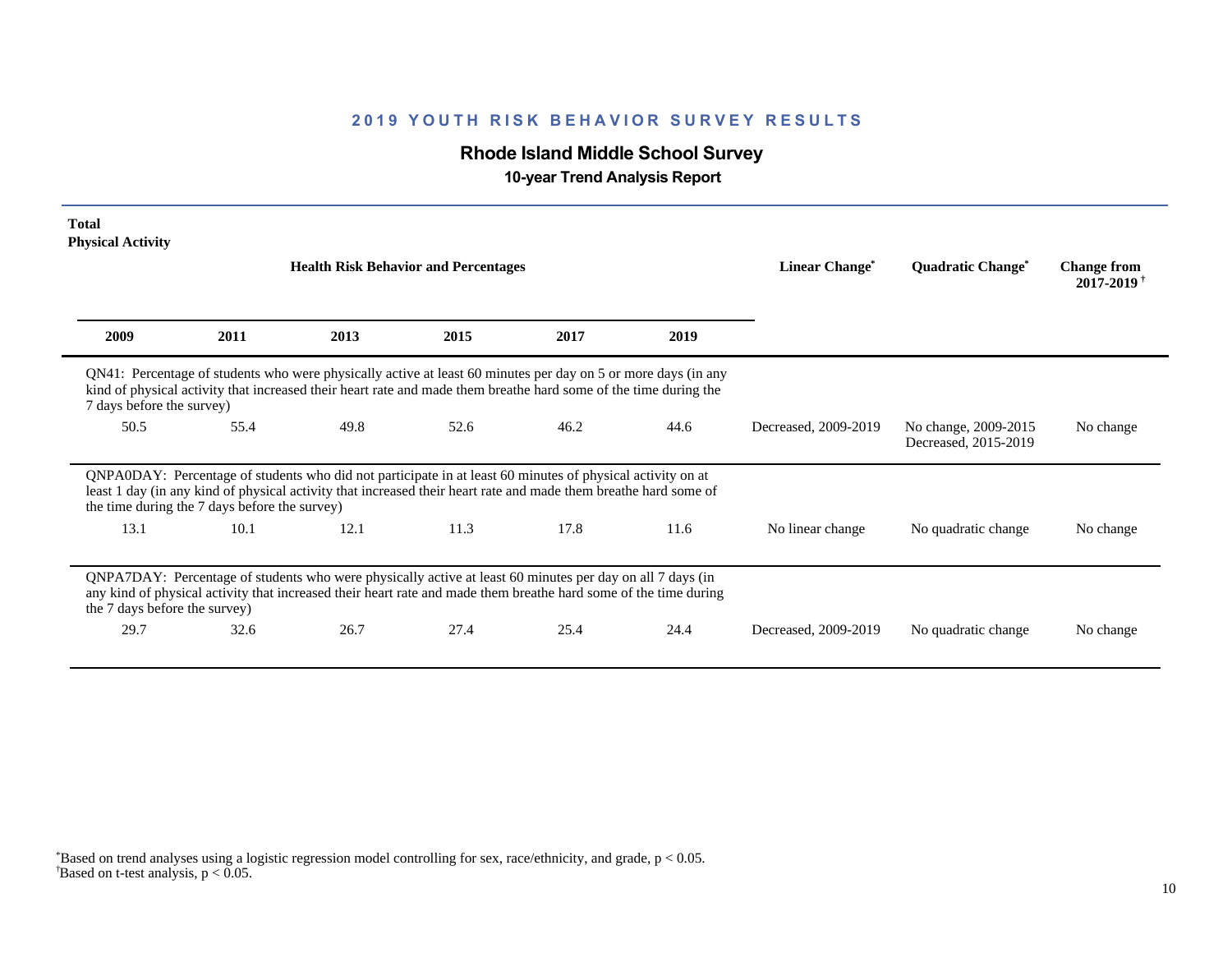# **Rhode Island Middle School Survey**

 **10-year Trend Analysis Report**

| <b>Total</b><br><b>Physical Activity</b>           |      |                                                                                                                                                                                                                                                                                                                                         |      |      |      |                      |                                              |                                                  |
|----------------------------------------------------|------|-----------------------------------------------------------------------------------------------------------------------------------------------------------------------------------------------------------------------------------------------------------------------------------------------------------------------------------------|------|------|------|----------------------|----------------------------------------------|--------------------------------------------------|
|                                                    |      | <b>Health Risk Behavior and Percentages</b>                                                                                                                                                                                                                                                                                             |      |      |      | Linear Change*       | <b>Quadratic Change<sup>*</sup></b>          | <b>Change from</b><br>$2017 - 2019$ <sup>†</sup> |
| 2009                                               | 2011 | 2013                                                                                                                                                                                                                                                                                                                                    | 2015 | 2017 | 2019 |                      |                                              |                                                  |
| on an average school day)                          |      | QN43: Percentage of students who played video or computer games or used a computer 3 or more hours per<br>day (counting time spent on things such as playing games, watching videos, texting, or using social media on<br>their smartphone, computer, Xbox, PlayStation, iPad, or other tablet, for something that was not school work, |      |      |      |                      |                                              |                                                  |
| 29.9                                               | 31.6 | 37.6                                                                                                                                                                                                                                                                                                                                    | 48.3 | 43.0 | 43.6 | Increased, 2009-2019 | Increased, 2009-2015<br>Decreased, 2015-2019 | No change                                        |
| week when they were in school)                     |      | QN44: Percentage of students who attended physical education (PE) classes on 1 or more days (in an average                                                                                                                                                                                                                              |      |      |      |                      |                                              |                                                  |
| 91.0                                               | 88.2 | 88.3                                                                                                                                                                                                                                                                                                                                    | 92.8 | 85.6 | 87.9 | No linear change     | No quadratic change                          | No change                                        |
| week when they were in school)                     |      | QNDLYPE: Percentage of students who attended physical education (PE) classes on all 5 days (in an average                                                                                                                                                                                                                               |      |      |      |                      |                                              |                                                  |
| 8.4                                                | 8.2  | 6.1                                                                                                                                                                                                                                                                                                                                     | 10.0 | 8.3  | 11.1 | No linear change     | No quadratic change                          | No change                                        |
| more times during the 12 months before the survey) |      | QN46: Percentage of students who had a concussion from playing a sport or being physically active (one or                                                                                                                                                                                                                               |      |      |      |                      |                                              |                                                  |
|                                                    |      |                                                                                                                                                                                                                                                                                                                                         |      | 18.1 | 16.4 | No linear change     | Not available <sup>§</sup>                   | No change                                        |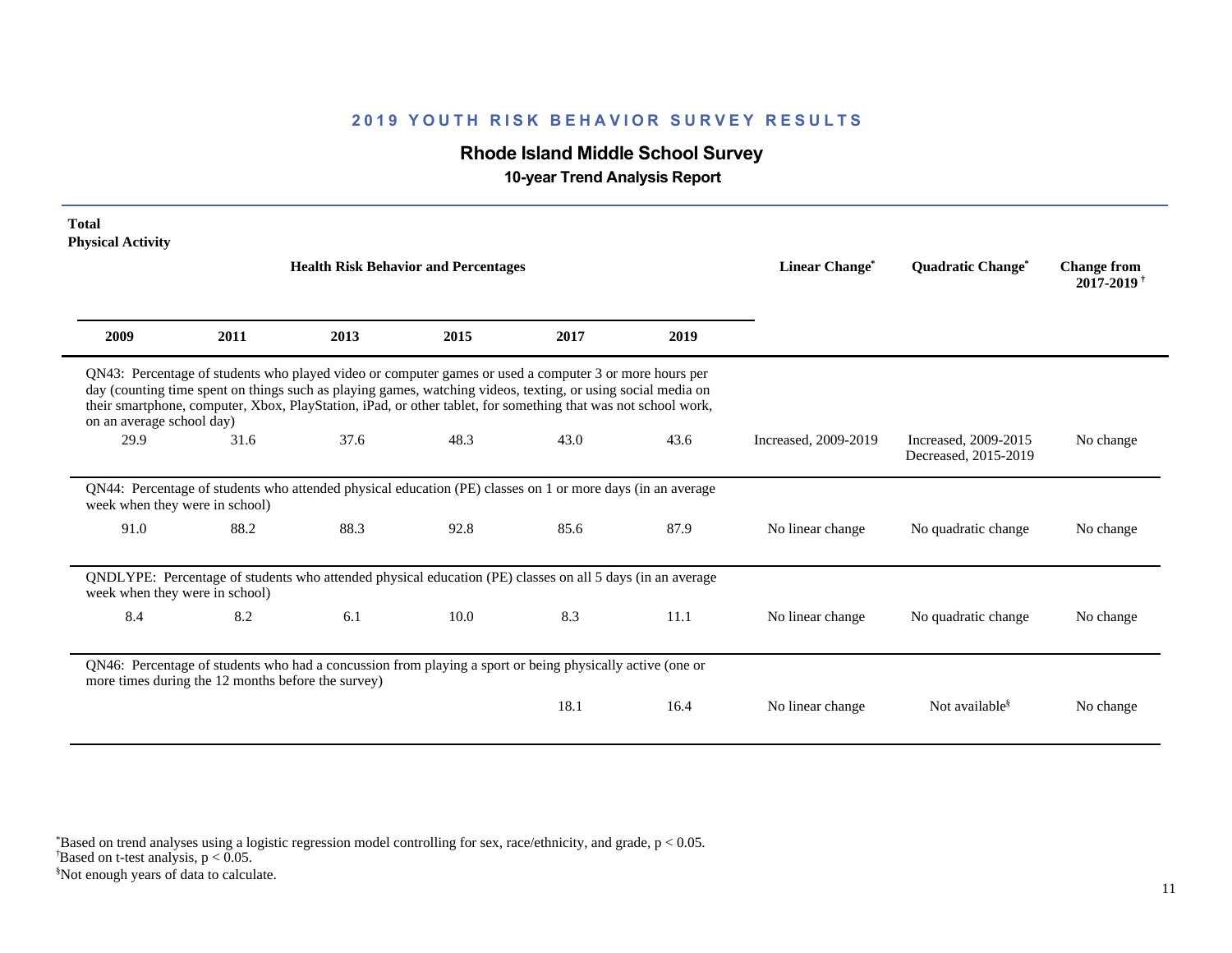# **Rhode Island Middle School Survey**

 **10-year Trend Analysis Report**

| <b>Total</b><br>Other |      | <b>Health Risk Behavior and Percentages</b>                                                                  |      |      |      | <b>Linear Change<sup>*</sup></b> | <b>Quadratic Change<sup>*</sup></b> | <b>Change from</b><br>$2017 - 2019$ <sup>+</sup> |
|-----------------------|------|--------------------------------------------------------------------------------------------------------------|------|------|------|----------------------------------|-------------------------------------|--------------------------------------------------|
| 2009                  | 2011 | 2013                                                                                                         | 2015 | 2017 | 2019 |                                  |                                     |                                                  |
| before the survey)    |      | QN49: Percentage of students who described their grades in school as mostly A's or B's (during the 12 months |      |      |      |                                  |                                     |                                                  |
| 66.1                  | 69.7 | 71.9                                                                                                         | 72.9 | 72.1 | 73.2 | Increased, 2009-2019             | No quadratic change                 | No change                                        |
|                       |      |                                                                                                              |      |      |      |                                  |                                     |                                                  |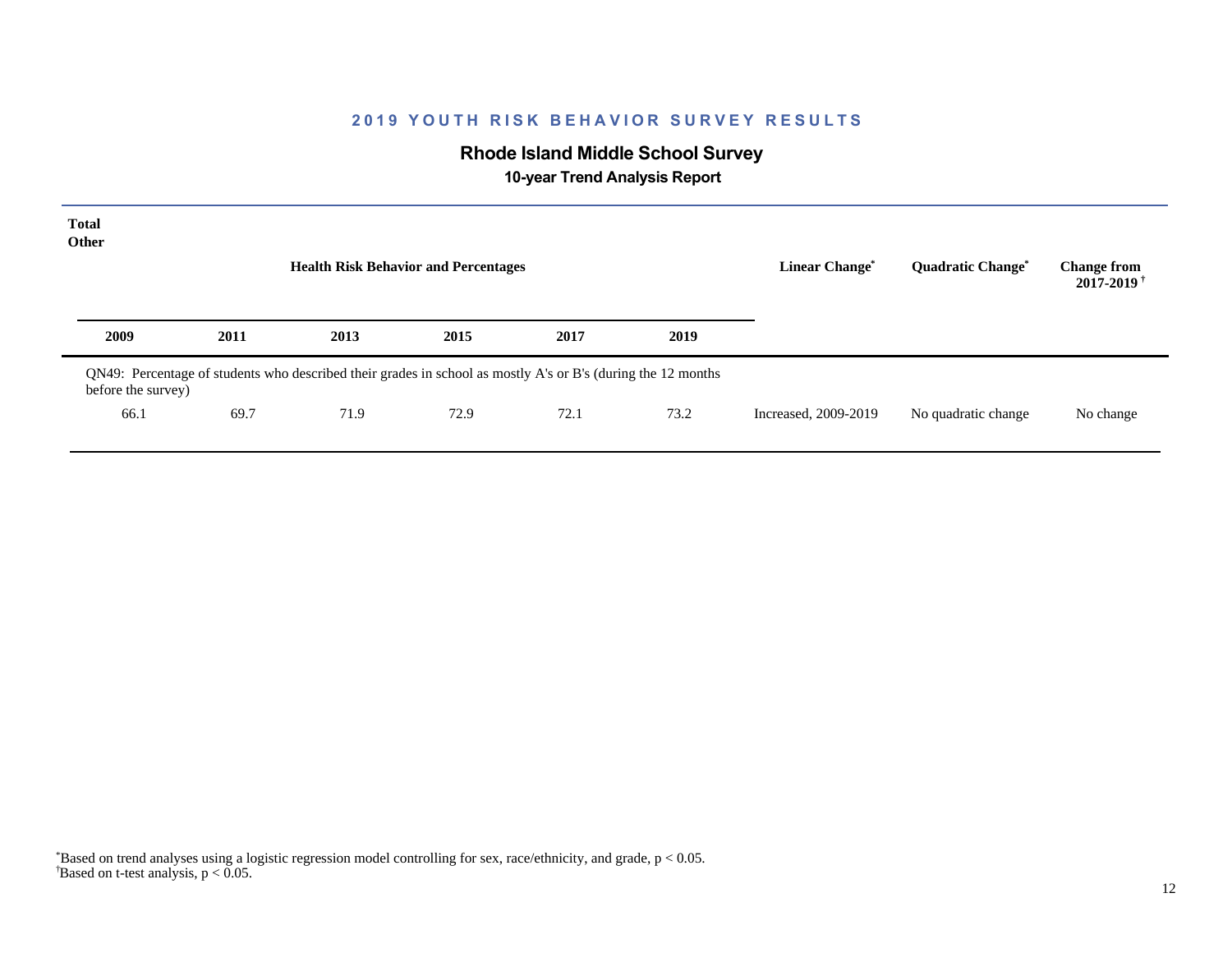# **Rhode Island Middle School Survey**

 **10-year Trend Analysis Report**

| <b>Total</b><br><b>Site-Added</b> |                                                                                                                                                                                                     |                                                                                                            |      |      |      |                      |                            |                                                  |  |  |  |
|-----------------------------------|-----------------------------------------------------------------------------------------------------------------------------------------------------------------------------------------------------|------------------------------------------------------------------------------------------------------------|------|------|------|----------------------|----------------------------|--------------------------------------------------|--|--|--|
|                                   |                                                                                                                                                                                                     | <b>Health Risk Behavior and Percentages</b>                                                                |      |      |      | Linear Change*       | Quadratic Change*          | <b>Change from</b><br>$2017 - 2019$ <sup>†</sup> |  |  |  |
| 2009                              | 2011                                                                                                                                                                                                | 2013                                                                                                       | 2015 | 2017 | 2019 |                      |                            |                                                  |  |  |  |
| or more)                          | QN50: Percentage of students who have physical disabilities or long-term health problems (meaning 6 months                                                                                          |                                                                                                            |      |      |      |                      |                            |                                                  |  |  |  |
| 8.0                               | 8.1                                                                                                                                                                                                 | 7.3                                                                                                        | 6.2  | 6.9  | 6.4  | Decreased, 2009-2019 | No quadratic change        | No change                                        |  |  |  |
| months or more)                   |                                                                                                                                                                                                     | QN51: Percentage of students who have long-term emotional problems or learning disabilities (meaning 6     |      |      |      |                      |                            |                                                  |  |  |  |
| 8.6                               | 10.2                                                                                                                                                                                                | 10.0                                                                                                       | 9.4  | 9.8  | 11.5 | No linear change     | No quadratic change        | No change                                        |  |  |  |
| 12 months before the survey)      |                                                                                                                                                                                                     | QN53: Percentage of students who were in a physical fight on school property (one or more times during the |      |      |      |                      |                            |                                                  |  |  |  |
|                                   |                                                                                                                                                                                                     |                                                                                                            |      | 15.9 | 16.6 | No linear change     | Not available <sup>§</sup> | No change                                        |  |  |  |
|                                   | QN55: Percentage of students who felt sad or hopeless (almost every day for $>=$ 2 weeks in a row so that they<br>stopped doing some usual activities, ever during the 12 months before the survey) |                                                                                                            |      |      |      |                      |                            |                                                  |  |  |  |
|                                   |                                                                                                                                                                                                     |                                                                                                            |      | 23.3 | 25.8 | No linear change     | Not available              | No change                                        |  |  |  |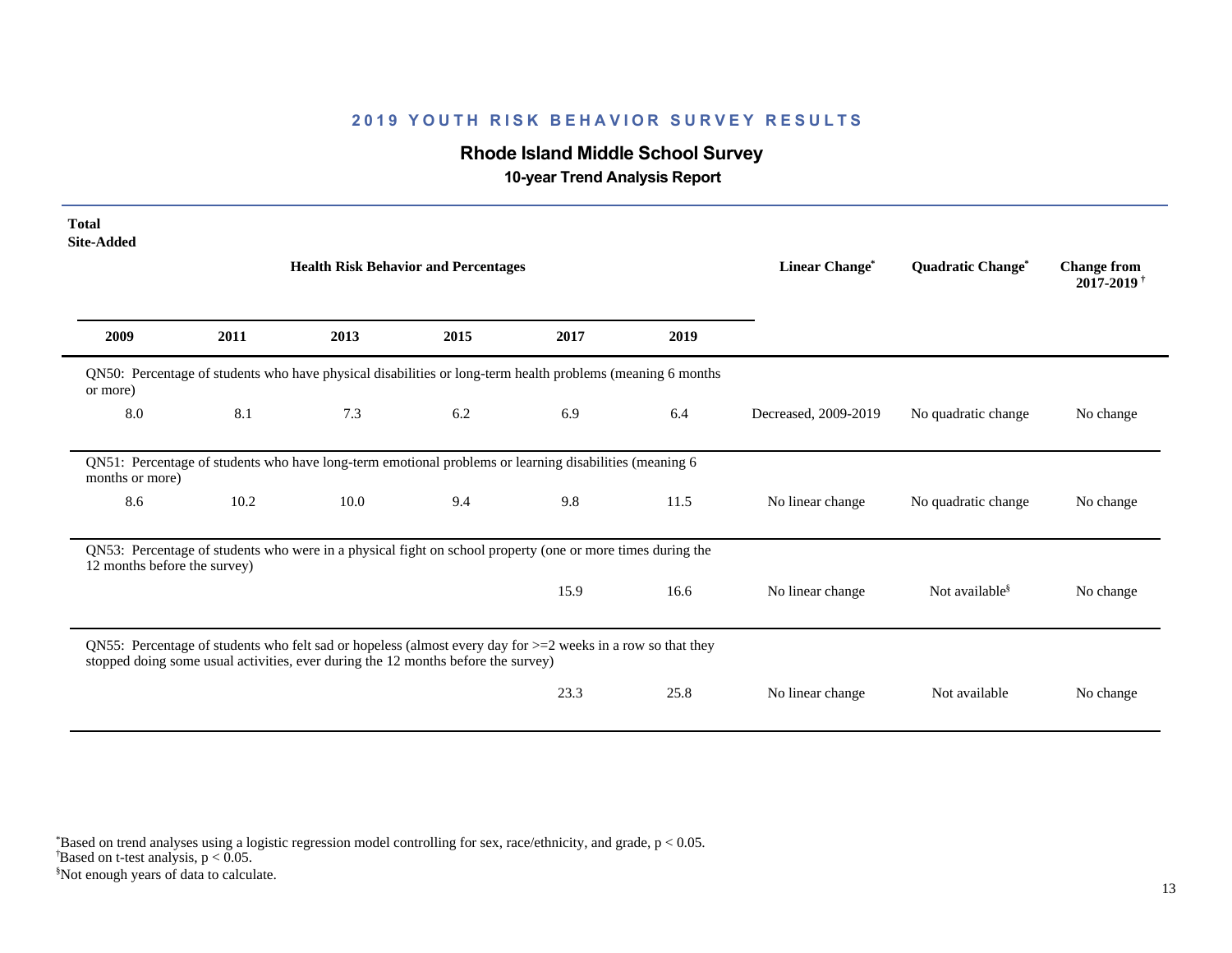# **Rhode Island Middle School Survey**

 **10-year Trend Analysis Report**

| <b>Total</b><br><b>Site-Added</b> |                                         |                                                                                                                                                                                             |      |      |      |                       |                            |                                                  |
|-----------------------------------|-----------------------------------------|---------------------------------------------------------------------------------------------------------------------------------------------------------------------------------------------|------|------|------|-----------------------|----------------------------|--------------------------------------------------|
|                                   |                                         | <b>Health Risk Behavior and Percentages</b>                                                                                                                                                 |      |      |      | <b>Linear Change*</b> | Quadratic Change*          | <b>Change from</b><br>$2017 - 2019$ <sup>†</sup> |
| 2009                              | 2011                                    | 2013                                                                                                                                                                                        | 2015 | 2017 | 2019 |                       |                            |                                                  |
|                                   |                                         | QN56: Percentage of students who reported someone who lives with them smokes cigarettes                                                                                                     |      |      |      |                       |                            |                                                  |
|                                   |                                         |                                                                                                                                                                                             |      | 34.7 | 27.7 | Decreased, 2017-2019  | Not available <sup>§</sup> | Decreased                                        |
|                                   |                                         | QN57: Percentage of students who first smoked a cigar, cigarillo or little cigar or used a hookah or an<br>electronic vapor product before age 11 years (even if only for one or two puffs) |      |      |      |                       |                            |                                                  |
|                                   |                                         |                                                                                                                                                                                             |      | 2.6  | 2.5  | No linear change      | Not available              | No change                                        |
|                                   | during the 12 months before the survey) | QN62: Percentage of students who saw a dentist (for a check-up, exam, teeth cleaning, or other dental work,                                                                                 |      |      |      |                       |                            |                                                  |
|                                   |                                         | 73.1                                                                                                                                                                                        | 72.7 | 79.3 | 76.9 | Increased, 2013-2019  | Not available              | No change                                        |
|                                   | during the 12 months before the survey) | QN63: Percentage of students who reported their teeth or mouth have been painful or sore (one or more times                                                                                 |      |      |      |                       |                            |                                                  |
|                                   |                                         | 44.3                                                                                                                                                                                        | 45.3 | 54.0 | 51.4 | Increased, 2013-2019  | Not available              | No change                                        |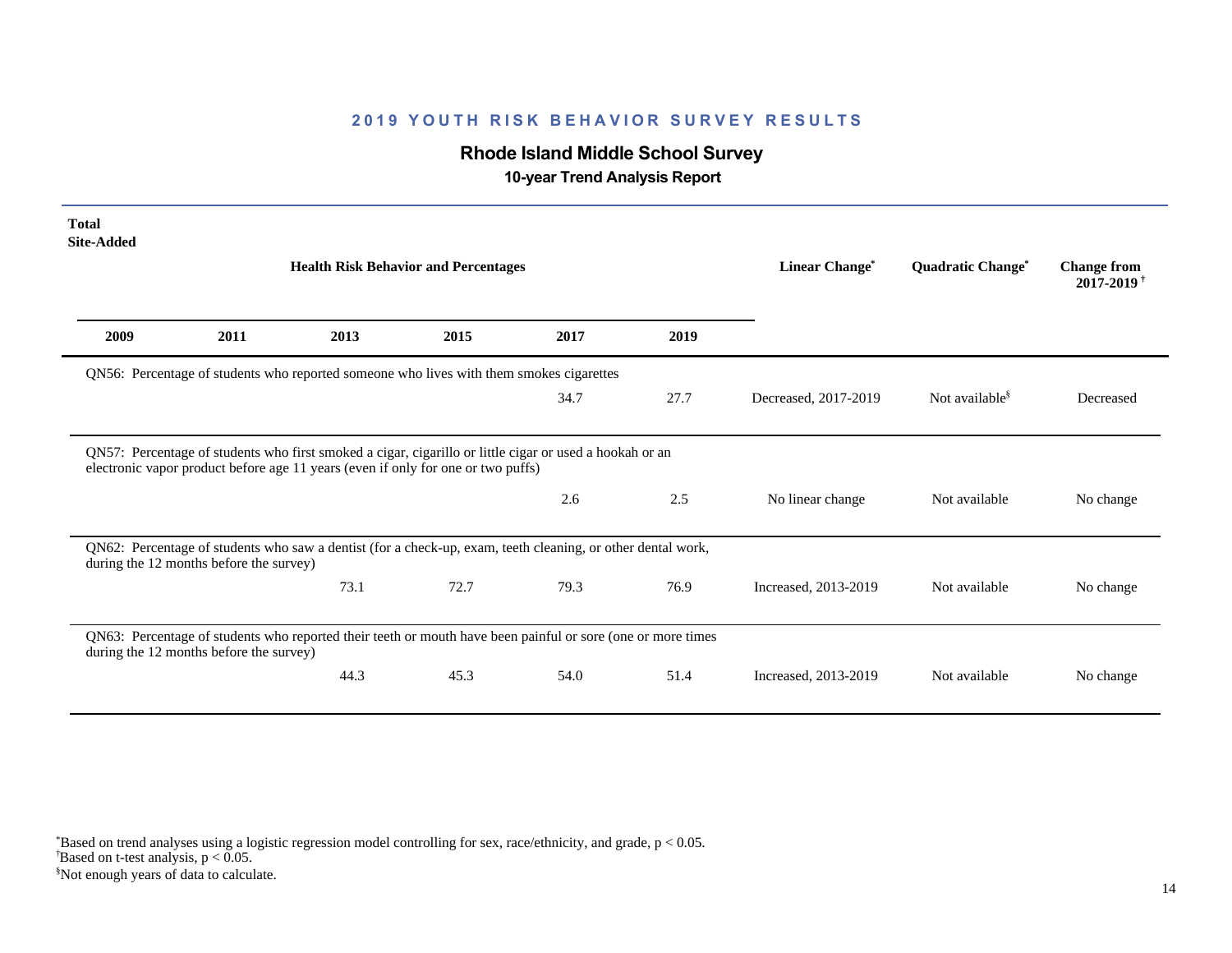# **Rhode Island Middle School Survey**

 **10-year Trend Analysis Report**

| <b>Total</b><br><b>Site-Added</b> |                                                                                                                                                                                        |                                                                                                                                                                              |      |      |      |                      |                                     |                                                  |  |  |  |
|-----------------------------------|----------------------------------------------------------------------------------------------------------------------------------------------------------------------------------------|------------------------------------------------------------------------------------------------------------------------------------------------------------------------------|------|------|------|----------------------|-------------------------------------|--------------------------------------------------|--|--|--|
|                                   |                                                                                                                                                                                        | <b>Health Risk Behavior and Percentages</b>                                                                                                                                  |      |      |      | Linear Change*       | <b>Quadratic Change<sup>*</sup></b> | <b>Change from</b><br>$2017 - 2019$ <sup>†</sup> |  |  |  |
| 2009                              | 2011                                                                                                                                                                                   | 2013                                                                                                                                                                         | 2015 | 2017 | 2019 |                      |                                     |                                                  |  |  |  |
|                                   | QN64: Percentage of students who sometimes, most of the time, or always were self-conscious or embarrassed<br>because of their teeth or mouth (during the 12 months before the survey) |                                                                                                                                                                              |      |      |      |                      |                                     |                                                  |  |  |  |
|                                   |                                                                                                                                                                                        | 16.6                                                                                                                                                                         | 16.6 | 17.0 | 19.7 | No linear change     | Not available <sup>§</sup>          | No change                                        |  |  |  |
|                                   |                                                                                                                                                                                        | QN65: Percentage of students who have been taught about AIDS or HIV infection in school                                                                                      |      |      |      |                      |                                     |                                                  |  |  |  |
| 68.4                              | 68.5                                                                                                                                                                                   | 52.2                                                                                                                                                                         | 53.5 | 43.0 | 38.3 | Decreased, 2009-2019 | No quadratic change                 | No change                                        |  |  |  |
|                                   |                                                                                                                                                                                        | QN66: Percentage of students who strongly agree or agree that they feel like they belong at their school                                                                     |      |      |      |                      |                                     |                                                  |  |  |  |
|                                   |                                                                                                                                                                                        | 71.1                                                                                                                                                                         | 73.0 | 65.9 | 63.0 | Decreased, 2013-2019 | Not available                       | No change                                        |  |  |  |
|                                   |                                                                                                                                                                                        | QN67: Percentage of students who would feel comfortable seeking help from one or more adults besides their<br>parents if they had an important question affecting their life |      |      |      |                      |                                     |                                                  |  |  |  |
|                                   |                                                                                                                                                                                        | 75.3                                                                                                                                                                         | 80.7 | 81.7 | 80.5 | Increased, 2013-2019 | Not available                       | No change                                        |  |  |  |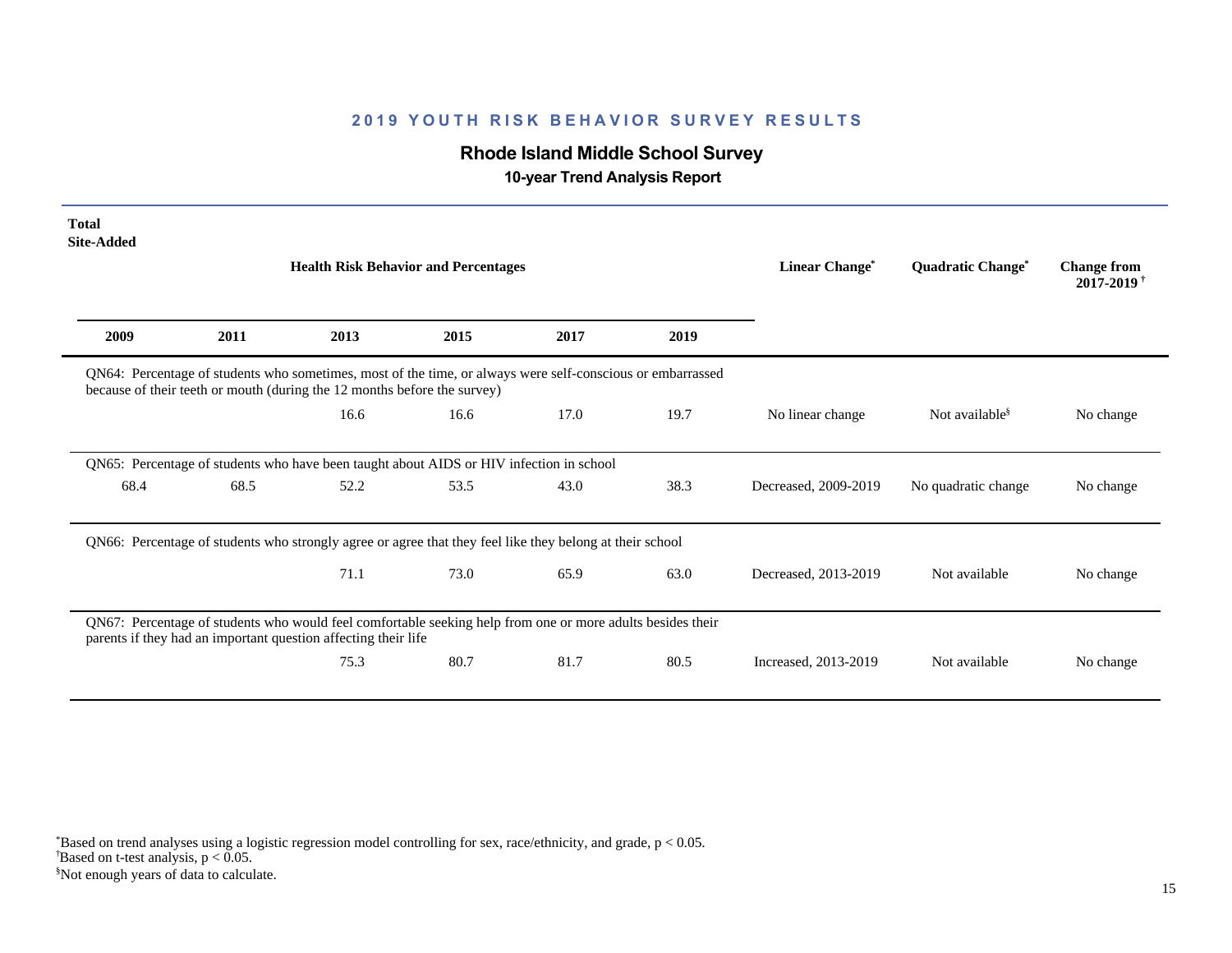# **Rhode Island Middle School Survey**

 **10-year Trend Analysis Report**

| <b>Male</b><br><b>Injury and Violence</b> |      |                                                                                                  |      |      |      |                       |                                              |                                              |
|-------------------------------------------|------|--------------------------------------------------------------------------------------------------|------|------|------|-----------------------|----------------------------------------------|----------------------------------------------|
|                                           |      | <b>Health Risk Behavior and Percentages</b>                                                      |      |      |      | <b>Linear Change*</b> | <b>Quadratic Change<sup>*</sup></b>          | <b>Change from</b><br>2017-2019 <sup>+</sup> |
| 2009                                      | 2011 | 2013                                                                                             | 2015 | 2017 | 2019 |                       |                                              |                                              |
|                                           |      | QN8: Percentage of students who rarely or never wore a seat belt (when riding in a car)          |      |      |      |                       |                                              |                                              |
| 9.3                                       | 7.0  | 7.6                                                                                              | 3.9  | 5.4  | 6.2  | Decreased, 2009-2019  | Decreased, 2009-2015<br>Increased, 2015-2019 | No change                                    |
|                                           |      | QN9: Percentage of students who ever rode with a driver who had been drinking alcohol (in a car) |      |      |      |                       |                                              |                                              |
| 23.4                                      | 22.0 | 18.2                                                                                             | 15.8 | 19.8 | 17.2 | Decreased, 2009-2019  | No quadratic change                          | No change                                    |
|                                           |      | QN10: Percentage of students who ever carried a weapon (such as a gun, knife, or club)           |      |      |      |                       |                                              |                                              |
|                                           |      |                                                                                                  |      | 32.6 | 26.4 | No linear change      | Not available <sup>§</sup>                   | No change                                    |
|                                           |      | QN12: Percentage of students who were ever bullied on school property                            |      |      |      |                       |                                              |                                              |
| 34.9                                      | 39.0 | 35.7                                                                                             | 31.9 | 27.4 | 26.8 | Decreased, 2009-2019  | No quadratic change                          | No change                                    |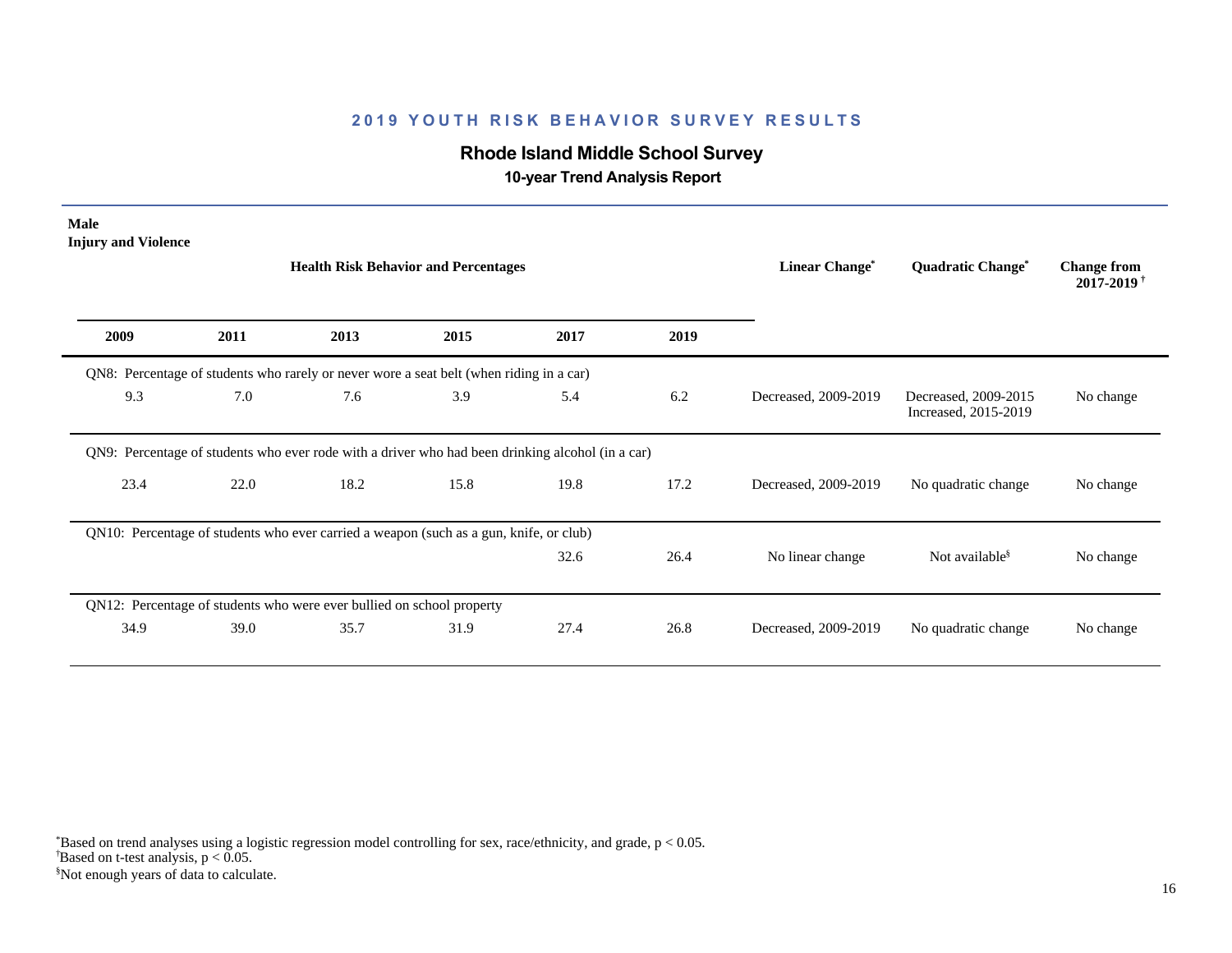# **Rhode Island Middle School Survey**

 **10-year Trend Analysis Report**

| <b>Male</b><br><b>Injury and Violence</b>   |      | <b>Health Risk Behavior and Percentages</b>                                                                | <b>Linear Change*</b> | Quadratic Change* | <b>Change from</b><br>$2017 - 2019$ <sup>†</sup> |                  |                            |           |
|---------------------------------------------|------|------------------------------------------------------------------------------------------------------------|-----------------------|-------------------|--------------------------------------------------|------------------|----------------------------|-----------|
| 2009                                        | 2011 | 2013                                                                                                       | 2015                  | 2017              | 2019                                             |                  |                            |           |
| Instagram, Facebook, or other social media) |      | QN13: Percentage of students who were ever electronically bullied (counting being bullied through texting, |                       |                   |                                                  |                  |                            |           |
|                                             | 14.9 | 16.1                                                                                                       | 12.3                  | 12.6              | 14.5                                             | No linear change | Not available <sup>§</sup> | No change |
|                                             |      | QN14: Percentage of students who ever seriously thought about killing themselves                           |                       |                   |                                                  |                  |                            |           |
| 11.2                                        | 14.7 | 13.9                                                                                                       | 8.8                   | 9.9               | 11.3                                             | No linear change | No quadratic change        | No change |
|                                             |      | QN15: Percentage of students who ever made a plan about how they would kill themselves                     |                       |                   |                                                  |                  |                            |           |
| 7.0                                         | 9.7  | 10.0                                                                                                       | 5.5                   | 7.1               | 8.4                                              | No linear change | No quadratic change        | No change |
|                                             |      | QN16: Percentage of students who ever tried to kill themselves                                             |                       |                   |                                                  |                  |                            |           |
| 3.9                                         | 5.1  | 6.7                                                                                                        | 2.9                   | 3.7               | 4.6                                              | No linear change | No quadratic change        | No change |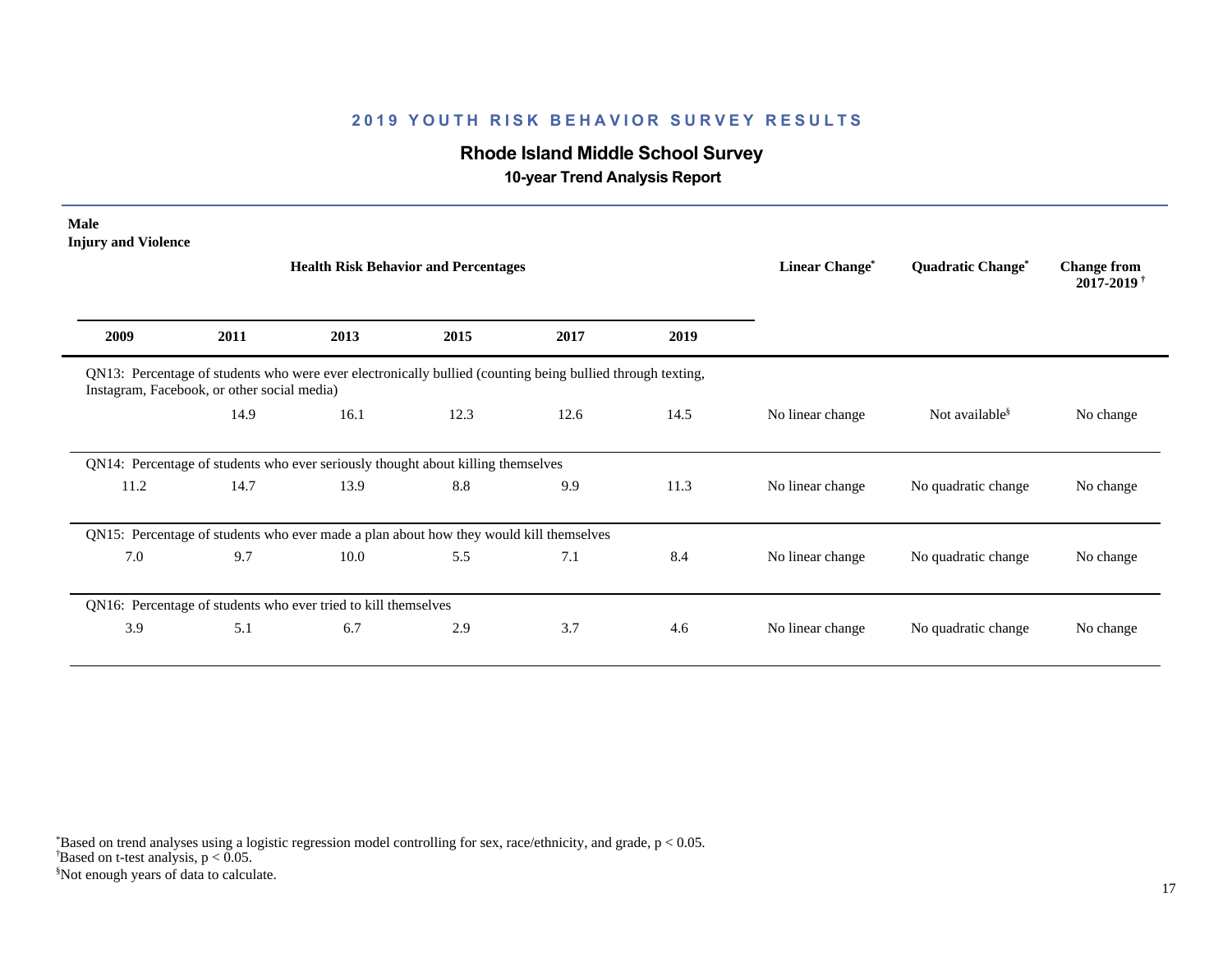# **Rhode Island Middle School Survey**

 **10-year Trend Analysis Report**

| Male<br><b>Tobacco Use</b> |      |                                                                                                               |      |                       |                   |                                                  |                            |           |
|----------------------------|------|---------------------------------------------------------------------------------------------------------------|------|-----------------------|-------------------|--------------------------------------------------|----------------------------|-----------|
|                            |      | <b>Health Risk Behavior and Percentages</b>                                                                   |      | <b>Linear Change*</b> | Quadratic Change* | <b>Change from</b><br>$2017 - 2019$ <sup>+</sup> |                            |           |
| 2009                       | 2011 | 2013                                                                                                          | 2015 | 2017                  | 2019              |                                                  |                            |           |
|                            |      | QN17: Percentage of students who ever tried cigarette smoking (even one or two puffs)                         |      |                       |                   |                                                  |                            |           |
| 17.2                       | 18.5 | 15.2                                                                                                          | 6.6  | 4.3                   | 5.8               | Decreased, 2009-2019                             | No quadratic change        | No change |
| two puffs)                 |      | QN18: Percentage of students who tried cigarette smoking for the first time before age 11 years (even one or  |      |                       |                   |                                                  |                            |           |
|                            |      |                                                                                                               |      | 1.8                   | 3.0               | No linear change                                 | Not available <sup>§</sup> | No change |
| survey)                    |      | QN19: Percentage of students who currently smoked cigarettes (on at least 1 day during the 30 days before the |      |                       |                   |                                                  |                            |           |
| 4.4                        | 4.1  | 4.3                                                                                                           | 0.4  | 1.9                   | 1.8               | Decreased, 2009-2019                             | No quadratic change        | No change |
| 30 days before the survey) |      | QNFRCIG: Percentage of students who currently smoked cigarettes frequently (on 20 or more days during the     |      |                       |                   |                                                  |                            |           |
| 1.2                        | 1.7  | 0.8                                                                                                           | 0.1  | 0.2                   | 0.4               | Decreased, 2009-2019                             | No quadratic change        | No change |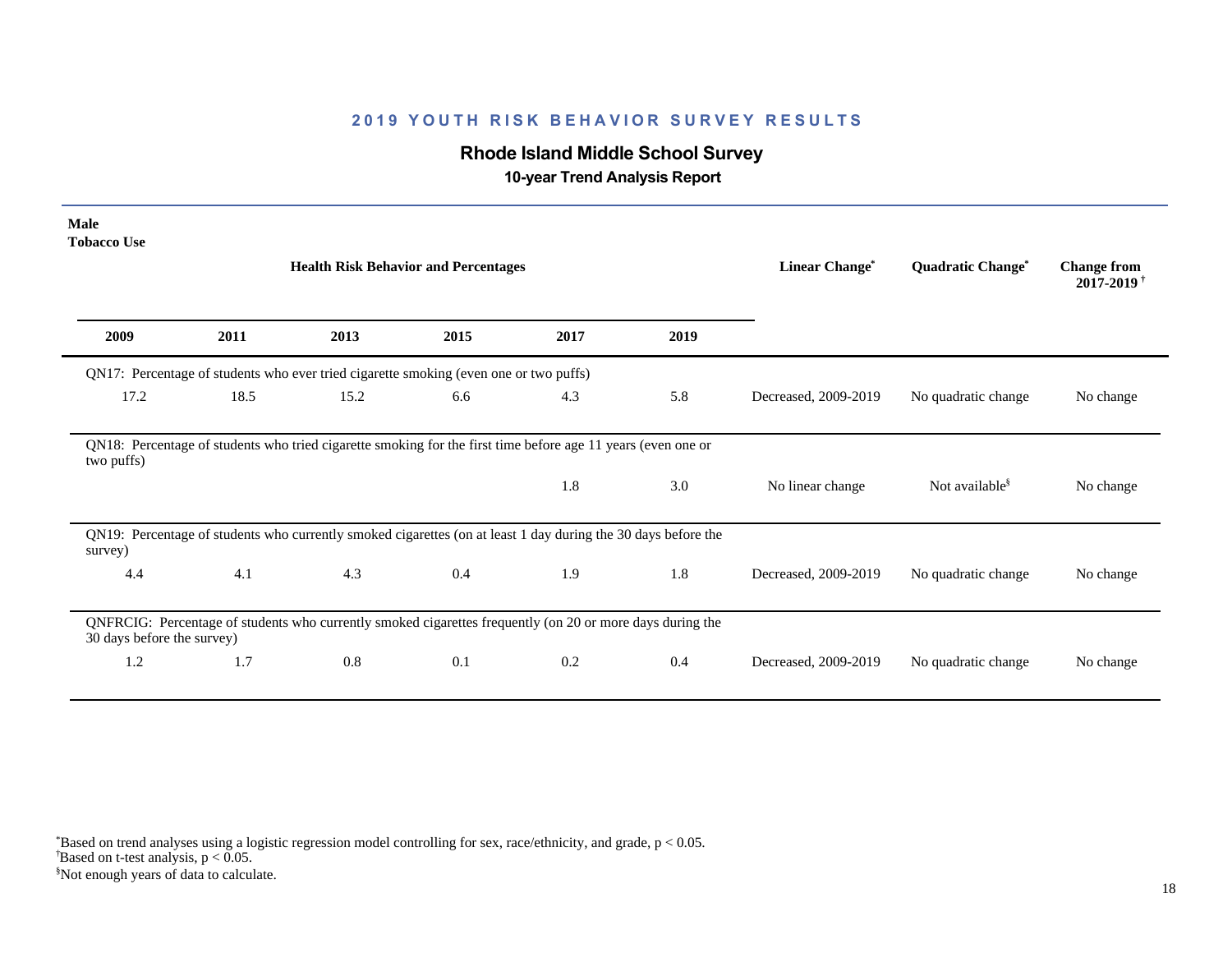# **Rhode Island Middle School Survey**

 **10-year Trend Analysis Report**

| <b>Male</b><br><b>Tobacco Use</b> |                                                                                                                                 | <b>Health Risk Behavior and Percentages</b>                                                                  | <b>Linear Change*</b> | Quadratic Change* | <b>Change from</b><br>2017-2019 <sup>+</sup> |                      |                        |           |  |  |  |
|-----------------------------------|---------------------------------------------------------------------------------------------------------------------------------|--------------------------------------------------------------------------------------------------------------|-----------------------|-------------------|----------------------------------------------|----------------------|------------------------|-----------|--|--|--|
| 2009                              | 2011                                                                                                                            | 2013                                                                                                         | 2015                  | 2017              | 2019                                         |                      |                        |           |  |  |  |
|                                   | QNDAYCIG: Percentage of students who currently smoked cigarettes daily (on all 30 days during the 30 days<br>before the survey) |                                                                                                              |                       |                   |                                              |                      |                        |           |  |  |  |
| 1.1                               | 1.6                                                                                                                             | 0.6                                                                                                          | 0.1                   | 0.1               | 0.2                                          | Decreased, 2009-2019 | No quadratic change    | No change |  |  |  |
|                                   |                                                                                                                                 | QN21: Percentage of students who ever used an electronic vapor product                                       |                       |                   |                                              |                      |                        |           |  |  |  |
|                                   |                                                                                                                                 |                                                                                                              | 17.2                  | 16.3              | 16.4                                         | No linear change     | Not available $\delta$ | No change |  |  |  |
| days before the survey)           |                                                                                                                                 | QN22: Percentage of students who currently used an electronic vapor product (on at least 1 day during the 30 |                       |                   |                                              |                      |                        |           |  |  |  |
|                                   |                                                                                                                                 |                                                                                                              | 8.2                   | 6.9               | 5.6                                          | No linear change     | Not available          | No change |  |  |  |
|                                   | days during the 30 days before the survey)                                                                                      | QNFREVP: Percentage of students who currently used electronic vapor products frequently (on 20 or more       |                       |                   |                                              |                      |                        |           |  |  |  |
|                                   |                                                                                                                                 |                                                                                                              | 1.4                   | 1.5               | 1.0                                          | No linear change     | Not available          | No change |  |  |  |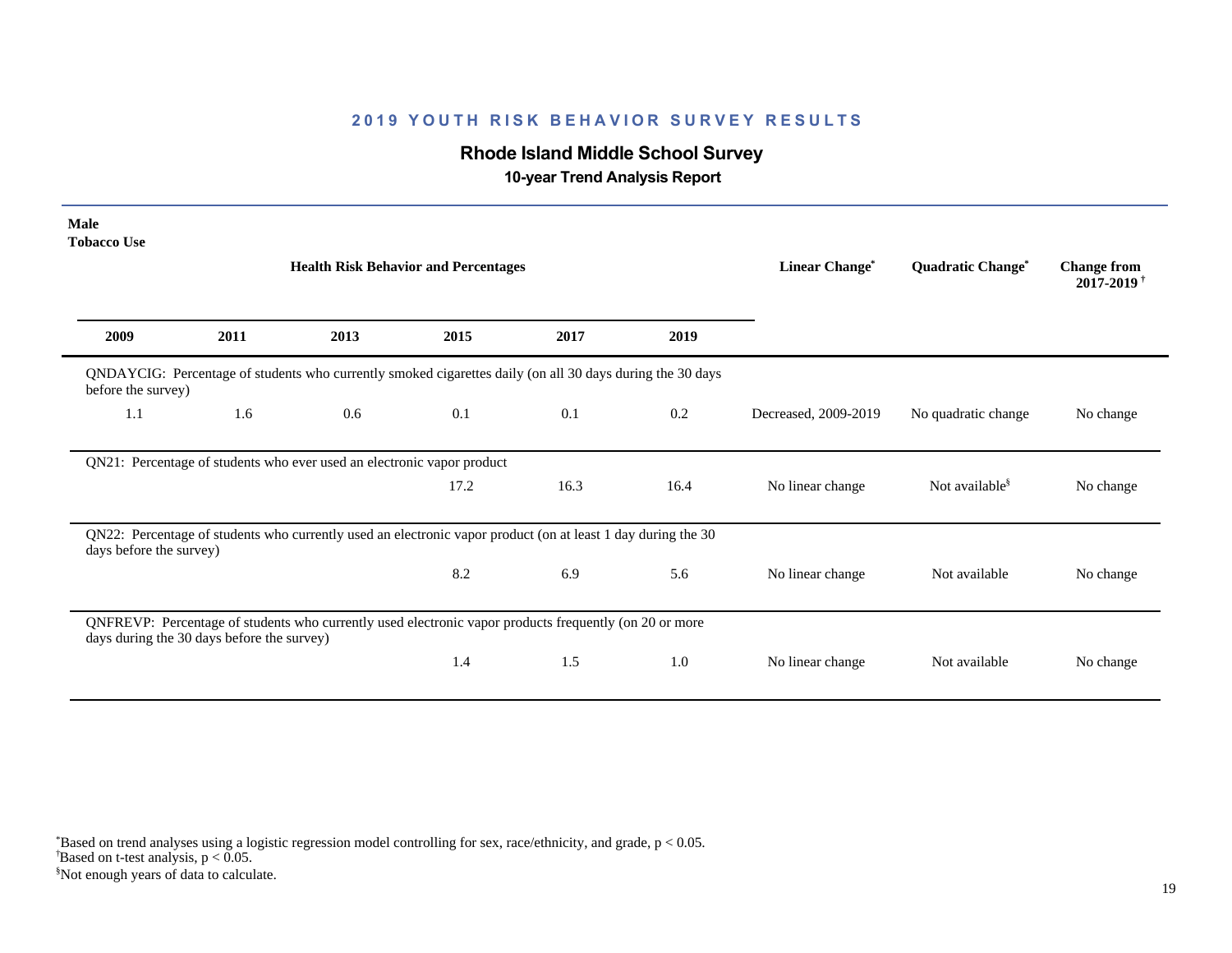# **Rhode Island Middle School Survey**

 **10-year Trend Analysis Report**

| <b>Male</b><br><b>Tobacco Use</b> |                                       |                                                                         |                                                                                                                                                                                                                           |      |      |                            |                                     |                                                  |
|-----------------------------------|---------------------------------------|-------------------------------------------------------------------------|---------------------------------------------------------------------------------------------------------------------------------------------------------------------------------------------------------------------------|------|------|----------------------------|-------------------------------------|--------------------------------------------------|
|                                   |                                       |                                                                         | <b>Health Risk Behavior and Percentages</b>                                                                                                                                                                               |      |      | Linear Change <sup>*</sup> | <b>Quadratic Change<sup>®</sup></b> | <b>Change from</b><br>$2017 - 2019$ <sup>†</sup> |
| 2009                              | 2011                                  | 2013                                                                    | 2015                                                                                                                                                                                                                      | 2017 | 2019 |                            |                                     |                                                  |
| the 30 days before the survey)    |                                       |                                                                         | QNDAYEVP: Percentage of students who currently used electronic vapor products daily (on all 30 days during                                                                                                                |      |      |                            |                                     |                                                  |
|                                   |                                       |                                                                         | 0.8                                                                                                                                                                                                                       | 0.8  | 0.7  | No linear change           | Not available <sup>§</sup>          | No change                                        |
|                                   |                                       | vapor products, on at least 1 day during the 30 days before the survey) | QN24: Percentage of students who currently used smokeless tobacco (chewing tobacco, snuff, dip, snus, or<br>dissolvable tobacco products [such as Copenhagen, Grizzly, Skoal, or Camel Snus], not counting any electronic |      |      |                            |                                     |                                                  |
|                                   |                                       |                                                                         |                                                                                                                                                                                                                           | 2.4  | 1.5  | No linear change           | Not available                       | No change                                        |
|                                   | during the 30 days before the survey) |                                                                         | QN25: Percentage of students who currently smoked cigars (cigars, cigarillos, or little cigars, on at least 1 day                                                                                                         |      |      |                            |                                     |                                                  |
| 5.4                               | 5.6                                   | 7.3                                                                     | 0.9                                                                                                                                                                                                                       | 3.2  | 1.4  | Decreased, 2009-2019       | No quadratic change                 | Decreased                                        |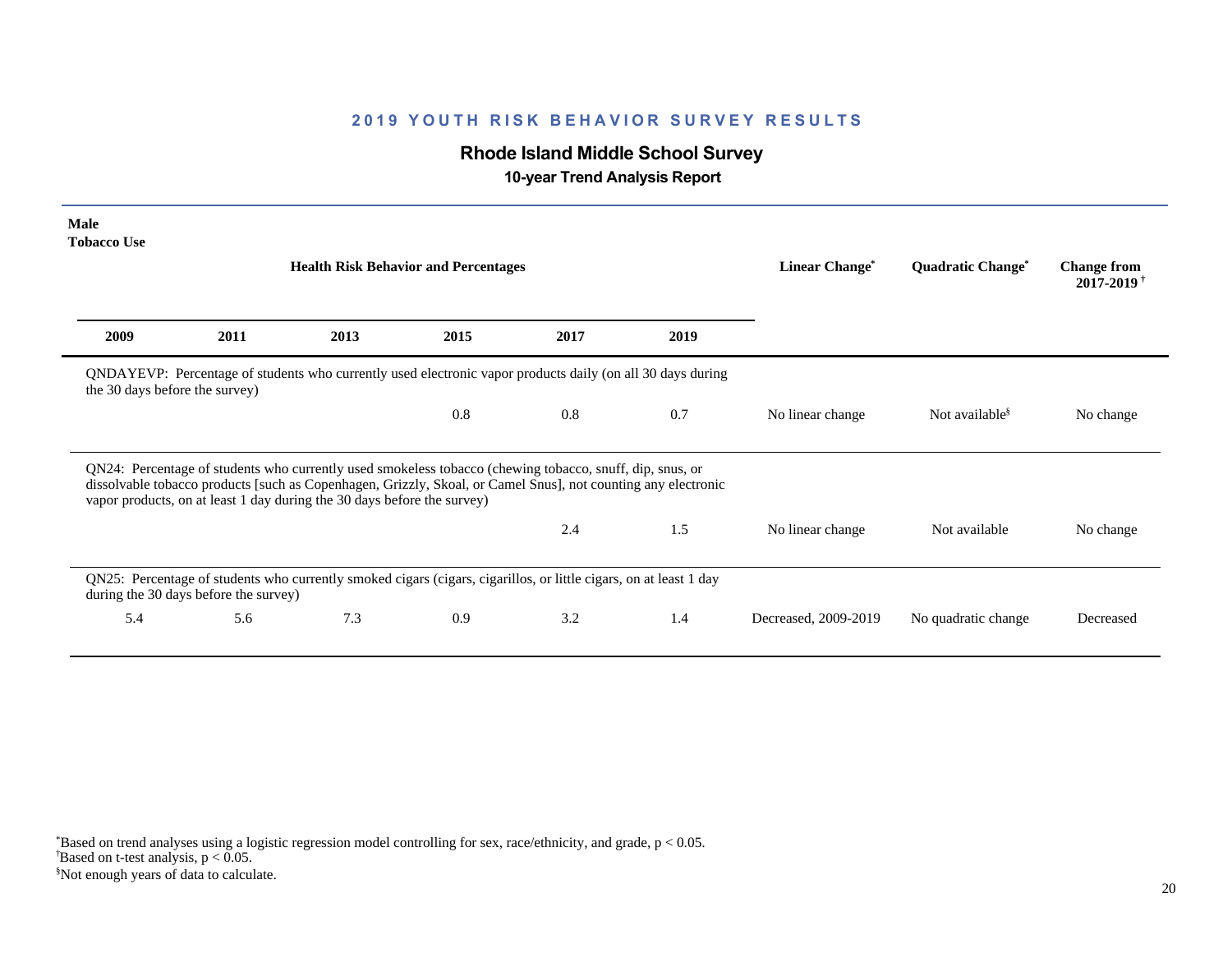# **Rhode Island Middle School Survey**

 **10-year Trend Analysis Report**

| Male<br><b>Alcohol and Other Drug Use</b> |      |                                                                                                               |      |      |      |                       |                                     |                                                  |
|-------------------------------------------|------|---------------------------------------------------------------------------------------------------------------|------|------|------|-----------------------|-------------------------------------|--------------------------------------------------|
|                                           |      | <b>Health Risk Behavior and Percentages</b>                                                                   |      |      |      | <b>Linear Change*</b> | <b>Quadratic Change<sup>*</sup></b> | <b>Change from</b><br>$2017 - 2019$ <sup>†</sup> |
| 2009                                      | 2011 | 2013                                                                                                          | 2015 | 2017 | 2019 |                       |                                     |                                                  |
|                                           |      | QN26: Percentage of students who ever drank alcohol (other than a few sips)                                   |      |      |      |                       |                                     |                                                  |
| 26.9                                      | 24.3 | 23.7                                                                                                          | 14.3 | 21.5 | 17.9 | Decreased, 2009-2019  | No quadratic change                 | No change                                        |
|                                           |      | QN27: Percentage of students who drank alcohol for the first time before age 11 years (other than a few sips) |      |      |      |                       |                                     |                                                  |
| 11.5                                      | 10.9 | 10.2                                                                                                          | 4.9  | 10.5 | 7.8  | Decreased, 2009-2019  | No quadratic change                 | No change                                        |
|                                           |      | QN28: Percentage of students who ever used marijuana                                                          |      |      |      |                       |                                     |                                                  |
| 11.3                                      | 11.2 | 9.7                                                                                                           | 6.5  | 8.7  | 7.8  | No linear change      | No quadratic change                 | No change                                        |
|                                           |      | QN29: Percentage of students who tried marijuana for the first time before age 11 years                       |      |      |      |                       |                                     |                                                  |
| 3.9                                       | 3.7  | 3.2                                                                                                           | 1.3  | 3.2  | 1.6  | Decreased, 2009-2019  | No quadratic change                 | Decreased                                        |
|                                           |      |                                                                                                               |      |      |      |                       |                                     |                                                  |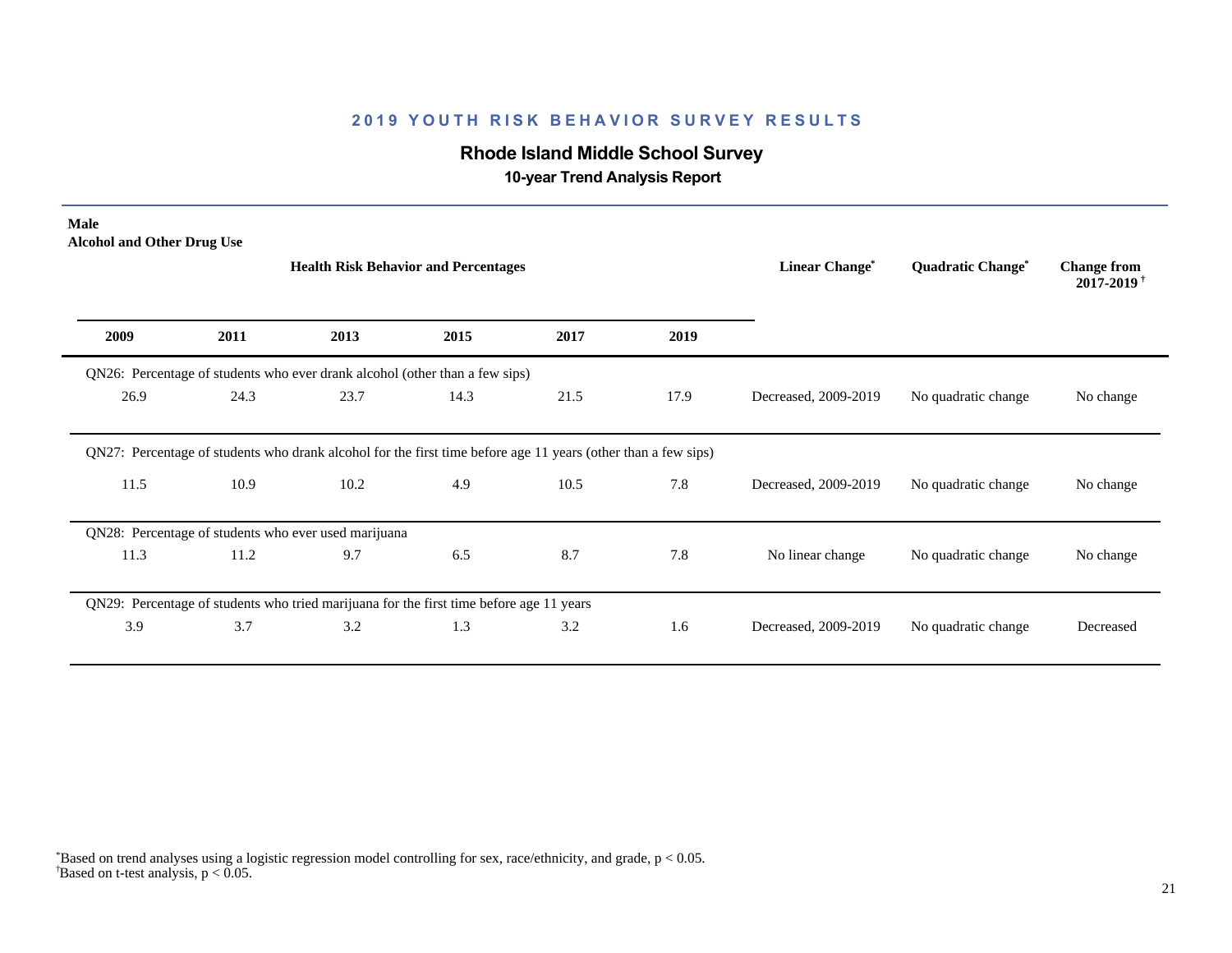# **Rhode Island Middle School Survey**

 **10-year Trend Analysis Report**

| <b>Male</b><br><b>Alcohol and Other Drug Use</b> |      | <b>Health Risk Behavior and Percentages</b>                                                                                                                                                                        | Linear Change <sup>®</sup> | <b>Ouadratic Change<sup>®</sup></b> | <b>Change from</b><br>$2017 - 2019$ <sup>+</sup> |                  |                            |           |
|--------------------------------------------------|------|--------------------------------------------------------------------------------------------------------------------------------------------------------------------------------------------------------------------|----------------------------|-------------------------------------|--------------------------------------------------|------------------|----------------------------|-----------|
| 2009                                             | 2011 | 2013                                                                                                                                                                                                               | 2015                       | 2017                                | 2019                                             |                  |                            |           |
| hydrocodone, and Percocet)                       |      | QN30: Percentage of students who ever took prescription pain medicine without a doctor's prescription or<br>differently than how a doctor told them to use it (counting drugs such as codeine, Vicodin, Oxycontin, |                            |                                     |                                                  |                  |                            |           |
|                                                  |      |                                                                                                                                                                                                                    |                            | 5.4                                 | 5.5                                              | No linear change | Not available <sup>§</sup> | No change |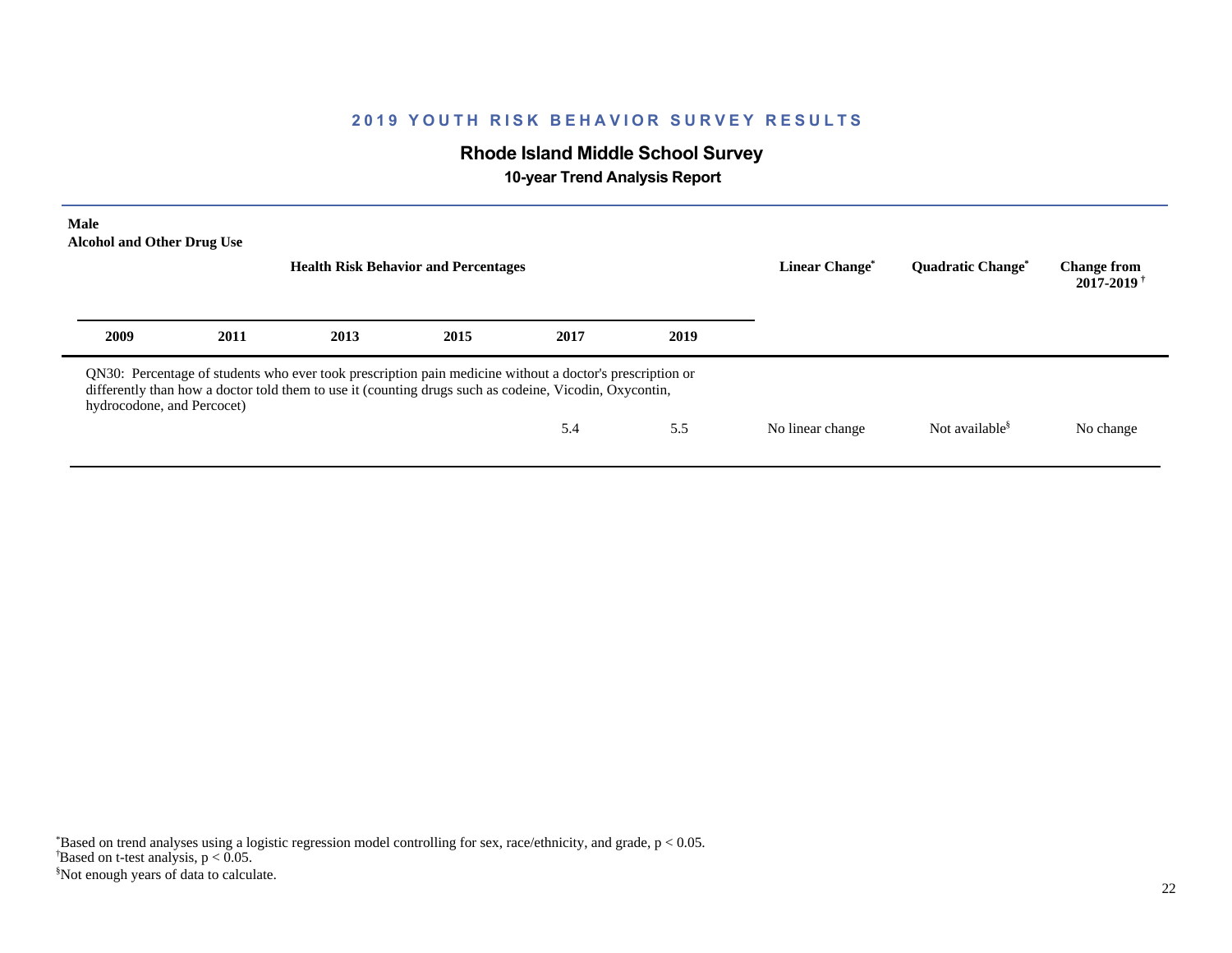# **Rhode Island Middle School Survey**

 **10-year Trend Analysis Report**

| Male<br><b>Sexual Behaviors</b> |      | <b>Health Risk Behavior and Percentages</b>                  |      | <b>Linear Change<sup>*</sup></b> | <b>Quadratic Change<sup>*</sup></b><br>No quadratic change | <b>Change from</b><br>$2017 - 2019$ <sup>†</sup> |  |           |
|---------------------------------|------|--------------------------------------------------------------|------|----------------------------------|------------------------------------------------------------|--------------------------------------------------|--|-----------|
| 2009                            | 2011 | 2013                                                         | 2015 | 2017                             | 2019                                                       |                                                  |  |           |
|                                 |      | QN34: Percentage of students who ever had sexual intercourse |      |                                  |                                                            |                                                  |  |           |
| 17.8                            | 16.5 | 12.2                                                         | 8.7  | 11.1                             | 8.3                                                        | Decreased, 2009-2019                             |  | No change |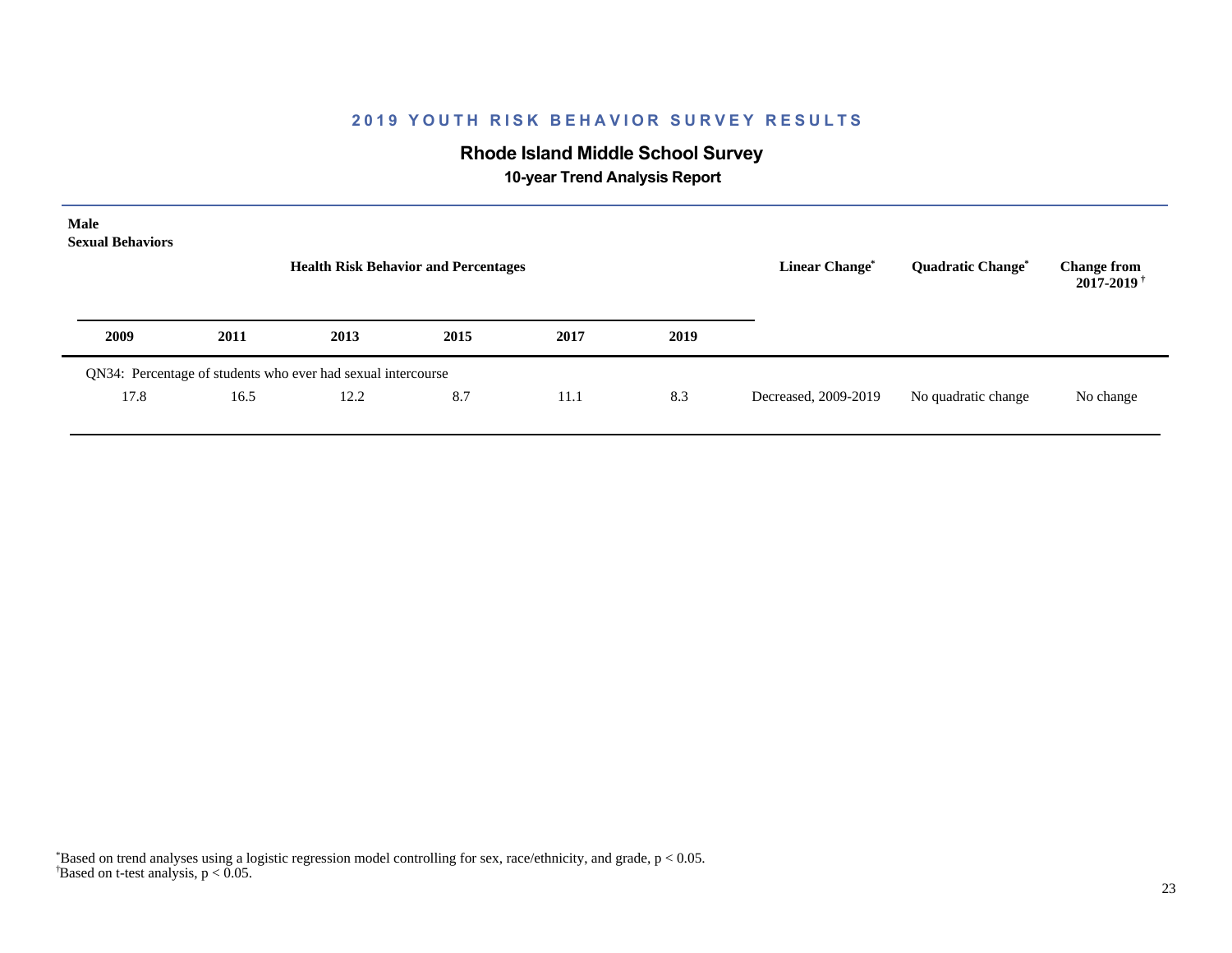# **Rhode Island Middle School Survey**

 **10-year Trend Analysis Report**

| <b>Male</b><br><b>Physical Activity</b>       |      |                                                                                                                                                                                                                                   |      |      |      |                            |                                              |                                                  |
|-----------------------------------------------|------|-----------------------------------------------------------------------------------------------------------------------------------------------------------------------------------------------------------------------------------|------|------|------|----------------------------|----------------------------------------------|--------------------------------------------------|
|                                               |      | <b>Health Risk Behavior and Percentages</b>                                                                                                                                                                                       |      |      |      | Linear Change <sup>*</sup> | <b>Quadratic Change<sup>®</sup></b>          | <b>Change from</b><br>$2017 - 2019$ <sup>†</sup> |
| 2009                                          | 2011 | 2013                                                                                                                                                                                                                              | 2015 | 2017 | 2019 |                            |                                              |                                                  |
| 7 days before the survey)                     |      | QN41: Percentage of students who were physically active at least 60 minutes per day on 5 or more days (in any<br>kind of physical activity that increased their heart rate and made them breathe hard some of the time during the |      |      |      |                            |                                              |                                                  |
| 58.6                                          | 62.9 | 55.8                                                                                                                                                                                                                              | 59.2 | 54.3 | 48.0 | Decreased, 2009-2019       | No change, 2009-2015<br>Decreased, 2015-2019 | No change                                        |
| the time during the 7 days before the survey) |      | QNPA0DAY: Percentage of students who did not participate in at least 60 minutes of physical activity on at<br>least 1 day (in any kind of physical activity that increased their heart rate and made them breathe hard some of    |      |      |      |                            |                                              |                                                  |
| 12.1                                          | 9.5  | 12.4                                                                                                                                                                                                                              | 9.2  | 16.8 | 12.1 | No linear change           | No quadratic change                          | No change                                        |
| the 7 days before the survey)                 |      | QNPA7DAY: Percentage of students who were physically active at least 60 minutes per day on all 7 days (in<br>any kind of physical activity that increased their heart rate and made them breathe hard some of the time during     |      |      |      |                            |                                              |                                                  |
| 37.5                                          | 41.4 | 33.1                                                                                                                                                                                                                              | 34.9 | 32.0 | 28.0 | Decreased, 2009-2019       | No quadratic change                          | No change                                        |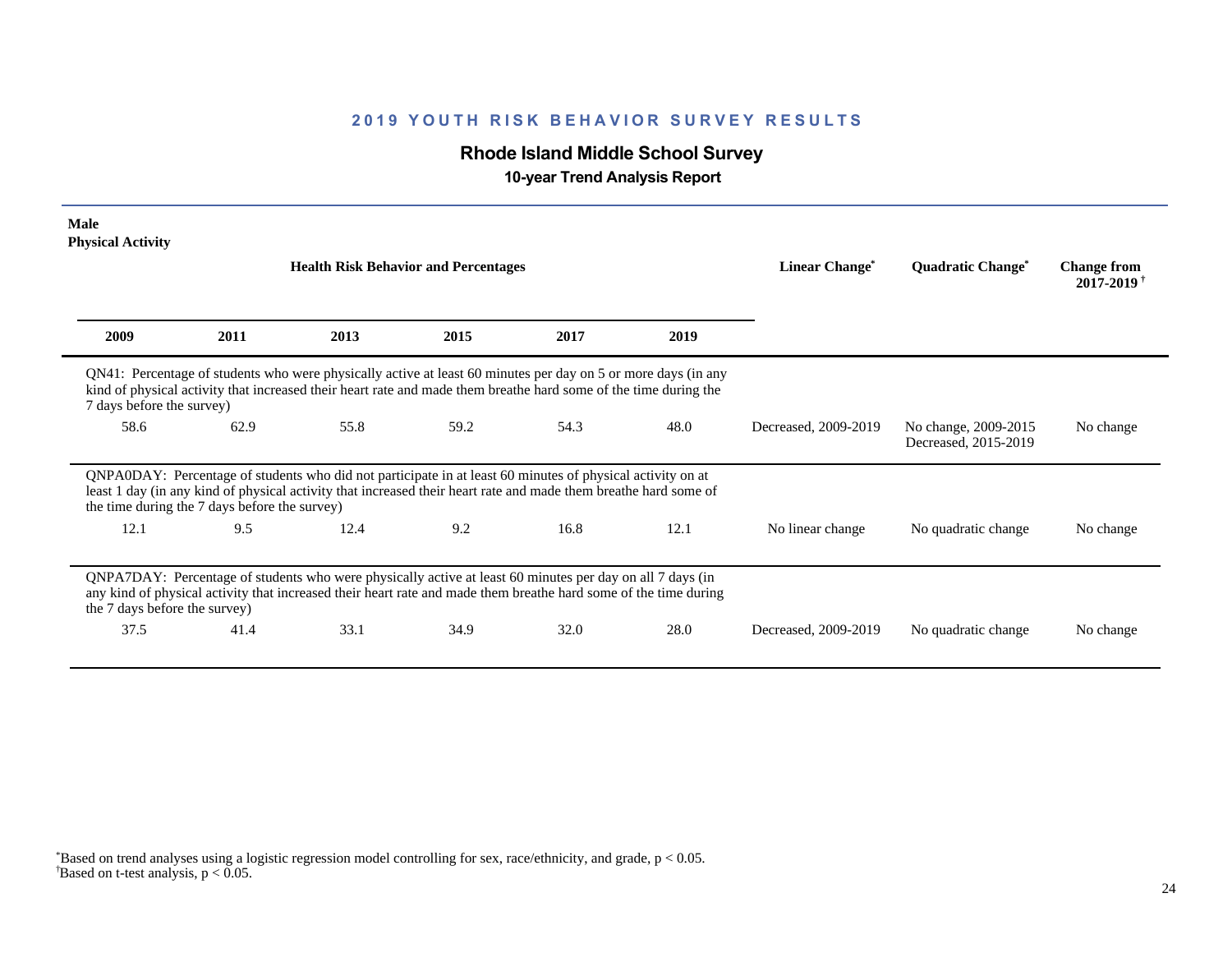# **Rhode Island Middle School Survey**

 **10-year Trend Analysis Report**

| Male<br><b>Physical Activity</b>                   |      |                                                                                                                                                                                                                                                                                                                                         |      |      |      |                            |                                     |                                                  |
|----------------------------------------------------|------|-----------------------------------------------------------------------------------------------------------------------------------------------------------------------------------------------------------------------------------------------------------------------------------------------------------------------------------------|------|------|------|----------------------------|-------------------------------------|--------------------------------------------------|
|                                                    |      | <b>Health Risk Behavior and Percentages</b>                                                                                                                                                                                                                                                                                             |      |      |      | Linear Change <sup>*</sup> | <b>Quadratic Change<sup>*</sup></b> | <b>Change from</b><br>$2017 - 2019$ <sup>†</sup> |
| 2009                                               | 2011 | 2013                                                                                                                                                                                                                                                                                                                                    | 2015 | 2017 | 2019 |                            |                                     |                                                  |
| on an average school day)                          |      | QN43: Percentage of students who played video or computer games or used a computer 3 or more hours per<br>day (counting time spent on things such as playing games, watching videos, texting, or using social media on<br>their smartphone, computer, Xbox, PlayStation, iPad, or other tablet, for something that was not school work, |      |      |      |                            |                                     |                                                  |
| 32.8                                               | 34.4 | 38.8                                                                                                                                                                                                                                                                                                                                    | 46.3 | 42.2 | 48.0 | Increased, 2009-2019       | No quadratic change                 | No change                                        |
| week when they were in school)                     |      | QN44: Percentage of students who attended physical education (PE) classes on 1 or more days (in an average                                                                                                                                                                                                                              |      |      |      |                            |                                     |                                                  |
| 91.2                                               | 87.1 | 88.6                                                                                                                                                                                                                                                                                                                                    | 93.0 | 85.5 | 86.9 | No linear change           | No quadratic change                 | No change                                        |
| week when they were in school)                     |      | QNDLYPE: Percentage of students who attended physical education (PE) classes on all 5 days (in an average                                                                                                                                                                                                                               |      |      |      |                            |                                     |                                                  |
| 8.7                                                | 8.3  | 6.8                                                                                                                                                                                                                                                                                                                                     | 11.3 | 9.8  | 12.6 | No linear change           | No quadratic change                 | No change                                        |
| more times during the 12 months before the survey) |      | QN46: Percentage of students who had a concussion from playing a sport or being physically active (one or                                                                                                                                                                                                                               |      |      |      |                            |                                     |                                                  |
|                                                    |      |                                                                                                                                                                                                                                                                                                                                         |      | 20.3 | 19.1 | No linear change           | Not available <sup>§</sup>          | No change                                        |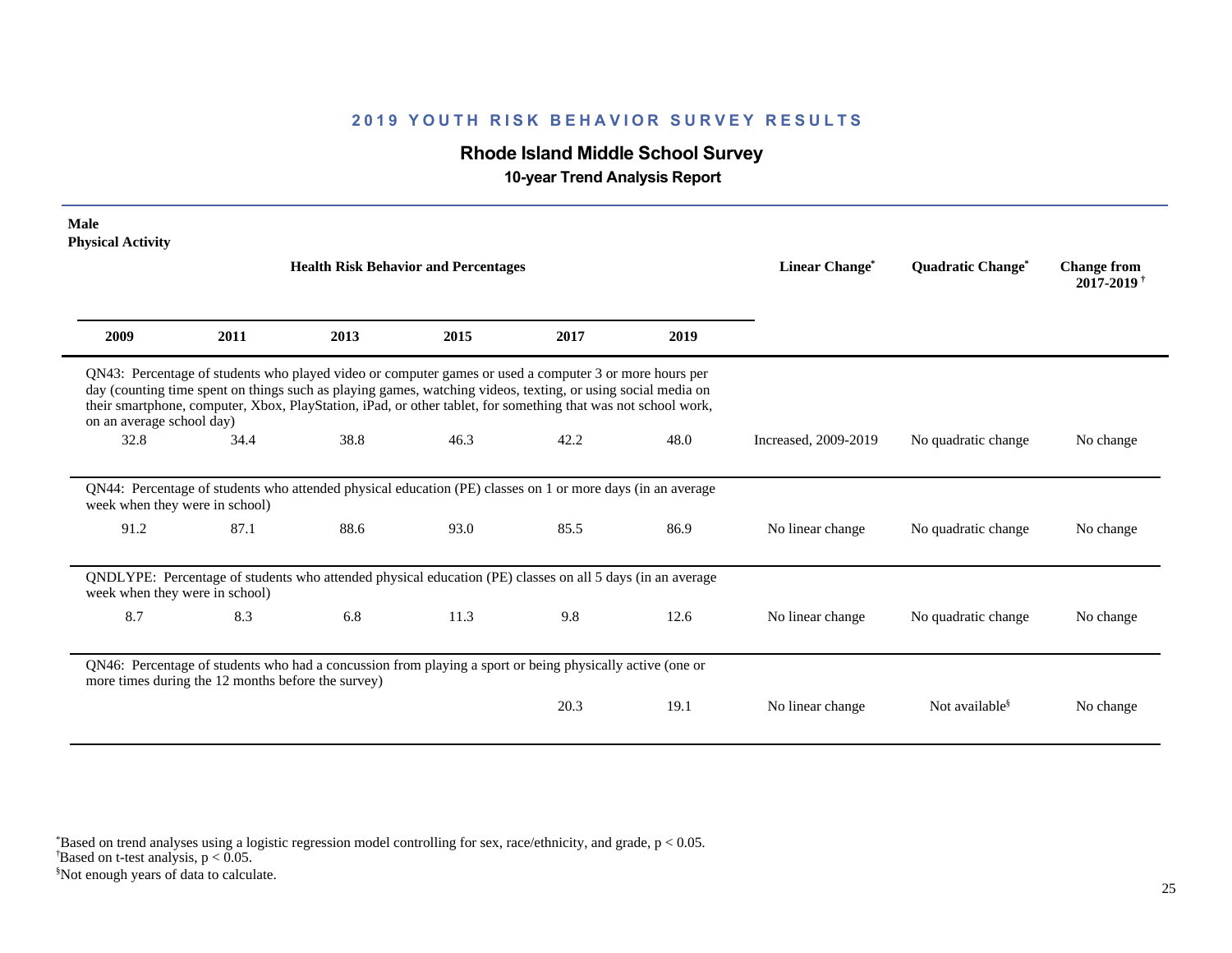# **Rhode Island Middle School Survey**

 **10-year Trend Analysis Report**

| Male<br>Other      |                                                                                                              | <b>Health Risk Behavior and Percentages</b> |      |      |      | <b>Linear Change*</b> | <b>Quadratic Change<sup>*</sup></b> | <b>Change from</b><br>$2017 - 2019$ <sup>†</sup> |
|--------------------|--------------------------------------------------------------------------------------------------------------|---------------------------------------------|------|------|------|-----------------------|-------------------------------------|--------------------------------------------------|
| 2009               | 2011                                                                                                         | 2013                                        | 2015 | 2017 | 2019 |                       |                                     |                                                  |
| before the survey) | QN49: Percentage of students who described their grades in school as mostly A's or B's (during the 12 months |                                             |      |      |      |                       |                                     |                                                  |
| 61.8               | 65.1                                                                                                         | 65.3                                        | 69.6 | 66.7 | 67.9 | Increased, 2009-2019  | No quadratic change                 | No change                                        |
|                    |                                                                                                              |                                             |      |      |      |                       |                                     |                                                  |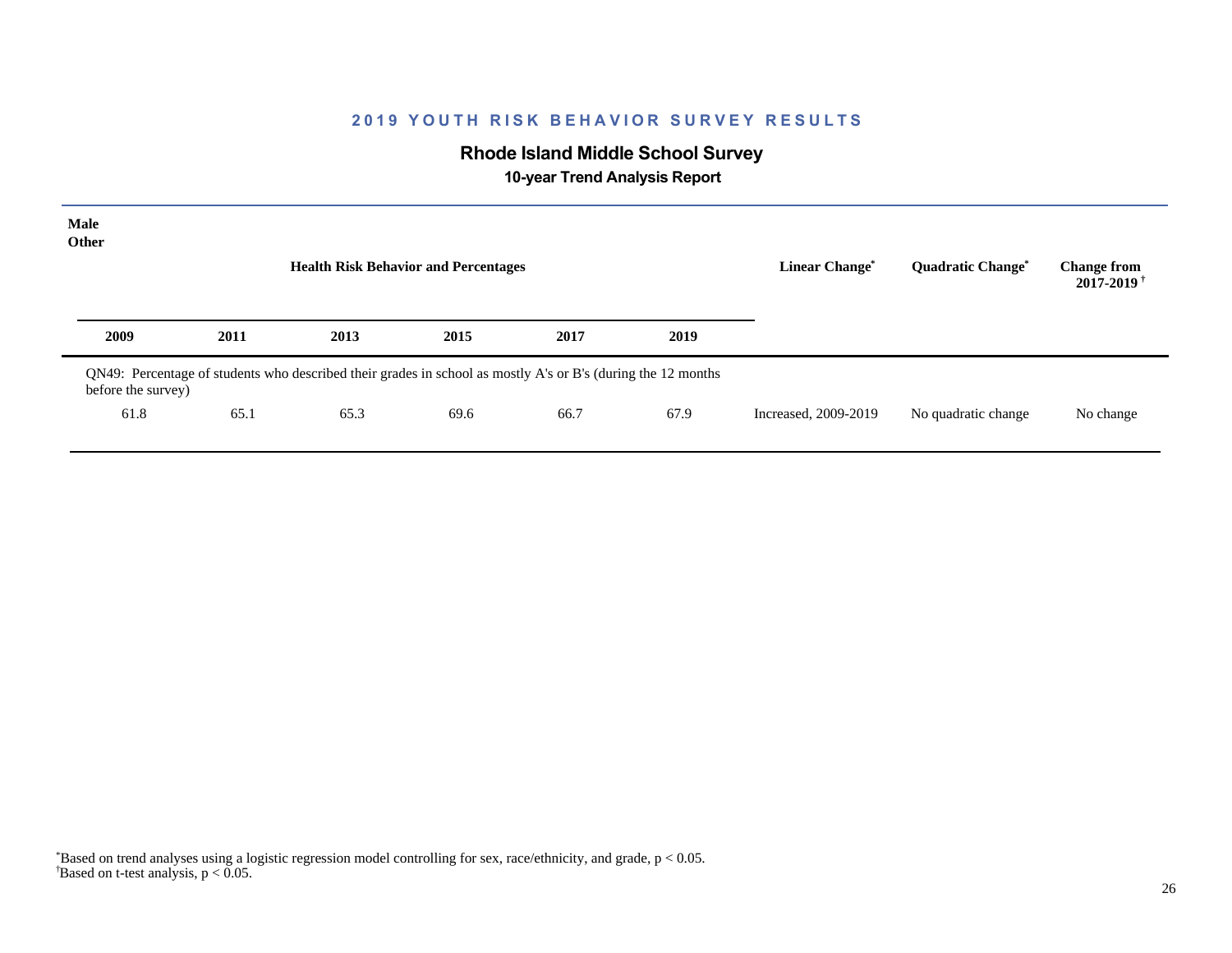# **Rhode Island Middle School Survey**

 **10-year Trend Analysis Report**

| <b>Male</b><br><b>Site-Added</b> |      |                                                                                                                                                                                                     |      |      |      |                      |                            |                                                  |
|----------------------------------|------|-----------------------------------------------------------------------------------------------------------------------------------------------------------------------------------------------------|------|------|------|----------------------|----------------------------|--------------------------------------------------|
|                                  |      | <b>Health Risk Behavior and Percentages</b>                                                                                                                                                         |      |      |      | Linear Change*       | Quadratic Change*          | <b>Change from</b><br>$2017 - 2019$ <sup>†</sup> |
| 2009                             | 2011 | 2013                                                                                                                                                                                                | 2015 | 2017 | 2019 |                      |                            |                                                  |
| or more)                         |      | QN50: Percentage of students who have physical disabilities or long-term health problems (meaning 6 months                                                                                          |      |      |      |                      |                            |                                                  |
| 7.5                              | 7.3  | 8.1                                                                                                                                                                                                 | 6.2  | 5.9  | 6.2  | No linear change     | No quadratic change        | No change                                        |
| months or more)                  |      | QN51: Percentage of students who have long-term emotional problems or learning disabilities (meaning 6                                                                                              |      |      |      |                      |                            |                                                  |
| 7.8                              | 10.8 | 9.8                                                                                                                                                                                                 | 6.9  | 8.9  | 8.2  | No linear change     | No quadratic change        | No change                                        |
| 12 months before the survey)     |      | QN53: Percentage of students who were in a physical fight on school property (one or more times during the                                                                                          |      |      |      |                      |                            |                                                  |
|                                  |      |                                                                                                                                                                                                     |      | 21.1 | 24.0 | No linear change     | Not available <sup>§</sup> | No change                                        |
|                                  |      | QN55: Percentage of students who felt sad or hopeless (almost every day for $>=$ 2 weeks in a row so that they<br>stopped doing some usual activities, ever during the 12 months before the survey) |      |      |      |                      |                            |                                                  |
|                                  |      |                                                                                                                                                                                                     |      | 14.3 | 17.5 | Increased, 2017-2019 | Not available              | Increased                                        |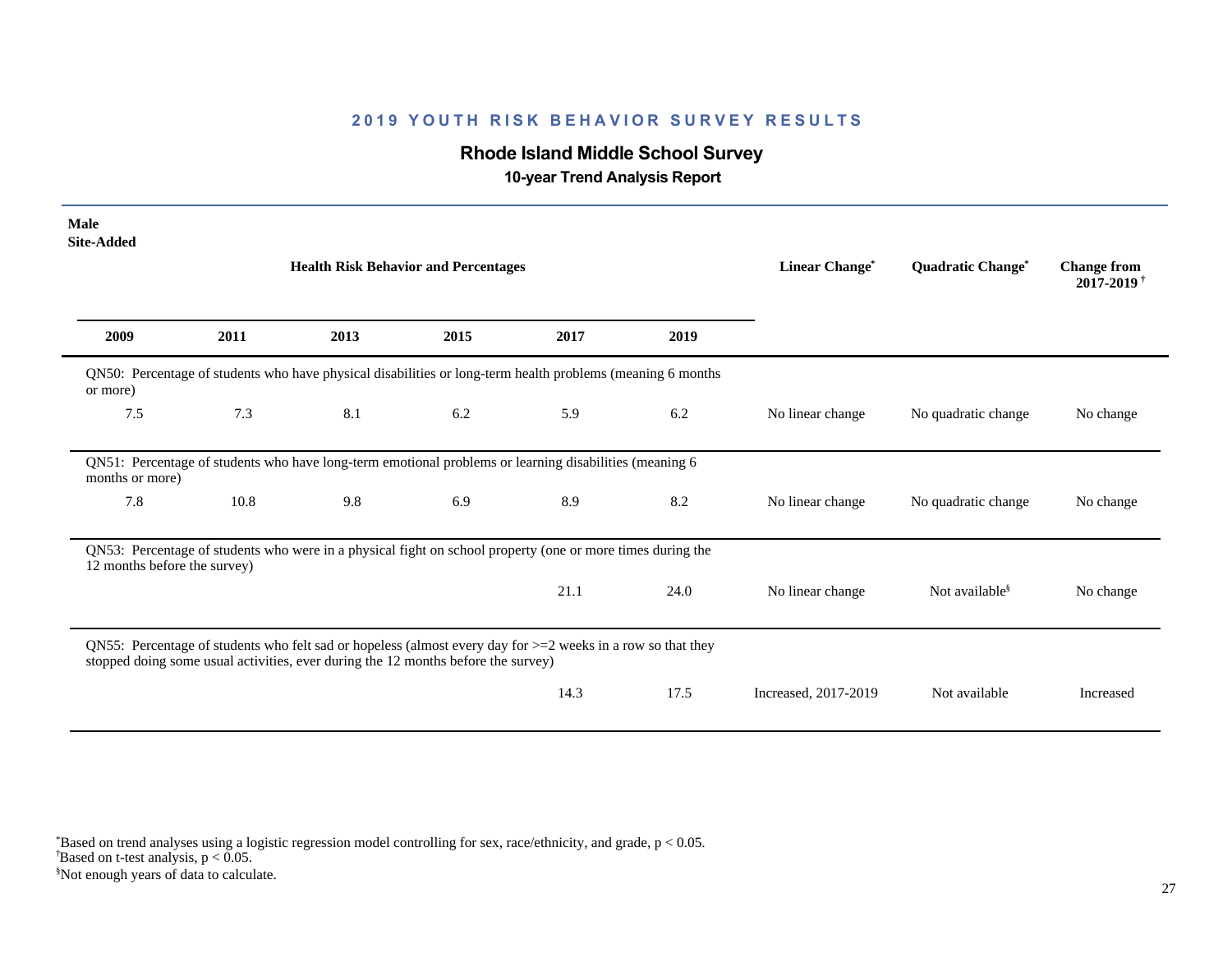# **Rhode Island Middle School Survey**

 **10-year Trend Analysis Report**

| <b>Male</b><br><b>Site-Added</b> |                                         |                                                                                                             |      |      |      |                  |                            |                                                  |
|----------------------------------|-----------------------------------------|-------------------------------------------------------------------------------------------------------------|------|------|------|------------------|----------------------------|--------------------------------------------------|
|                                  |                                         | <b>Health Risk Behavior and Percentages</b>                                                                 |      |      |      | Linear Change*   | Quadratic Change*          | <b>Change from</b><br>$2017 - 2019$ <sup>†</sup> |
| 2009                             | 2011                                    | 2013                                                                                                        | 2015 | 2017 | 2019 |                  |                            |                                                  |
|                                  |                                         | QN56: Percentage of students who reported someone who lives with them smokes cigarettes                     |      |      |      |                  |                            |                                                  |
|                                  |                                         |                                                                                                             |      | 33.0 | 27.4 | No linear change | Not available <sup>§</sup> | No change                                        |
|                                  |                                         | QN57: Percentage of students who first smoked a cigar, cigarillo or little cigar or used a hookah or an     |      |      |      |                  |                            |                                                  |
|                                  |                                         | electronic vapor product before age 11 years (even if only for one or two puffs)                            |      |      |      |                  |                            |                                                  |
|                                  |                                         |                                                                                                             |      | 3.5  | 2.9  | No linear change | Not available              | No change                                        |
|                                  | during the 12 months before the survey) | QN62: Percentage of students who saw a dentist (for a check-up, exam, teeth cleaning, or other dental work, |      |      |      |                  |                            |                                                  |
|                                  |                                         | 74.3                                                                                                        | 72.8 | 77.2 | 74.4 | No linear change | Not available              | No change                                        |
|                                  | during the 12 months before the survey) | QN63: Percentage of students who reported their teeth or mouth have been painful or sore (one or more times |      |      |      |                  |                            |                                                  |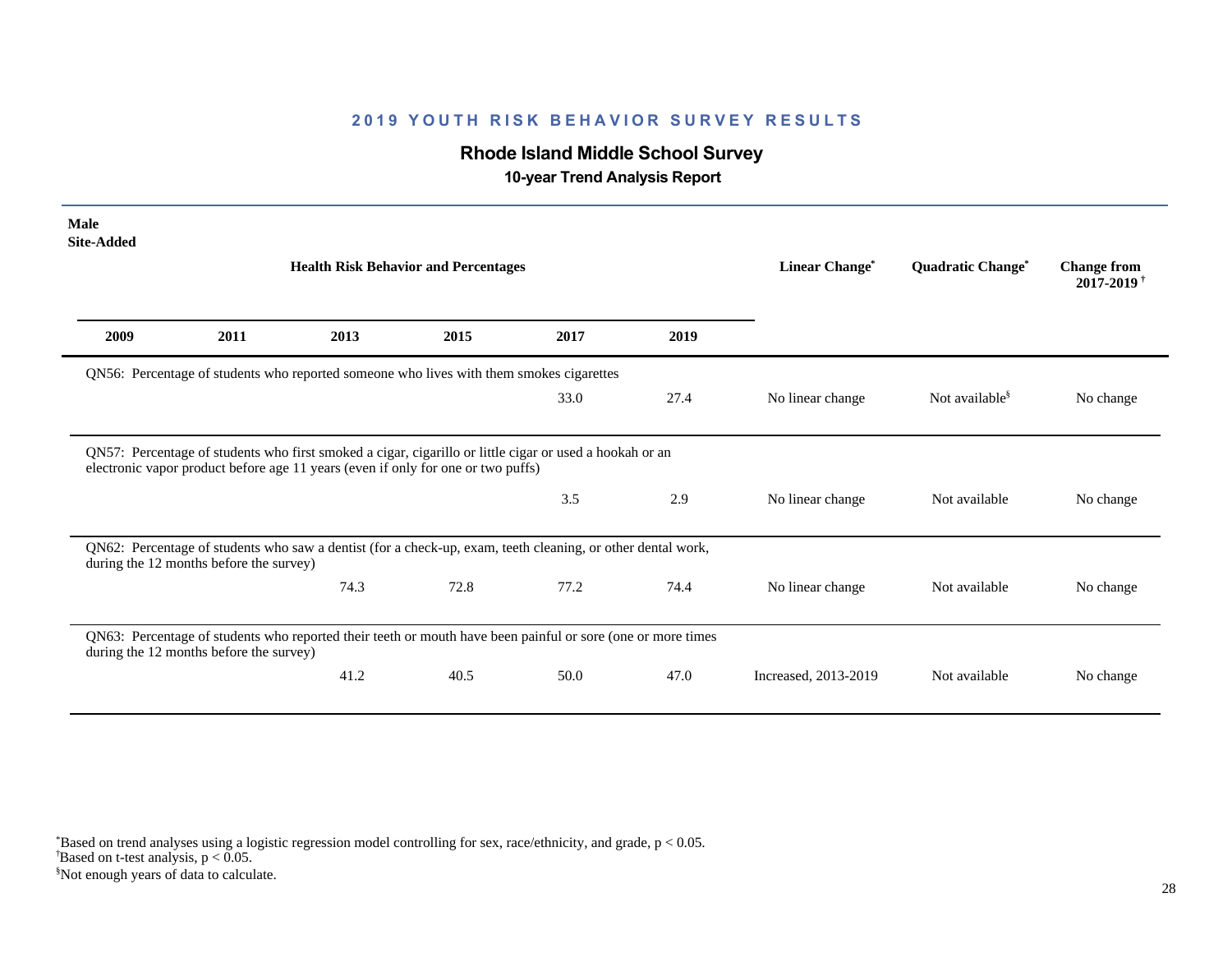# **Rhode Island Middle School Survey**

 **10-year Trend Analysis Report**

| <b>Male</b><br><b>Site-Added</b> |                                                                                                                                                                                        |                                             |      |      |      |                                  |                                     |                                                  |
|----------------------------------|----------------------------------------------------------------------------------------------------------------------------------------------------------------------------------------|---------------------------------------------|------|------|------|----------------------------------|-------------------------------------|--------------------------------------------------|
|                                  |                                                                                                                                                                                        | <b>Health Risk Behavior and Percentages</b> |      |      |      | <b>Linear Change<sup>*</sup></b> | <b>Quadratic Change<sup>*</sup></b> | <b>Change from</b><br>$2017 - 2019$ <sup>†</sup> |
| 2009                             | 2011                                                                                                                                                                                   | 2013                                        | 2015 | 2017 | 2019 |                                  |                                     |                                                  |
|                                  | QN64: Percentage of students who sometimes, most of the time, or always were self-conscious or embarrassed<br>because of their teeth or mouth (during the 12 months before the survey) |                                             |      |      |      |                                  |                                     |                                                  |
|                                  |                                                                                                                                                                                        | 12.3                                        | 10.6 | 12.2 | 13.5 | No linear change                 | Not available <sup>§</sup>          | No change                                        |
|                                  | QN65: Percentage of students who have been taught about AIDS or HIV infection in school                                                                                                |                                             |      |      |      |                                  |                                     |                                                  |
| 68.6                             | 70.0                                                                                                                                                                                   | 54.2                                        | 55.0 | 45.4 | 41.7 | Decreased, 2009-2019             | No quadratic change                 | No change                                        |
|                                  | QN66: Percentage of students who strongly agree or agree that they feel like they belong at their school                                                                               |                                             |      |      |      |                                  |                                     |                                                  |
|                                  |                                                                                                                                                                                        | 74.2                                        | 79.5 | 72.6 | 67.2 | Decreased, 2013-2019             | Not available                       | No change                                        |
|                                  | QN67: Percentage of students who would feel comfortable seeking help from one or more adults besides their<br>parents if they had an important question affecting their life           |                                             |      |      |      |                                  |                                     |                                                  |
|                                  |                                                                                                                                                                                        | 71.9                                        | 79.4 | 80.9 | 79.8 | Increased, 2013-2019             | Not available                       | No change                                        |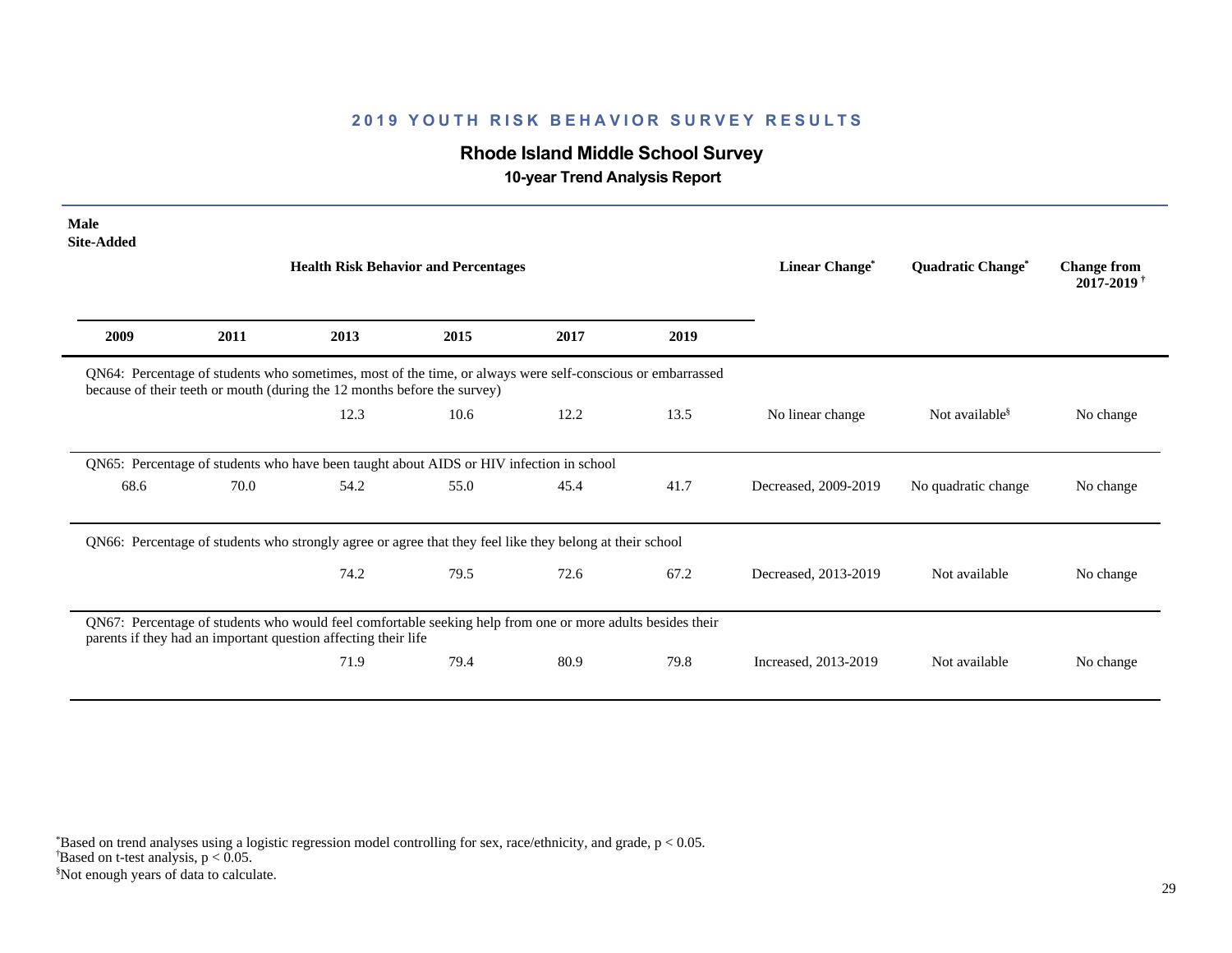# **Rhode Island Middle School Survey**

 **10-year Trend Analysis Report**

| Female<br><b>Injury and Violence</b>                                  |      | <b>Health Risk Behavior and Percentages</b>                                                      |      |      | <b>Linear Change*</b> | Quadratic Change*    | <b>Change from</b><br>2017-2019 <sup>†</sup> |           |
|-----------------------------------------------------------------------|------|--------------------------------------------------------------------------------------------------|------|------|-----------------------|----------------------|----------------------------------------------|-----------|
| 2009                                                                  | 2011 | 2013                                                                                             | 2015 | 2017 | 2019                  |                      |                                              |           |
|                                                                       |      | QN8: Percentage of students who rarely or never wore a seat belt (when riding in a car)          |      |      |                       |                      |                                              |           |
| 8.7                                                                   | 5.4  | 6.5                                                                                              | 3.2  | 4.4  | 4.1                   | Decreased, 2009-2019 | Decreased, 2009-2015<br>No change, 2015-2019 | No change |
|                                                                       |      | QN9: Percentage of students who ever rode with a driver who had been drinking alcohol (in a car) |      |      |                       |                      |                                              |           |
| 25.2                                                                  | 22.6 | 20.1                                                                                             | 20.4 | 21.1 | 17.5                  | Decreased, 2009-2019 | No quadratic change                          | No change |
|                                                                       |      | QN10: Percentage of students who ever carried a weapon (such as a gun, knife, or club)           |      |      |                       |                      |                                              |           |
|                                                                       |      |                                                                                                  |      | 11.2 | 10.7                  | No linear change     | Not available <sup>§</sup>                   | No change |
| QN12: Percentage of students who were ever bullied on school property |      |                                                                                                  |      |      |                       |                      |                                              |           |
| 35.2                                                                  | 38.6 | 44.6                                                                                             | 44.6 | 39.8 | 37.1                  | No linear change     | Increased, 2009-2015<br>No change, 2015-2019 | No change |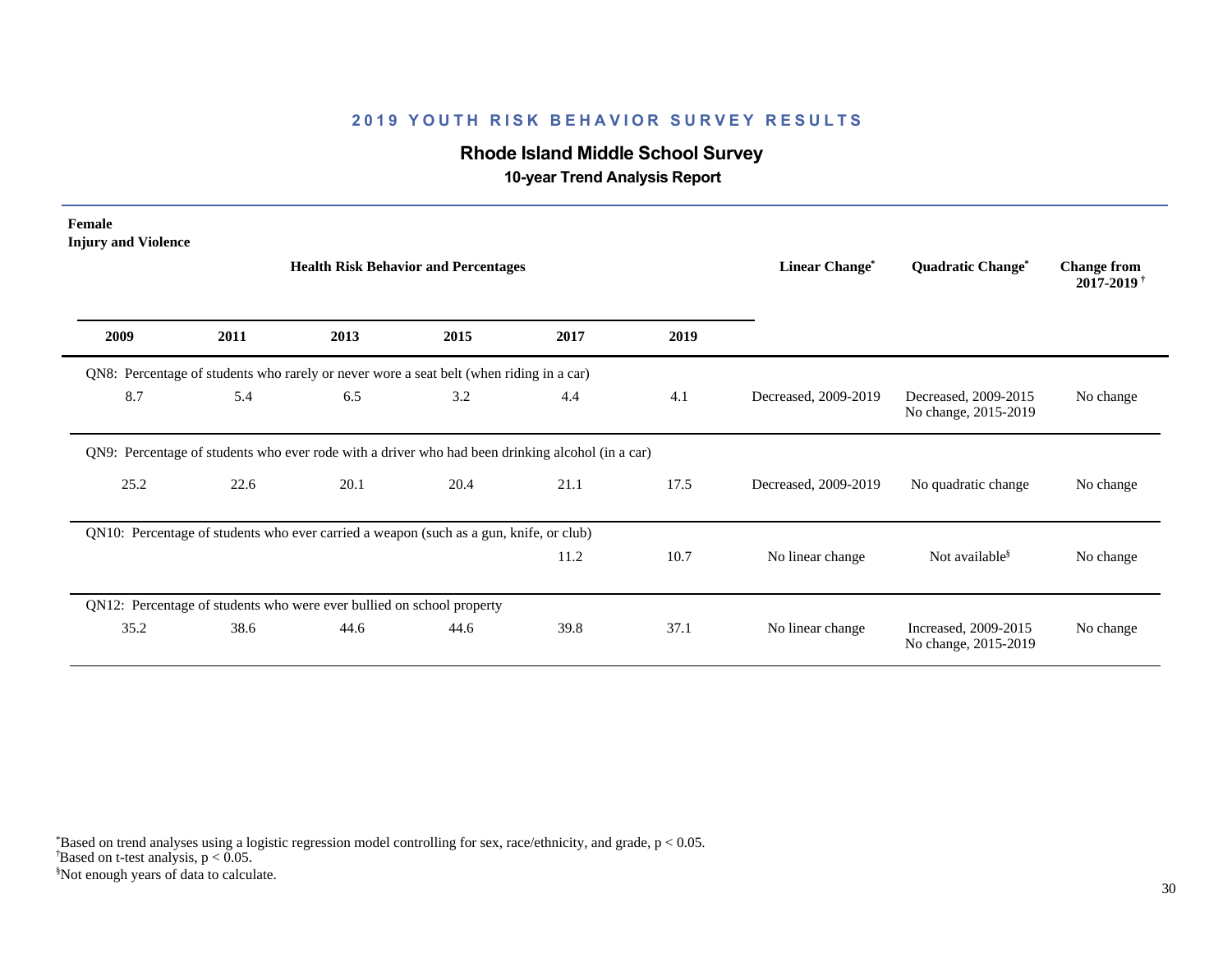# **Rhode Island Middle School Survey**

 **10-year Trend Analysis Report**

| Female<br><b>Injury and Violence</b> |                                             |                                                                                                            |      |      |      | Linear Change*       |                                     |                                                  |
|--------------------------------------|---------------------------------------------|------------------------------------------------------------------------------------------------------------|------|------|------|----------------------|-------------------------------------|--------------------------------------------------|
|                                      |                                             | <b>Health Risk Behavior and Percentages</b>                                                                |      |      |      |                      | <b>Quadratic Change<sup>®</sup></b> | <b>Change from</b><br>$2017 - 2019$ <sup>†</sup> |
| 2009                                 | 2011                                        | 2013                                                                                                       | 2015 | 2017 | 2019 |                      |                                     |                                                  |
|                                      | Instagram, Facebook, or other social media) | QN13: Percentage of students who were ever electronically bullied (counting being bullied through texting, |      |      |      |                      |                                     |                                                  |
|                                      | 29.6                                        | 30.2                                                                                                       | 30.2 | 30.8 | 26.6 | No linear change     | Not available <sup>§</sup>          | No change                                        |
|                                      |                                             | QN14: Percentage of students who ever seriously thought about killing themselves                           |      |      |      |                      |                                     |                                                  |
| 21.2                                 | 21.3                                        | 23.9                                                                                                       | 26.2 | 26.7 | 22.4 | No linear change     | No quadratic change                 | No change                                        |
|                                      |                                             | QN15: Percentage of students who ever made a plan about how they would kill themselves                     |      |      |      |                      |                                     |                                                  |
| 12.1                                 | 12.0                                        | 15.2                                                                                                       | 16.6 | 16.2 | 14.2 | Increased, 2009-2019 | No quadratic change                 | No change                                        |
|                                      |                                             | QN16: Percentage of students who ever tried to kill themselves                                             |      |      |      |                      |                                     |                                                  |
| 8.1                                  | 7.5                                         | 10.4                                                                                                       | 9.7  | 9.6  | 7.6  | No linear change     | No quadratic change                 | No change                                        |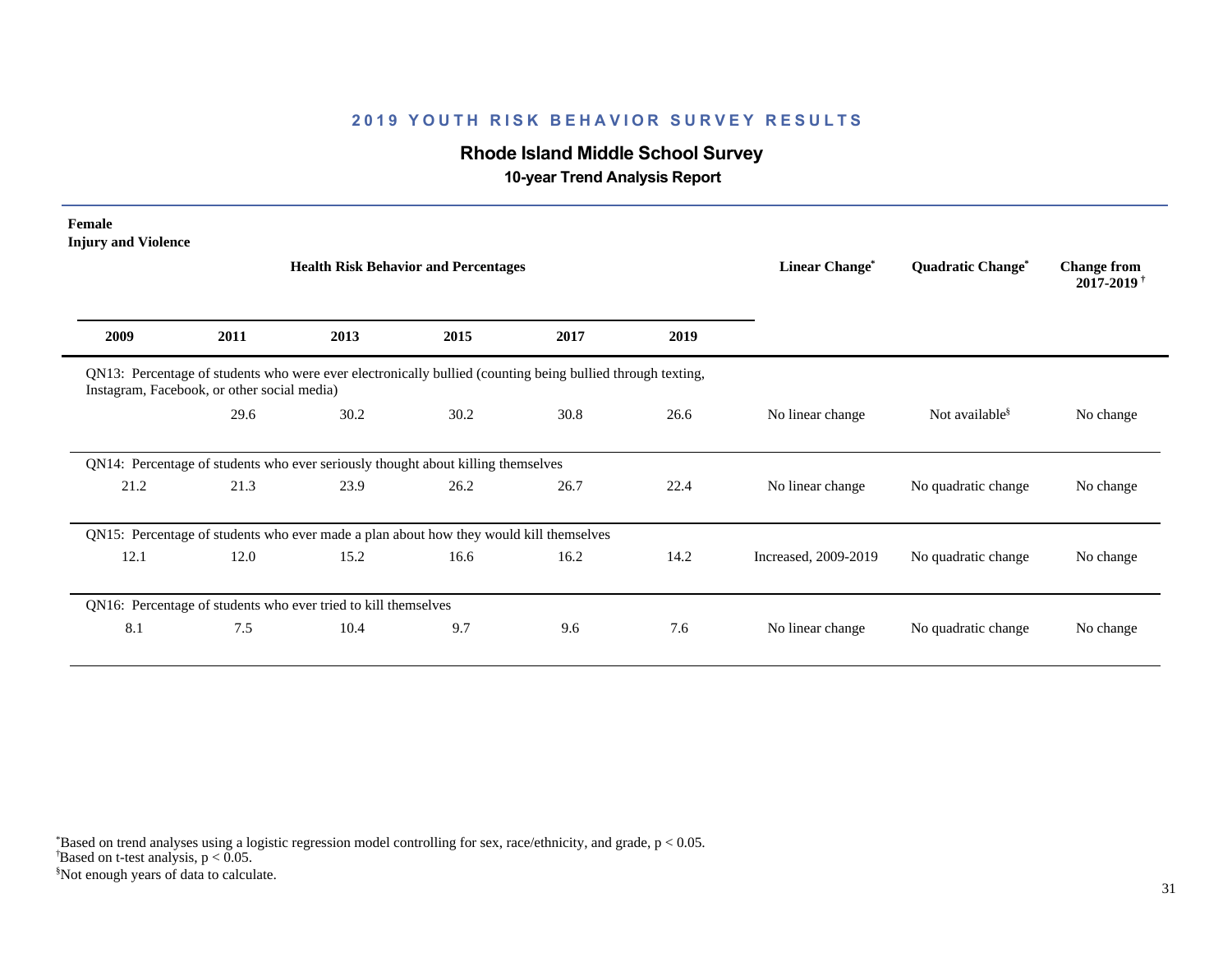# **Rhode Island Middle School Survey**

 **10-year Trend Analysis Report**

| Female<br><b>Tobacco Use</b> |      |                                                                                                               |      |      |      |                      |                            |                                                  |
|------------------------------|------|---------------------------------------------------------------------------------------------------------------|------|------|------|----------------------|----------------------------|--------------------------------------------------|
|                              |      | <b>Health Risk Behavior and Percentages</b>                                                                   |      |      |      | Linear Change*       | Quadratic Change*          | <b>Change from</b><br>$2017 - 2019$ <sup>†</sup> |
| 2009                         | 2011 | 2013                                                                                                          | 2015 | 2017 | 2019 |                      |                            |                                                  |
|                              |      | QN17: Percentage of students who ever tried cigarette smoking (even one or two puffs)                         |      |      |      |                      |                            |                                                  |
| 16.8                         | 14.5 | 12.5                                                                                                          | 8.0  | 5.9  | 4.5  | Decreased, 2009-2019 | No quadratic change        | No change                                        |
| two puffs)                   |      | QN18: Percentage of students who tried cigarette smoking for the first time before age 11 years (even one or  |      |      |      |                      |                            |                                                  |
|                              |      |                                                                                                               |      | 2.9  | 1.9  | No linear change     | Not available <sup>§</sup> | No change                                        |
| survey)                      |      | QN19: Percentage of students who currently smoked cigarettes (on at least 1 day during the 30 days before the |      |      |      |                      |                            |                                                  |
| 5.7                          | 3.6  | 2.4                                                                                                           | 1.4  | 1.7  | 1.2  | Decreased, 2009-2019 | No quadratic change        | No change                                        |
| 30 days before the survey)   |      | QNFRCIG: Percentage of students who currently smoked cigarettes frequently (on 20 or more days during the     |      |      |      |                      |                            |                                                  |
| 1.2                          | 0.6  | 0.3                                                                                                           | 0.1  | 0.4  | 0.0  | Not available        | Not available              | Not available                                    |
|                              |      |                                                                                                               |      |      |      |                      |                            |                                                  |

 $\overline{B}$ ased on t-test analysis, p < 0.05. \*Based on trend analyses using a logistic regression model controlling for sex, race/ethnicity, and grade, p < 0.05.

§Not enough years of data to calculate.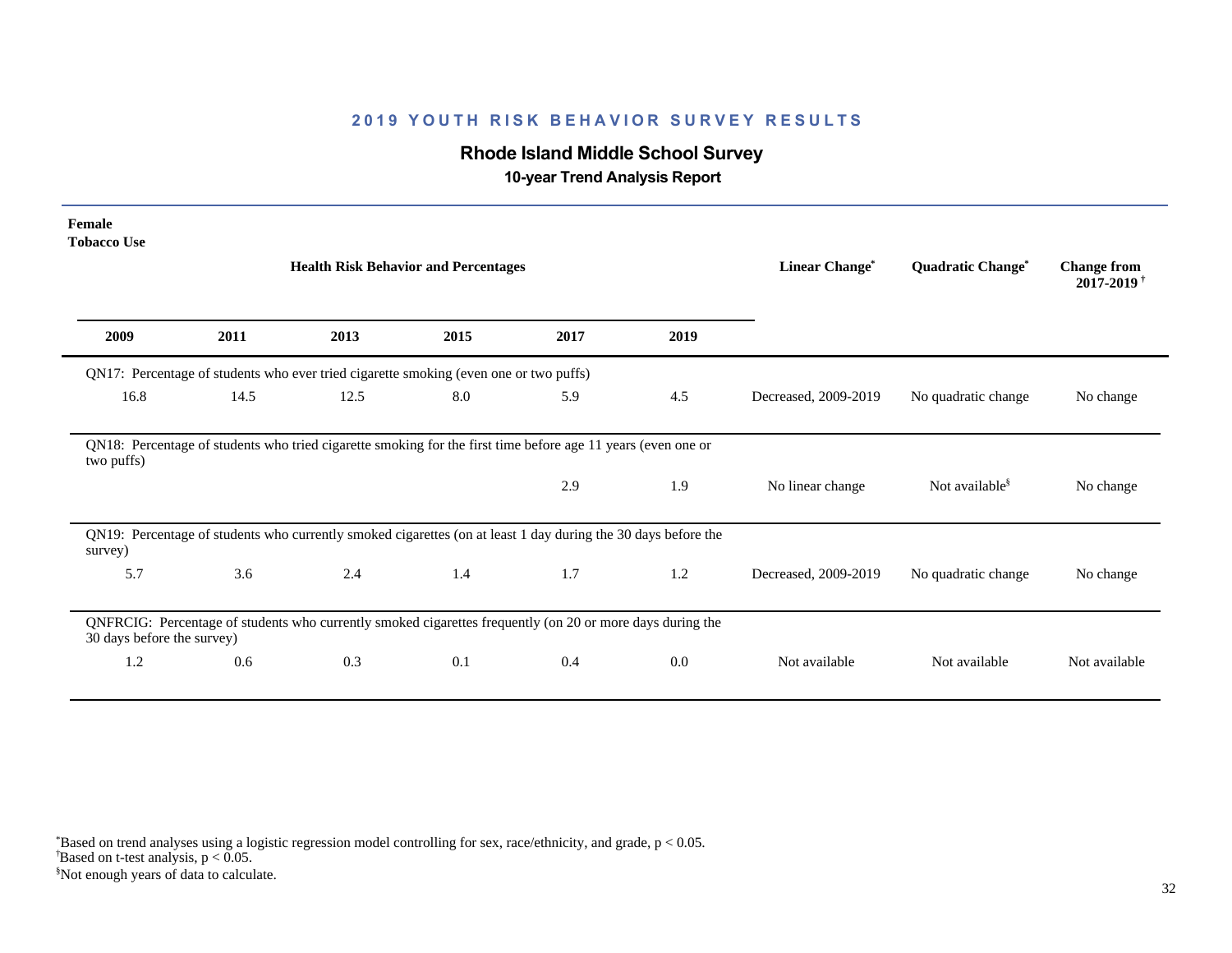# **Rhode Island Middle School Survey**

 **10-year Trend Analysis Report**

| Female<br><b>Tobacco Use</b> |                                            |                                                                                                              |      |      |                |                   |                                              |               |
|------------------------------|--------------------------------------------|--------------------------------------------------------------------------------------------------------------|------|------|----------------|-------------------|----------------------------------------------|---------------|
|                              |                                            | <b>Health Risk Behavior and Percentages</b>                                                                  |      |      | Linear Change* | Quadratic Change* | <b>Change from</b><br>2017-2019 <sup>†</sup> |               |
| 2009                         | 2011                                       | 2013                                                                                                         | 2015 | 2017 | 2019           |                   |                                              |               |
| before the survey)           |                                            | QNDAYCIG: Percentage of students who currently smoked cigarettes daily (on all 30 days during the 30 days    |      |      |                |                   |                                              |               |
| 0.9                          | 0.5                                        | 0.3                                                                                                          | 0.1  | 0.4  | 0.0            | Not available     | Not available <sup>§</sup>                   | Not available |
|                              |                                            | QN21: Percentage of students who ever used an electronic vapor product                                       |      |      |                |                   |                                              |               |
|                              |                                            |                                                                                                              | 14.1 | 15.3 | 16.3           | No linear change  | Not available                                | No change     |
| days before the survey)      |                                            | QN22: Percentage of students who currently used an electronic vapor product (on at least 1 day during the 30 |      |      |                |                   |                                              |               |
|                              |                                            |                                                                                                              | 7.0  | 6.0  | 7.1            | No linear change  | Not available                                | No change     |
|                              | days during the 30 days before the survey) | QNFREVP: Percentage of students who currently used electronic vapor products frequently (on 20 or more       |      |      |                |                   |                                              |               |
|                              |                                            |                                                                                                              | 0.3  | 1.2  | 0.6            | No linear change  | Not available                                | No change     |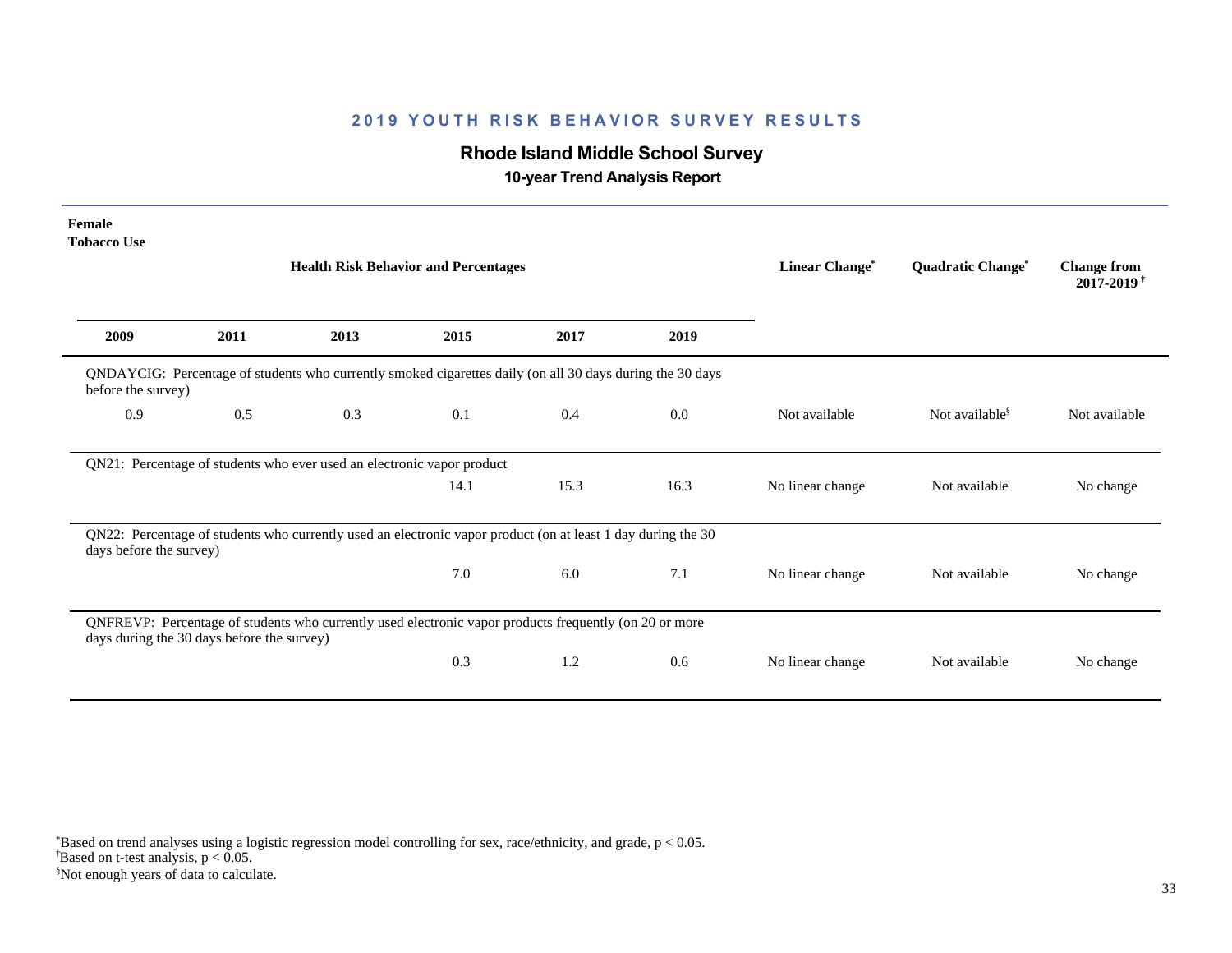# **Rhode Island Middle School Survey**

 **10-year Trend Analysis Report**

| Female<br><b>Tobacco Use</b>   |                                       |                                                                         |                                                                                                                                                                                                                           |      |      |                      |                                     |                                                  |
|--------------------------------|---------------------------------------|-------------------------------------------------------------------------|---------------------------------------------------------------------------------------------------------------------------------------------------------------------------------------------------------------------------|------|------|----------------------|-------------------------------------|--------------------------------------------------|
|                                |                                       |                                                                         | <b>Health Risk Behavior and Percentages</b>                                                                                                                                                                               |      |      | Linear Change*       | <b>Quadratic Change<sup>®</sup></b> | <b>Change from</b><br>$2017 - 2019$ <sup>†</sup> |
| 2009                           | 2011                                  | 2013                                                                    | 2015                                                                                                                                                                                                                      | 2017 | 2019 |                      |                                     |                                                  |
| the 30 days before the survey) |                                       |                                                                         | QNDAYEVP: Percentage of students who currently used electronic vapor products daily (on all 30 days during                                                                                                                |      |      |                      |                                     |                                                  |
|                                |                                       |                                                                         | 0.3                                                                                                                                                                                                                       | 1.0  | 0.3  | No linear change     | Not available <sup>§</sup>          | No change                                        |
|                                |                                       | vapor products, on at least 1 day during the 30 days before the survey) | QN24: Percentage of students who currently used smokeless tobacco (chewing tobacco, snuff, dip, snus, or<br>dissolvable tobacco products [such as Copenhagen, Grizzly, Skoal, or Camel Snus], not counting any electronic |      |      |                      |                                     |                                                  |
|                                |                                       |                                                                         |                                                                                                                                                                                                                           | 1.4  | 1.3  | No linear change     | Not available                       | No change                                        |
|                                | during the 30 days before the survey) |                                                                         | QN25: Percentage of students who currently smoked cigars (cigars, cigarillos, or little cigars, on at least 1 day                                                                                                         |      |      |                      |                                     |                                                  |
| 3.9                            | 2.9                                   | 4.2                                                                     | 1.4                                                                                                                                                                                                                       | 1.2  | 0.8  | Decreased, 2009-2019 | No quadratic change                 | No change                                        |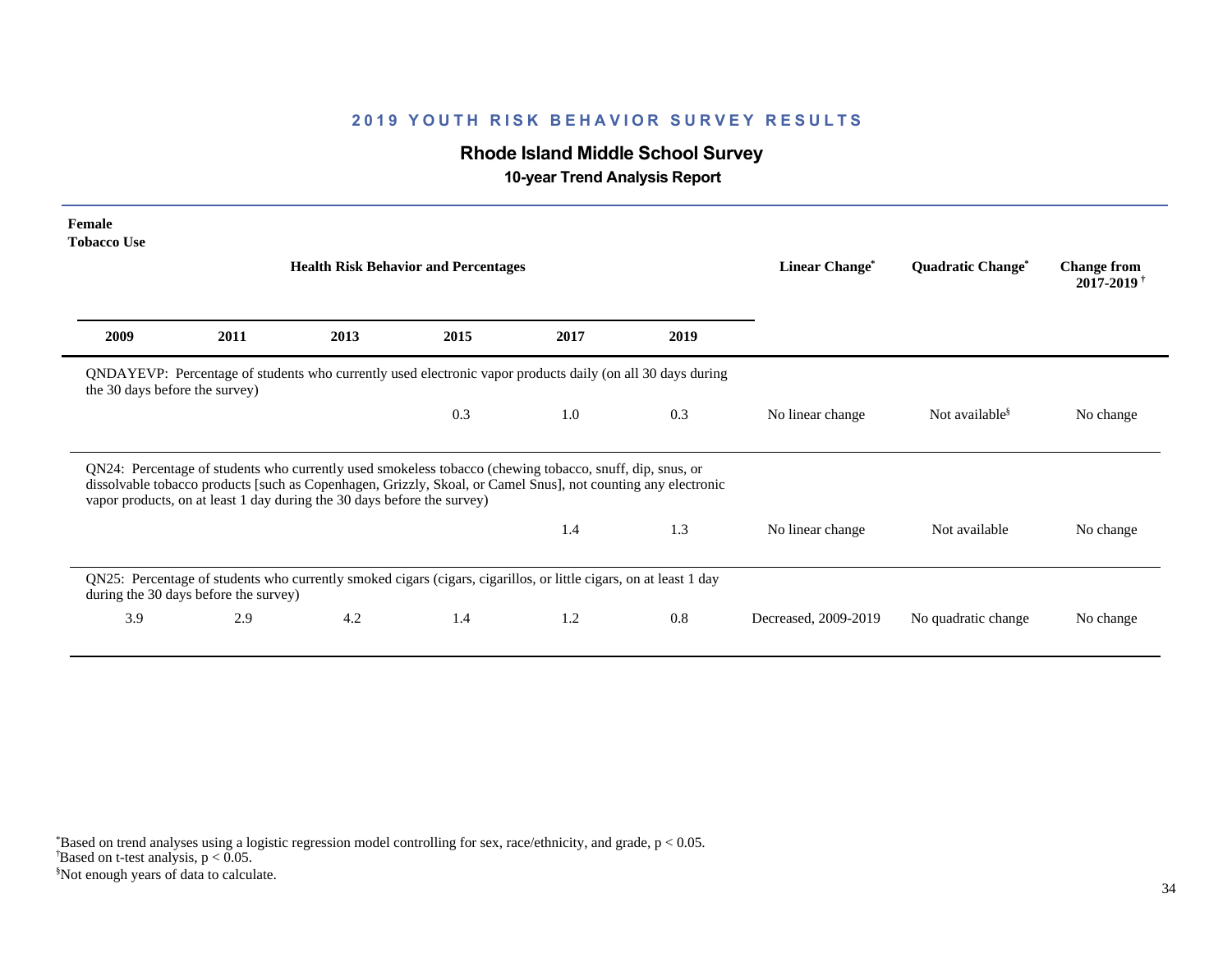# **Rhode Island Middle School Survey**

 **10-year Trend Analysis Report**

| Female<br><b>Alcohol and Other Drug Use</b> |      |                                                                                                               |      |      |      |                      |                     |                                                  |
|---------------------------------------------|------|---------------------------------------------------------------------------------------------------------------|------|------|------|----------------------|---------------------|--------------------------------------------------|
|                                             |      | <b>Health Risk Behavior and Percentages</b>                                                                   |      |      |      | Linear Change*       | Quadratic Change*   | <b>Change from</b><br>$2017 - 2019$ <sup>†</sup> |
| 2009                                        | 2011 | 2013                                                                                                          | 2015 | 2017 | 2019 |                      |                     |                                                  |
|                                             |      | QN26: Percentage of students who ever drank alcohol (other than a few sips)                                   |      |      |      |                      |                     |                                                  |
| 25.0                                        | 22.1 | 19.6                                                                                                          | 18.7 | 20.0 | 12.9 | Decreased, 2009-2019 | No quadratic change | No change                                        |
|                                             |      | QN27: Percentage of students who drank alcohol for the first time before age 11 years (other than a few sips) |      |      |      |                      |                     |                                                  |
| 8.0                                         | 7.9  | 8.4                                                                                                           | 5.6  | 6.5  | 4.0  | Decreased, 2009-2019 | No quadratic change | No change                                        |
|                                             |      | QN28: Percentage of students who ever used marijuana                                                          |      |      |      |                      |                     |                                                  |
| 9.0                                         | 8.6  | 7.9                                                                                                           | 6.8  | 8.5  | 6.9  | No linear change     | No quadratic change | No change                                        |
|                                             |      | QN29: Percentage of students who tried marijuana for the first time before age 11 years                       |      |      |      |                      |                     |                                                  |
| 3.5                                         | 2.2  | 1.8                                                                                                           | 1.4  | 1.5  | 1.1  | Decreased, 2009-2019 | No quadratic change | No change                                        |
|                                             |      |                                                                                                               |      |      |      |                      |                     |                                                  |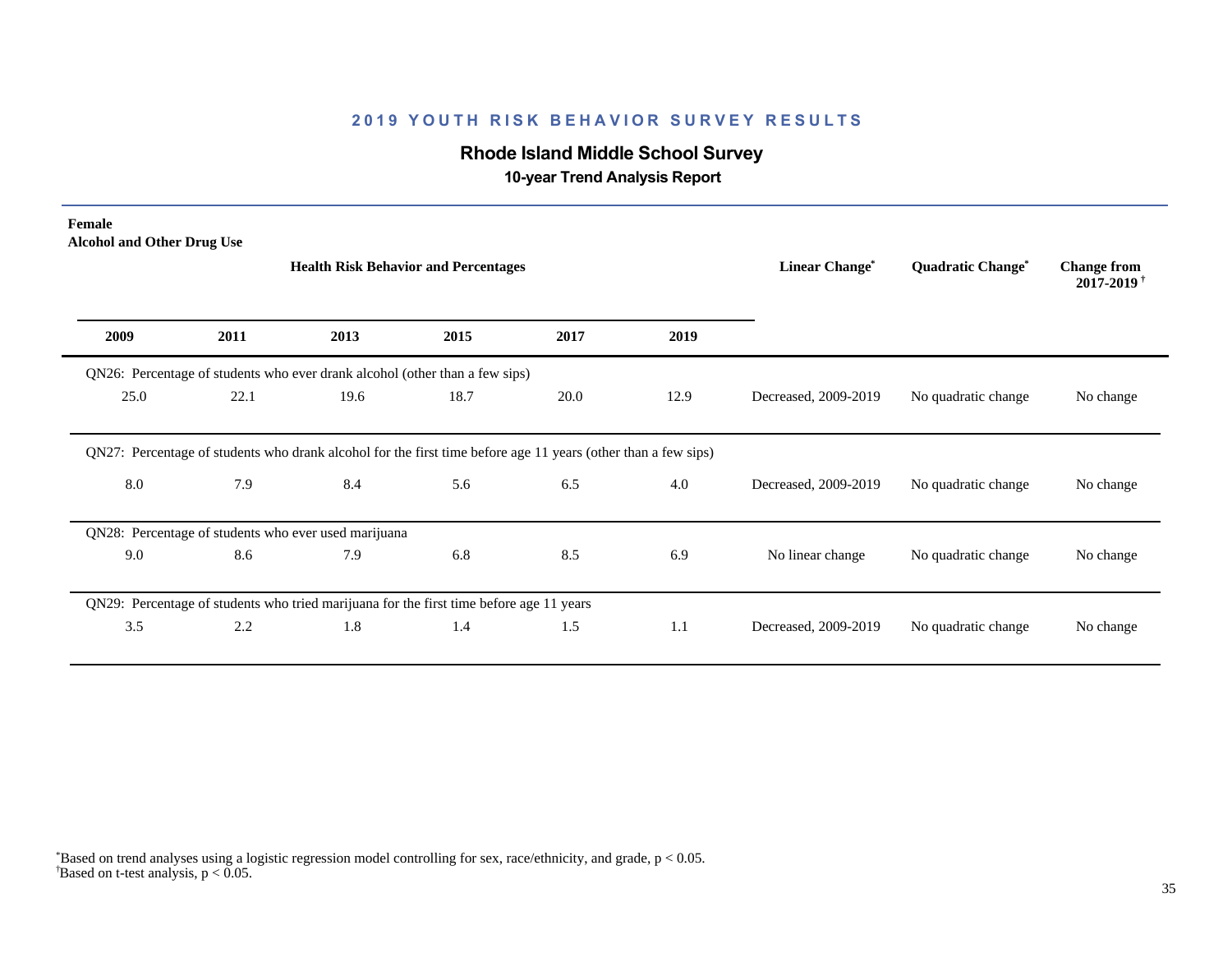# **Rhode Island Middle School Survey**

 **10-year Trend Analysis Report**

| <b>Female</b><br><b>Alcohol and Other Drug Use</b> |      |                                                                                                                                                                                                                    | <b>Health Risk Behavior and Percentages</b> |      | Linear Change <sup>®</sup> | <b>Ouadratic Change<sup>®</sup></b> | <b>Change from</b><br>$2017 - 2019$ <sup>+</sup> |           |
|----------------------------------------------------|------|--------------------------------------------------------------------------------------------------------------------------------------------------------------------------------------------------------------------|---------------------------------------------|------|----------------------------|-------------------------------------|--------------------------------------------------|-----------|
| 2009                                               | 2011 | 2013                                                                                                                                                                                                               | 2015                                        | 2017 | 2019                       |                                     |                                                  |           |
| hydrocodone, and Percocet)                         |      | QN30: Percentage of students who ever took prescription pain medicine without a doctor's prescription or<br>differently than how a doctor told them to use it (counting drugs such as codeine, Vicodin, Oxycontin, |                                             | 8.3  | 6.1                        | No linear change                    | Not available <sup>§</sup>                       | No change |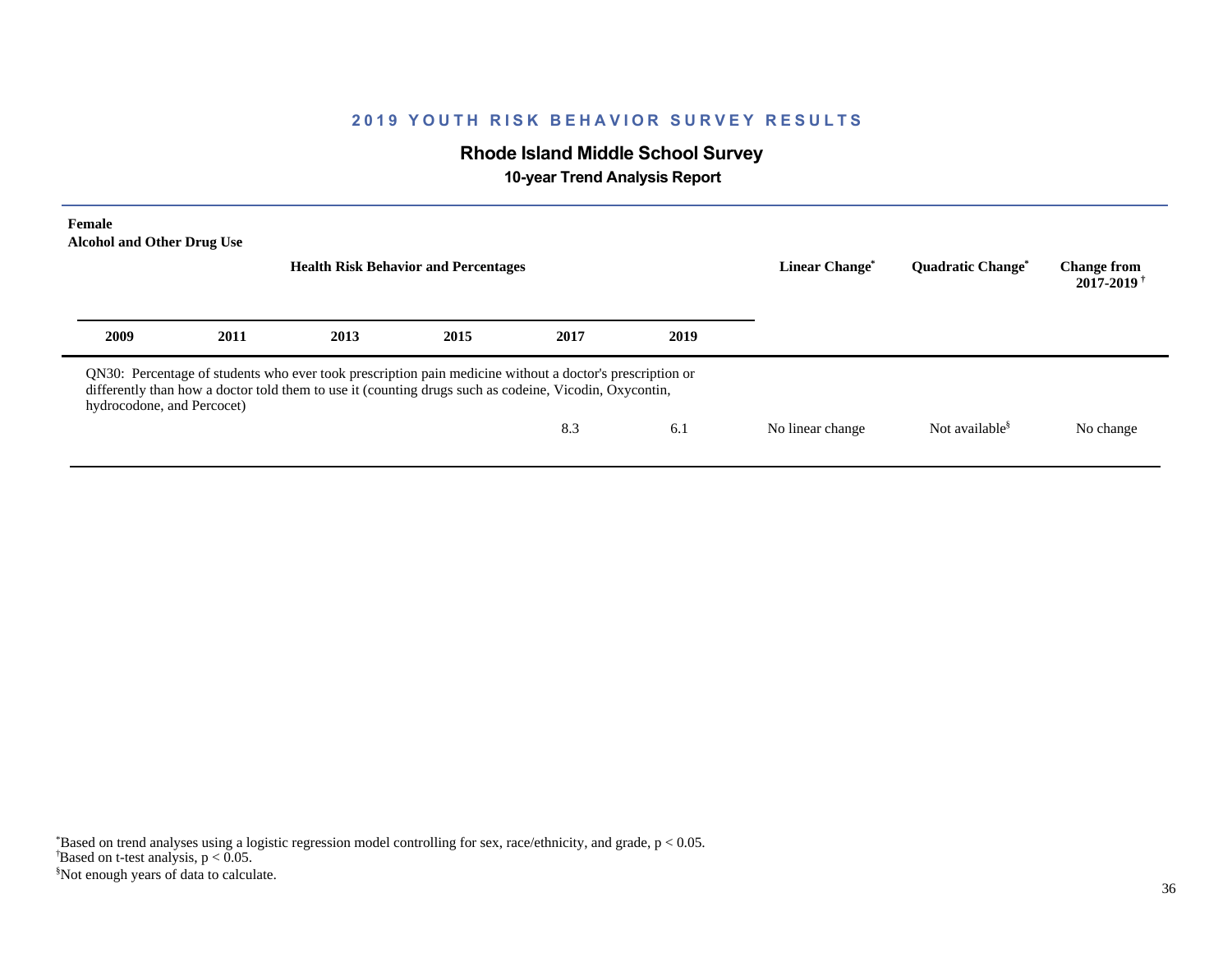# **Rhode Island Middle School Survey**

 **10-year Trend Analysis Report**

| Female<br><b>Sexual Behaviors</b> |      | <b>Health Risk Behavior and Percentages</b>                  |      |      |      | <b>Linear Change<sup>*</sup></b> | <b>Quadratic Change<sup>*</sup></b> | <b>Change from</b><br>$2017 - 2019$ <sup>†</sup> |
|-----------------------------------|------|--------------------------------------------------------------|------|------|------|----------------------------------|-------------------------------------|--------------------------------------------------|
| 2009                              | 2011 | 2013                                                         | 2015 | 2017 | 2019 |                                  |                                     |                                                  |
|                                   |      | QN34: Percentage of students who ever had sexual intercourse |      |      |      |                                  |                                     |                                                  |
| 11.0                              | 8.2  | 7.1                                                          | 4.6  | 4.8  | 4.9  | Decreased, 2009-2019             | No quadratic change                 | No change                                        |

 $\overline{B}$ ased on t-test analysis, p < 0.05. \*Based on trend analyses using a logistic regression model controlling for sex, race/ethnicity, and grade, p < 0.05.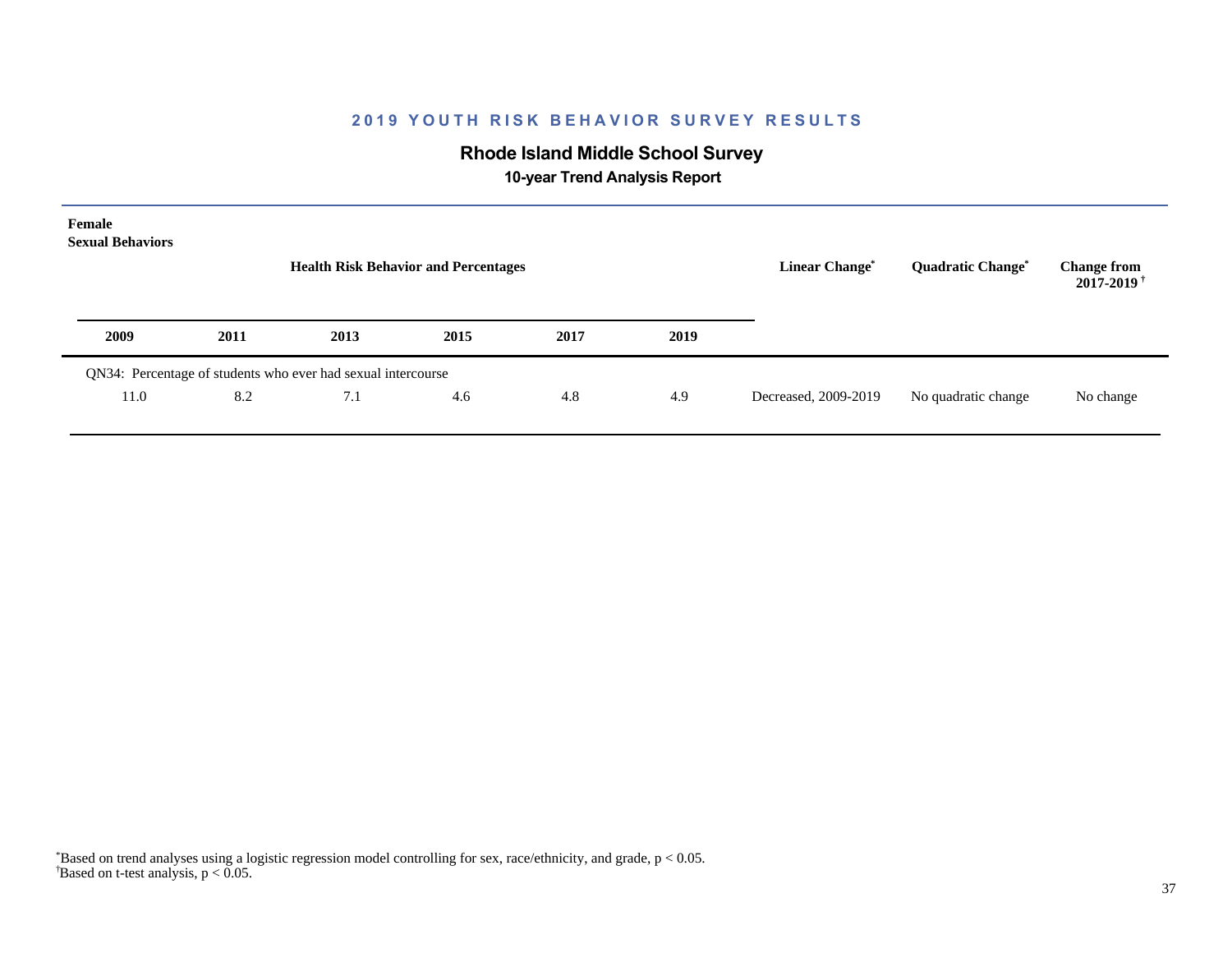# **Rhode Island Middle School Survey**

 **10-year Trend Analysis Report**

| Female<br><b>Physical Activity</b>            |      |                                                                                                                                                                                                                                   |      |      |      |                            |                                     |                                                  |
|-----------------------------------------------|------|-----------------------------------------------------------------------------------------------------------------------------------------------------------------------------------------------------------------------------------|------|------|------|----------------------------|-------------------------------------|--------------------------------------------------|
|                                               |      | <b>Health Risk Behavior and Percentages</b>                                                                                                                                                                                       |      |      |      | Linear Change <sup>*</sup> | <b>Quadratic Change<sup>®</sup></b> | <b>Change from</b><br>$2017 - 2019$ <sup>†</sup> |
| 2009                                          | 2011 | 2013                                                                                                                                                                                                                              | 2015 | 2017 | 2019 |                            |                                     |                                                  |
| 7 days before the survey)                     |      | QN41: Percentage of students who were physically active at least 60 minutes per day on 5 or more days (in any<br>kind of physical activity that increased their heart rate and made them breathe hard some of the time during the |      |      |      |                            |                                     |                                                  |
| 41.7                                          | 47.5 | 43.7                                                                                                                                                                                                                              | 45.9 | 37.6 | 41.2 | No linear change           | No quadratic change                 | No change                                        |
| the time during the 7 days before the survey) |      | QNPA0DAY: Percentage of students who did not participate in at least 60 minutes of physical activity on at<br>least 1 day (in any kind of physical activity that increased their heart rate and made them breathe hard some of    |      |      |      |                            |                                     |                                                  |
| 14.0                                          | 10.7 | 11.9                                                                                                                                                                                                                              | 13.0 | 18.9 | 11.0 | No linear change           | No quadratic change                 | No change                                        |
| the 7 days before the survey)                 |      | QNPA7DAY: Percentage of students who were physically active at least 60 minutes per day on all 7 days (in<br>any kind of physical activity that increased their heart rate and made them breathe hard some of the time during     |      |      |      |                            |                                     |                                                  |
| 21.3                                          | 23.3 | 20.2                                                                                                                                                                                                                              | 19.6 | 18.5 | 20.7 | No linear change           | No quadratic change                 | No change                                        |

 $\overline{B}$ ased on t-test analysis, p < 0.05. \*Based on trend analyses using a logistic regression model controlling for sex, race/ethnicity, and grade, p < 0.05.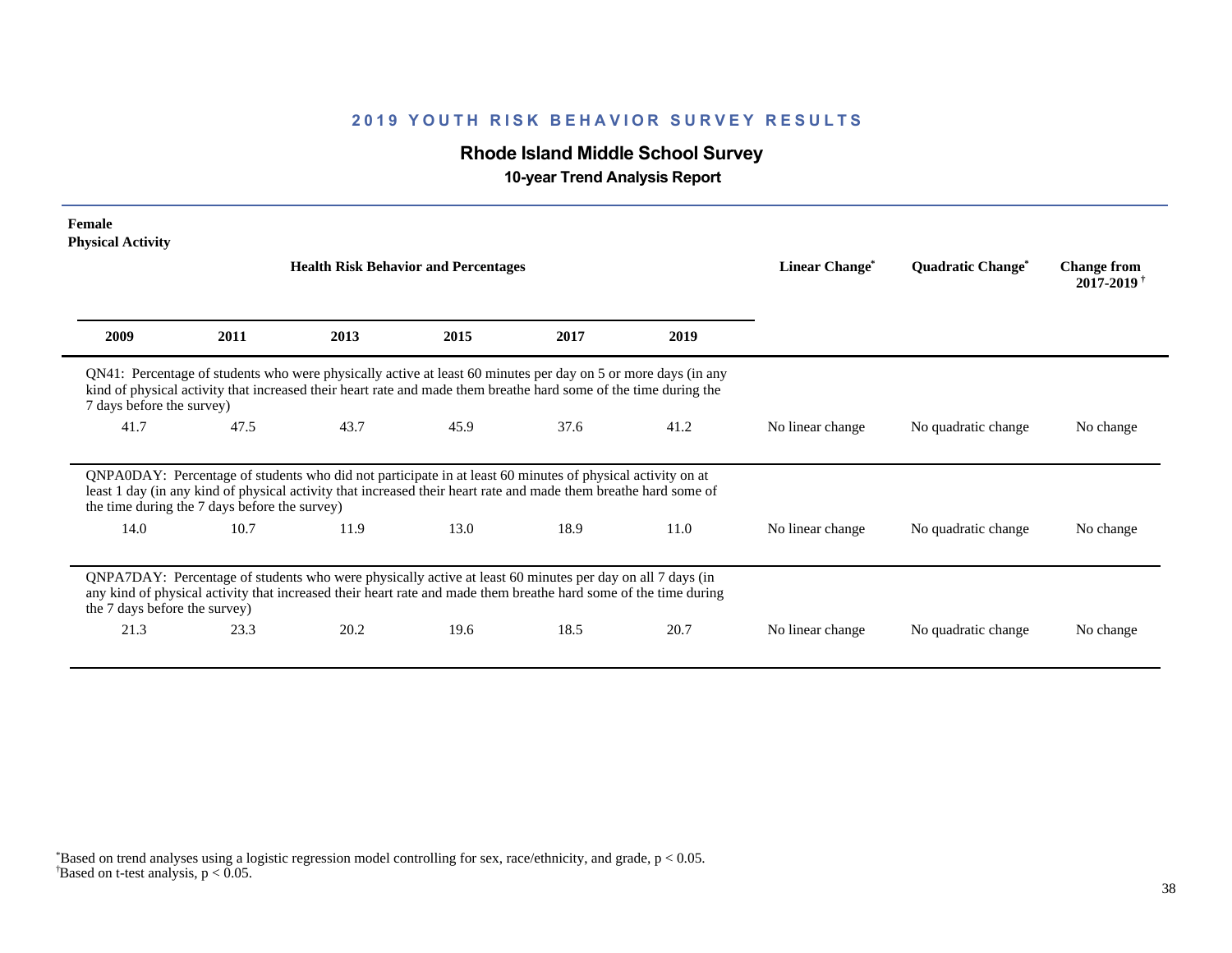# **Rhode Island Middle School Survey**

 **10-year Trend Analysis Report**

| Female<br><b>Physical Activity</b>                 |      |                                                                                                                                                                                                                                                                                                                                         |      |      |      |                      |                                              |                                                  |
|----------------------------------------------------|------|-----------------------------------------------------------------------------------------------------------------------------------------------------------------------------------------------------------------------------------------------------------------------------------------------------------------------------------------|------|------|------|----------------------|----------------------------------------------|--------------------------------------------------|
|                                                    |      | <b>Health Risk Behavior and Percentages</b>                                                                                                                                                                                                                                                                                             |      |      |      | Linear Change*       | <b>Ouadratic Change<sup>®</sup></b>          | <b>Change from</b><br>$2017 - 2019$ <sup>+</sup> |
| 2009                                               | 2011 | 2013                                                                                                                                                                                                                                                                                                                                    | 2015 | 2017 | 2019 |                      |                                              |                                                  |
| on an average school day)                          |      | QN43: Percentage of students who played video or computer games or used a computer 3 or more hours per<br>day (counting time spent on things such as playing games, watching videos, texting, or using social media on<br>their smartphone, computer, Xbox, PlayStation, iPad, or other tablet, for something that was not school work, |      |      |      |                      |                                              |                                                  |
| 26.8                                               | 28.6 | 36.6                                                                                                                                                                                                                                                                                                                                    | 50.2 | 43.8 | 38.6 | Increased, 2009-2019 | Increased, 2009-2015<br>Decreased, 2015-2019 | No change                                        |
| week when they were in school)                     |      | QN44: Percentage of students who attended physical education (PE) classes on 1 or more days (in an average                                                                                                                                                                                                                              |      |      |      |                      |                                              |                                                  |
| 90.7                                               | 89.4 | 88.1                                                                                                                                                                                                                                                                                                                                    | 92.5 | 86.0 | 89.0 | No linear change     | No quadratic change                          | No change                                        |
| week when they were in school)                     |      | QNDLYPE: Percentage of students who attended physical education (PE) classes on all 5 days (in an average                                                                                                                                                                                                                               |      |      |      |                      |                                              |                                                  |
| 8.1                                                | 8.2  | 5.4                                                                                                                                                                                                                                                                                                                                     | 8.7  | 6.8  | 9.5  | No linear change     | No quadratic change                          | No change                                        |
| more times during the 12 months before the survey) |      | QN46: Percentage of students who had a concussion from playing a sport or being physically active (one or                                                                                                                                                                                                                               |      |      |      |                      |                                              |                                                  |
|                                                    |      |                                                                                                                                                                                                                                                                                                                                         |      | 15.7 | 13.4 | No linear change     | Not available <sup>§</sup>                   | No change                                        |

§Not enough years of data to calculate.  $\overline{B}$ ased on t-test analysis, p < 0.05. \*Based on trend analyses using a logistic regression model controlling for sex, race/ethnicity, and grade, p < 0.05.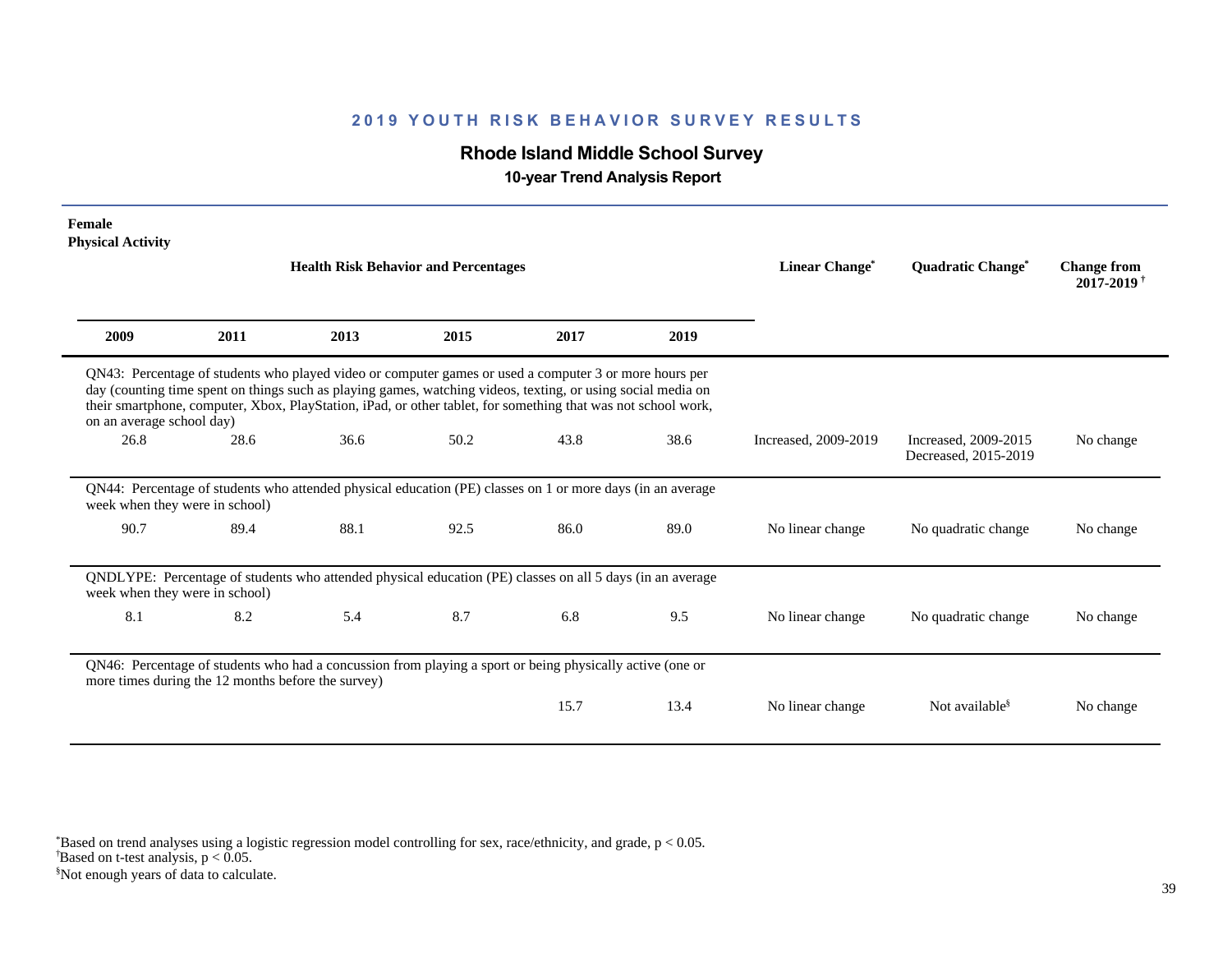# **Rhode Island Middle School Survey**

 **10-year Trend Analysis Report**

| Female<br>Other    |                                                                                                              | <b>Health Risk Behavior and Percentages</b> |      |      |      | <b>Linear Change*</b> | <b>Quadratic Change<sup>*</sup></b> | <b>Change from</b><br>$2017 - 2019$ <sup>+</sup> |
|--------------------|--------------------------------------------------------------------------------------------------------------|---------------------------------------------|------|------|------|-----------------------|-------------------------------------|--------------------------------------------------|
| 2009               | 2011                                                                                                         | 2013                                        | 2015 | 2017 | 2019 |                       |                                     |                                                  |
| before the survey) | QN49: Percentage of students who described their grades in school as mostly A's or B's (during the 12 months |                                             |      |      |      |                       |                                     |                                                  |
| 71.0               | 74.7                                                                                                         | 79.0                                        | 76.8 | 77.8 | 78.9 | Increased, 2009-2019  | No quadratic change                 | No change                                        |
|                    |                                                                                                              |                                             |      |      |      |                       |                                     |                                                  |

 $\overline{B}$ ased on t-test analysis, p < 0.05. \*Based on trend analyses using a logistic regression model controlling for sex, race/ethnicity, and grade, p < 0.05.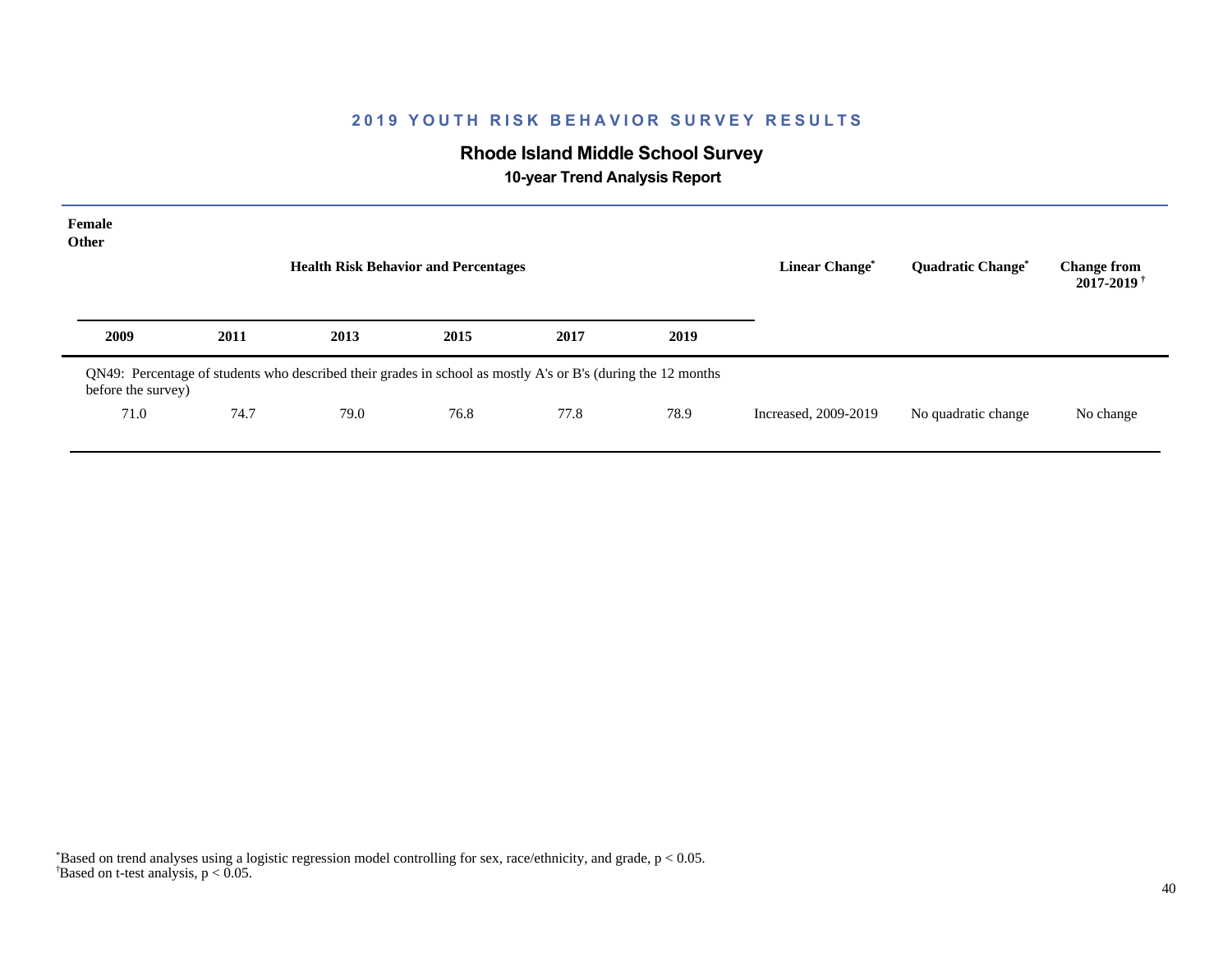# **Rhode Island Middle School Survey**

 **10-year Trend Analysis Report**

| Female<br><b>Site-Added</b>  |      |                                                                                                                                                                                                     |      |      |      |                      |                                     |                                                  |
|------------------------------|------|-----------------------------------------------------------------------------------------------------------------------------------------------------------------------------------------------------|------|------|------|----------------------|-------------------------------------|--------------------------------------------------|
|                              |      | <b>Health Risk Behavior and Percentages</b>                                                                                                                                                         |      |      |      | Linear Change*       | <b>Quadratic Change<sup>®</sup></b> | <b>Change from</b><br>$2017 - 2019$ <sup>+</sup> |
| 2009                         | 2011 | 2013                                                                                                                                                                                                | 2015 | 2017 | 2019 |                      |                                     |                                                  |
| or more)                     |      | QN50: Percentage of students who have physical disabilities or long-term health problems (meaning 6 months                                                                                          |      |      |      |                      |                                     |                                                  |
| 8.7                          | 9.0  | 6.4                                                                                                                                                                                                 | 6.2  | 8.0  | 6.5  | No linear change     | No quadratic change                 | No change                                        |
| months or more)              |      | QN51: Percentage of students who have long-term emotional problems or learning disabilities (meaning 6                                                                                              |      |      |      |                      |                                     |                                                  |
| 9.5                          | 9.5  | 10.3                                                                                                                                                                                                | 11.8 | 10.8 | 14.7 | Increased, 2009-2019 | No quadratic change                 | Increased                                        |
| 12 months before the survey) |      | QN53: Percentage of students who were in a physical fight on school property (one or more times during the                                                                                          |      |      |      |                      |                                     |                                                  |
|                              |      |                                                                                                                                                                                                     |      | 10.2 | 8.7  | No linear change     | Not available <sup>§</sup>          | No change                                        |
|                              |      | QN55: Percentage of students who felt sad or hopeless (almost every day for $>=$ 2 weeks in a row so that they<br>stopped doing some usual activities, ever during the 12 months before the survey) |      |      |      |                      |                                     |                                                  |
|                              |      |                                                                                                                                                                                                     |      | 32.5 | 34.2 | No linear change     | Not available                       | No change                                        |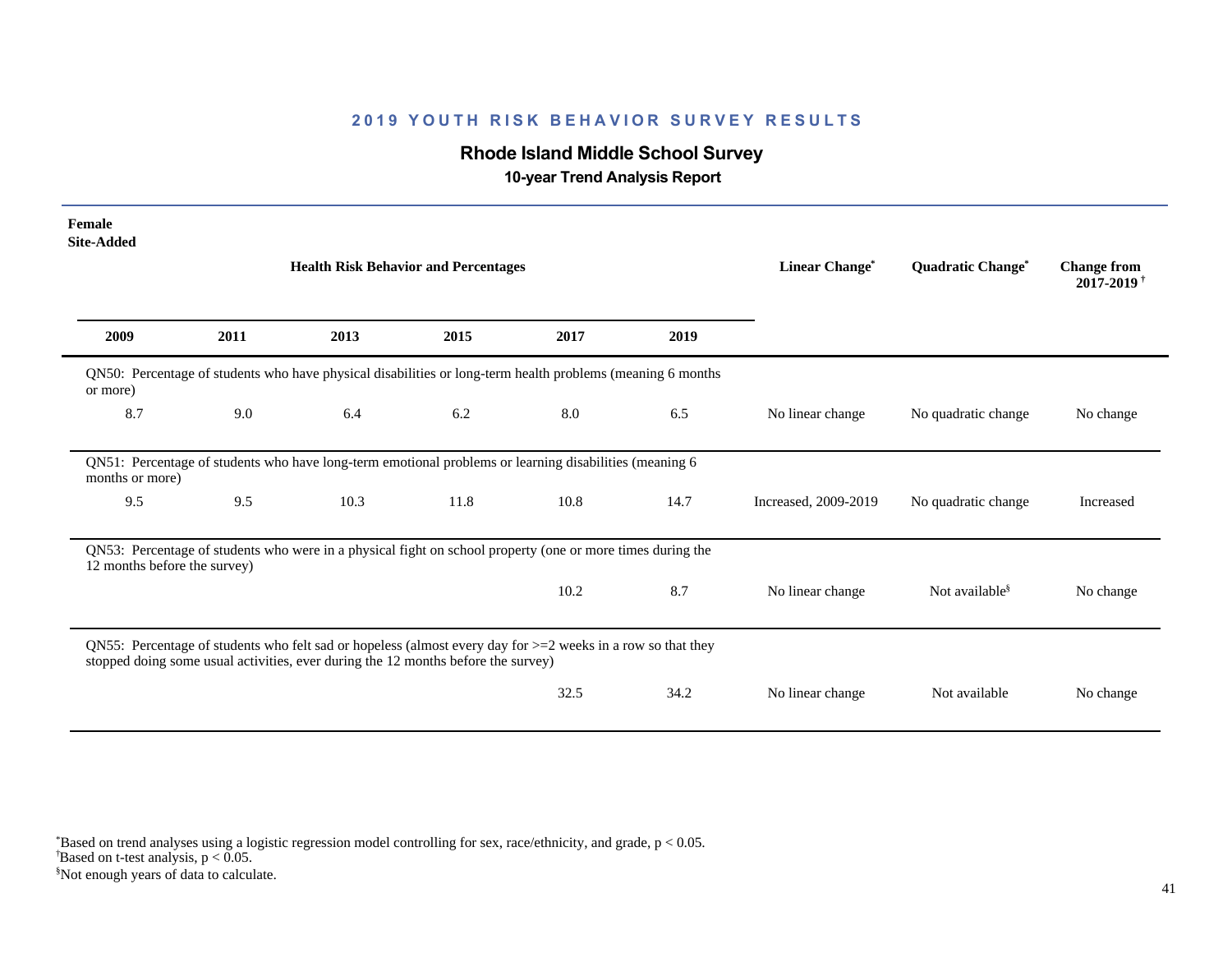# **Rhode Island Middle School Survey**

 **10-year Trend Analysis Report**

| Female<br><b>Site-Added</b> |                                         |                                                                                                                                                                                             |      |      |      |                      |                                     |                                              |
|-----------------------------|-----------------------------------------|---------------------------------------------------------------------------------------------------------------------------------------------------------------------------------------------|------|------|------|----------------------|-------------------------------------|----------------------------------------------|
|                             |                                         | <b>Health Risk Behavior and Percentages</b>                                                                                                                                                 |      |      |      | Linear Change*       | <b>Quadratic Change<sup>®</sup></b> | <b>Change from</b><br>2017-2019 <sup>+</sup> |
| 2009                        | 2011                                    | 2013                                                                                                                                                                                        | 2015 | 2017 | 2019 |                      |                                     |                                              |
|                             |                                         | QN56: Percentage of students who reported someone who lives with them smokes cigarettes                                                                                                     |      |      |      |                      |                                     |                                              |
|                             |                                         |                                                                                                                                                                                             |      | 36.5 | 27.9 | Decreased, 2017-2019 | Not available <sup>§</sup>          | Decreased                                    |
|                             |                                         | QN57: Percentage of students who first smoked a cigar, cigarillo or little cigar or used a hookah or an<br>electronic vapor product before age 11 years (even if only for one or two puffs) |      |      |      |                      |                                     |                                              |
|                             |                                         |                                                                                                                                                                                             |      | 1.7  | 2.0  | No linear change     | Not available                       | No change                                    |
|                             | during the 12 months before the survey) | QN62: Percentage of students who saw a dentist (for a check-up, exam, teeth cleaning, or other dental work,                                                                                 |      |      |      |                      |                                     |                                              |
|                             |                                         | 72.1                                                                                                                                                                                        | 72.5 | 82.2 | 79.7 | Increased, 2013-2019 | Not available                       | No change                                    |
|                             | during the 12 months before the survey) | QN63: Percentage of students who reported their teeth or mouth have been painful or sore (one or more times                                                                                 |      |      |      |                      |                                     |                                              |
|                             |                                         | 47.5                                                                                                                                                                                        | 50.4 | 58.4 | 56.1 | Increased, 2013-2019 | Not available                       | No change                                    |

§Not enough years of data to calculate.  $\overline{B}$ ased on t-test analysis, p < 0.05. \*Based on trend analyses using a logistic regression model controlling for sex, race/ethnicity, and grade, p < 0.05.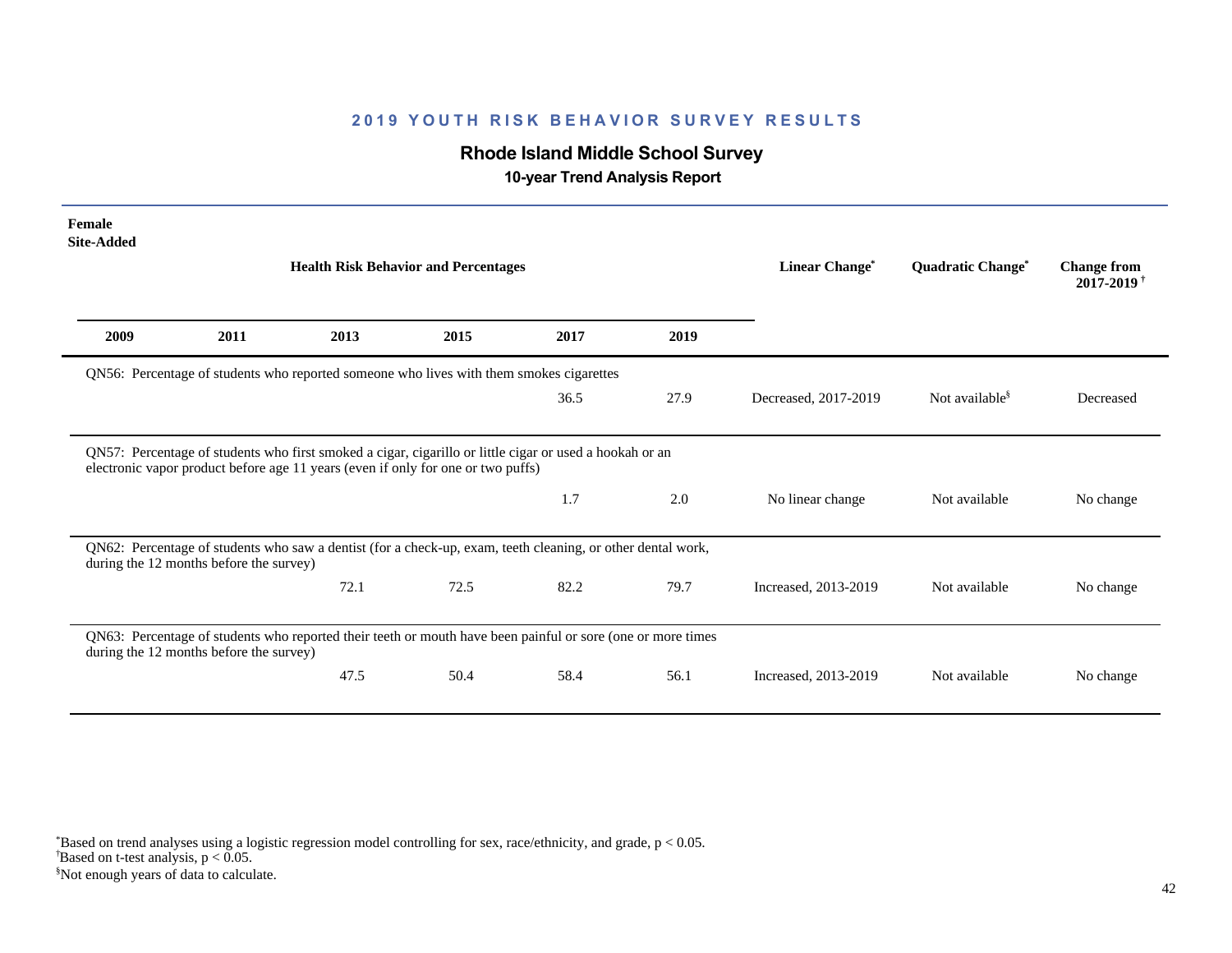# **Rhode Island Middle School Survey**

 **10-year Trend Analysis Report**

| Female<br><b>Site-Added</b> |                                                                                                                                                                                        |                                             |      |      |      |                       |                                     |                                                  |
|-----------------------------|----------------------------------------------------------------------------------------------------------------------------------------------------------------------------------------|---------------------------------------------|------|------|------|-----------------------|-------------------------------------|--------------------------------------------------|
|                             |                                                                                                                                                                                        | <b>Health Risk Behavior and Percentages</b> |      |      |      | <b>Linear Change*</b> | <b>Quadratic Change<sup>*</sup></b> | <b>Change from</b><br>$2017 - 2019$ <sup>+</sup> |
| 2009                        | 2011                                                                                                                                                                                   | 2013                                        | 2015 | 2017 | 2019 |                       |                                     |                                                  |
|                             | QN64: Percentage of students who sometimes, most of the time, or always were self-conscious or embarrassed<br>because of their teeth or mouth (during the 12 months before the survey) |                                             |      |      |      |                       |                                     |                                                  |
|                             |                                                                                                                                                                                        | 21.1                                        | 22.7 | 22.3 | 26.1 | No linear change      | Not available <sup>§</sup>          | No change                                        |
|                             | QN65: Percentage of students who have been taught about AIDS or HIV infection in school                                                                                                |                                             |      |      |      |                       |                                     |                                                  |
| 68.3                        | 66.8                                                                                                                                                                                   | 50.1                                        | 52.0 | 40.9 | 34.6 | Decreased, 2009-2019  | No quadratic change                 | No change                                        |
|                             | QN66: Percentage of students who strongly agree or agree that they feel like they belong at their school                                                                               |                                             |      |      |      |                       |                                     |                                                  |
|                             |                                                                                                                                                                                        | 67.9                                        | 66.1 | 59.2 | 58.6 | Decreased, 2013-2019  | Not available                       | No change                                        |
|                             | QN67: Percentage of students who would feel comfortable seeking help from one or more adults besides their<br>parents if they had an important question affecting their life           |                                             |      |      |      |                       |                                     |                                                  |
|                             |                                                                                                                                                                                        | 79.0                                        | 82.0 | 82.9 | 81.4 | No linear change      | Not available                       | No change                                        |

§Not enough years of data to calculate.  $\overline{B}$ ased on t-test analysis, p < 0.05. \*Based on trend analyses using a logistic regression model controlling for sex, race/ethnicity, and grade, p < 0.05.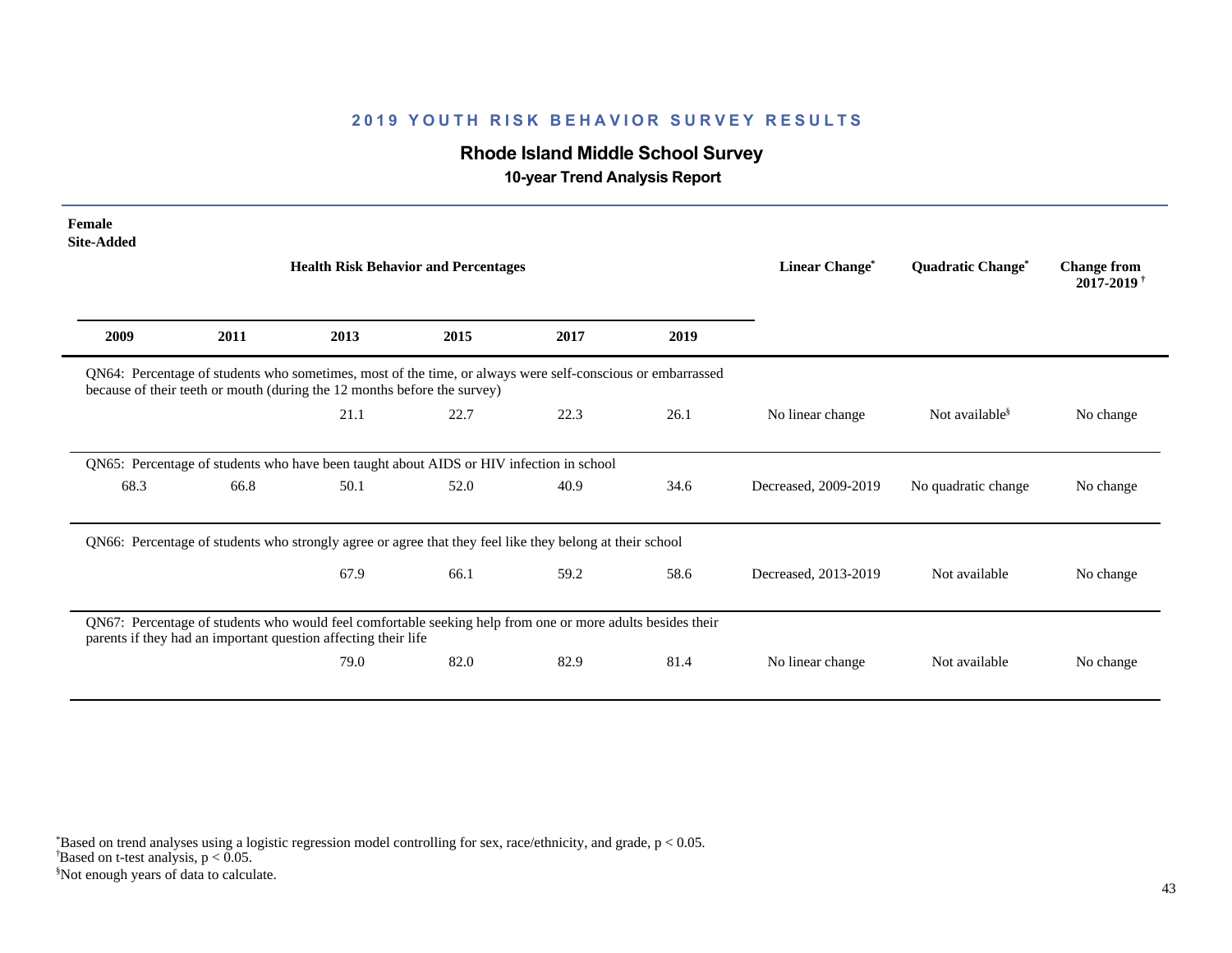# **Rhode Island Middle School Survey**

 **10-year Trend Analysis Report**

| White*<br><b>Injury and Violence</b>                                                             |      | <b>Health Risk Behavior and Percentages</b> |      |      |      | Linear Change <sup>†</sup> | Quadratic Change <sup>†</sup>                | <b>Change from</b><br>$2017 - 2019$ s |
|--------------------------------------------------------------------------------------------------|------|---------------------------------------------|------|------|------|----------------------------|----------------------------------------------|---------------------------------------|
| 2009                                                                                             | 2011 | 2013                                        | 2015 | 2017 | 2019 |                            |                                              |                                       |
| QN8: Percentage of students who rarely or never wore a seat belt (when riding in a car)          |      |                                             |      |      |      |                            |                                              |                                       |
| 6.1                                                                                              | 4.3  | 3.3                                         | 1.6  | 1.5  | 2.4  | Decreased, 2009-2019       | No quadratic change                          | No change                             |
| QN9: Percentage of students who ever rode with a driver who had been drinking alcohol (in a car) |      |                                             |      |      |      |                            |                                              |                                       |
| 22.8                                                                                             | 20.6 | 17.5                                        | 16.7 | 20.0 | 16.8 | Decreased, 2009-2019       | No quadratic change                          | No change                             |
| QN10: Percentage of students who ever carried a weapon (such as a gun, knife, or club)           |      |                                             |      |      |      |                            |                                              |                                       |
|                                                                                                  |      |                                             |      | 21.3 | 19.2 | No linear change           | Not available <sup>1</sup>                   | No change                             |
| QN12: Percentage of students who were ever bullied on school property                            |      |                                             |      |      |      |                            |                                              |                                       |
| 38.0                                                                                             | 41.0 | 40.8                                        | 39.6 | 35.5 | 33.6 | Decreased, 2009-2019       | No change, 2009-2013<br>Decreased, 2013-2019 | No change                             |

\*Non-Hispanic.

† Based on trend analyses using a logistic regression model controlling for sex, race/ethnicity, and grade, p < 0.05.

 $$Based on t-test analysis, p < 0.05.$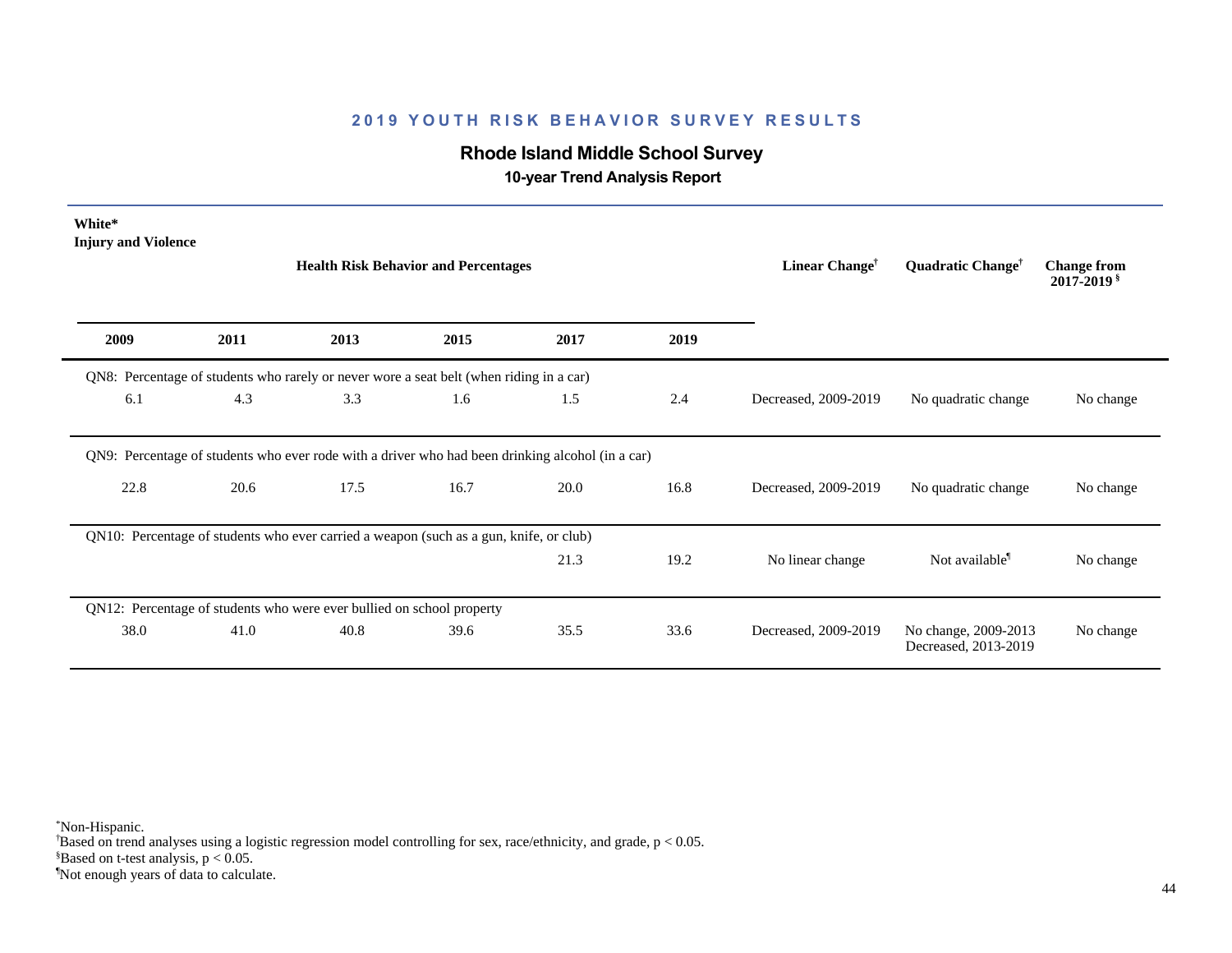# **Rhode Island Middle School Survey**

 **10-year Trend Analysis Report**

| White*<br><b>Injury and Violence</b> |                                             | <b>Health Risk Behavior and Percentages</b>                                                                |      |      |      | Linear Change <sup>†</sup> | Quadratic Change <sup>†</sup> | <b>Change from</b><br>2017-2019 § |
|--------------------------------------|---------------------------------------------|------------------------------------------------------------------------------------------------------------|------|------|------|----------------------------|-------------------------------|-----------------------------------|
| 2009                                 | 2011                                        | 2013                                                                                                       | 2015 | 2017 | 2019 |                            |                               |                                   |
|                                      | Instagram, Facebook, or other social media) | QN13: Percentage of students who were ever electronically bullied (counting being bullied through texting, |      |      |      |                            |                               |                                   |
|                                      | 24.2                                        | 23.5                                                                                                       | 23.1 | 24.6 | 23.4 | No linear change           | Not available <sup>1</sup>    | No change                         |
|                                      |                                             | QN14: Percentage of students who ever seriously thought about killing themselves                           |      |      |      |                            |                               |                                   |
| 13.3                                 | 16.2                                        | 13.1                                                                                                       | 15.1 | 16.2 | 15.3 | No linear change           | No quadratic change           | No change                         |
|                                      |                                             | QN15: Percentage of students who ever made a plan about how they would kill themselves                     |      |      |      |                            |                               |                                   |
| 8.4                                  | 9.3                                         | 7.7                                                                                                        | 9.1  | 10.3 | 10.9 | No linear change           | No quadratic change           | No change                         |
|                                      |                                             | QN16: Percentage of students who ever tried to kill themselves                                             |      |      |      |                            |                               |                                   |
| 4.0                                  | 4.4                                         | 4.5                                                                                                        | 4.8  | 3.7  | 5.1  | No linear change           | No quadratic change           | No change                         |

\*Non-Hispanic.

† Based on trend analyses using a logistic regression model controlling for sex, race/ethnicity, and grade, p < 0.05.

 $$Based on t-test analysis, p < 0.05.$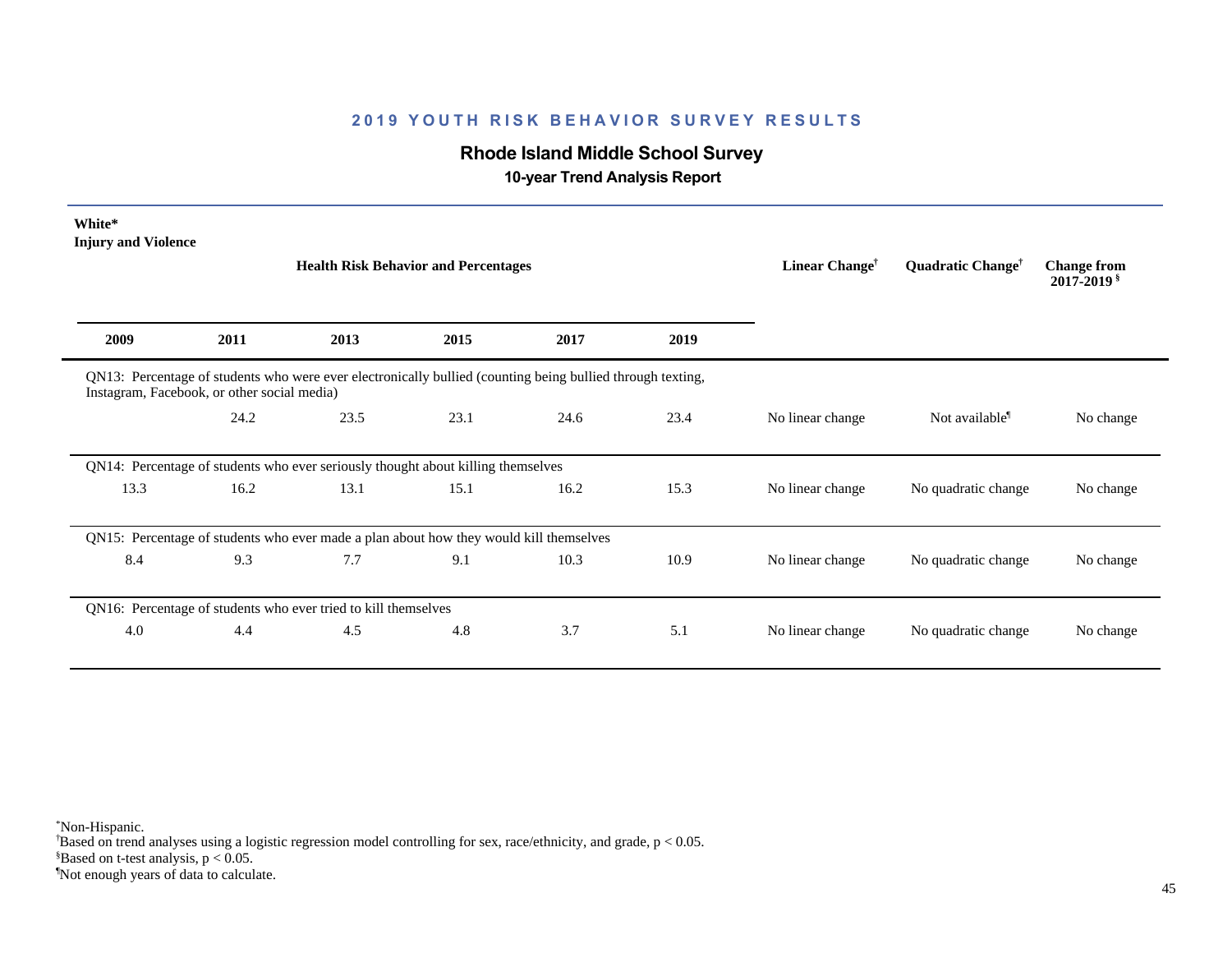# **Rhode Island Middle School Survey**

 **10-year Trend Analysis Report**

| White*<br><b>Tobacco Use</b> |      | <b>Health Risk Behavior and Percentages</b>                                                                   |         |      |      | Linear Change <sup>†</sup> | Quadratic Change <sup>†</sup> | <b>Change from</b><br>$2017 - 2019$ s |
|------------------------------|------|---------------------------------------------------------------------------------------------------------------|---------|------|------|----------------------------|-------------------------------|---------------------------------------|
| 2009                         | 2011 | 2013                                                                                                          | 2015    | 2017 | 2019 |                            |                               |                                       |
|                              |      | QN17: Percentage of students who ever tried cigarette smoking (even one or two puffs)                         |         |      |      |                            |                               |                                       |
| 13.7                         | 13.6 | 9.1                                                                                                           | 6.6     | 3.8  | 3.7  | Decreased, 2009-2019       | No quadratic change           | No change                             |
| two puffs)                   |      | QN18: Percentage of students who tried cigarette smoking for the first time before age 11 years (even one or  |         |      |      |                            |                               |                                       |
|                              |      |                                                                                                               |         | 1.6  | 1.4  | No linear change           | Not available <sup>1</sup>    | No change                             |
| survey)                      |      | QN19: Percentage of students who currently smoked cigarettes (on at least 1 day during the 30 days before the |         |      |      |                            |                               |                                       |
| 4.4                          | 3.6  | 2.2                                                                                                           | $0.8\,$ | 1.2  | 1.2  | Decreased, 2009-2019       | No quadratic change           | No change                             |
| 30 days before the survey)   |      | QNFRCIG: Percentage of students who currently smoked cigarettes frequently (on 20 or more days during the     |         |      |      |                            |                               |                                       |
| 0.8                          | 0.8  | 0.7                                                                                                           | 0.0     | 0.1  | 0.1  | Not available              | Not available                 | No change                             |

\*Non-Hispanic.

† Based on trend analyses using a logistic regression model controlling for sex, race/ethnicity, and grade, p < 0.05.

 $$Based on t-test analysis, p < 0.05.$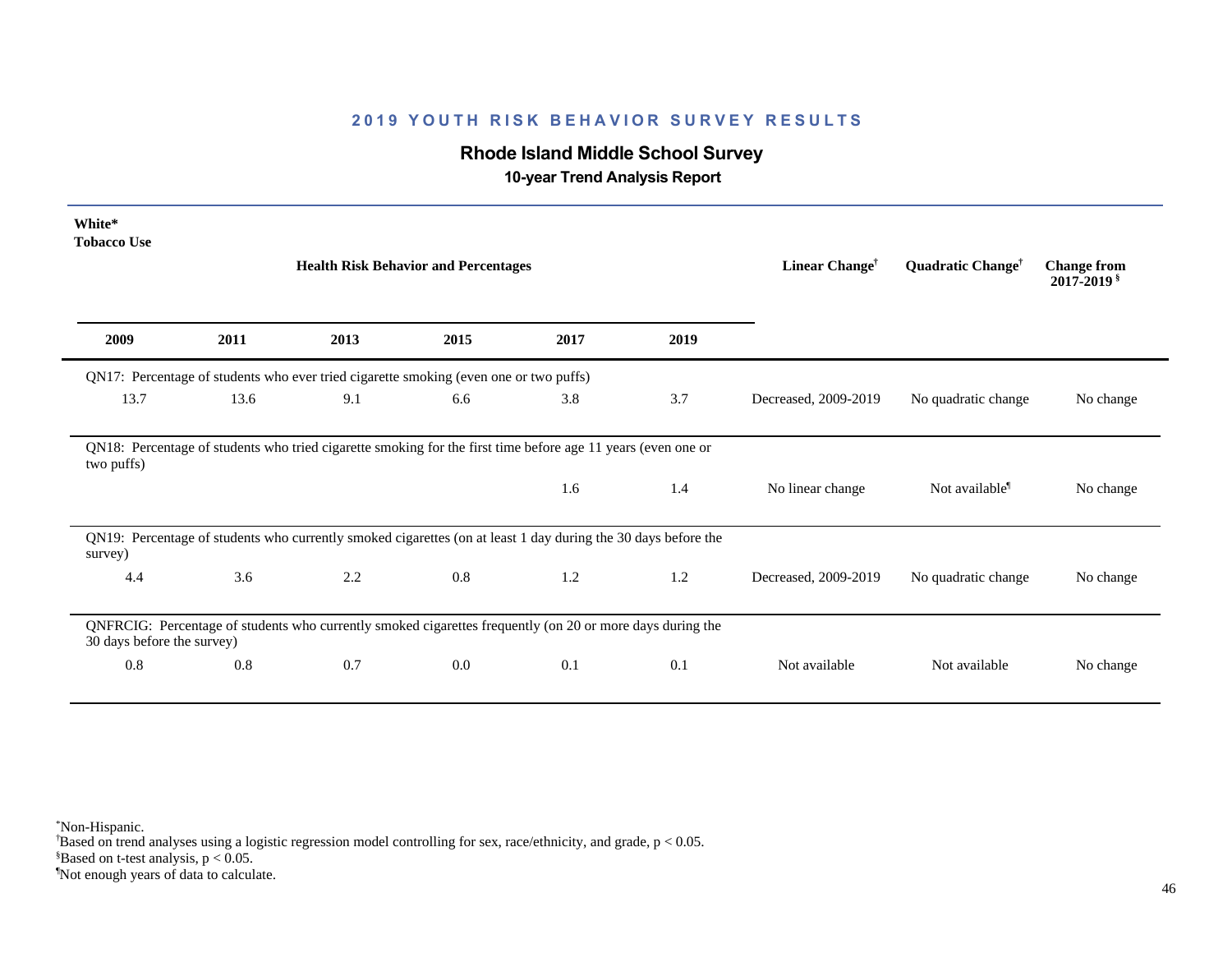# **Rhode Island Middle School Survey**

 **10-year Trend Analysis Report**

| White*<br><b>Tobacco Use</b> |                                            | <b>Health Risk Behavior and Percentages</b>                                                                  |         |      |      | Linear Change <sup>†</sup> | Quadratic Change <sup>†</sup> | <b>Change from</b><br>2017-2019 \$ |
|------------------------------|--------------------------------------------|--------------------------------------------------------------------------------------------------------------|---------|------|------|----------------------------|-------------------------------|------------------------------------|
| 2009                         | 2011                                       | 2013                                                                                                         | 2015    | 2017 | 2019 |                            |                               |                                    |
| before the survey)           |                                            | QNDAYCIG: Percentage of students who currently smoked cigarettes daily (on all 30 days during the 30 days    |         |      |      |                            |                               |                                    |
| 0.6                          | 0.7                                        | 0.4                                                                                                          | $0.0\,$ | 0.1  | 0.1  | Not available              | Not available <sup>1</sup>    | No change                          |
|                              |                                            | QN21: Percentage of students who ever used an electronic vapor product                                       |         |      |      |                            |                               |                                    |
|                              |                                            |                                                                                                              | 10.8    | 10.5 | 14.4 | No linear change           | Not available                 | No change                          |
| days before the survey)      |                                            | QN22: Percentage of students who currently used an electronic vapor product (on at least 1 day during the 30 |         |      |      |                            |                               |                                    |
|                              |                                            |                                                                                                              | 5.6     | 4.6  | 6.0  | No linear change           | Not available                 | No change                          |
|                              | days during the 30 days before the survey) | QNFREVP: Percentage of students who currently used electronic vapor products frequently (on 20 or more       |         |      |      |                            |                               |                                    |
|                              |                                            |                                                                                                              | 0.6     | 0.5  | 0.9  | No linear change           | Not available                 | No change                          |

\*Non-Hispanic.

† Based on trend analyses using a logistic regression model controlling for sex, race/ethnicity, and grade, p < 0.05.

 $$Based on t-test analysis, p < 0.05.$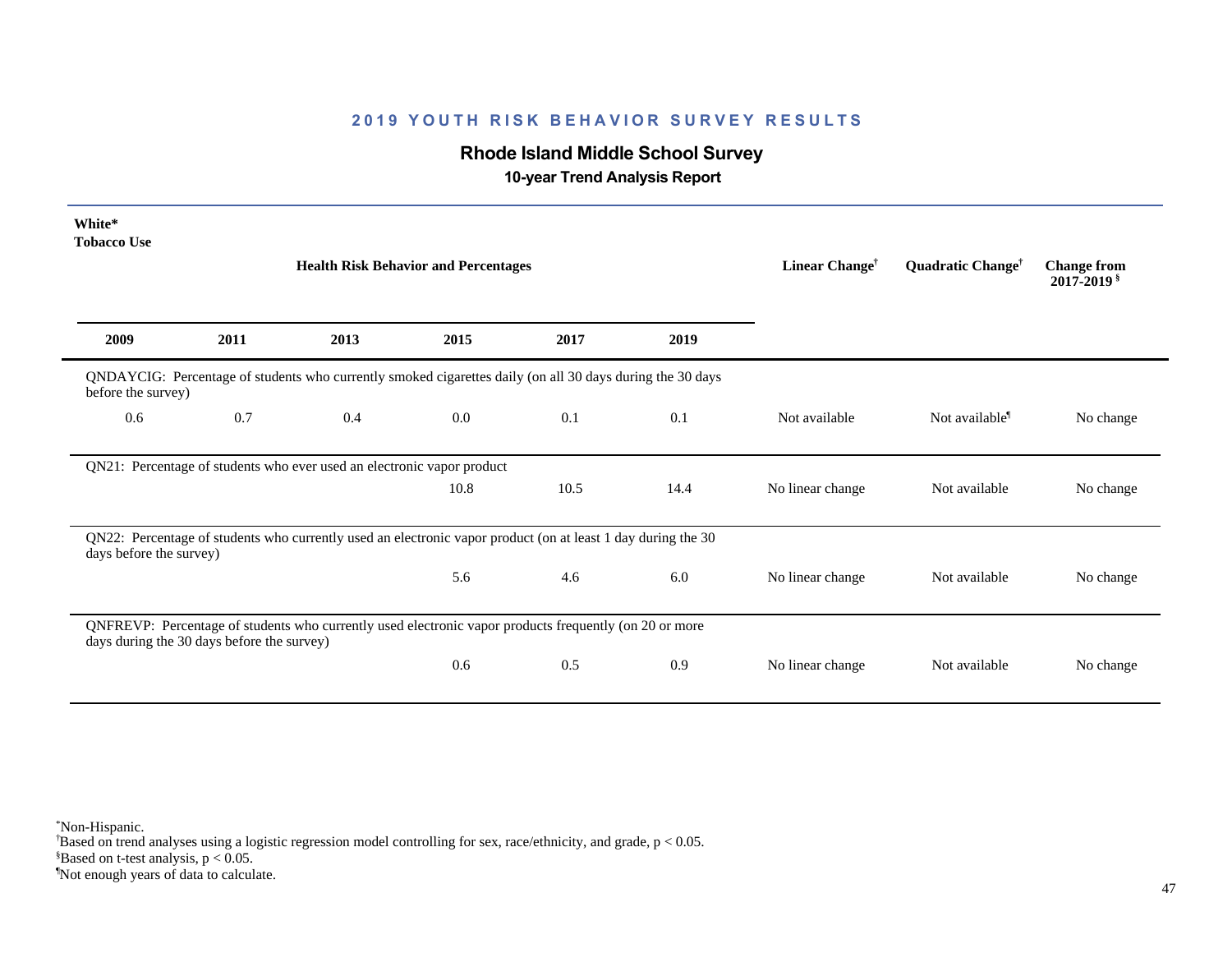# **Rhode Island Middle School Survey**

 **10-year Trend Analysis Report**

| White*<br><b>Tobacco Use</b>   |                                       |                                                                                                                                                                                                                                                                                                      |                                             |      |      |                            |                               |                                       |
|--------------------------------|---------------------------------------|------------------------------------------------------------------------------------------------------------------------------------------------------------------------------------------------------------------------------------------------------------------------------------------------------|---------------------------------------------|------|------|----------------------------|-------------------------------|---------------------------------------|
|                                |                                       |                                                                                                                                                                                                                                                                                                      | <b>Health Risk Behavior and Percentages</b> |      |      | Linear Change <sup>†</sup> | Quadratic Change <sup>†</sup> | <b>Change from</b><br>$2017 - 2019$ s |
| 2009                           | 2011                                  | 2013                                                                                                                                                                                                                                                                                                 | 2015                                        | 2017 | 2019 |                            |                               |                                       |
| the 30 days before the survey) |                                       | QNDAYEVP: Percentage of students who currently used electronic vapor products daily (on all 30 days during                                                                                                                                                                                           |                                             |      |      |                            |                               |                                       |
|                                |                                       |                                                                                                                                                                                                                                                                                                      | 0.4                                         | 0.1  | 0.5  | No linear change           | Not available <sup>1</sup>    | No change                             |
|                                |                                       | QN24: Percentage of students who currently used smokeless tobacco (chewing tobacco, snuff, dip, snus, or<br>dissolvable tobacco products [such as Copenhagen, Grizzly, Skoal, or Camel Snus], not counting any electronic<br>vapor products, on at least 1 day during the 30 days before the survey) |                                             |      |      |                            |                               |                                       |
|                                |                                       |                                                                                                                                                                                                                                                                                                      |                                             | 0.6  | 0.8  | No linear change           | Not available                 | No change                             |
|                                |                                       |                                                                                                                                                                                                                                                                                                      |                                             |      |      |                            |                               |                                       |
|                                | during the 30 days before the survey) | QN25: Percentage of students who currently smoked cigars (cigars, cigarillos, or little cigars, on at least 1 day                                                                                                                                                                                    |                                             |      |      |                            |                               |                                       |

\*Non-Hispanic.

† Based on trend analyses using a logistic regression model controlling for sex, race/ethnicity, and grade, p < 0.05.

 $$Based on t-test analysis, p < 0.05.$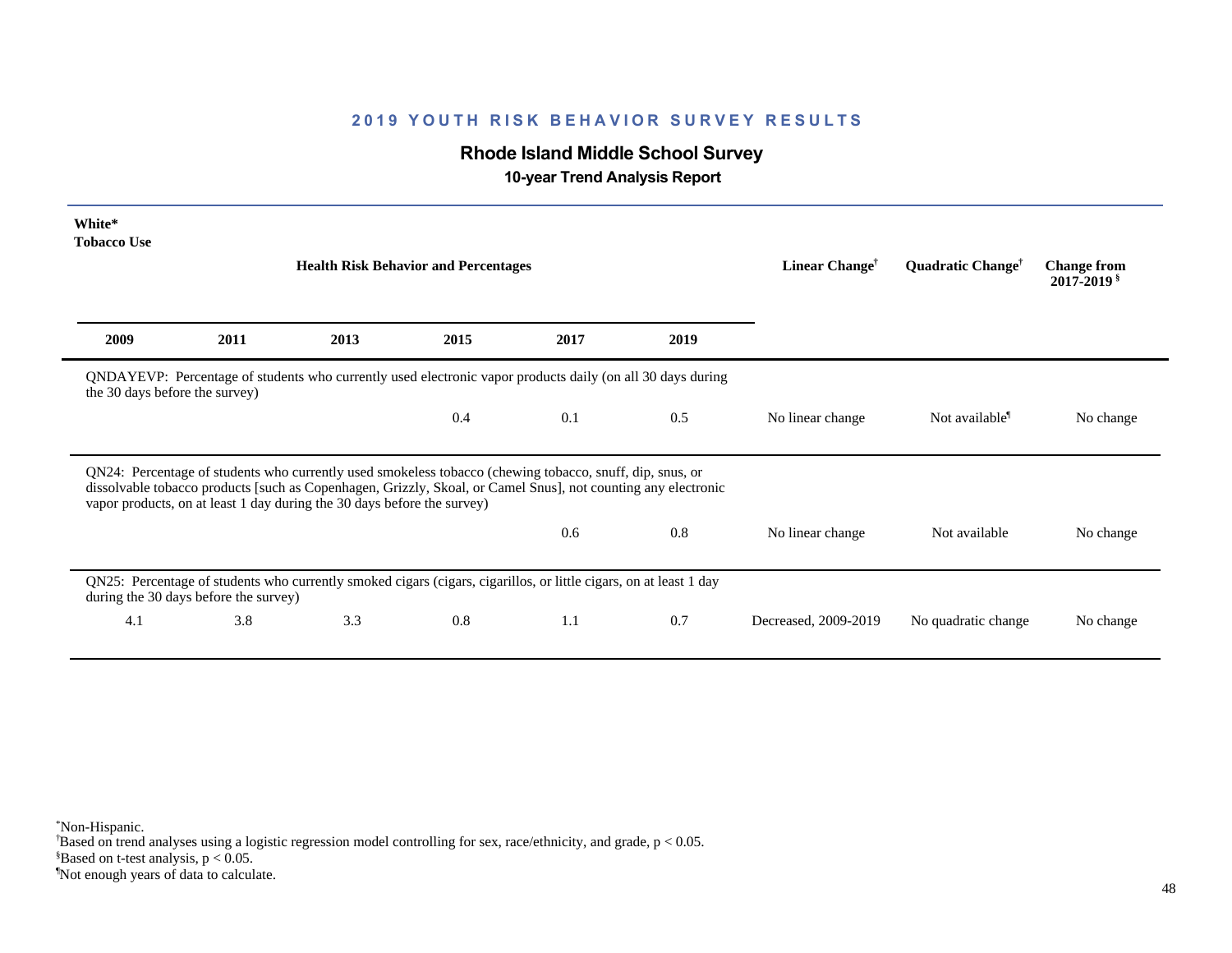# **Rhode Island Middle School Survey**

 **10-year Trend Analysis Report**

| White*<br><b>Alcohol and Other Drug Use</b> |      |                                                                                         | <b>Health Risk Behavior and Percentages</b> | Linear Change <sup>†</sup>                                                                                    | Quadratic Change <sup>†</sup> | <b>Change from</b><br>$2017 - 2019$ s |                     |           |
|---------------------------------------------|------|-----------------------------------------------------------------------------------------|---------------------------------------------|---------------------------------------------------------------------------------------------------------------|-------------------------------|---------------------------------------|---------------------|-----------|
| 2009                                        | 2011 | 2013                                                                                    | 2015                                        | 2017                                                                                                          | 2019                          |                                       |                     |           |
|                                             |      | QN26: Percentage of students who ever drank alcohol (other than a few sips)             |                                             |                                                                                                               |                               |                                       |                     |           |
|                                             | 17.0 | 16.1                                                                                    | 13.7                                        | 14.0                                                                                                          | 13.6                          | Decreased, 2009-2019                  | No quadratic change | No change |
| 20.2                                        |      |                                                                                         |                                             |                                                                                                               |                               |                                       |                     |           |
|                                             |      |                                                                                         |                                             | QN27: Percentage of students who drank alcohol for the first time before age 11 years (other than a few sips) |                               |                                       |                     |           |
| 7.2                                         | 6.7  | 5.8                                                                                     | 3.0                                         | 5.5                                                                                                           | 4.1                           | Decreased, 2009-2019                  | No quadratic change |           |
|                                             |      | QN28: Percentage of students who ever used marijuana                                    |                                             |                                                                                                               |                               |                                       |                     | No change |
| 8.3                                         | 7.8  | 6.1                                                                                     | 4.9                                         | 4.2                                                                                                           | 5.7                           | Decreased, 2009-2019                  | No quadratic change | No change |
|                                             |      | QN29: Percentage of students who tried marijuana for the first time before age 11 years |                                             |                                                                                                               |                               |                                       |                     |           |

\*Non-Hispanic.

† Based on trend analyses using a logistic regression model controlling for sex, race/ethnicity, and grade, p < 0.05.

 $$Based on t-test analysis, p < 0.05.$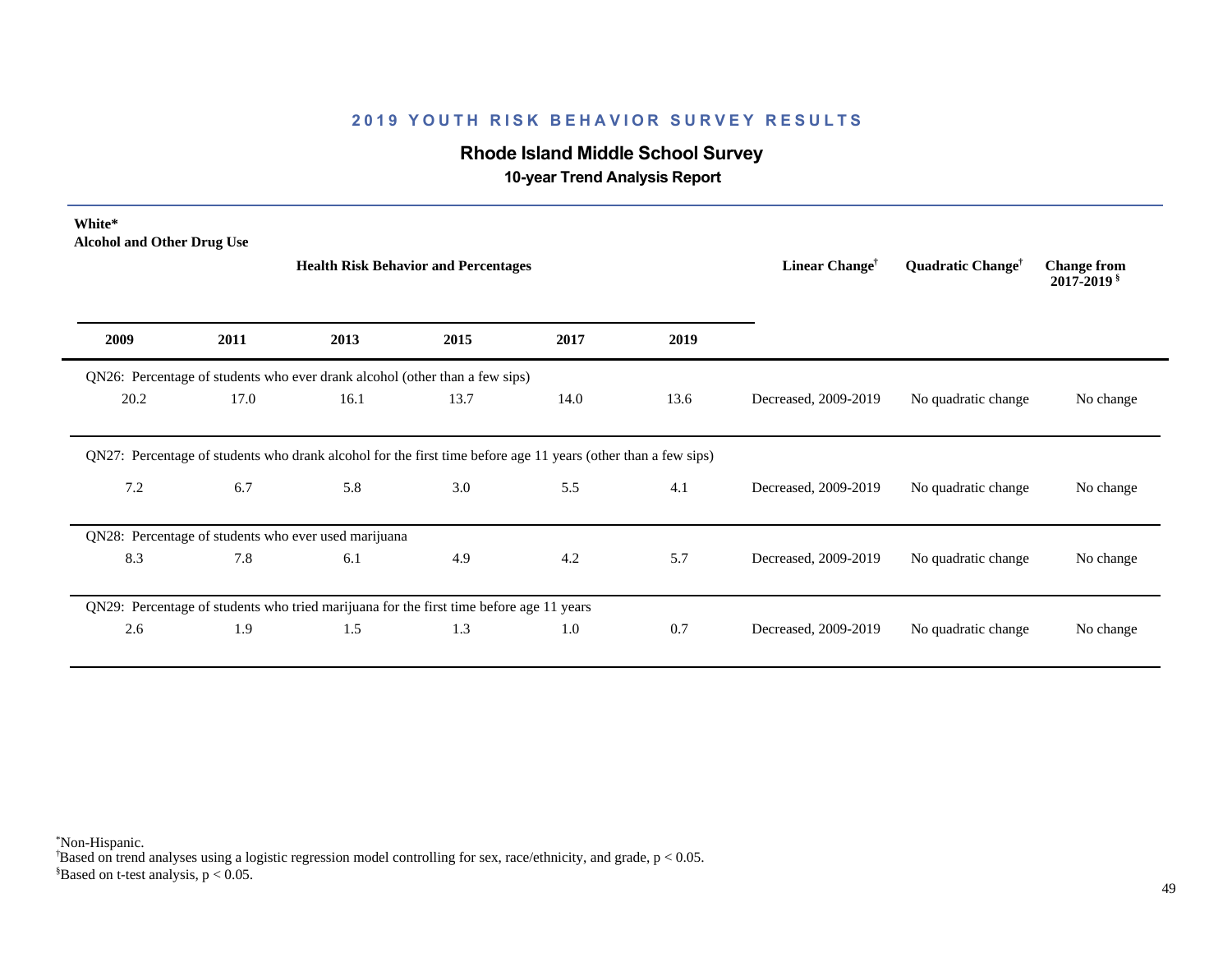# **Rhode Island Middle School Survey**

 **10-year Trend Analysis Report**

| White*<br><b>Alcohol and Other Drug Use</b> |      |      | <b>Health Risk Behavior and Percentages</b>                                                                                                                                                                        |      |      | Linear Change <sup>†</sup> | <b>Ouadratic Change<sup>†</sup></b> | <b>Change from</b><br>2017-2019 \$ |
|---------------------------------------------|------|------|--------------------------------------------------------------------------------------------------------------------------------------------------------------------------------------------------------------------|------|------|----------------------------|-------------------------------------|------------------------------------|
| 2009                                        | 2011 | 2013 | 2015                                                                                                                                                                                                               | 2017 | 2019 |                            |                                     |                                    |
| hydrocodone, and Percocet)                  |      |      | QN30: Percentage of students who ever took prescription pain medicine without a doctor's prescription or<br>differently than how a doctor told them to use it (counting drugs such as codeine, Vicodin, Oxycontin, |      |      |                            |                                     |                                    |
|                                             |      |      |                                                                                                                                                                                                                    | 6.3  | 4.6  | No linear change           | Not available <sup>1</sup>          | No change                          |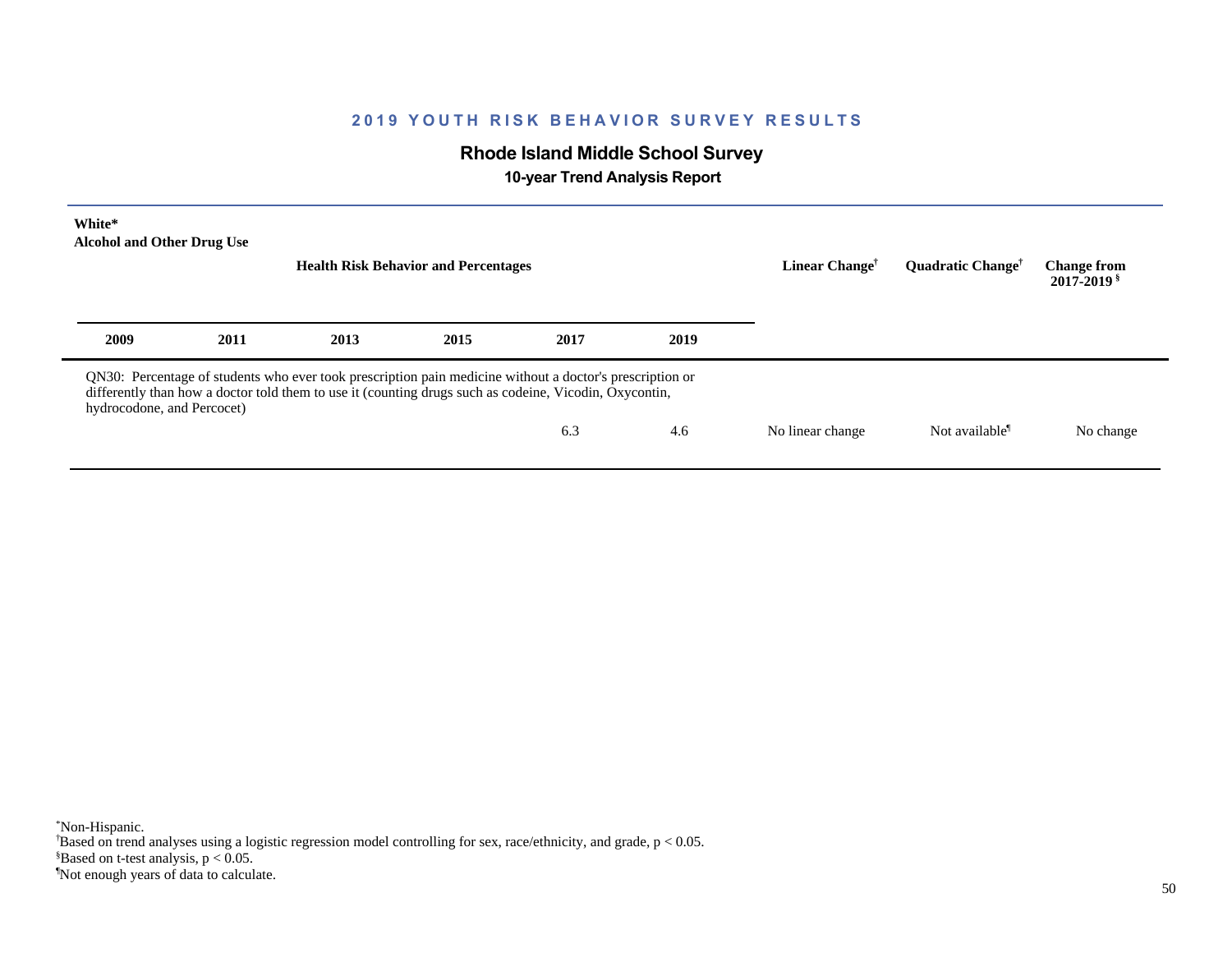# **Rhode Island Middle School Survey**

 **10-year Trend Analysis Report**

| White*<br><b>Sexual Behaviors</b> |      |                                                              | <b>Health Risk Behavior and Percentages</b> |      |      | Linear Change <sup>†</sup> | Quadratic Change <sup>†</sup>                | <b>Change from</b><br>2017-2019 § |
|-----------------------------------|------|--------------------------------------------------------------|---------------------------------------------|------|------|----------------------------|----------------------------------------------|-----------------------------------|
| 2009                              | 2011 | 2013                                                         | 2015                                        | 2017 | 2019 |                            |                                              |                                   |
|                                   |      | QN34: Percentage of students who ever had sexual intercourse |                                             |      |      |                            |                                              |                                   |
| 11.3                              | 8.7  | 5.9                                                          | 4.5                                         | 4.6  | 5.3  | Decreased, 2009-2019       | Decreased, 2009-2015<br>No change, 2015-2019 | No change                         |

 $$Based on t-test analysis, p < 0.05.$ † Based on trend analyses using a logistic regression model controlling for sex, race/ethnicity, and grade, p < 0.05. \*Non-Hispanic.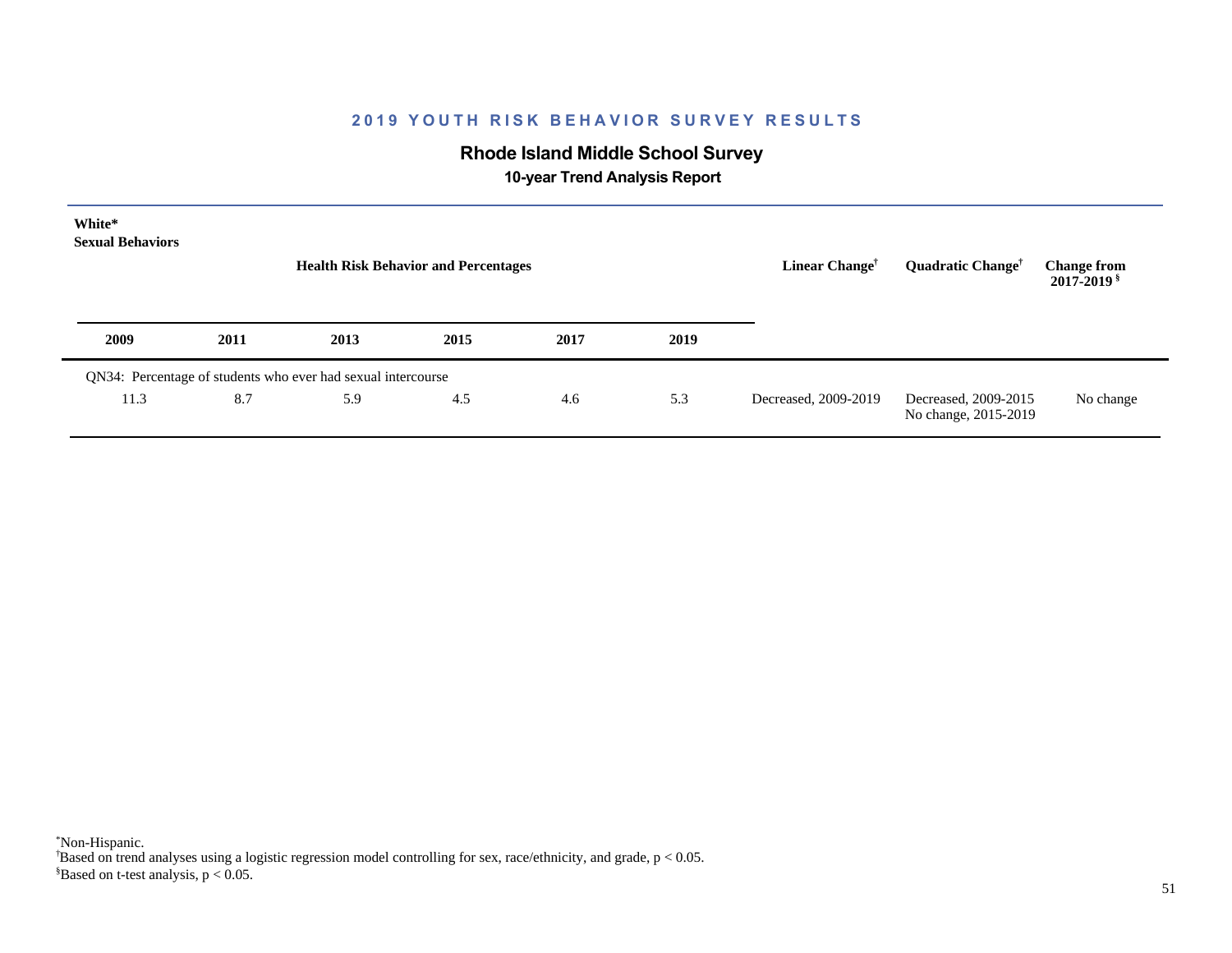# **Rhode Island Middle School Survey**

 **10-year Trend Analysis Report**

| White*<br><b>Physical Activity</b> |                                               |                                                                                                                                                                                                                                   |      |      |      |                            |                                              |                                       |
|------------------------------------|-----------------------------------------------|-----------------------------------------------------------------------------------------------------------------------------------------------------------------------------------------------------------------------------------|------|------|------|----------------------------|----------------------------------------------|---------------------------------------|
|                                    |                                               | <b>Health Risk Behavior and Percentages</b>                                                                                                                                                                                       |      |      |      | Linear Change <sup>†</sup> | Quadratic Change <sup>†</sup>                | <b>Change from</b><br>$2017 - 2019$ s |
| 2009                               | 2011                                          | 2013                                                                                                                                                                                                                              | 2015 | 2017 | 2019 |                            |                                              |                                       |
| 7 days before the survey)          |                                               | QN41: Percentage of students who were physically active at least 60 minutes per day on 5 or more days (in any<br>kind of physical activity that increased their heart rate and made them breathe hard some of the time during the |      |      |      |                            |                                              |                                       |
| 54.0                               | 61.0                                          | 56.0                                                                                                                                                                                                                              | 58.6 | 53.3 | 52.0 | No linear change           | No change, 2009-2015<br>No change, 2015-2019 | No change                             |
|                                    | the time during the 7 days before the survey) | QNPA0DAY: Percentage of students who did not participate in at least 60 minutes of physical activity on at<br>least 1 day (in any kind of physical activity that increased their heart rate and made them breathe hard some of    |      |      |      |                            |                                              |                                       |
| 9.6                                | 5.8                                           | 6.2                                                                                                                                                                                                                               | 7.1  | 10.1 | 6.7  | No linear change           | No quadratic change                          | No change                             |
| the 7 days before the survey)      |                                               | QNPA7DAY: Percentage of students who were physically active at least 60 minutes per day on all 7 days (in<br>any kind of physical activity that increased their heart rate and made them breathe hard some of the time during     |      |      |      |                            |                                              |                                       |
| 30.5                               | 35.5                                          | 29.0                                                                                                                                                                                                                              | 29.4 | 27.2 | 27.8 | Decreased, 2009-2019       | No quadratic change                          | No change                             |

\*Non-Hispanic.

† Based on trend analyses using a logistic regression model controlling for sex, race/ethnicity, and grade, p < 0.05.

 $$Based on t-test analysis, p < 0.05.$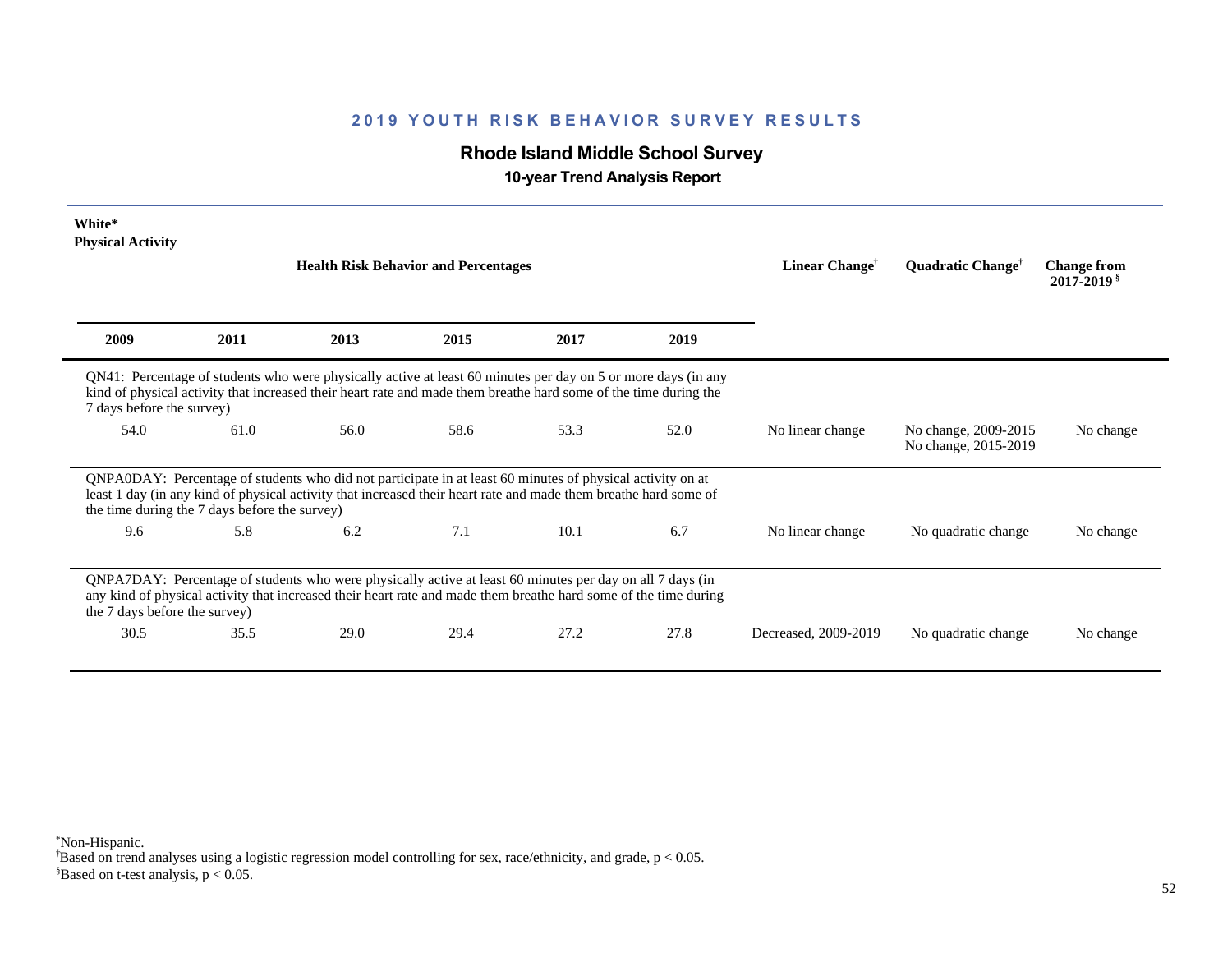# **Rhode Island Middle School Survey**

 **10-year Trend Analysis Report**

| White*<br><b>Physical Activity</b> |                                                    | <b>Health Risk Behavior and Percentages</b>                                                                                                                                                                                                                                                                                             |      |      |      | Linear Change <sup>†</sup> | <b>Ouadratic Change<sup>†</sup></b>          | <b>Change from</b><br>$2017 - 2019$ s |
|------------------------------------|----------------------------------------------------|-----------------------------------------------------------------------------------------------------------------------------------------------------------------------------------------------------------------------------------------------------------------------------------------------------------------------------------------|------|------|------|----------------------------|----------------------------------------------|---------------------------------------|
| 2009                               | 2011                                               | 2013                                                                                                                                                                                                                                                                                                                                    | 2015 | 2017 | 2019 |                            |                                              |                                       |
| on an average school day)          |                                                    | QN43: Percentage of students who played video or computer games or used a computer 3 or more hours per<br>day (counting time spent on things such as playing games, watching videos, texting, or using social media on<br>their smartphone, computer, Xbox, PlayStation, iPad, or other tablet, for something that was not school work, |      |      |      |                            |                                              |                                       |
| 26.4                               | 26.1                                               | 36.0                                                                                                                                                                                                                                                                                                                                    | 45.4 | 39.8 | 44.6 | Increased, 2009-2019       | Increased, 2009-2015<br>No change, 2015-2019 | No change                             |
| week when they were in school)     |                                                    | QN44: Percentage of students who attended physical education (PE) classes on 1 or more days (in an average                                                                                                                                                                                                                              |      |      |      |                            |                                              |                                       |
| 93.1                               | 89.2                                               | 93.9                                                                                                                                                                                                                                                                                                                                    | 93.1 | 88.8 | 91.0 | No linear change           | No quadratic change                          | No change                             |
| week when they were in school)     |                                                    | QNDLYPE: Percentage of students who attended physical education (PE) classes on all 5 days (in an average                                                                                                                                                                                                                               |      |      |      |                            |                                              |                                       |
| 7.3                                | 4.5                                                | 4.1                                                                                                                                                                                                                                                                                                                                     | 4.6  | 3.8  | 3.5  | No linear change           | No quadratic change                          | No change                             |
|                                    | more times during the 12 months before the survey) | QN46: Percentage of students who had a concussion from playing a sport or being physically active (one or                                                                                                                                                                                                                               |      |      |      |                            |                                              |                                       |
|                                    |                                                    |                                                                                                                                                                                                                                                                                                                                         |      | 14.2 | 13.3 | No linear change           | Not available <sup>1</sup>                   | No change                             |

\*Non-Hispanic.

† Based on trend analyses using a logistic regression model controlling for sex, race/ethnicity, and grade, p < 0.05.

 $$Based on t-test analysis, p < 0.05.$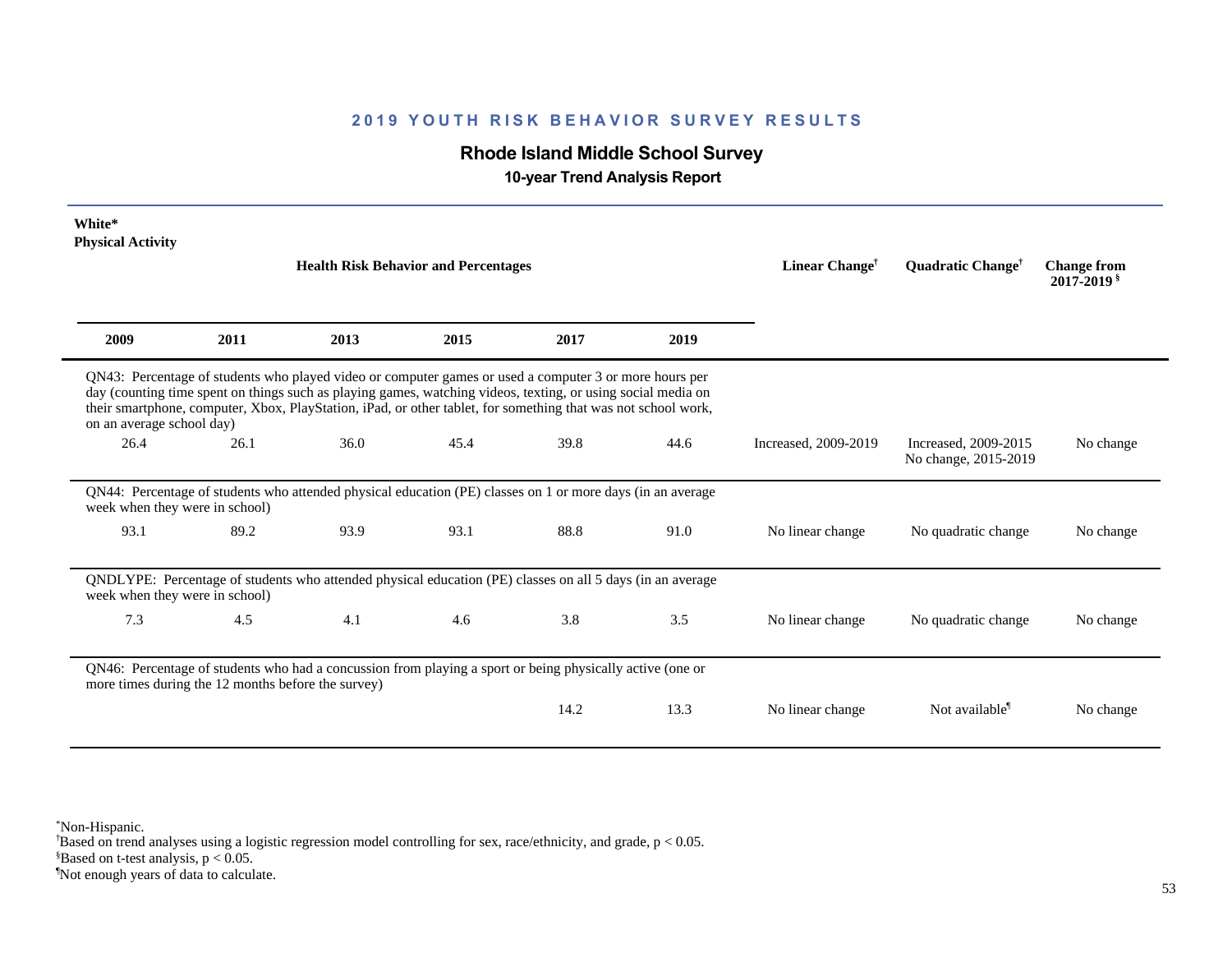# **Rhode Island Middle School Survey**

 **10-year Trend Analysis Report**

| White*<br>Other    |      | <b>Health Risk Behavior and Percentages</b>                                                                  |      |      |      | Linear Change <sup>†</sup> | Quadratic Change <sup>†</sup> | <b>Change from</b><br>2017-2019 \$ |
|--------------------|------|--------------------------------------------------------------------------------------------------------------|------|------|------|----------------------------|-------------------------------|------------------------------------|
| 2009               | 2011 | 2013                                                                                                         | 2015 | 2017 | 2019 |                            |                               |                                    |
| before the survey) |      | QN49: Percentage of students who described their grades in school as mostly A's or B's (during the 12 months |      |      |      |                            |                               |                                    |
| 72.4               | 75.3 | 77.7                                                                                                         | 77.7 | 79.4 | 77.4 | Increased, 2009-2019       | No quadratic change           | No change                          |
|                    |      |                                                                                                              |      |      |      |                            |                               |                                    |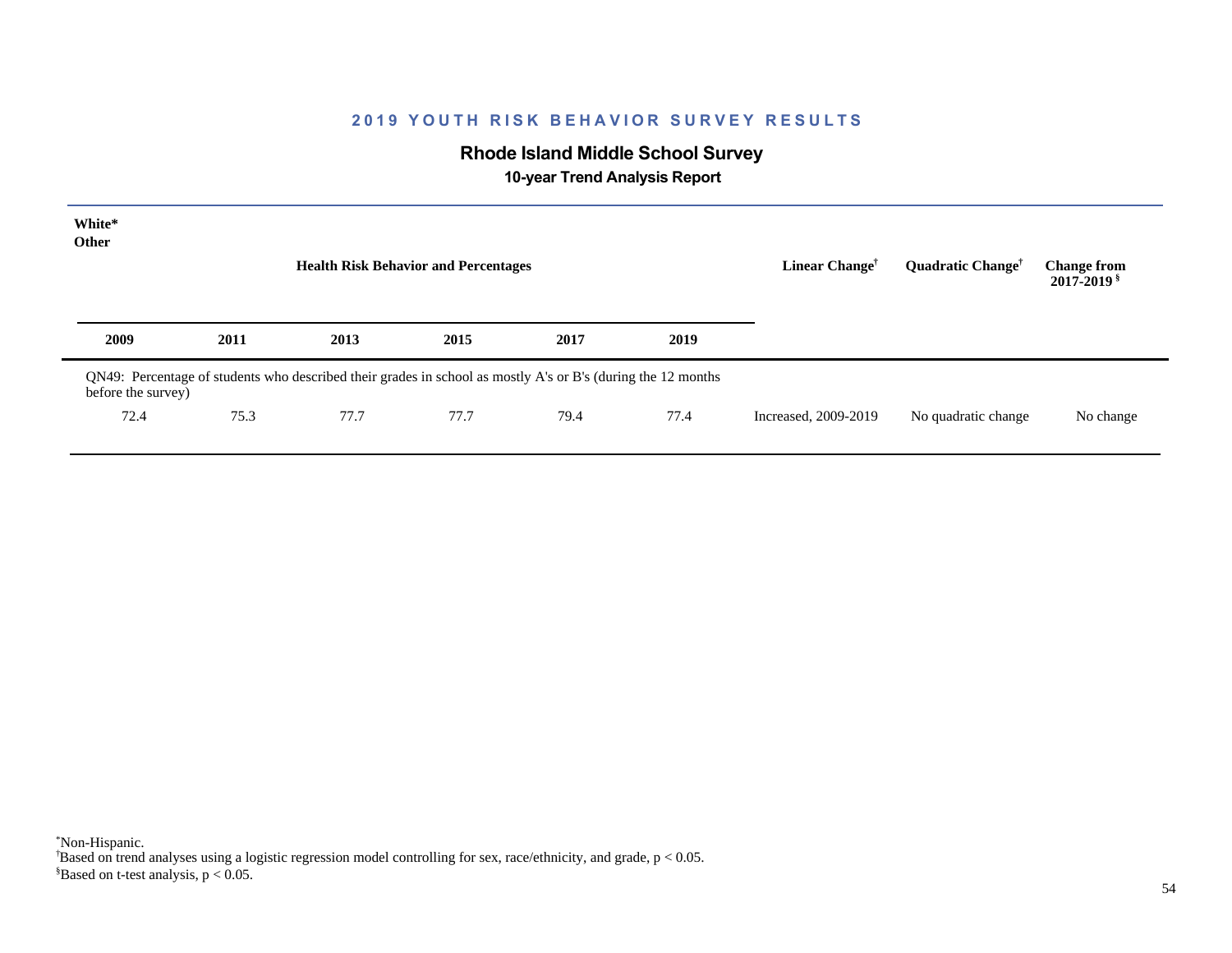# **Rhode Island Middle School Survey**

 **10-year Trend Analysis Report**

| White*<br><b>Site-Added</b>  |      |                                                                                                                                                                                                     |                                             |      |      |                            |                               |                                              |
|------------------------------|------|-----------------------------------------------------------------------------------------------------------------------------------------------------------------------------------------------------|---------------------------------------------|------|------|----------------------------|-------------------------------|----------------------------------------------|
|                              |      |                                                                                                                                                                                                     | <b>Health Risk Behavior and Percentages</b> |      |      | Linear Change <sup>†</sup> | Quadratic Change <sup>†</sup> | <b>Change from</b><br>2017-2019 <sup>§</sup> |
| 2009                         | 2011 | 2013                                                                                                                                                                                                | 2015                                        | 2017 | 2019 |                            |                               |                                              |
| or more)                     |      | QN50: Percentage of students who have physical disabilities or long-term health problems (meaning 6 months                                                                                          |                                             |      |      |                            |                               |                                              |
| 8.4                          | 7.2  | 6.5                                                                                                                                                                                                 | 5.2                                         | 6.5  | 6.4  | Decreased, 2009-2019       | No quadratic change           | No change                                    |
| months or more)              |      | QN51: Percentage of students who have long-term emotional problems or learning disabilities (meaning 6                                                                                              |                                             |      |      |                            |                               |                                              |
| 8.8                          | 9.6  | 8.6                                                                                                                                                                                                 | 9.7                                         | 9.3  | 12.1 | No linear change           | No quadratic change           | No change                                    |
| 12 months before the survey) |      | QN53: Percentage of students who were in a physical fight on school property (one or more times during the                                                                                          |                                             |      |      |                            |                               |                                              |
|                              |      |                                                                                                                                                                                                     |                                             | 11.4 | 11.4 | No linear change           | Not available <sup>1</sup>    | No change                                    |
|                              |      | QN55: Percentage of students who felt sad or hopeless (almost every day for $>=$ 2 weeks in a row so that they<br>stopped doing some usual activities, ever during the 12 months before the survey) |                                             |      |      |                            |                               |                                              |
|                              |      |                                                                                                                                                                                                     |                                             | 20.0 | 22.0 | No linear change           | Not available                 | No change                                    |

\*Non-Hispanic.

† Based on trend analyses using a logistic regression model controlling for sex, race/ethnicity, and grade, p < 0.05.

 $$Based on t-test analysis, p < 0.05.$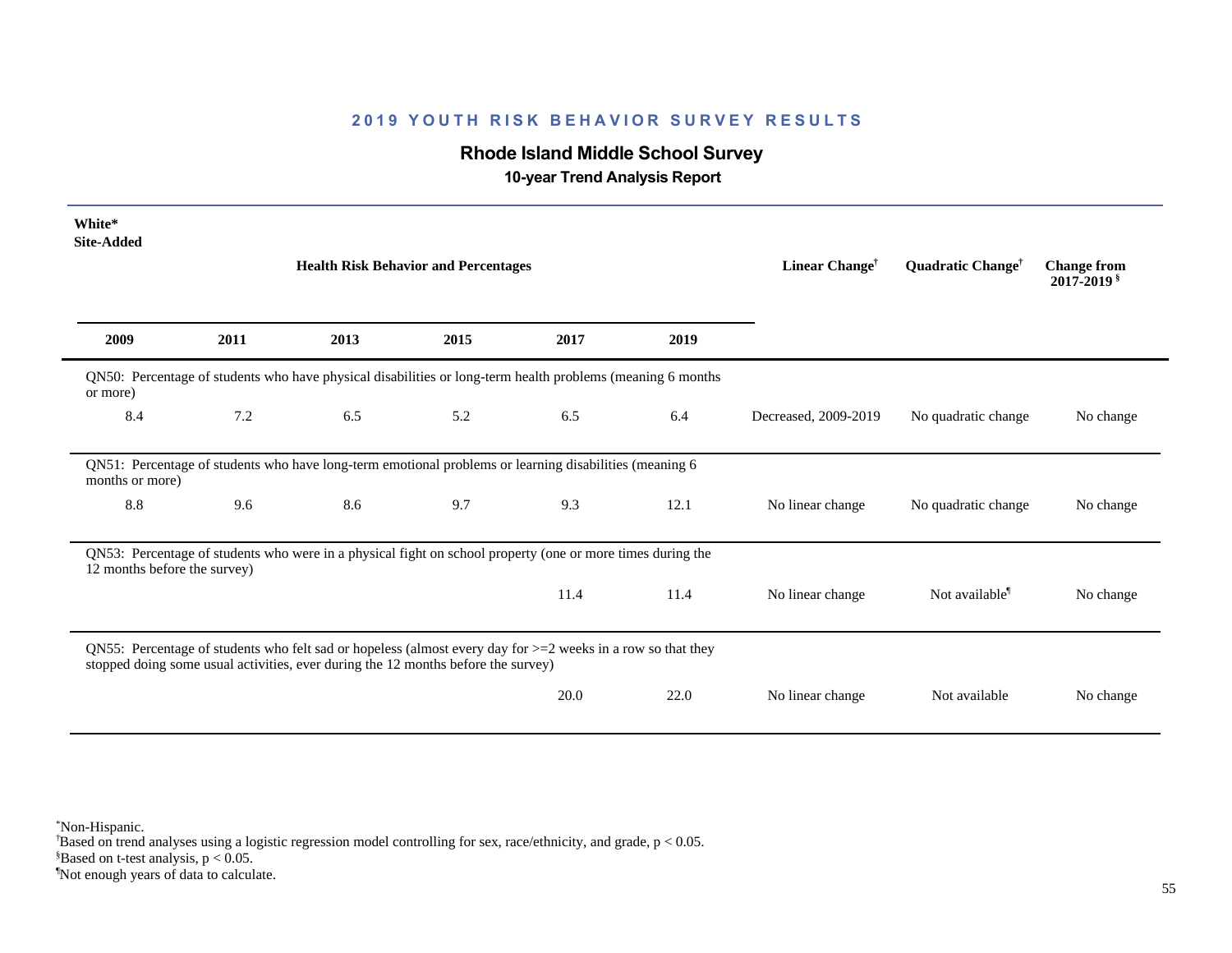# **Rhode Island Middle School Survey**

 **10-year Trend Analysis Report**

| White*<br><b>Site-Added</b> |                                         |                                                                                                             |      |                            |                               |                                              |                            |           |
|-----------------------------|-----------------------------------------|-------------------------------------------------------------------------------------------------------------|------|----------------------------|-------------------------------|----------------------------------------------|----------------------------|-----------|
|                             |                                         | <b>Health Risk Behavior and Percentages</b>                                                                 |      | Linear Change <sup>†</sup> | Quadratic Change <sup>†</sup> | <b>Change from</b><br>2017-2019 <sup>§</sup> |                            |           |
| 2009                        | 2011                                    | 2013                                                                                                        | 2015 | 2017                       | 2019                          |                                              |                            |           |
|                             |                                         | QN56: Percentage of students who reported someone who lives with them smokes cigarettes                     |      |                            |                               |                                              |                            |           |
|                             |                                         |                                                                                                             |      | 33.9                       | 25.9                          | No linear change                             | Not available <sup>1</sup> | No change |
|                             |                                         | electronic vapor product before age 11 years (even if only for one or two puffs)                            |      | 1.0                        | 1.3                           | No linear change                             | Not available              |           |
|                             |                                         |                                                                                                             |      |                            |                               |                                              |                            | No change |
|                             | during the 12 months before the survey) | QN62: Percentage of students who saw a dentist (for a check-up, exam, teeth cleaning, or other dental work, |      |                            |                               |                                              |                            |           |
|                             |                                         | 79.9                                                                                                        | 80.5 | 86.1                       | 86.1                          | Increased, 2013-2019                         | Not available              | No change |
|                             | during the 12 months before the survey) | QN63: Percentage of students who reported their teeth or mouth have been painful or sore (one or more times |      |                            |                               |                                              |                            |           |

\*Non-Hispanic.

† Based on trend analyses using a logistic regression model controlling for sex, race/ethnicity, and grade, p < 0.05.

 $$Based on t-test analysis, p < 0.05.$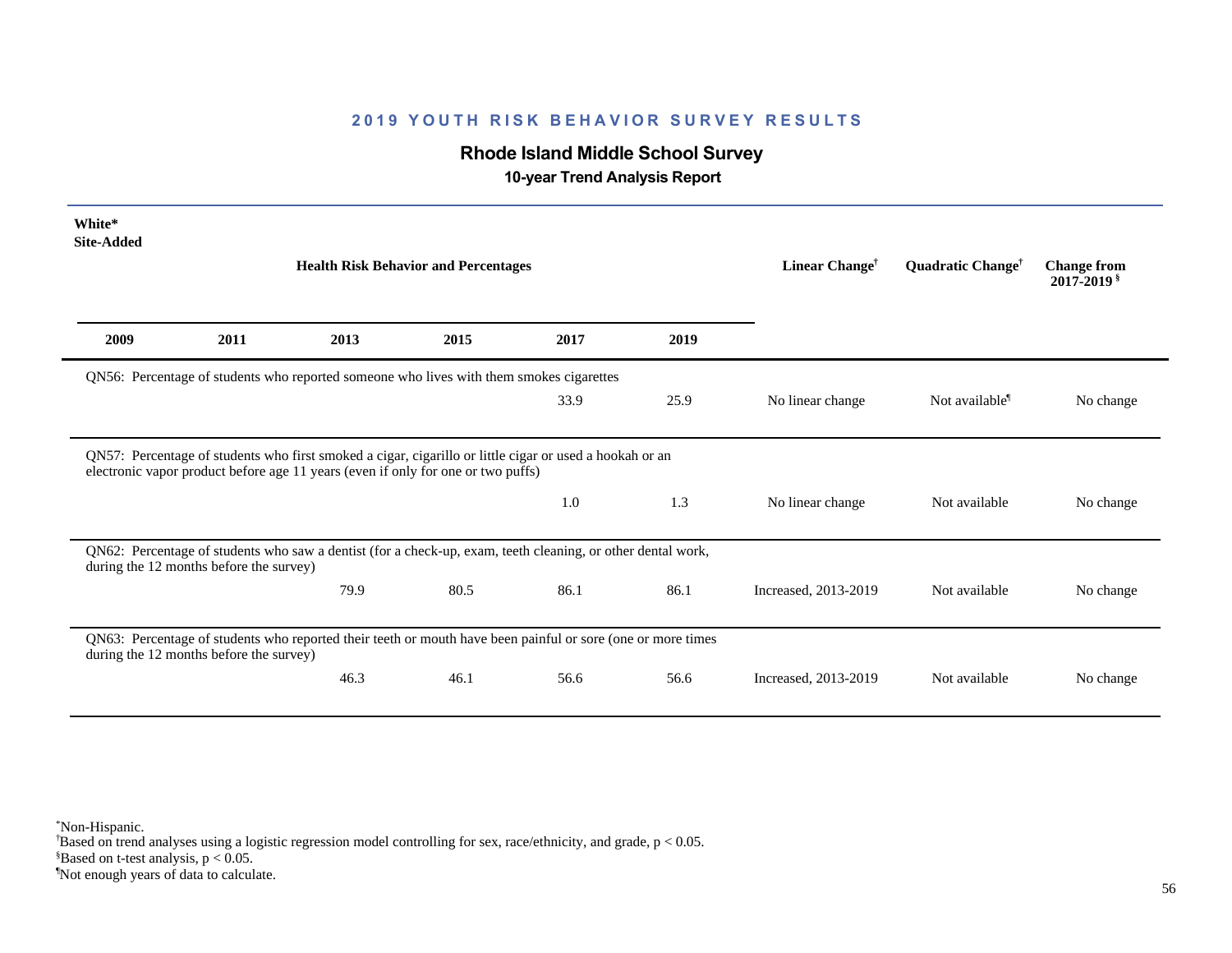# **Rhode Island Middle School Survey**

 **10-year Trend Analysis Report**

| White*<br><b>Site-Added</b> |      | <b>Health Risk Behavior and Percentages</b>                                                                                                                                            |      |      |      | Linear Change <sup>†</sup> | Quadratic Change <sup>†</sup> | <b>Change from</b><br>2017-2019 § |
|-----------------------------|------|----------------------------------------------------------------------------------------------------------------------------------------------------------------------------------------|------|------|------|----------------------------|-------------------------------|-----------------------------------|
| 2009                        | 2011 | 2013                                                                                                                                                                                   | 2015 | 2017 | 2019 |                            |                               |                                   |
|                             |      | QN64: Percentage of students who sometimes, most of the time, or always were self-conscious or embarrassed<br>because of their teeth or mouth (during the 12 months before the survey) |      |      |      |                            |                               |                                   |
|                             |      | 16.2                                                                                                                                                                                   | 16.7 | 18.9 | 21.3 | Increased, 2013-2019       | Not available <sup>1</sup>    | No change                         |
|                             |      | QN65: Percentage of students who have been taught about AIDS or HIV infection in school                                                                                                |      |      |      |                            |                               |                                   |
| 67.9                        | 72.3 | 49.4                                                                                                                                                                                   | 56.5 | 44.1 | 43.5 | Decreased, 2009-2019       | No quadratic change           | No change                         |
|                             |      | QN66: Percentage of students who strongly agree or agree that they feel like they belong at their school                                                                               |      |      |      |                            |                               |                                   |
|                             |      | 76.0                                                                                                                                                                                   | 77.1 | 71.0 | 65.4 | Decreased, 2013-2019       | Not available                 | No change                         |
|                             |      | QN67: Percentage of students who would feel comfortable seeking help from one or more adults besides their<br>parents if they had an important question affecting their life           |      |      |      |                            |                               |                                   |
|                             |      | 78.6                                                                                                                                                                                   | 83.2 | 83.0 | 84.3 | Increased, 2013-2019       | Not available                 | No change                         |

\*Non-Hispanic.

† Based on trend analyses using a logistic regression model controlling for sex, race/ethnicity, and grade, p < 0.05.

 $$Based on t-test analysis, p < 0.05.$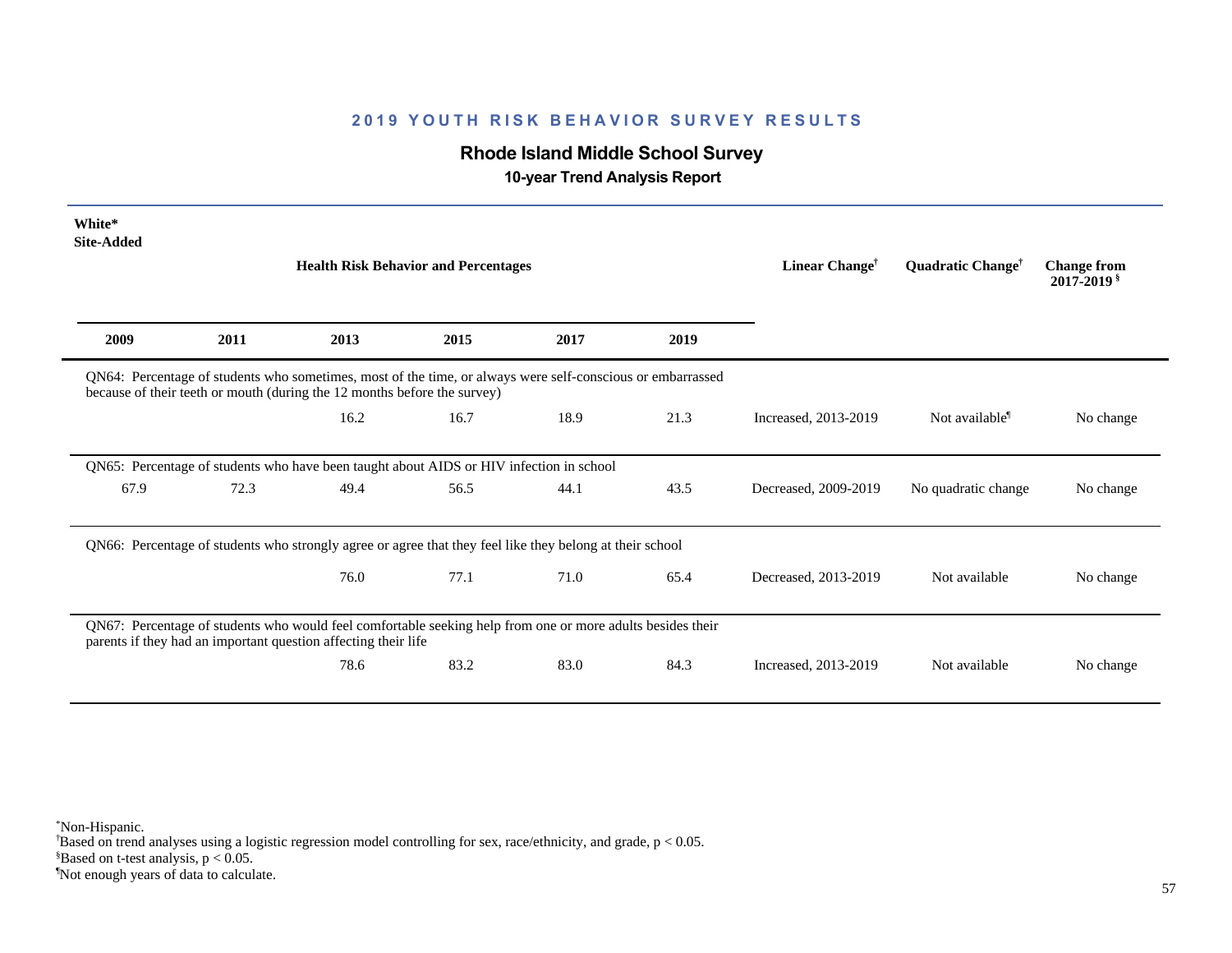# **Rhode Island Middle School Survey**

 **10-year Trend Analysis Report**

| Black*<br><b>Injury and Violence</b> |      |                                                                                                  | <b>Health Risk Behavior and Percentages</b> |      |      | Linear Change <sup>†</sup> | Quadratic Change <sup>†</sup>                | <b>Change from</b><br>$2017 - 2019$ s |
|--------------------------------------|------|--------------------------------------------------------------------------------------------------|---------------------------------------------|------|------|----------------------------|----------------------------------------------|---------------------------------------|
| 2009                                 | 2011 | 2013                                                                                             | 2015                                        | 2017 | 2019 |                            |                                              |                                       |
|                                      |      | QN8: Percentage of students who rarely or never wore a seat belt (when riding in a car)          |                                             |      |      |                            |                                              |                                       |
| 11.8                                 | 5.7  | 11.1                                                                                             | 6.0                                         | 8.3  | 9.1  | No linear change           | No change, 2009-2015<br>No change, 2015-2019 | No change                             |
|                                      |      | QN9: Percentage of students who ever rode with a driver who had been drinking alcohol (in a car) |                                             |      |      |                            |                                              |                                       |
| 21.0                                 | 21.8 | 21.6                                                                                             | 17.4                                        | 23.6 | 22.6 | No linear change           | No quadratic change                          | No change                             |
|                                      |      | QN10: Percentage of students who ever carried a weapon (such as a gun, knife, or club)           |                                             |      |      |                            |                                              |                                       |
|                                      |      |                                                                                                  |                                             | 22.5 | 19.0 | No linear change           | Not available <sup>1</sup>                   | No change                             |
|                                      |      | QN12: Percentage of students who were ever bullied on school property                            |                                             |      |      |                            |                                              |                                       |
| 27.7                                 | 31.0 | 38.2                                                                                             | 34.2                                        | 31.8 | 30.5 | No linear change           | No change, 2009-2013<br>No change, 2013-2019 | No change                             |

\*Non-Hispanic.

† Based on trend analyses using a logistic regression model controlling for sex, race/ethnicity, and grade, p < 0.05.

 $$Based on t-test analysis, p < 0.05.$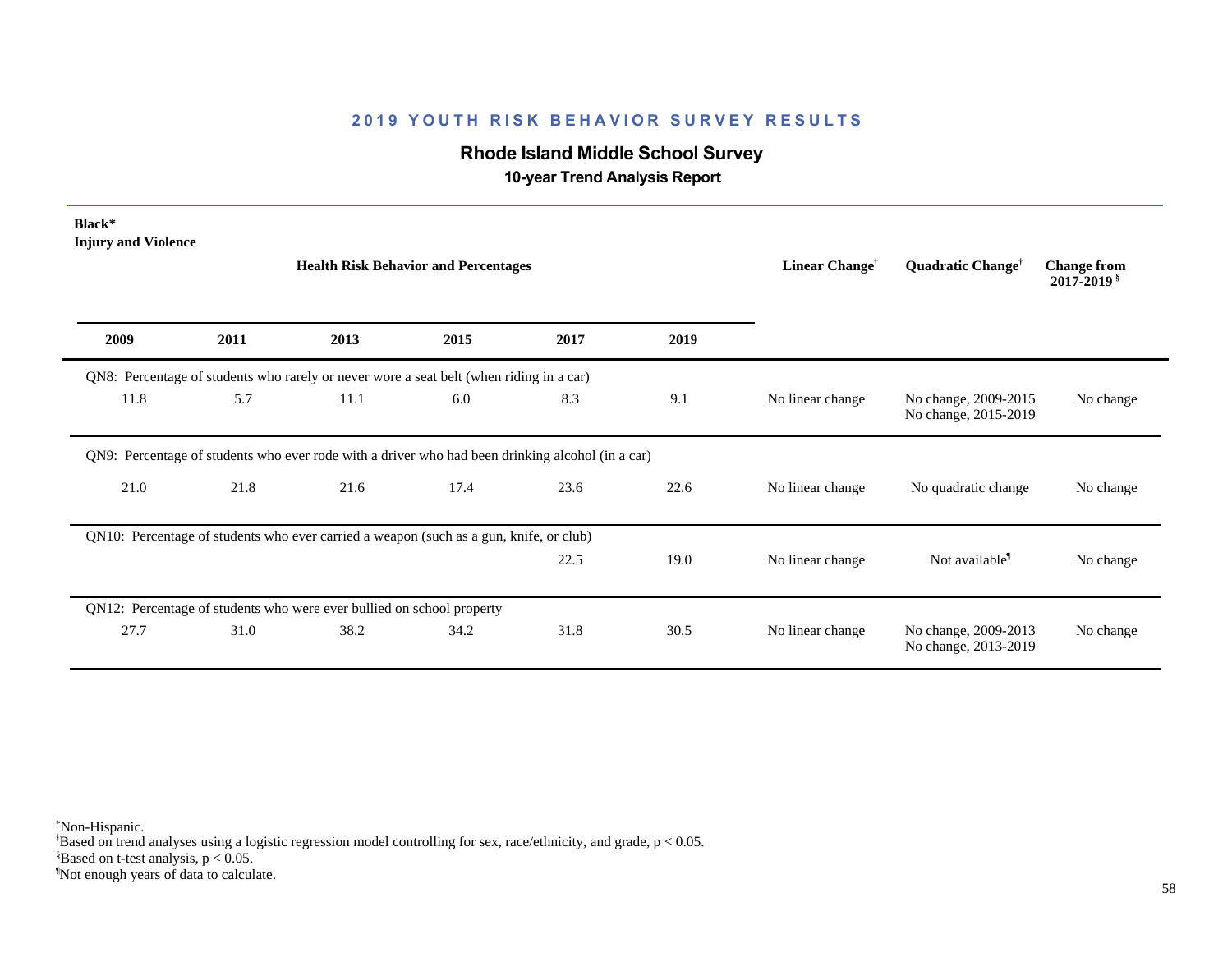# **Rhode Island Middle School Survey**

 **10-year Trend Analysis Report**

| Black*<br><b>Injury and Violence</b> |                                             | <b>Health Risk Behavior and Percentages</b>                                                                |      |      |      | Linear Change <sup>†</sup> | Quadratic Change <sup>†</sup> | <b>Change from</b><br>$2017 - 2019$ s |
|--------------------------------------|---------------------------------------------|------------------------------------------------------------------------------------------------------------|------|------|------|----------------------------|-------------------------------|---------------------------------------|
| 2009                                 | 2011                                        | 2013                                                                                                       | 2015 | 2017 | 2019 |                            |                               |                                       |
|                                      | Instagram, Facebook, or other social media) | QN13: Percentage of students who were ever electronically bullied (counting being bullied through texting, |      |      |      |                            |                               |                                       |
|                                      | 15.4                                        | 20.9                                                                                                       | 15.2 | 17.3 | 12.8 | No linear change           | Not available <sup>1</sup>    | No change                             |
|                                      |                                             | QN14: Percentage of students who ever seriously thought about killing themselves                           |      |      |      |                            |                               |                                       |
| 22.8                                 | 20.8                                        | 24.6                                                                                                       | 18.6 | 20.5 | 18.0 | No linear change           | No quadratic change           | No change                             |
|                                      |                                             | QN15: Percentage of students who ever made a plan about how they would kill themselves                     |      |      |      |                            |                               |                                       |
| 11.3                                 | 13.7                                        | 21.0                                                                                                       | 11.0 | 11.1 | 11.0 | No linear change           | No quadratic change           | No change                             |
|                                      |                                             | QN16: Percentage of students who ever tried to kill themselves                                             |      |      |      |                            |                               |                                       |
| 11.0                                 | 7.9                                         | 12.8                                                                                                       | 8.1  | 9.7  | 7.5  | No linear change           | No quadratic change           | No change                             |

\*Non-Hispanic.

† Based on trend analyses using a logistic regression model controlling for sex, race/ethnicity, and grade, p < 0.05.

 $$Based on t-test analysis, p < 0.05.$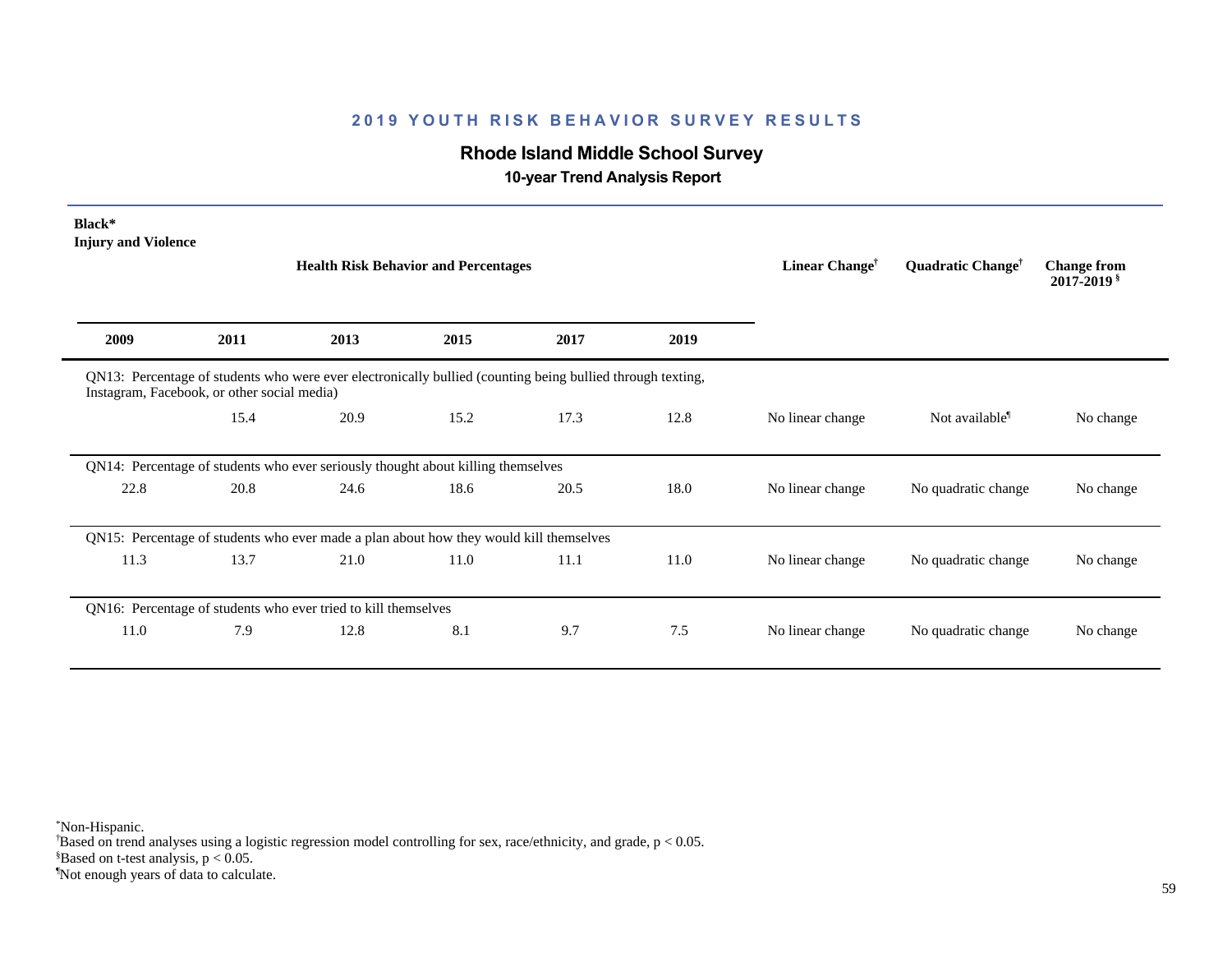# **Rhode Island Middle School Survey**

 **10-year Trend Analysis Report**

| Black*<br><b>Tobacco Use</b> |      |                                                                                                               |      |      |      |                            |                               |                                       |
|------------------------------|------|---------------------------------------------------------------------------------------------------------------|------|------|------|----------------------------|-------------------------------|---------------------------------------|
|                              |      | <b>Health Risk Behavior and Percentages</b>                                                                   |      |      |      | Linear Change <sup>†</sup> | Quadratic Change <sup>†</sup> | <b>Change from</b><br>$2017 - 2019$ s |
| 2009                         | 2011 | 2013                                                                                                          | 2015 | 2017 | 2019 |                            |                               |                                       |
|                              |      | QN17: Percentage of students who ever tried cigarette smoking (even one or two puffs)                         |      |      |      |                            |                               |                                       |
| 23.4                         | 21.0 | 29.3                                                                                                          | 9.3  | 4.1  | 9.3  | Decreased, 2009-2019       | No quadratic change           | No change                             |
| survey)                      |      | QN19: Percentage of students who currently smoked cigarettes (on at least 1 day during the 30 days before the |      |      |      |                            |                               |                                       |
| 3.8                          | 1.5  | 6.9                                                                                                           | 0.2  | 1.6  | 2.8  | No linear change           | No quadratic change           | No change                             |
| 30 days before the survey)   |      | QNFRCIG: Percentage of students who currently smoked cigarettes frequently (on 20 or more days during the     |      |      |      |                            |                               |                                       |
| 1.6                          | 0.4  | 0.6                                                                                                           | 0.0  | 1.6  | 0.7  | Not available              | Not available <sup>1</sup>    | No change                             |
| before the survey)           |      | QNDAYCIG: Percentage of students who currently smoked cigarettes daily (on all 30 days during the 30 days     |      |      |      |                            |                               |                                       |
| 1.6                          | 0.4  | 0.6                                                                                                           | 0.0  | 0.9  | 0.7  | Not available              | Not available                 | No change                             |

\*Non-Hispanic.

† Based on trend analyses using a logistic regression model controlling for sex, race/ethnicity, and grade, p < 0.05.

 $$Based on t-test analysis, p < 0.05.$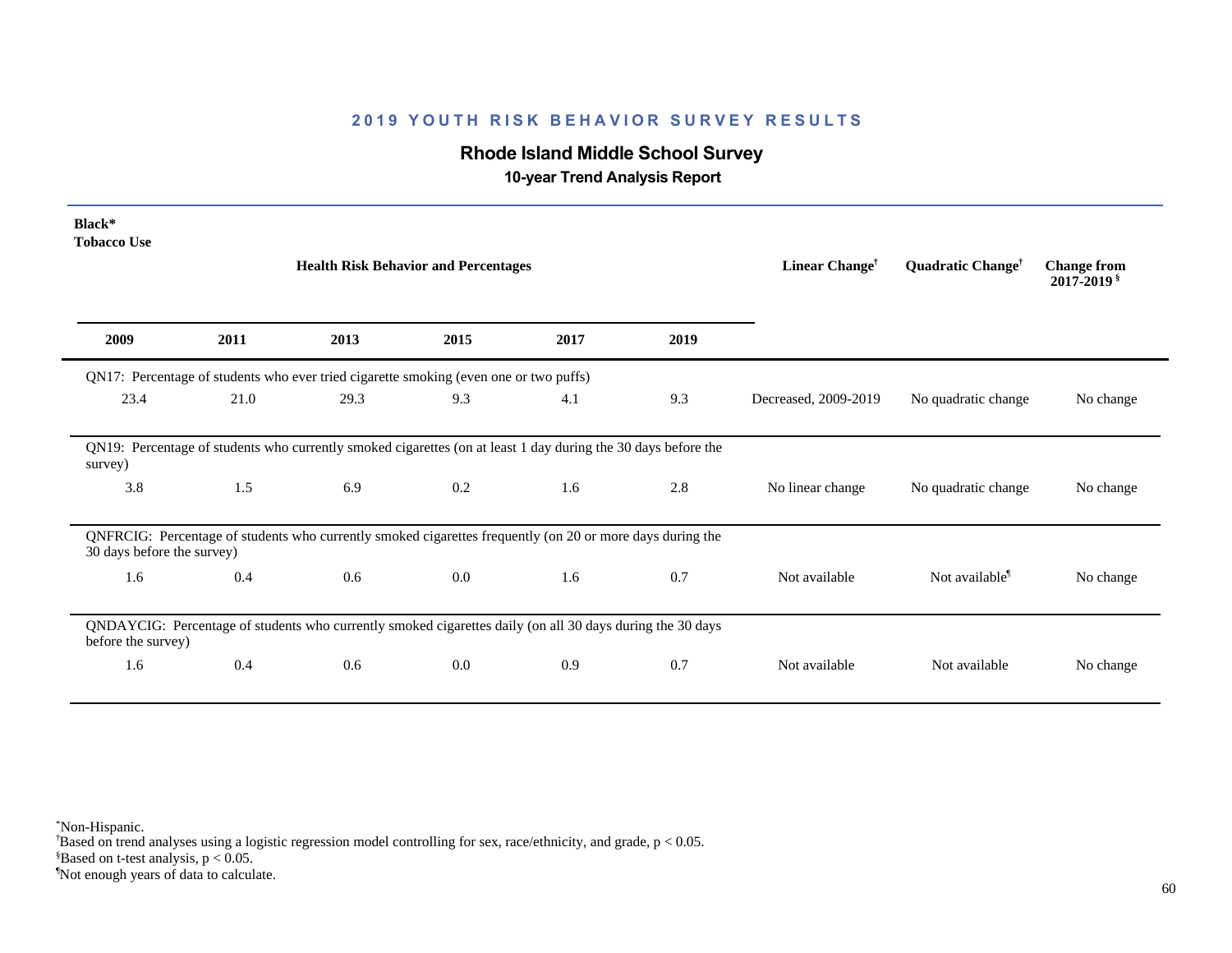# **Rhode Island Middle School Survey**

 **10-year Trend Analysis Report**

| Black*<br><b>Tobacco Use</b> |                                       |                                                                                                                                                                                                                                                                                                      |                                             |      |      |                            |                               |                                       |
|------------------------------|---------------------------------------|------------------------------------------------------------------------------------------------------------------------------------------------------------------------------------------------------------------------------------------------------------------------------------------------------|---------------------------------------------|------|------|----------------------------|-------------------------------|---------------------------------------|
|                              |                                       |                                                                                                                                                                                                                                                                                                      | <b>Health Risk Behavior and Percentages</b> |      |      | Linear Change <sup>†</sup> | Quadratic Change <sup>†</sup> | <b>Change from</b><br>$2017 - 2019$ s |
| 2009                         | 2011                                  | 2013                                                                                                                                                                                                                                                                                                 | 2015                                        | 2017 | 2019 |                            |                               |                                       |
|                              |                                       | QN21: Percentage of students who ever used an electronic vapor product                                                                                                                                                                                                                               |                                             |      |      |                            |                               |                                       |
|                              |                                       |                                                                                                                                                                                                                                                                                                      | 21.3                                        | 26.5 | 22.8 | No linear change           | Not available <sup>1</sup>    | No change                             |
|                              |                                       | QN24: Percentage of students who currently used smokeless tobacco (chewing tobacco, snuff, dip, snus, or<br>dissolvable tobacco products [such as Copenhagen, Grizzly, Skoal, or Camel Snus], not counting any electronic<br>vapor products, on at least 1 day during the 30 days before the survey) |                                             |      |      |                            |                               |                                       |
|                              |                                       |                                                                                                                                                                                                                                                                                                      |                                             | 2.8  | 3.6  |                            |                               |                                       |
|                              |                                       |                                                                                                                                                                                                                                                                                                      |                                             |      |      | No linear change           | Not available                 | No change                             |
|                              | during the 30 days before the survey) | QN25: Percentage of students who currently smoked cigars (cigars, cigarillos, or little cigars, on at least 1 day                                                                                                                                                                                    |                                             |      |      |                            |                               |                                       |

\*Non-Hispanic.

† Based on trend analyses using a logistic regression model controlling for sex, race/ethnicity, and grade, p < 0.05.

 $$Based on t-test analysis, p < 0.05.$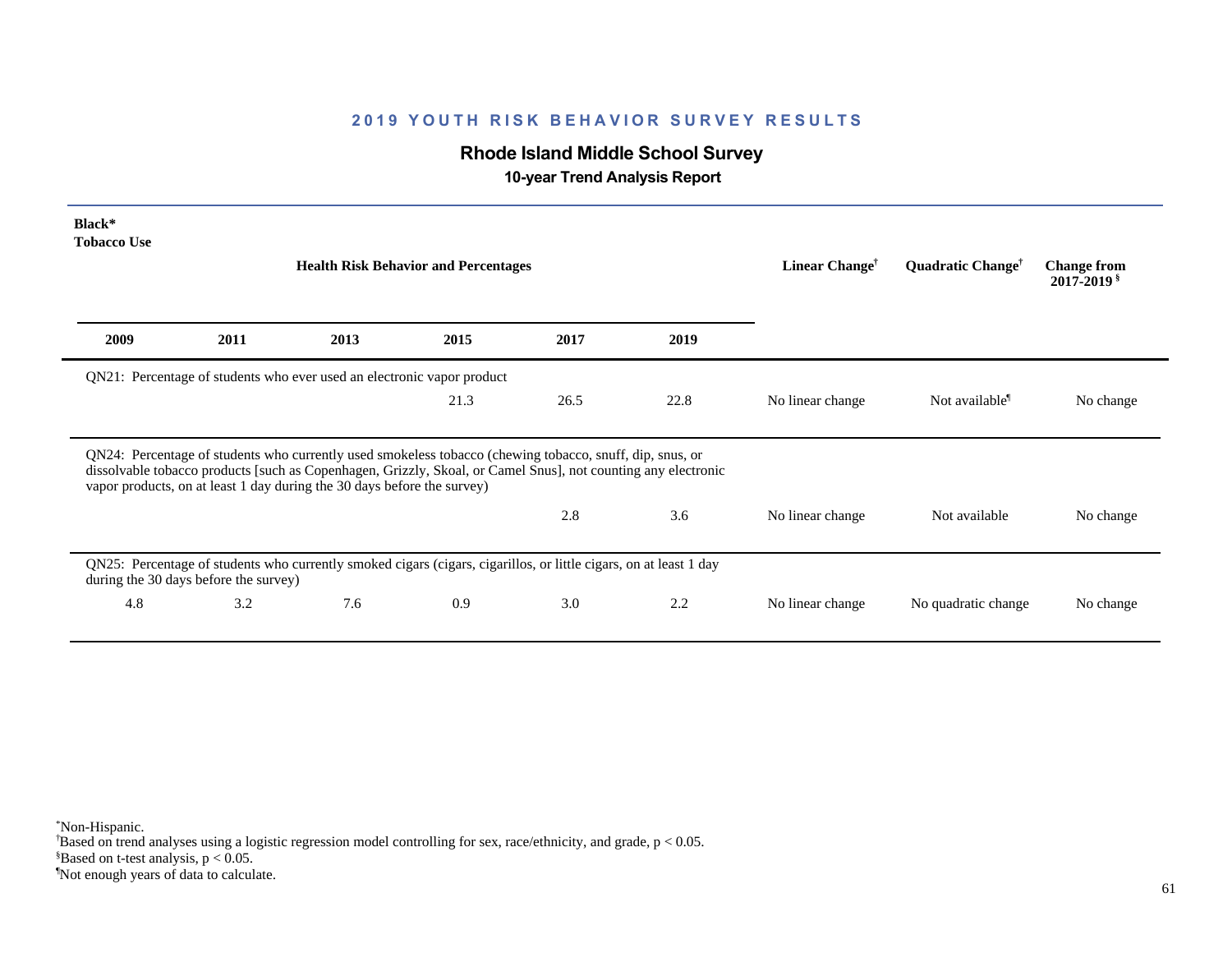# **Rhode Island Middle School Survey**

 **10-year Trend Analysis Report**

| Black*<br><b>Alcohol and Other Drug Use</b> |      |                                                                                                                                                                                                                    | <b>Health Risk Behavior and Percentages</b> |      |      | Linear Change <sup>†</sup> | <b>Ouadratic Change<sup>†</sup></b> | <b>Change from</b><br>2017-2019 <sup>§</sup> |
|---------------------------------------------|------|--------------------------------------------------------------------------------------------------------------------------------------------------------------------------------------------------------------------|---------------------------------------------|------|------|----------------------------|-------------------------------------|----------------------------------------------|
| 2009                                        | 2011 | 2013                                                                                                                                                                                                               | 2015                                        | 2017 | 2019 |                            |                                     |                                              |
| hydrocodone, and Percocet)                  |      | QN30: Percentage of students who ever took prescription pain medicine without a doctor's prescription or<br>differently than how a doctor told them to use it (counting drugs such as codeine, Vicodin, Oxycontin, |                                             |      |      |                            |                                     |                                              |
|                                             |      |                                                                                                                                                                                                                    |                                             | 5.2  | 6.7  | No linear change           | Not available <sup>1</sup>          | No change                                    |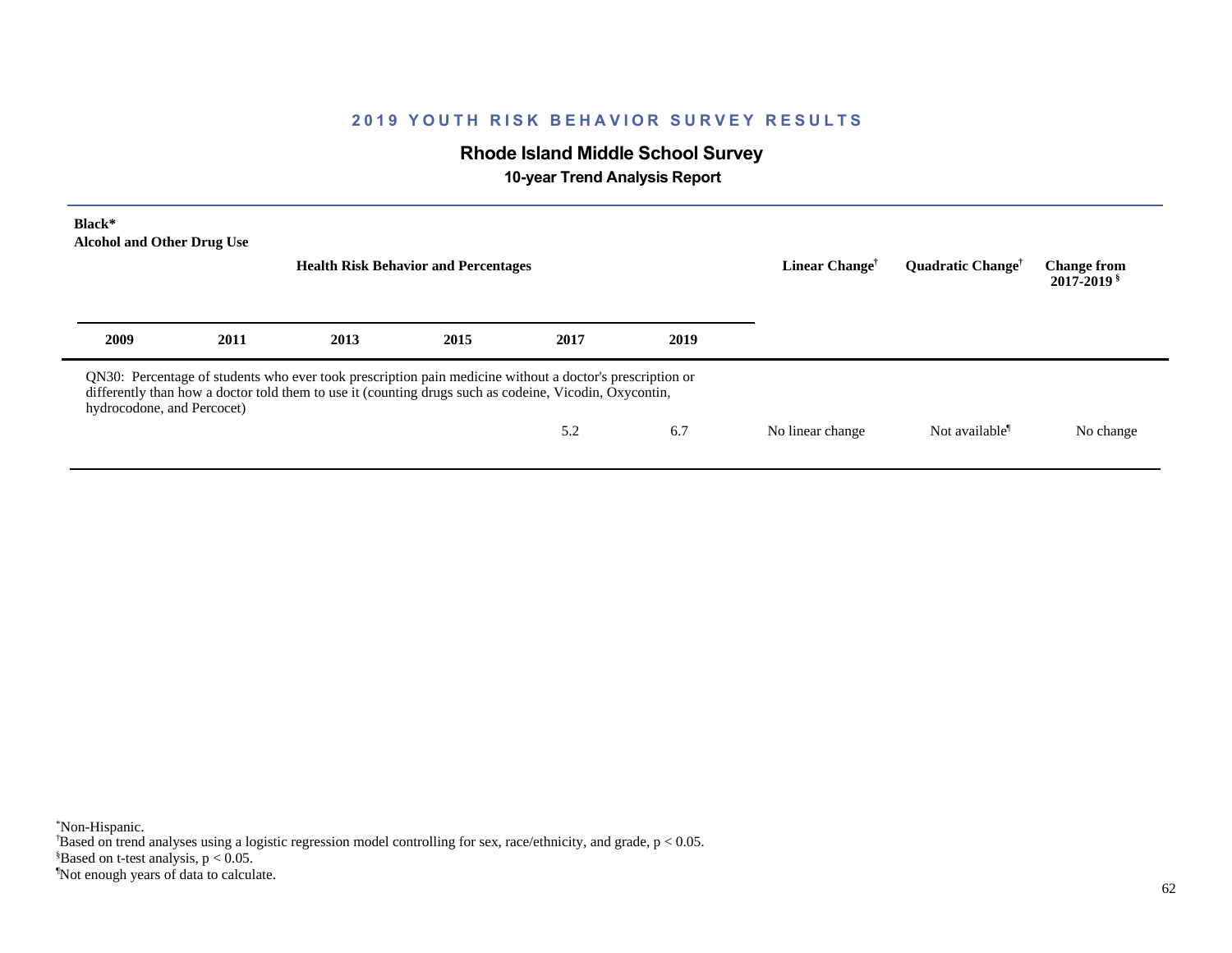# **Rhode Island Middle School Survey**

 **10-year Trend Analysis Report**

| Black*<br><b>Physical Activity</b> |                                               |                                                                                                                                                                                                                                   |      |                            |                               |                                     |                                              |           |
|------------------------------------|-----------------------------------------------|-----------------------------------------------------------------------------------------------------------------------------------------------------------------------------------------------------------------------------------|------|----------------------------|-------------------------------|-------------------------------------|----------------------------------------------|-----------|
|                                    |                                               | <b>Health Risk Behavior and Percentages</b>                                                                                                                                                                                       |      | Linear Change <sup>†</sup> | Quadratic Change <sup>†</sup> | <b>Change from</b><br>$2017 - 2019$ |                                              |           |
| 2009                               | 2011                                          | 2013                                                                                                                                                                                                                              | 2015 | 2017                       | 2019                          |                                     |                                              |           |
| 7 days before the survey)          |                                               | QN41: Percentage of students who were physically active at least 60 minutes per day on 5 or more days (in any<br>kind of physical activity that increased their heart rate and made them breathe hard some of the time during the |      |                            |                               |                                     |                                              |           |
| 38.8                               | 51.6                                          | 48.9                                                                                                                                                                                                                              | 52.4 | 36.2                       | 37.4                          | No linear change                    | Increased, 2009-2013<br>Decreased, 2013-2019 | No change |
|                                    | the time during the 7 days before the survey) | QNPA0DAY: Percentage of students who did not participate in at least 60 minutes of physical activity on at<br>least 1 day (in any kind of physical activity that increased their heart rate and made them breathe hard some of    |      |                            |                               |                                     |                                              |           |
| 21.4                               | 19.1                                          | 20.2                                                                                                                                                                                                                              | 13.0 | 35.3                       | 22.0                          | No linear change                    | No quadratic change                          | Decreased |
| the 7 days before the survey)      |                                               | QNPA7DAY: Percentage of students who were physically active at least 60 minutes per day on all 7 days (in<br>any kind of physical activity that increased their heart rate and made them breathe hard some of the time during     |      |                            |                               |                                     |                                              |           |
| 27.3                               | 33.0                                          | 29.9                                                                                                                                                                                                                              | 31.7 | 26.0                       | 22.1                          | No linear change                    | No quadratic change                          | No change |

\*Non-Hispanic.

† Based on trend analyses using a logistic regression model controlling for sex, race/ethnicity, and grade, p < 0.05.

 $$Based on t-test analysis, p < 0.05.$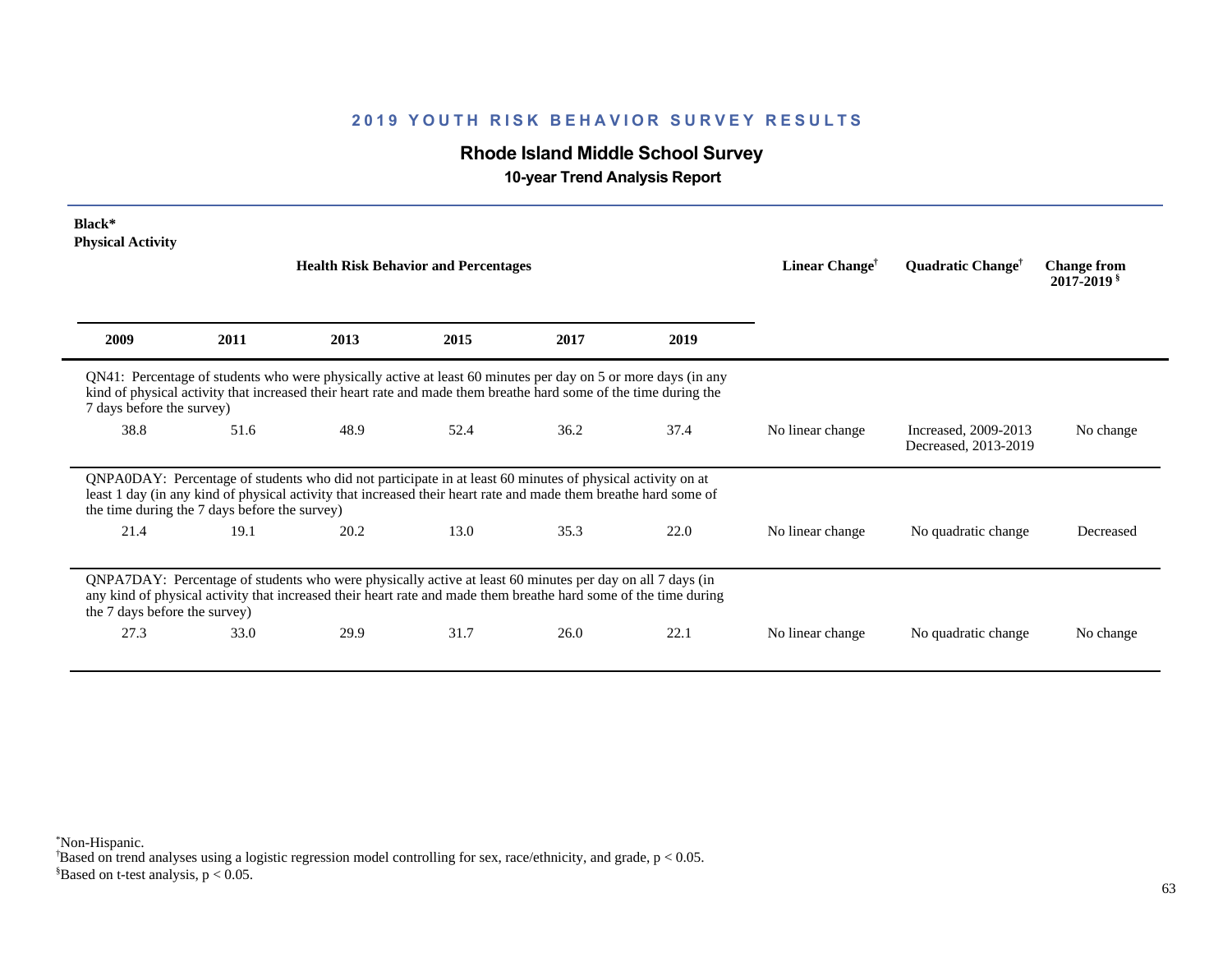# **Rhode Island Middle School Survey**

 **10-year Trend Analysis Report**

| Black*<br><b>Physical Activity</b> |                                                    | <b>Health Risk Behavior and Percentages</b>                                                                                                                                                                                                                                                                                             | Linear Change <sup>†</sup> | Quadratic Change <sup>†</sup> | <b>Change from</b><br>$2017 - 2019$ s |                  |                                              |           |
|------------------------------------|----------------------------------------------------|-----------------------------------------------------------------------------------------------------------------------------------------------------------------------------------------------------------------------------------------------------------------------------------------------------------------------------------------|----------------------------|-------------------------------|---------------------------------------|------------------|----------------------------------------------|-----------|
| 2009                               | 2011                                               | 2013                                                                                                                                                                                                                                                                                                                                    | 2015                       | 2017                          | 2019                                  |                  |                                              |           |
| on an average school day)          |                                                    | QN43: Percentage of students who played video or computer games or used a computer 3 or more hours per<br>day (counting time spent on things such as playing games, watching videos, texting, or using social media on<br>their smartphone, computer, Xbox, PlayStation, iPad, or other tablet, for something that was not school work, |                            |                               |                                       |                  |                                              |           |
| 38.3                               | 47.2                                               | 36.8                                                                                                                                                                                                                                                                                                                                    | 59.8                       | 51.0                          | 40.2                                  | No linear change | Increased, 2009-2015<br>Decreased, 2015-2019 | No change |
| week when they were in school)     |                                                    | QN44: Percentage of students who attended physical education (PE) classes on 1 or more days (in an average                                                                                                                                                                                                                              |                            |                               |                                       |                  |                                              |           |
| 84.4                               | 82.5                                               | 77.5                                                                                                                                                                                                                                                                                                                                    | 94.8                       | 75.1                          | 76.5                                  | No linear change | No quadratic change                          | No change |
| week when they were in school)     |                                                    | QNDLYPE: Percentage of students who attended physical education (PE) classes on all 5 days (in an average                                                                                                                                                                                                                               |                            |                               |                                       |                  |                                              |           |
| 11.9                               | 21.5                                               | 15.6                                                                                                                                                                                                                                                                                                                                    | 21.3                       | 22.3                          | 26.1                                  | No linear change | No quadratic change                          | No change |
|                                    | more times during the 12 months before the survey) | QN46: Percentage of students who had a concussion from playing a sport or being physically active (one or                                                                                                                                                                                                                               |                            |                               |                                       |                  |                                              |           |
|                                    |                                                    |                                                                                                                                                                                                                                                                                                                                         |                            | 20.7                          | 15.5                                  | No linear change | Not available <sup>1</sup>                   | No change |

\*Non-Hispanic.

† Based on trend analyses using a logistic regression model controlling for sex, race/ethnicity, and grade, p < 0.05.

 $$Based on t-test analysis, p < 0.05.$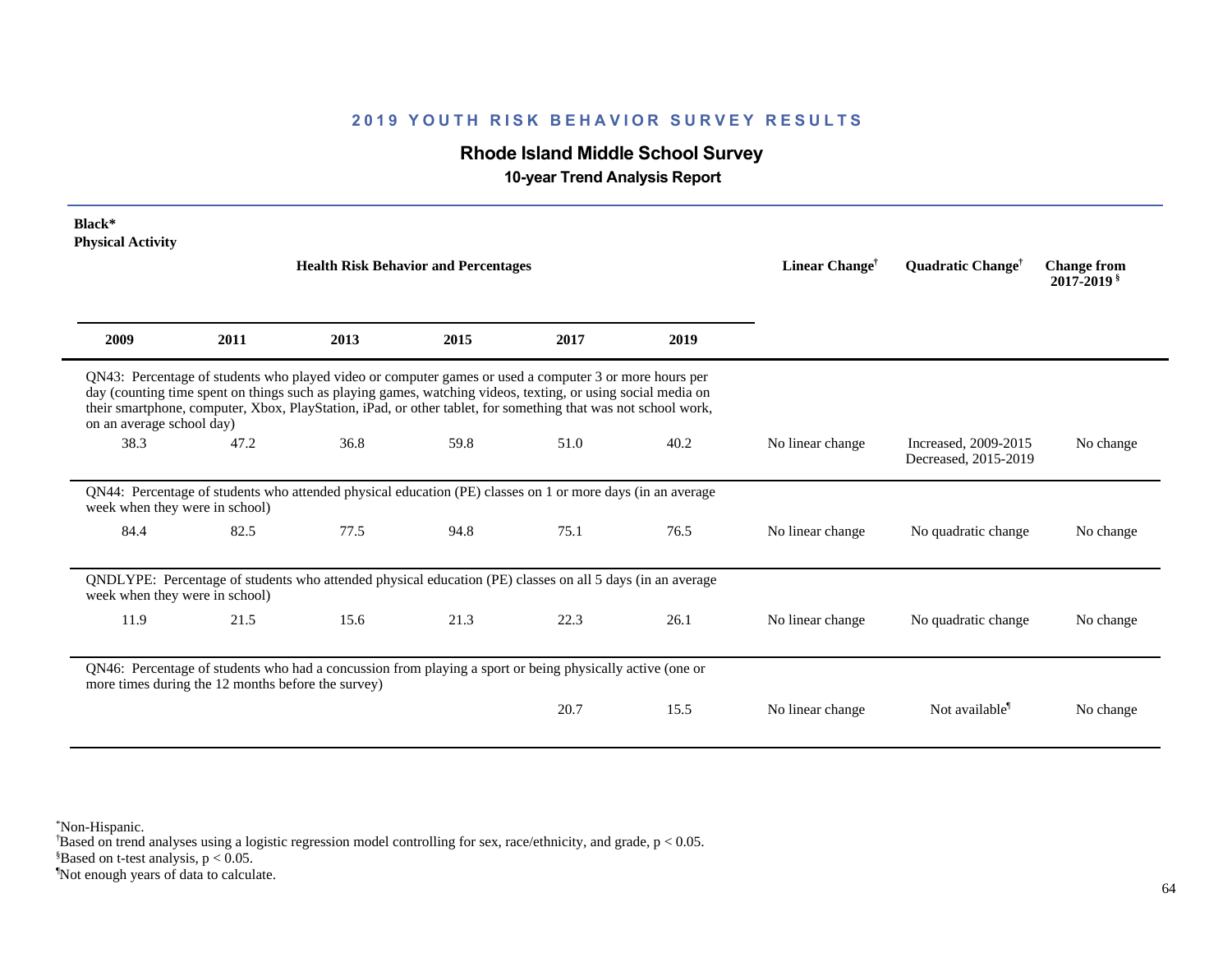# **Rhode Island Middle School Survey**

 **10-year Trend Analysis Report**

| Black*<br><b>Site-Added</b>  |      |                                                                                                                                                                                                     |      |                            |                               |                                              |                                              |           |
|------------------------------|------|-----------------------------------------------------------------------------------------------------------------------------------------------------------------------------------------------------|------|----------------------------|-------------------------------|----------------------------------------------|----------------------------------------------|-----------|
|                              |      | <b>Health Risk Behavior and Percentages</b>                                                                                                                                                         |      | Linear Change <sup>†</sup> | Quadratic Change <sup>†</sup> | <b>Change from</b><br>2017-2019 <sup>§</sup> |                                              |           |
| 2009                         | 2011 | 2013                                                                                                                                                                                                | 2015 | 2017                       | 2019                          |                                              |                                              |           |
| or more)                     |      | QN50: Percentage of students who have physical disabilities or long-term health problems (meaning 6 months                                                                                          |      |                            |                               |                                              |                                              |           |
| 6.4                          | 7.0  | 9.1                                                                                                                                                                                                 | 5.9  | 4.9                        | 3.9                           | No linear change                             | No quadratic change                          | No change |
| months or more)              |      | QN51: Percentage of students who have long-term emotional problems or learning disabilities (meaning 6                                                                                              |      |                            |                               |                                              |                                              |           |
| 3.9                          | 7.9  | 11.3                                                                                                                                                                                                | 7.8  | 6.5                        | 2.1                           | No linear change                             | Increased, 2009-2013<br>Decreased, 2013-2019 | No change |
| 12 months before the survey) |      | QN53: Percentage of students who were in a physical fight on school property (one or more times during the                                                                                          |      |                            |                               |                                              |                                              |           |
|                              |      |                                                                                                                                                                                                     |      | 21.3                       | 27.3                          | No linear change                             | Not available <sup>1</sup>                   | No change |
|                              |      | QN55: Percentage of students who felt sad or hopeless (almost every day for $>=$ 2 weeks in a row so that they<br>stopped doing some usual activities, ever during the 12 months before the survey) |      |                            |                               |                                              |                                              |           |
|                              |      |                                                                                                                                                                                                     |      | 29.5                       | 21.0                          | No linear change                             | Not available                                | No change |

\*Non-Hispanic.

† Based on trend analyses using a logistic regression model controlling for sex, race/ethnicity, and grade, p < 0.05.

 $$Based on t-test analysis, p < 0.05.$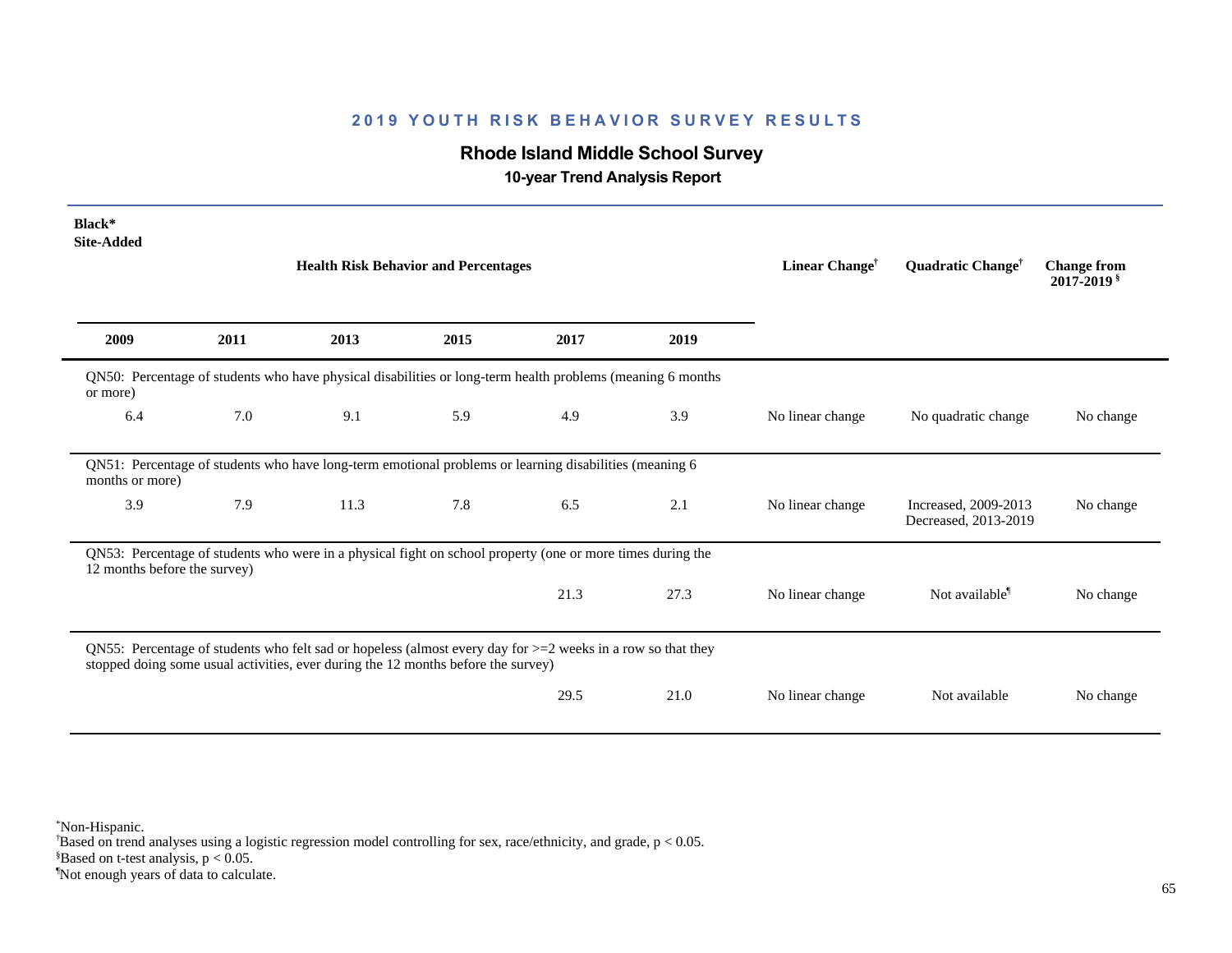# **Rhode Island Middle School Survey**

 **10-year Trend Analysis Report**

| Black*<br><b>Site-Added</b> |                                         |                                                                                                             |      |                                                                                                         |                               |                                              |                            |           |
|-----------------------------|-----------------------------------------|-------------------------------------------------------------------------------------------------------------|------|---------------------------------------------------------------------------------------------------------|-------------------------------|----------------------------------------------|----------------------------|-----------|
|                             |                                         | <b>Health Risk Behavior and Percentages</b>                                                                 |      | Linear Change <sup>†</sup>                                                                              | Quadratic Change <sup>†</sup> | <b>Change from</b><br>2017-2019 <sup>§</sup> |                            |           |
| 2009                        | 2011                                    | 2013                                                                                                        | 2015 | 2017                                                                                                    | 2019                          |                                              |                            |           |
|                             |                                         | QN56: Percentage of students who reported someone who lives with them smokes cigarettes                     |      |                                                                                                         |                               |                                              |                            |           |
|                             |                                         |                                                                                                             |      | 35.1                                                                                                    | 23.8                          | No linear change                             | Not available <sup>1</sup> | No change |
|                             |                                         |                                                                                                             |      | QN57: Percentage of students who first smoked a cigar, cigarillo or little cigar or used a hookah or an |                               |                                              |                            |           |
|                             |                                         | electronic vapor product before age 11 years (even if only for one or two puffs)                            |      | 4.0                                                                                                     | 4.3                           | No linear change                             | Not available              | No change |
|                             | during the 12 months before the survey) | QN62: Percentage of students who saw a dentist (for a check-up, exam, teeth cleaning, or other dental work, |      |                                                                                                         |                               |                                              |                            |           |
|                             |                                         | 59.8                                                                                                        | 64.1 | 71.7                                                                                                    | 65.9                          | No linear change                             | Not available              | No change |
|                             | during the 12 months before the survey) | QN63: Percentage of students who reported their teeth or mouth have been painful or sore (one or more times |      |                                                                                                         |                               |                                              |                            |           |

\*Non-Hispanic.

† Based on trend analyses using a logistic regression model controlling for sex, race/ethnicity, and grade, p < 0.05.

 $$Based on t-test analysis, p < 0.05.$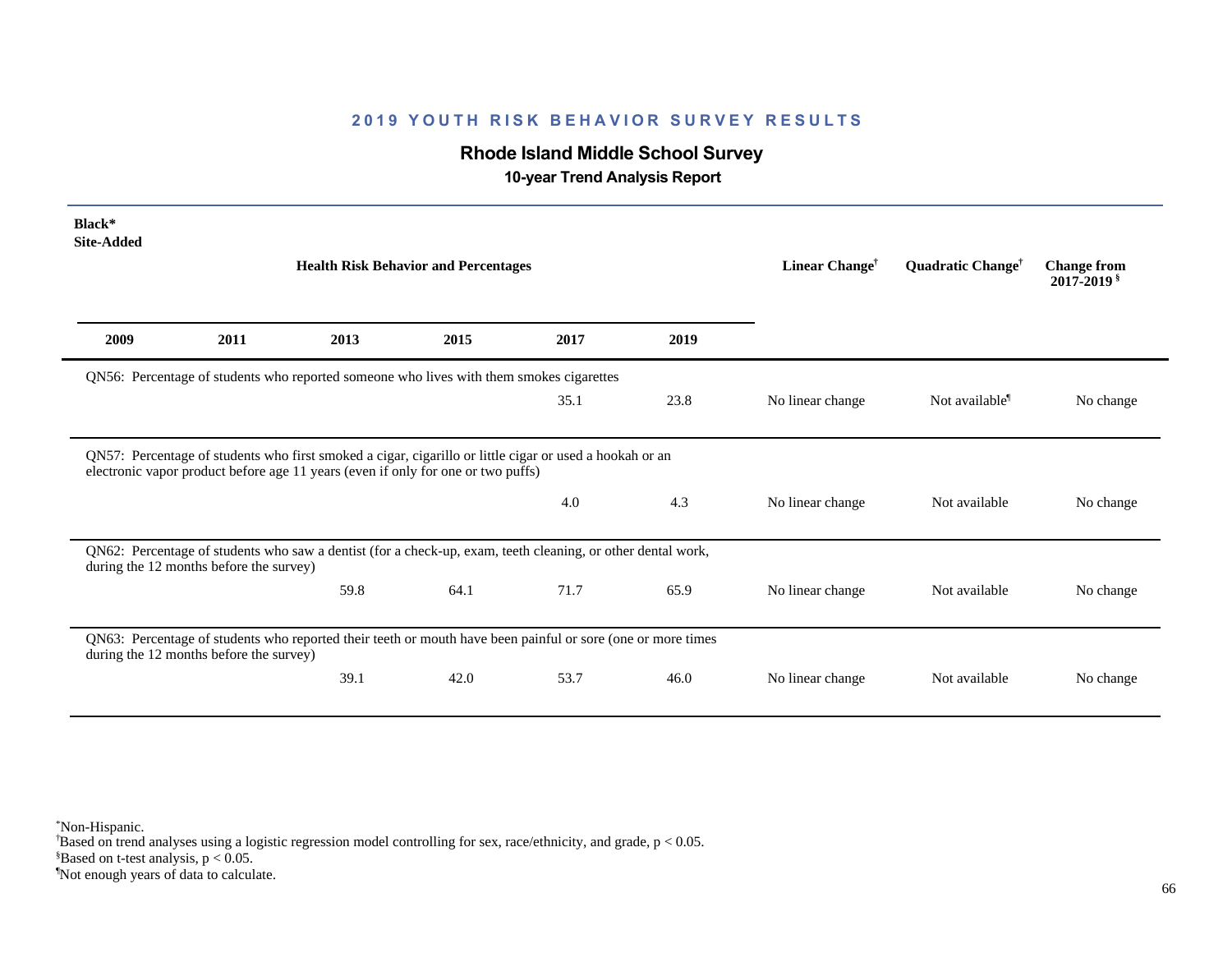# **Rhode Island Middle School Survey**

 **10-year Trend Analysis Report**

| Black*<br><b>Site-Added</b> |      | <b>Health Risk Behavior and Percentages</b>                                                                                                                                            |      |      |      | Linear Change <sup>†</sup> | Quadratic Change <sup>†</sup> | <b>Change from</b><br>$2017 - 2019$ s |
|-----------------------------|------|----------------------------------------------------------------------------------------------------------------------------------------------------------------------------------------|------|------|------|----------------------------|-------------------------------|---------------------------------------|
|                             |      |                                                                                                                                                                                        |      |      |      |                            |                               |                                       |
| 2009                        | 2011 | 2013                                                                                                                                                                                   | 2015 | 2017 | 2019 |                            |                               |                                       |
|                             |      | QN64: Percentage of students who sometimes, most of the time, or always were self-conscious or embarrassed<br>because of their teeth or mouth (during the 12 months before the survey) |      |      |      |                            |                               |                                       |
|                             |      | 18.9                                                                                                                                                                                   | 16.8 | 17.8 | 16.4 | No linear change           | Not available <sup>1</sup>    | No change                             |
|                             |      | QN65: Percentage of students who have been taught about AIDS or HIV infection in school                                                                                                |      |      |      |                            |                               |                                       |
| 72.8                        | 65.7 | 59.6                                                                                                                                                                                   | 45.2 | 37.5 | 30.3 | Decreased, 2009-2019       | No quadratic change           | No change                             |
|                             |      | QN66: Percentage of students who strongly agree or agree that they feel like they belong at their school                                                                               |      |      |      |                            |                               |                                       |
|                             |      | 59.5                                                                                                                                                                                   | 66.0 | 53.0 | 57.1 | No linear change           | Not available                 | No change                             |
|                             |      | QN67: Percentage of students who would feel comfortable seeking help from one or more adults besides their<br>parents if they had an important question affecting their life           |      |      |      |                            |                               |                                       |
|                             |      | 71.3                                                                                                                                                                                   | 75.0 | 89.4 | 68.1 | No linear change           | Not available                 | Decreased                             |

\*Non-Hispanic.

† Based on trend analyses using a logistic regression model controlling for sex, race/ethnicity, and grade, p < 0.05.

 $$Based on t-test analysis, p < 0.05.$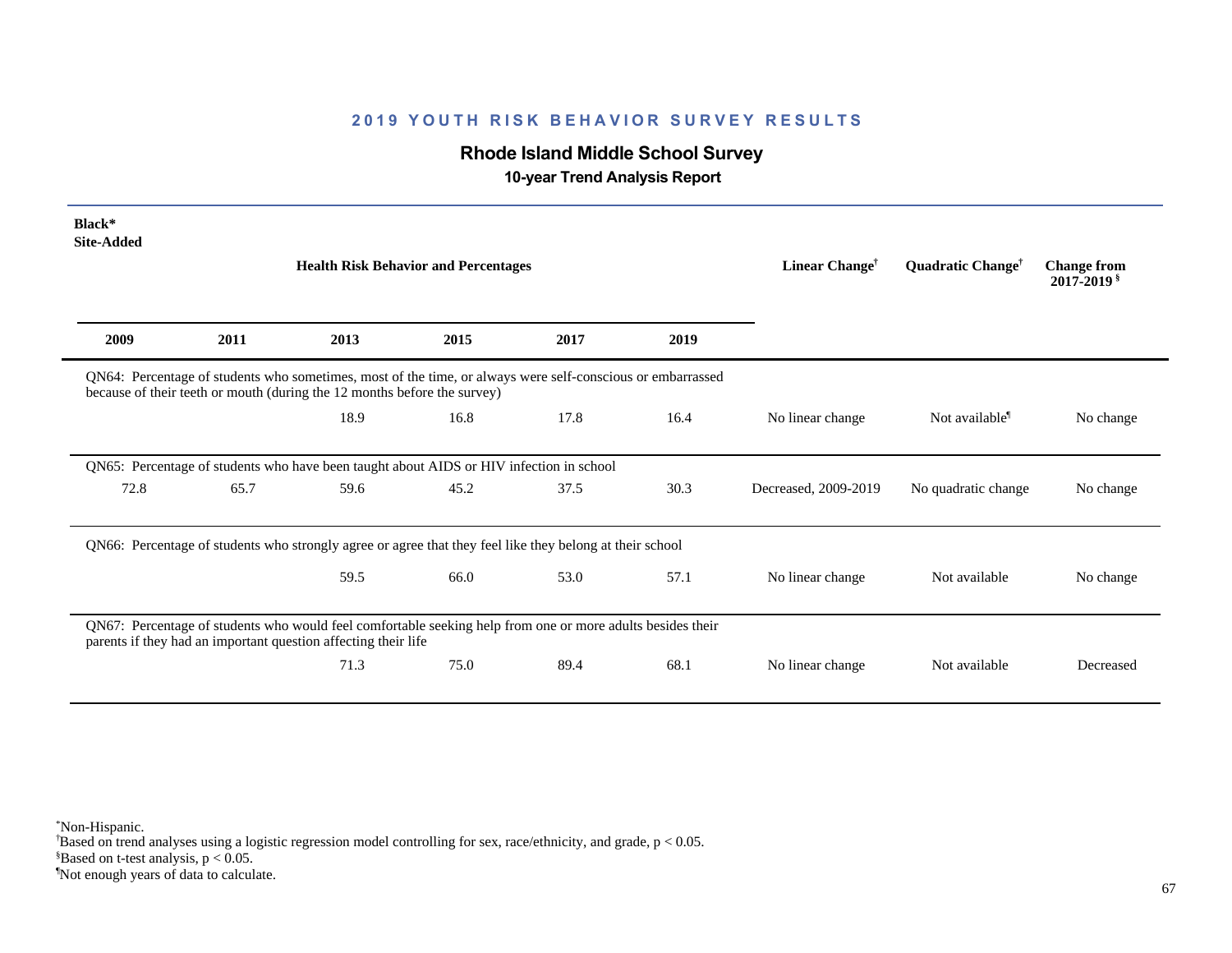# **Rhode Island Middle School Survey**

 **10-year Trend Analysis Report**

| <b>Hispanic</b><br><b>Injury and Violence</b>                                                    |      |                                             |      |      |                                  |                                     |                                                  |           |
|--------------------------------------------------------------------------------------------------|------|---------------------------------------------|------|------|----------------------------------|-------------------------------------|--------------------------------------------------|-----------|
|                                                                                                  |      | <b>Health Risk Behavior and Percentages</b> |      |      | <b>Linear Change<sup>*</sup></b> | <b>Quadratic Change<sup>®</sup></b> | <b>Change from</b><br>$2017 - 2019$ <sup>†</sup> |           |
| 2009                                                                                             | 2011 | 2013                                        | 2015 | 2017 | 2019                             |                                     |                                                  |           |
| QN8: Percentage of students who rarely or never wore a seat belt (when riding in a car)          |      |                                             |      |      |                                  |                                     |                                                  |           |
| 16.2                                                                                             | 12.5 | 15.4                                        | 6.8  | 11.9 | 10.4                             | No linear change                    | No quadratic change                              | No change |
| QN9: Percentage of students who ever rode with a driver who had been drinking alcohol (in a car) |      |                                             |      |      |                                  |                                     |                                                  |           |
| 32.0                                                                                             | 27.5 | 23.3                                        | 23.9 | 20.9 | 17.9                             | Decreased, 2009-2019                | No quadratic change                              | No change |
| QN10: Percentage of students who ever carried a weapon (such as a gun, knife, or club)           |      |                                             |      |      |                                  |                                     |                                                  |           |
|                                                                                                  |      |                                             |      | 23.8 | 17.7                             | No linear change                    | Not available <sup>§</sup>                       | No change |
| QN12: Percentage of students who were ever bullied on school property                            |      |                                             |      |      |                                  |                                     |                                                  |           |
| 29.0                                                                                             | 33.6 | 37.9                                        | 34.5 | 31.3 | 28.5                             | No linear change                    | Increased, 2009-2013<br>Decreased, 2013-2019     | No change |

§Not enough years of data to calculate.  $\overline{B}$ ased on t-test analysis, p < 0.05. \*Based on trend analyses using a logistic regression model controlling for sex, race/ethnicity, and grade, p < 0.05.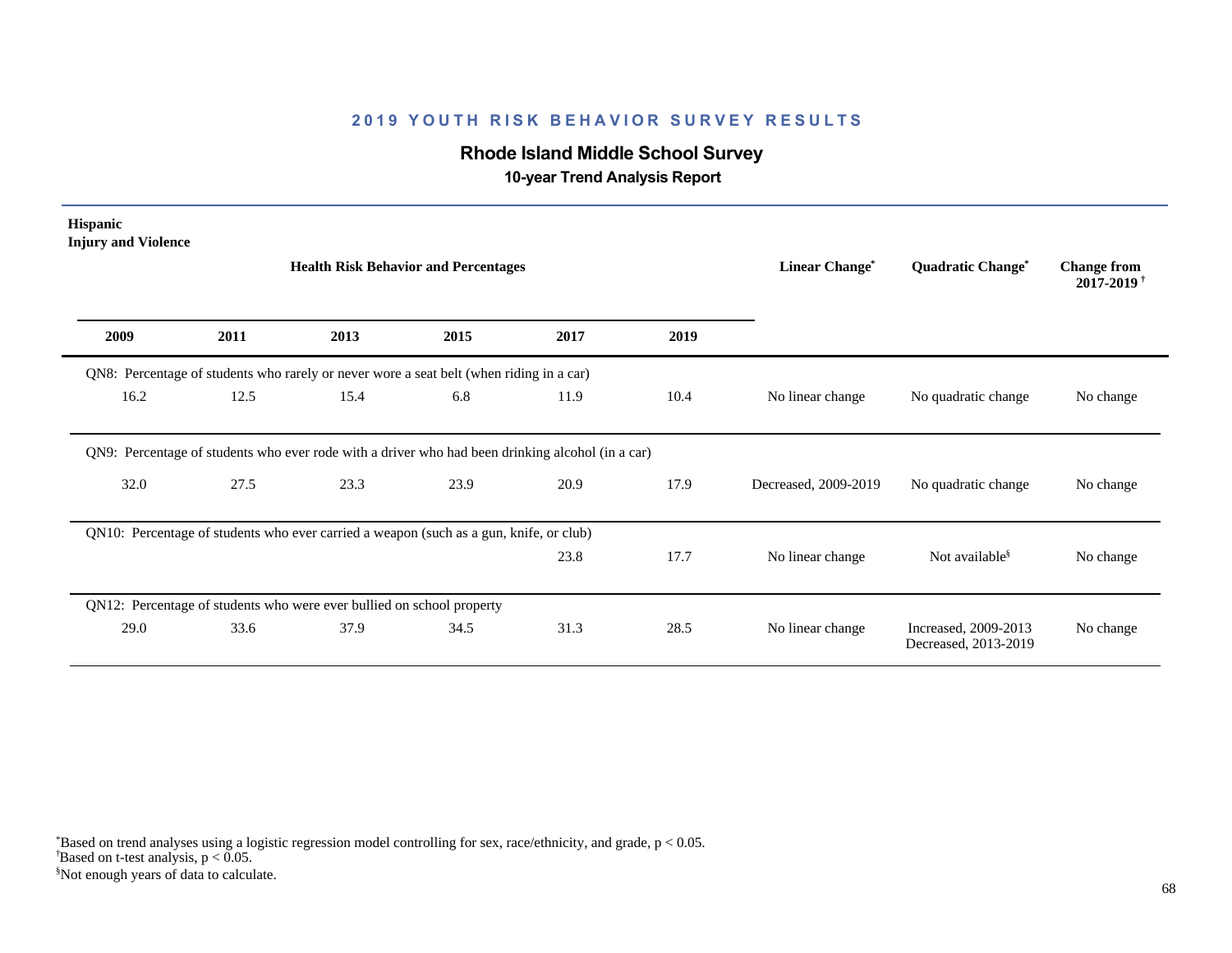# **Rhode Island Middle School Survey**

 **10-year Trend Analysis Report**

| <b>Hispanic</b><br><b>Injury and Violence</b> |      |                                                                                                            |      |                                  |                                     |                                              |                                              |           |
|-----------------------------------------------|------|------------------------------------------------------------------------------------------------------------|------|----------------------------------|-------------------------------------|----------------------------------------------|----------------------------------------------|-----------|
|                                               |      | <b>Health Risk Behavior and Percentages</b>                                                                |      | <b>Linear Change<sup>*</sup></b> | <b>Quadratic Change<sup>®</sup></b> | <b>Change from</b><br>2017-2019 <sup>+</sup> |                                              |           |
| 2009                                          | 2011 | 2013                                                                                                       | 2015 | 2017                             | 2019                                |                                              |                                              |           |
| Instagram, Facebook, or other social media)   |      | QN13: Percentage of students who were ever electronically bullied (counting being bullied through texting, |      |                                  |                                     |                                              |                                              |           |
|                                               | 18.1 | 22.3                                                                                                       | 16.1 | 14.8                             | 14.8                                | No linear change                             | Not available <sup>§</sup>                   | No change |
|                                               |      | QN14: Percentage of students who ever seriously thought about killing themselves                           |      |                                  |                                     |                                              |                                              |           |
| 21.4                                          | 21.3 | 29.9                                                                                                       | 19.0 | 21.7                             | 19.6                                | No linear change                             | No quadratic change                          | No change |
|                                               |      | QN15: Percentage of students who ever made a plan about how they would kill themselves                     |      |                                  |                                     |                                              |                                              |           |
| 11.7                                          | 14.0 | 21.8                                                                                                       | 13.4 | 15.4                             | 13.1                                | No linear change                             | Increased, 2009-2013<br>No change, 2013-2019 | No change |
|                                               |      | QN16: Percentage of students who ever tried to kill themselves                                             |      |                                  |                                     |                                              |                                              |           |
| 10.5                                          | 11.1 | 17.0                                                                                                       | 8.3  | 11.3                             | 8.7                                 | No linear change                             | No quadratic change                          | No change |

§Not enough years of data to calculate.  $\overline{B}$ ased on t-test analysis, p < 0.05. \*Based on trend analyses using a logistic regression model controlling for sex, race/ethnicity, and grade, p < 0.05.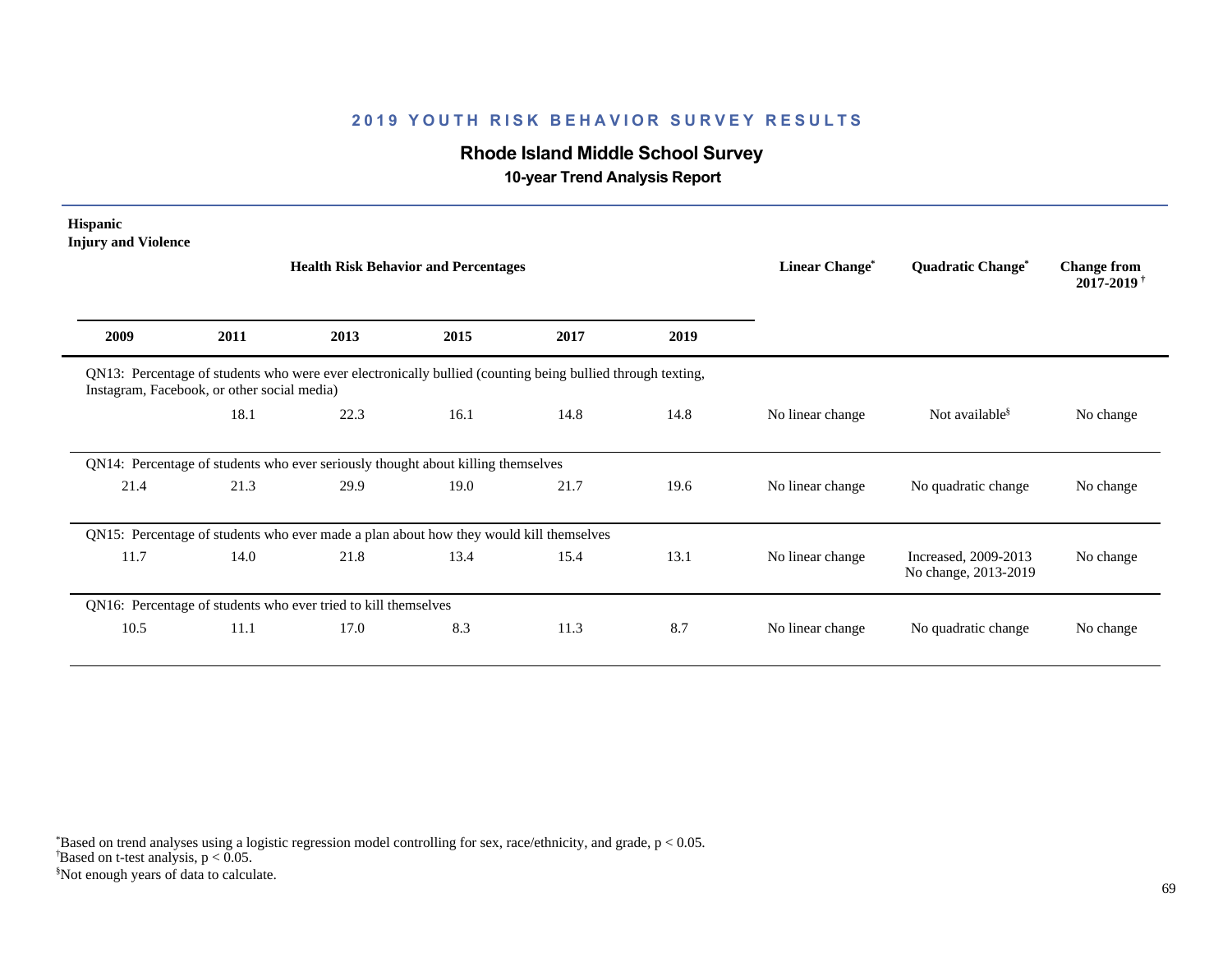# **Rhode Island Middle School Survey**

 **10-year Trend Analysis Report**

| Hispanic<br><b>Tobacco Use</b> |      |                                                                                                               |      |                |                   |                                   |                            |               |
|--------------------------------|------|---------------------------------------------------------------------------------------------------------------|------|----------------|-------------------|-----------------------------------|----------------------------|---------------|
|                                |      | <b>Health Risk Behavior and Percentages</b>                                                                   |      | Linear Change* | Quadratic Change* | <b>Change from</b><br>2017-2019 * |                            |               |
| 2009                           | 2011 | 2013                                                                                                          | 2015 | 2017           | 2019              |                                   |                            |               |
|                                |      | QN17: Percentage of students who ever tried cigarette smoking (even one or two puffs)                         |      |                |                   |                                   |                            |               |
| 25.8                           | 23.8 | 24.1                                                                                                          | 7.4  | 8.3            | 7.7               | Decreased, 2009-2019              | No quadratic change        | No change     |
| two puffs)                     |      | QN18: Percentage of students who tried cigarette smoking for the first time before age 11 years (even one or  |      |                |                   |                                   |                            |               |
|                                |      |                                                                                                               |      | 4.1            | 4.2               | No linear change                  | Not available <sup>§</sup> | No change     |
| survey)                        |      | QN19: Percentage of students who currently smoked cigarettes (on at least 1 day during the 30 days before the |      |                |                   |                                   |                            |               |
| 7.8                            | 5.7  | 5.9                                                                                                           | 1.0  | 3.7            | 2.2               | Decreased, 2009-2019              | No quadratic change        | No change     |
| 30 days before the survey)     |      | QNFRCIG: Percentage of students who currently smoked cigarettes frequently (on 20 or more days during the     |      |                |                   |                                   |                            |               |
| 2.3                            | 2.7  | 0.2                                                                                                           | 0.2  | 0.5            | $0.0\,$           | Not available                     | Not available              | Not available |
|                                |      |                                                                                                               |      |                |                   |                                   |                            |               |

 $\overline{B}$ ased on t-test analysis, p < 0.05. \*Based on trend analyses using a logistic regression model controlling for sex, race/ethnicity, and grade, p < 0.05.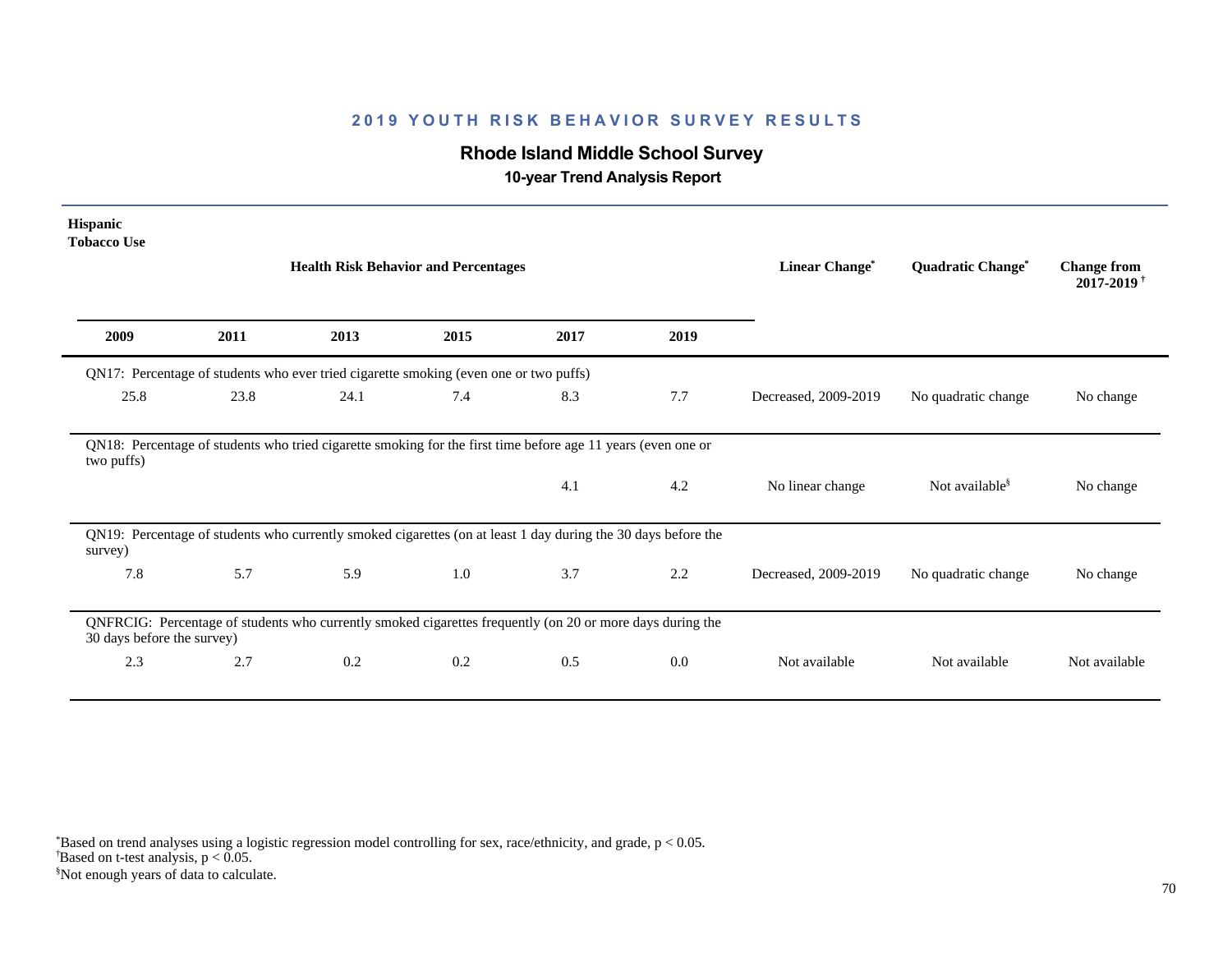# **Rhode Island Middle School Survey**

 **10-year Trend Analysis Report**

| Hispanic<br><b>Tobacco Use</b> |                                            |                                                                                                              |                       |                   |                                              |                      |                            |               |
|--------------------------------|--------------------------------------------|--------------------------------------------------------------------------------------------------------------|-----------------------|-------------------|----------------------------------------------|----------------------|----------------------------|---------------|
|                                |                                            | <b>Health Risk Behavior and Percentages</b>                                                                  | <b>Linear Change*</b> | Quadratic Change* | <b>Change from</b><br>2017-2019 <sup>+</sup> |                      |                            |               |
| 2009                           | 2011                                       | 2013                                                                                                         | 2015                  | 2017              | 2019                                         |                      |                            |               |
| before the survey)             |                                            | QNDAYCIG: Percentage of students who currently smoked cigarettes daily (on all 30 days during the 30 days    |                       |                   |                                              |                      |                            |               |
| 1.9                            | 2.6                                        | 0.2                                                                                                          | 0.2                   | 0.5               | 0.0                                          | Not available        | Not available <sup>§</sup> | Not available |
|                                |                                            | QN21: Percentage of students who ever used an electronic vapor product                                       |                       |                   |                                              |                      |                            |               |
|                                |                                            |                                                                                                              | 23.7                  | 24.0              | 18.5                                         | No linear change     | Not available              | No change     |
| days before the survey)        |                                            | QN22: Percentage of students who currently used an electronic vapor product (on at least 1 day during the 30 |                       |                   |                                              |                      |                            |               |
|                                |                                            |                                                                                                              | 11.9                  | 11.3              | 7.1                                          | Decreased, 2015-2019 | Not available              | No change     |
|                                | days during the 30 days before the survey) | QNFREVP: Percentage of students who currently used electronic vapor products frequently (on 20 or more       |                       |                   |                                              |                      |                            |               |
|                                |                                            |                                                                                                              | 1.0                   | 3.8               | 0.5                                          | No linear change     | Not available              | Decreased     |

§Not enough years of data to calculate.  $\overline{B}$ ased on t-test analysis, p < 0.05. \*Based on trend analyses using a logistic regression model controlling for sex, race/ethnicity, and grade, p < 0.05.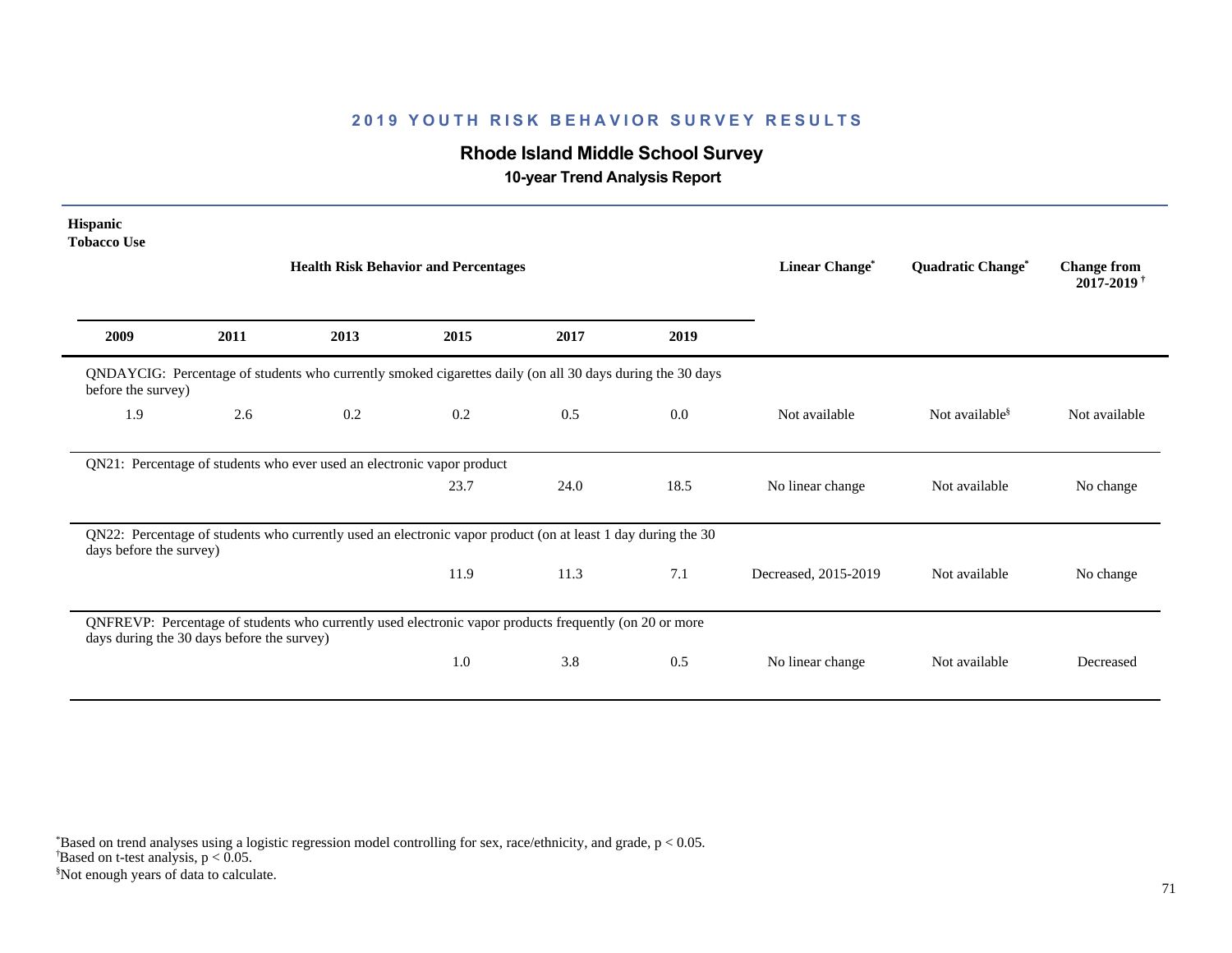# **Rhode Island Middle School Survey**

 **10-year Trend Analysis Report**

| <b>Hispanic</b><br><b>Tobacco Use</b> |                                       |                                                                         |                                                                                                                                                                                                                           |                                     |                                              |                      |                            |           |
|---------------------------------------|---------------------------------------|-------------------------------------------------------------------------|---------------------------------------------------------------------------------------------------------------------------------------------------------------------------------------------------------------------------|-------------------------------------|----------------------------------------------|----------------------|----------------------------|-----------|
|                                       |                                       | <b>Health Risk Behavior and Percentages</b>                             | Linear Change*                                                                                                                                                                                                            | <b>Quadratic Change<sup>®</sup></b> | <b>Change from</b><br>2017-2019 <sup>+</sup> |                      |                            |           |
| 2009                                  | 2011                                  | 2013                                                                    | 2015                                                                                                                                                                                                                      | 2017                                | 2019                                         |                      |                            |           |
| the 30 days before the survey)        |                                       |                                                                         | QNDAYEVP: Percentage of students who currently used electronic vapor products daily (on all 30 days during                                                                                                                |                                     |                                              |                      |                            |           |
|                                       |                                       |                                                                         | 0.8                                                                                                                                                                                                                       | 2.8                                 | 0.5                                          | No linear change     | Not available <sup>§</sup> | Decreased |
|                                       |                                       | vapor products, on at least 1 day during the 30 days before the survey) | QN24: Percentage of students who currently used smokeless tobacco (chewing tobacco, snuff, dip, snus, or<br>dissolvable tobacco products [such as Copenhagen, Grizzly, Skoal, or Camel Snus], not counting any electronic |                                     |                                              |                      |                            |           |
|                                       |                                       |                                                                         |                                                                                                                                                                                                                           | 5.1                                 | 2.6                                          | No linear change     | Not available              | No change |
|                                       | during the 30 days before the survey) |                                                                         | QN25: Percentage of students who currently smoked cigars (cigars, cigarillos, or little cigars, on at least 1 day                                                                                                         |                                     |                                              |                      |                            |           |
| 6.8                                   | 6.6                                   | 12.3                                                                    | 1.6                                                                                                                                                                                                                       | 4.9                                 | 1.7                                          | Decreased, 2009-2019 | No quadratic change        | Decreased |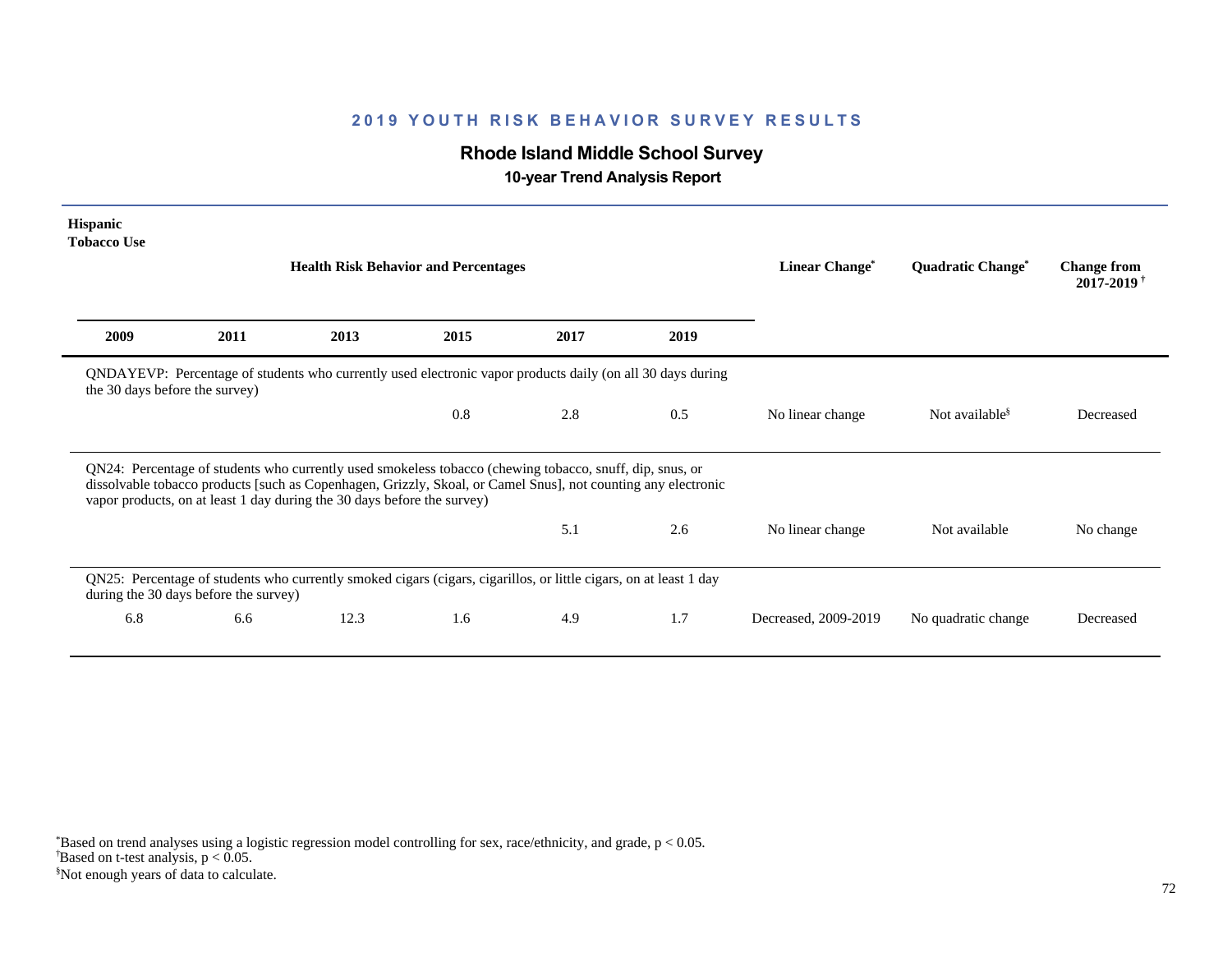# **Rhode Island Middle School Survey**

 **10-year Trend Analysis Report**

| Hispanic<br><b>Alcohol and Other Drug Use</b> |      | <b>Health Risk Behavior and Percentages</b>                                                                   | Linear Change* | <b>Quadratic Change<sup>®</sup></b> | <b>Change from</b><br>$2017 - 2019$ <sup>†</sup> |                      |                     |           |
|-----------------------------------------------|------|---------------------------------------------------------------------------------------------------------------|----------------|-------------------------------------|--------------------------------------------------|----------------------|---------------------|-----------|
| 2009                                          | 2011 | 2013                                                                                                          | 2015           | 2017                                | 2019                                             |                      |                     |           |
|                                               |      | QN26: Percentage of students who ever drank alcohol (other than a few sips)                                   |                |                                     |                                                  |                      |                     |           |
| 41.8                                          | 40.9 | 36.3                                                                                                          | 21.1           | 35.5                                | 20.0                                             | Decreased, 2009-2019 | No quadratic change | Decreased |
|                                               |      | QN27: Percentage of students who drank alcohol for the first time before age 11 years (other than a few sips) |                |                                     |                                                  |                      |                     |           |
| 18.0                                          | 17.4 | 18.2                                                                                                          | 9.1            | 13.9                                | 10.0                                             | Decreased, 2009-2019 | No quadratic change | No change |
|                                               |      | QN28: Percentage of students who ever used marijuana                                                          |                |                                     |                                                  |                      |                     |           |
| 16.0                                          | 14.0 | 13.8                                                                                                          | 8.0            | 17.0                                | 9.1                                              | No linear change     | No quadratic change | No change |
|                                               |      | QN29: Percentage of students who tried marijuana for the first time before age 11 years                       |                |                                     |                                                  |                      |                     |           |
| 6.2                                           | 5.7  | 3.8                                                                                                           | 1.4            | 5.4                                 | 2.3                                              | Decreased, 2009-2019 | No quadratic change | No change |
|                                               |      |                                                                                                               |                |                                     |                                                  |                      |                     |           |

 $\overline{B}$ ased on t-test analysis, p < 0.05. \*Based on trend analyses using a logistic regression model controlling for sex, race/ethnicity, and grade, p < 0.05.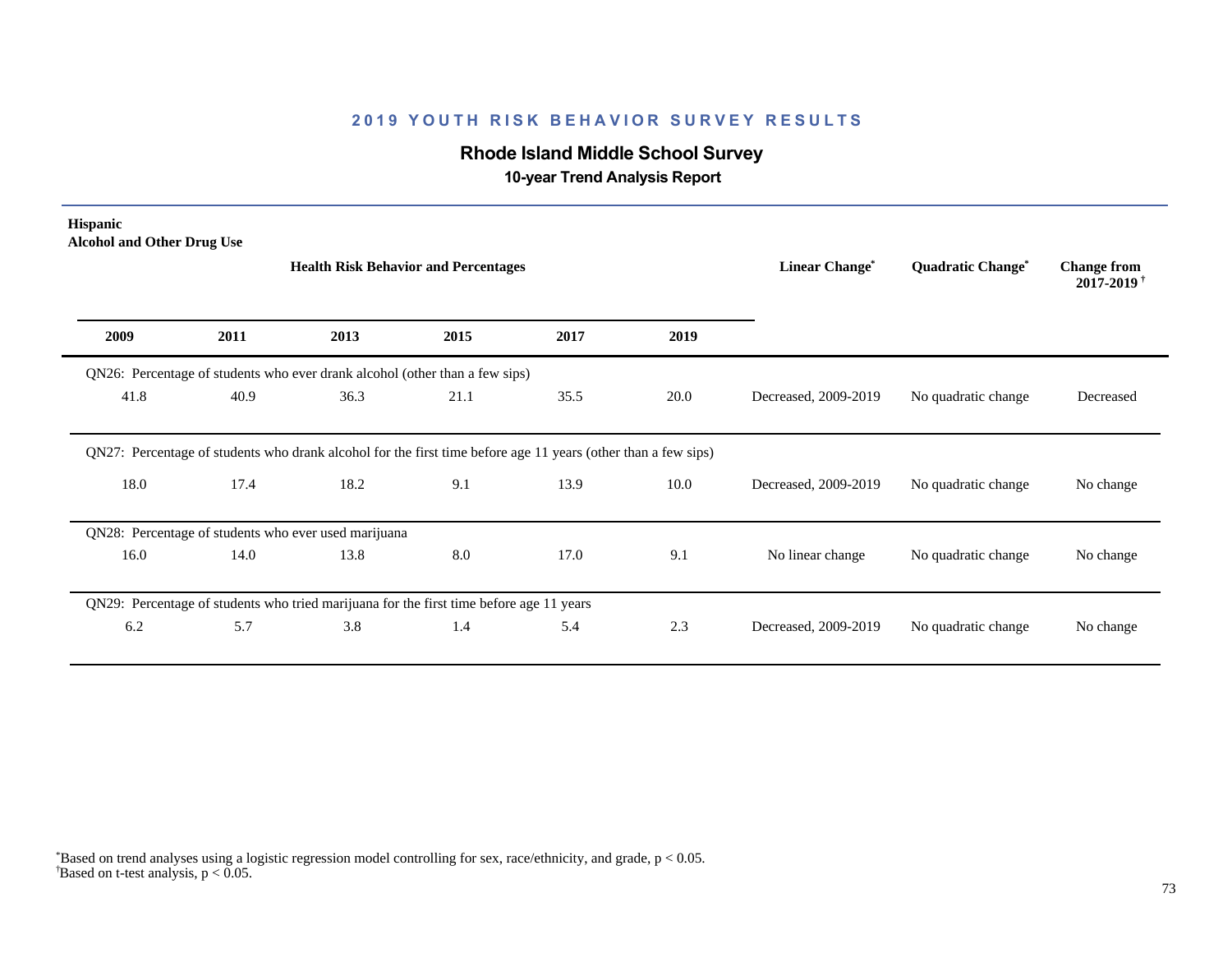# **Rhode Island Middle School Survey**

 **10-year Trend Analysis Report**

| Hispanic<br><b>Alcohol and Other Drug Use</b><br><b>Health Risk Behavior and Percentages</b> |      |                                                                                                                                                                                                                    |      |      |      | Linear Change <sup>®</sup> | <b>Ouadratic Change<sup>®</sup></b> | <b>Change from</b><br>$2017 - 2019$ <sup>+</sup> |
|----------------------------------------------------------------------------------------------|------|--------------------------------------------------------------------------------------------------------------------------------------------------------------------------------------------------------------------|------|------|------|----------------------------|-------------------------------------|--------------------------------------------------|
| 2009                                                                                         | 2011 | 2013                                                                                                                                                                                                               | 2015 | 2017 | 2019 |                            |                                     |                                                  |
| hydrocodone, and Percocet)                                                                   |      | QN30: Percentage of students who ever took prescription pain medicine without a doctor's prescription or<br>differently than how a doctor told them to use it (counting drugs such as codeine, Vicodin, Oxycontin, |      |      |      |                            |                                     |                                                  |
|                                                                                              |      |                                                                                                                                                                                                                    |      | 9.5  | 8.8  | No linear change           | Not available <sup>§</sup>          | No change                                        |
|                                                                                              |      |                                                                                                                                                                                                                    |      |      |      |                            |                                     |                                                  |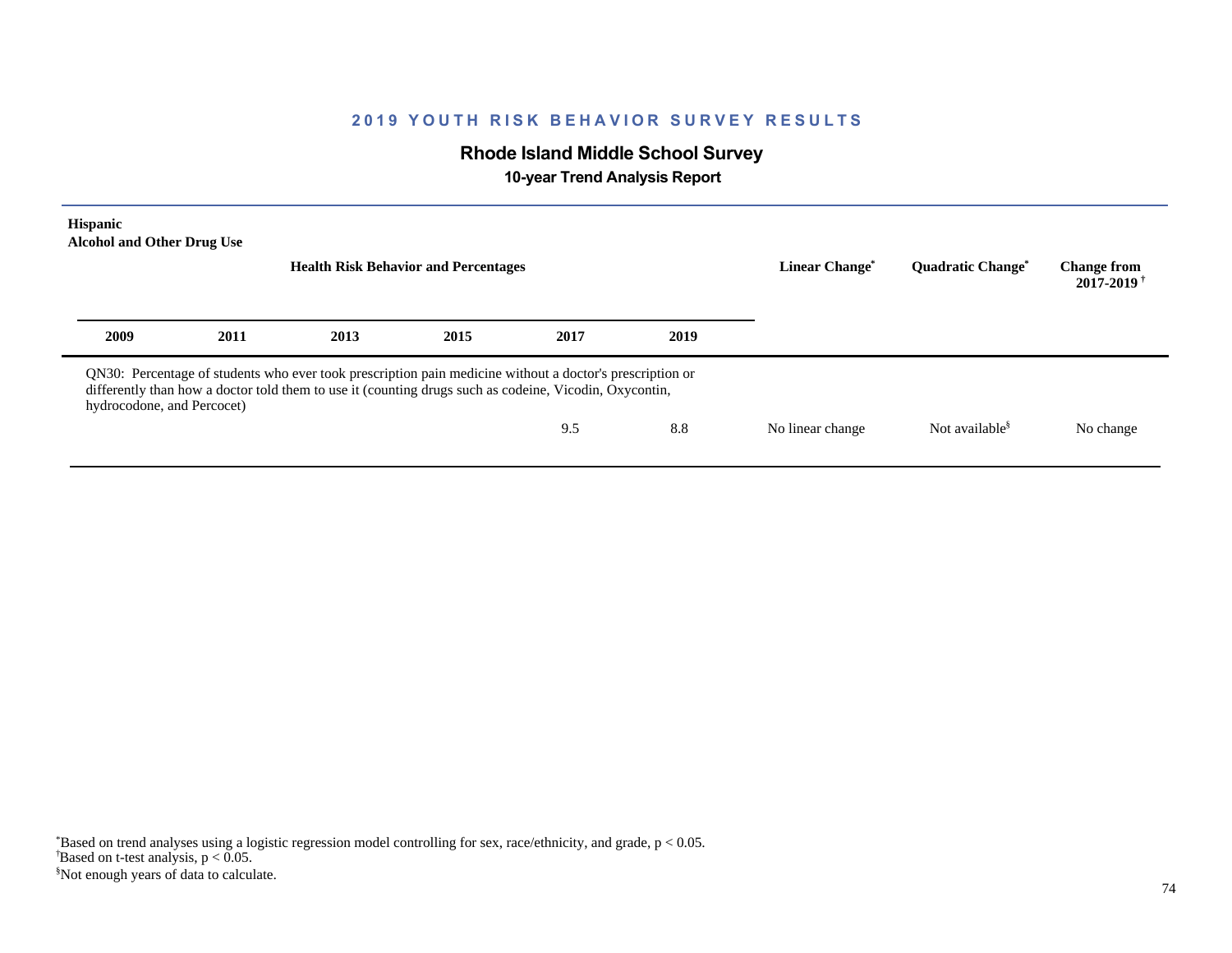# **Rhode Island Middle School Survey**

 **10-year Trend Analysis Report**

| Hispanic<br><b>Sexual Behaviors</b> |      | <b>Health Risk Behavior and Percentages</b>                  |      | <b>Linear Change<sup>*</sup></b> | Quadratic Change* | <b>Change from</b><br>$2017 - 2019$ <sup>+</sup> |                     |           |
|-------------------------------------|------|--------------------------------------------------------------|------|----------------------------------|-------------------|--------------------------------------------------|---------------------|-----------|
| 2009                                | 2011 | 2013                                                         | 2015 | 2017                             | 2019              |                                                  |                     |           |
|                                     |      | QN34: Percentage of students who ever had sexual intercourse |      |                                  |                   |                                                  |                     |           |
| 22.2                                | 20.4 | 15.2                                                         | 9.9  | 15.2                             | 9.6               | Decreased, 2009-2019                             | No quadratic change | No change |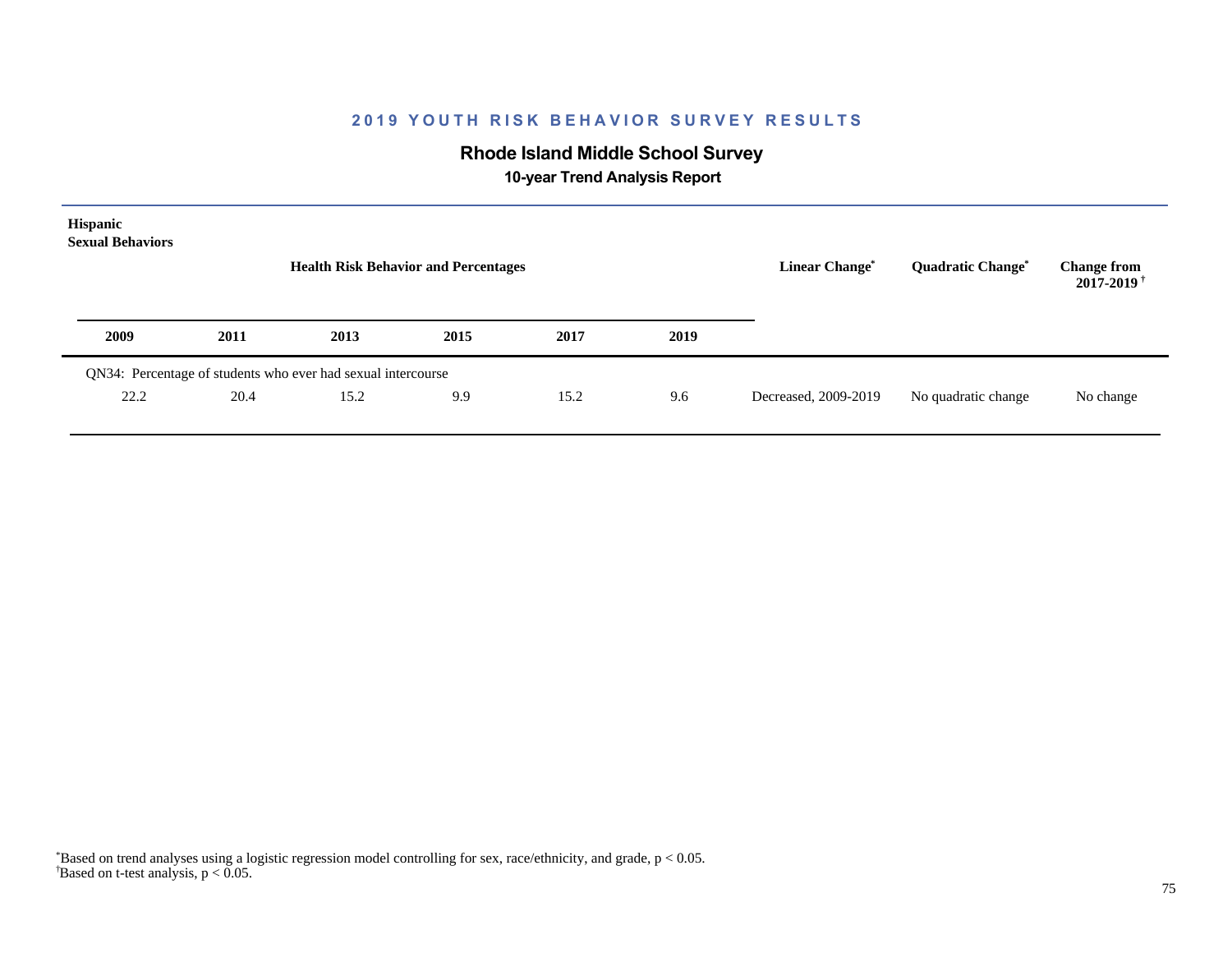# **Rhode Island Middle School Survey**

 **10-year Trend Analysis Report**

| <b>Hispanic</b><br><b>Physical Activity</b>   |      |                                                                                                                                                                                                                                   |                            |                                     |                                                  |                      |                     |           |
|-----------------------------------------------|------|-----------------------------------------------------------------------------------------------------------------------------------------------------------------------------------------------------------------------------------|----------------------------|-------------------------------------|--------------------------------------------------|----------------------|---------------------|-----------|
|                                               |      | <b>Health Risk Behavior and Percentages</b>                                                                                                                                                                                       | Linear Change <sup>*</sup> | <b>Quadratic Change<sup>®</sup></b> | <b>Change from</b><br>$2017 - 2019$ <sup>†</sup> |                      |                     |           |
| 2009                                          | 2011 | 2013                                                                                                                                                                                                                              | 2015                       | 2017                                | 2019                                             |                      |                     |           |
| 7 days before the survey)                     |      | QN41: Percentage of students who were physically active at least 60 minutes per day on 5 or more days (in any<br>kind of physical activity that increased their heart rate and made them breathe hard some of the time during the |                            |                                     |                                                  |                      |                     |           |
| 43.6                                          | 38.8 | 34.7                                                                                                                                                                                                                              | 41.9                       | 35.0                                | 31.5                                             | Decreased, 2009-2019 | No quadratic change | No change |
| the time during the 7 days before the survey) |      | QNPA0DAY: Percentage of students who did not participate in at least 60 minutes of physical activity on at<br>least 1 day (in any kind of physical activity that increased their heart rate and made them breathe hard some of    |                            |                                     |                                                  |                      |                     |           |
| 19.8                                          | 19.4 | 23.2                                                                                                                                                                                                                              | 19.9                       | 30.6                                | 17.6                                             | No linear change     | No quadratic change | Decreased |
| the 7 days before the survey)                 |      | QNPA7DAY: Percentage of students who were physically active at least 60 minutes per day on all 7 days (in<br>any kind of physical activity that increased their heart rate and made them breathe hard some of the time during     |                            |                                     |                                                  |                      |                     |           |
| 27.6                                          | 23.6 | 20.6                                                                                                                                                                                                                              | 22.9                       | 21.6                                | 18.0                                             | Decreased, 2009-2019 | No quadratic change | No change |

 $\overline{B}$ ased on t-test analysis, p < 0.05. \*Based on trend analyses using a logistic regression model controlling for sex, race/ethnicity, and grade, p < 0.05.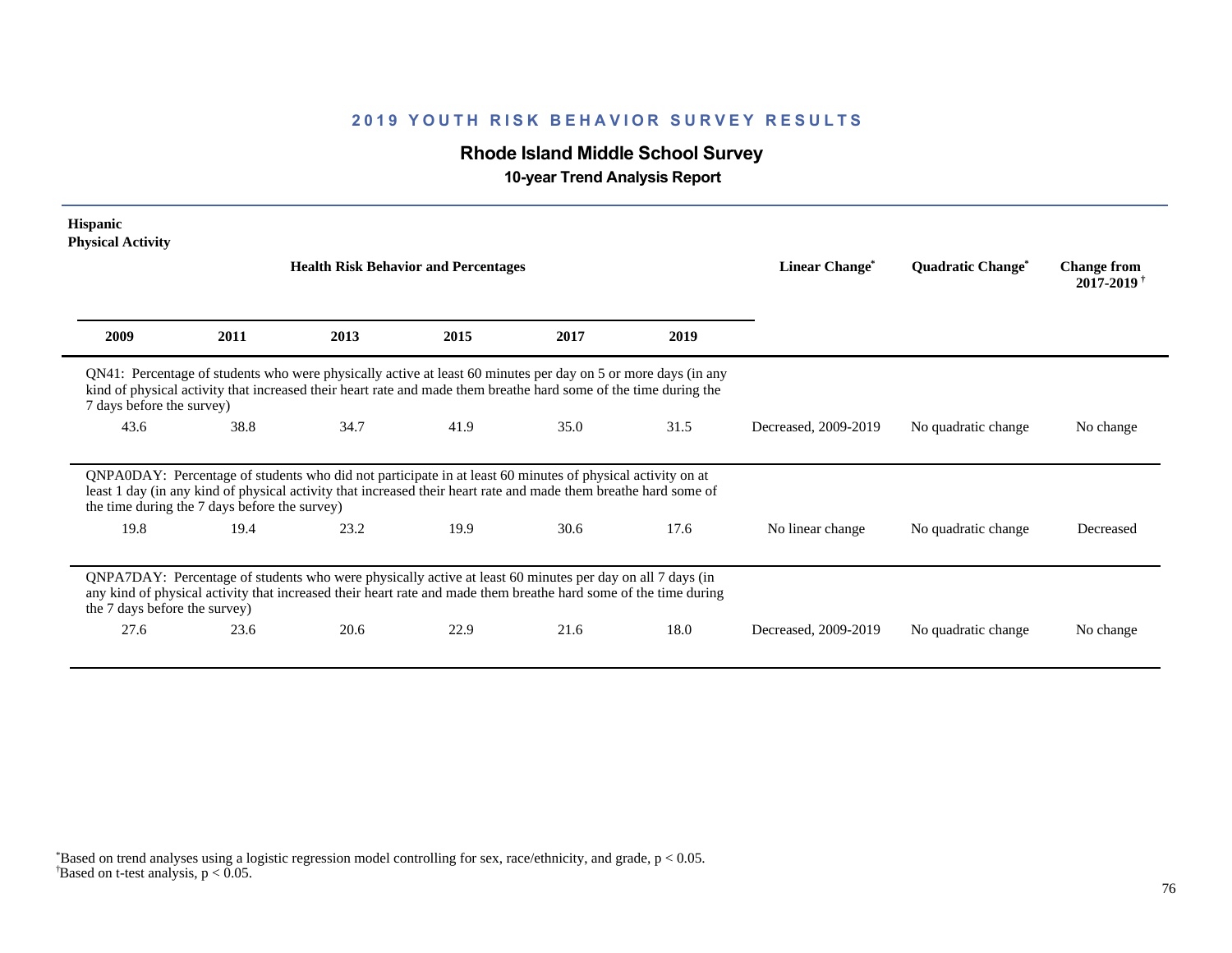# **Rhode Island Middle School Survey**

 **10-year Trend Analysis Report**

| <b>Hispanic</b><br><b>Physical Activity</b>        |      |                                                                                                                                                                                                                                                                                                                                         |      |      |      |                  |                                              |                                                  |
|----------------------------------------------------|------|-----------------------------------------------------------------------------------------------------------------------------------------------------------------------------------------------------------------------------------------------------------------------------------------------------------------------------------------|------|------|------|------------------|----------------------------------------------|--------------------------------------------------|
|                                                    |      | <b>Health Risk Behavior and Percentages</b>                                                                                                                                                                                                                                                                                             |      |      |      | Linear Change*   | <b>Quadratic Change<sup>*</sup></b>          | <b>Change from</b><br>$2017 - 2019$ <sup>†</sup> |
| 2009                                               | 2011 | 2013                                                                                                                                                                                                                                                                                                                                    | 2015 | 2017 | 2019 |                  |                                              |                                                  |
| on an average school day)                          |      | QN43: Percentage of students who played video or computer games or used a computer 3 or more hours per<br>day (counting time spent on things such as playing games, watching videos, texting, or using social media on<br>their smartphone, computer, Xbox, PlayStation, iPad, or other tablet, for something that was not school work, |      |      |      |                  |                                              |                                                  |
| 37.7                                               | 42.1 | 42.0                                                                                                                                                                                                                                                                                                                                    | 51.2 | 46.1 | 40.8 | No linear change | Increased, 2009-2015<br>Decreased, 2015-2019 | No change                                        |
| week when they were in school)                     |      | QN44: Percentage of students who attended physical education (PE) classes on 1 or more days (in an average                                                                                                                                                                                                                              |      |      |      |                  |                                              |                                                  |
| 86.3                                               | 86.4 | 76.9                                                                                                                                                                                                                                                                                                                                    | 92.5 | 81.9 | 84.5 | No linear change | No quadratic change                          | No change                                        |
| week when they were in school)                     |      | QNDLYPE: Percentage of students who attended physical education (PE) classes on all 5 days (in an average                                                                                                                                                                                                                               |      |      |      |                  |                                              |                                                  |
| 11.2                                               | 15.3 | 7.4                                                                                                                                                                                                                                                                                                                                     | 18.7 | 14.2 | 22.2 | No linear change | No quadratic change                          | No change                                        |
| more times during the 12 months before the survey) |      | QN46: Percentage of students who had a concussion from playing a sport or being physically active (one or                                                                                                                                                                                                                               |      |      |      |                  |                                              |                                                  |
|                                                    |      |                                                                                                                                                                                                                                                                                                                                         |      | 25.7 | 21.4 | No linear change | Not available <sup>§</sup>                   | No change                                        |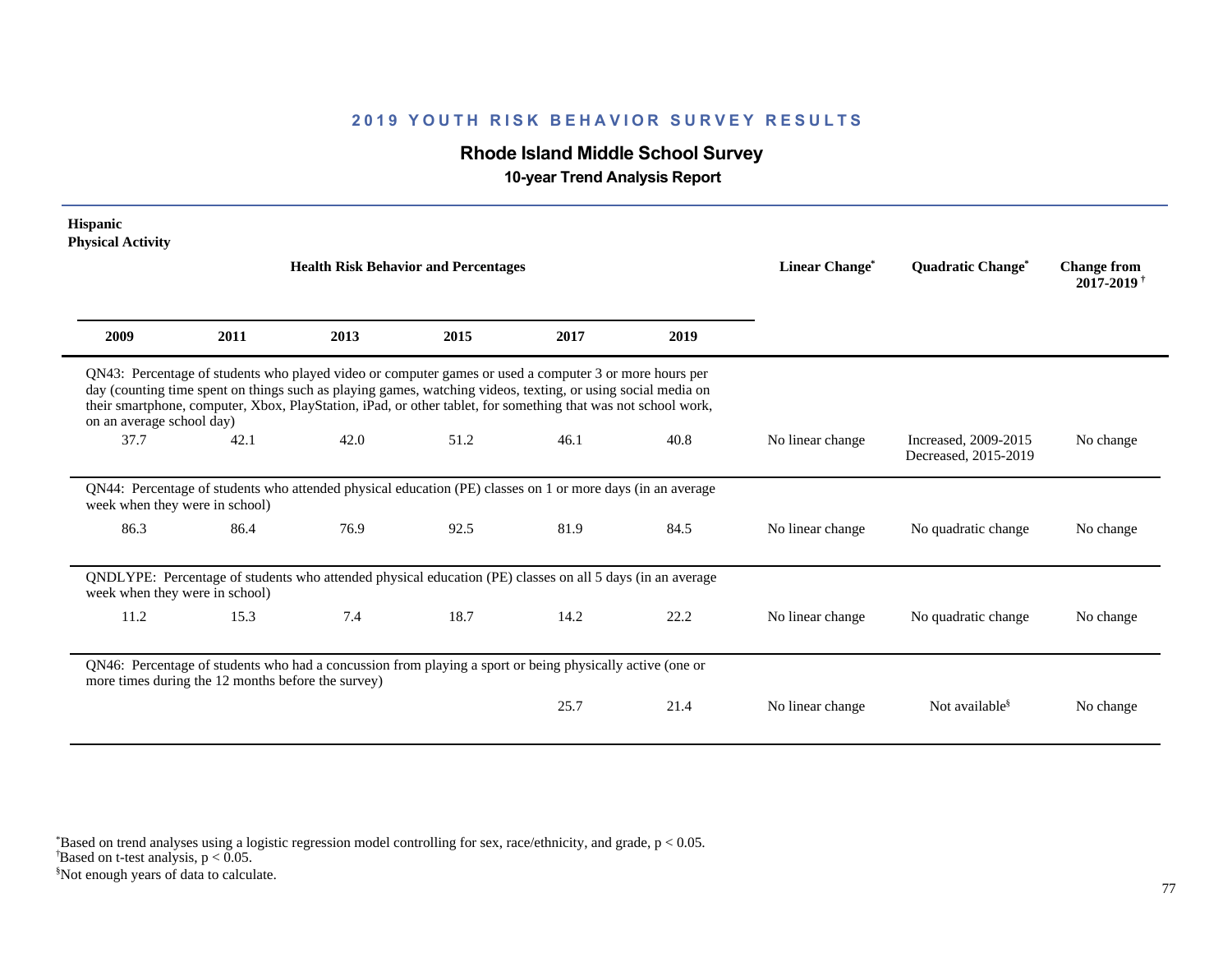# **Rhode Island Middle School Survey**

 **10-year Trend Analysis Report**

| Hispanic<br><b>Other</b> |                                                                                                              | <b>Health Risk Behavior and Percentages</b> |      |      |      | <b>Linear Change*</b> | Quadratic Change*   | <b>Change from</b><br>$2017 - 2019$ <sup>+</sup> |
|--------------------------|--------------------------------------------------------------------------------------------------------------|---------------------------------------------|------|------|------|-----------------------|---------------------|--------------------------------------------------|
| 2009                     | 2011                                                                                                         | 2013                                        | 2015 | 2017 | 2019 |                       |                     |                                                  |
| before the survey)       | QN49: Percentage of students who described their grades in school as mostly A's or B's (during the 12 months |                                             |      |      |      |                       |                     |                                                  |
| 53.6                     | 57.4                                                                                                         | 59.9                                        | 66.3 | 63.7 | 65.5 | Increased, 2009-2019  | No quadratic change | No change                                        |
|                          |                                                                                                              |                                             |      |      |      |                       |                     |                                                  |

 $\overline{B}$ ased on t-test analysis, p < 0.05. \*Based on trend analyses using a logistic regression model controlling for sex, race/ethnicity, and grade, p < 0.05.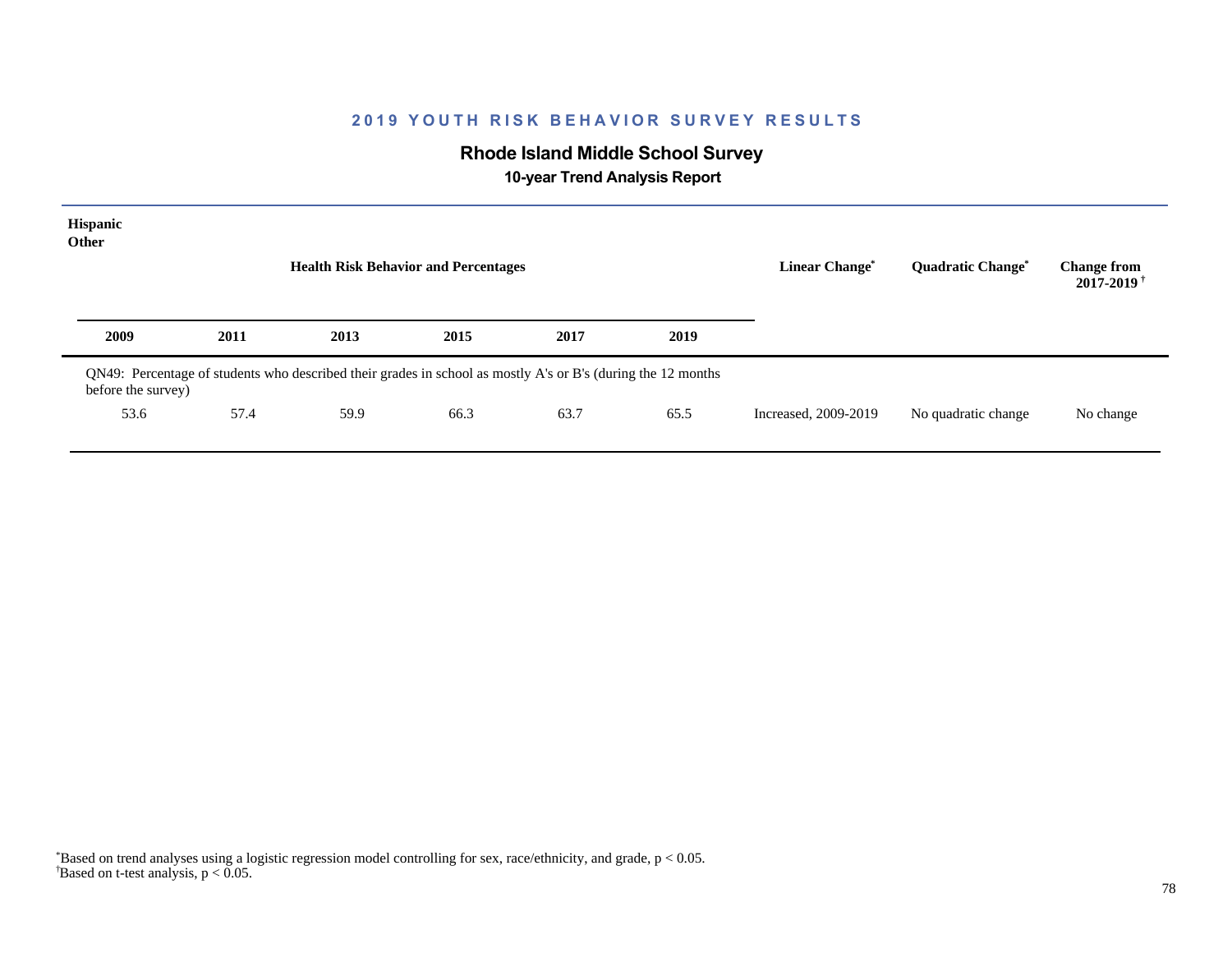# **Rhode Island Middle School Survey**

 **10-year Trend Analysis Report**

| <b>Hispanic</b><br><b>Site-Added</b>                                                                                                                                                                |      |                                                                                                            |                |                   |                                                  |                  |                            |           |
|-----------------------------------------------------------------------------------------------------------------------------------------------------------------------------------------------------|------|------------------------------------------------------------------------------------------------------------|----------------|-------------------|--------------------------------------------------|------------------|----------------------------|-----------|
|                                                                                                                                                                                                     |      | <b>Health Risk Behavior and Percentages</b>                                                                | Linear Change* | Quadratic Change* | <b>Change from</b><br>$2017 - 2019$ <sup>+</sup> |                  |                            |           |
| 2009                                                                                                                                                                                                | 2011 | 2013                                                                                                       | 2015           | 2017              | 2019                                             |                  |                            |           |
| or more)                                                                                                                                                                                            |      | QN50: Percentage of students who have physical disabilities or long-term health problems (meaning 6 months |                |                   |                                                  |                  |                            |           |
| 7.2                                                                                                                                                                                                 | 9.8  | 7.5                                                                                                        | 7.3            | 8.6               | 7.9                                              | No linear change | No quadratic change        | No change |
| months or more)                                                                                                                                                                                     |      | QN51: Percentage of students who have long-term emotional problems or learning disabilities (meaning 6     |                |                   |                                                  |                  |                            |           |
| 10.3                                                                                                                                                                                                | 10.8 | 12.9                                                                                                       | 8.2            | 11.7              | 11.6                                             | No linear change | No quadratic change        | No change |
| 12 months before the survey)                                                                                                                                                                        |      | QN53: Percentage of students who were in a physical fight on school property (one or more times during the |                |                   |                                                  |                  |                            |           |
|                                                                                                                                                                                                     |      |                                                                                                            |                | 25.2              | 24.9                                             | No linear change | Not available <sup>§</sup> | No change |
| QN55: Percentage of students who felt sad or hopeless (almost every day for $>=$ 2 weeks in a row so that they<br>stopped doing some usual activities, ever during the 12 months before the survey) |      |                                                                                                            |                |                   |                                                  |                  |                            |           |
|                                                                                                                                                                                                     |      |                                                                                                            |                | 29.4              | 34.9                                             | No linear change | Not available              | No change |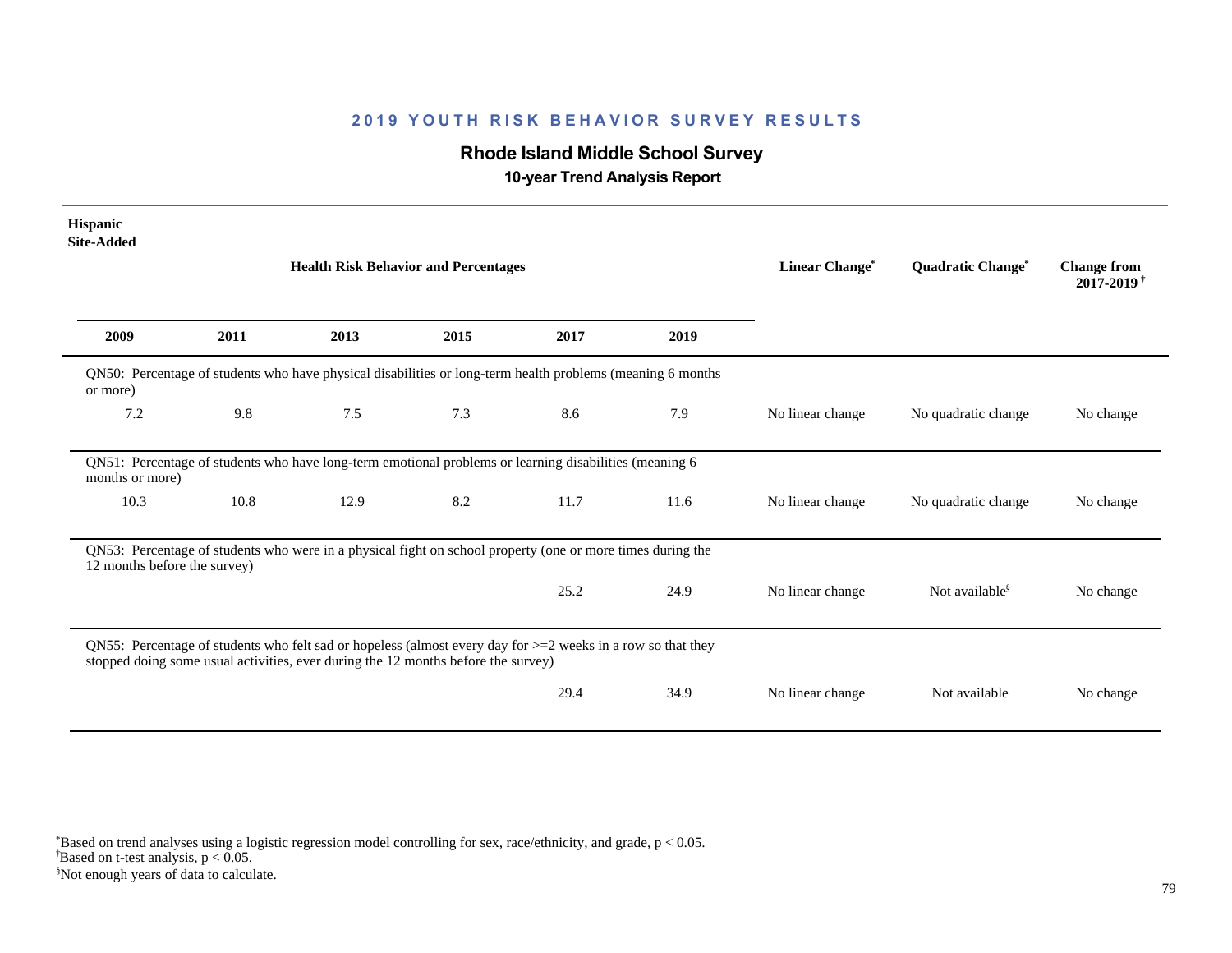# **Rhode Island Middle School Survey**

 **10-year Trend Analysis Report**

| <b>Hispanic</b><br><b>Site-Added</b> |                                                                                                                                                                                             |      |      |      |      |                  |                            |                                                  |  |
|--------------------------------------|---------------------------------------------------------------------------------------------------------------------------------------------------------------------------------------------|------|------|------|------|------------------|----------------------------|--------------------------------------------------|--|
|                                      | <b>Health Risk Behavior and Percentages</b>                                                                                                                                                 |      |      |      |      |                  | Quadratic Change*          | <b>Change from</b><br>$2017 - 2019$ <sup>†</sup> |  |
| 2009                                 | 2011                                                                                                                                                                                        | 2013 | 2015 | 2017 | 2019 |                  |                            |                                                  |  |
|                                      | QN56: Percentage of students who reported someone who lives with them smokes cigarettes                                                                                                     |      |      |      |      |                  |                            |                                                  |  |
|                                      |                                                                                                                                                                                             |      |      | 32.5 | 27.8 | No linear change | Not available <sup>§</sup> | No change                                        |  |
|                                      | QN57: Percentage of students who first smoked a cigar, cigarillo or little cigar or used a hookah or an<br>electronic vapor product before age 11 years (even if only for one or two puffs) |      |      |      |      |                  |                            |                                                  |  |
|                                      |                                                                                                                                                                                             |      |      | 6.6  | 5.1  | No linear change | Not available              | No change                                        |  |
|                                      | QN62: Percentage of students who saw a dentist (for a check-up, exam, teeth cleaning, or other dental work,<br>during the 12 months before the survey)                                      |      |      |      |      |                  |                            |                                                  |  |
|                                      |                                                                                                                                                                                             | 63.8 | 60.8 | 66.0 | 61.4 | No linear change | Not available              | No change                                        |  |
|                                      | QN63: Percentage of students who reported their teeth or mouth have been painful or sore (one or more times<br>during the 12 months before the survey)                                      |      |      |      |      |                  |                            |                                                  |  |
|                                      |                                                                                                                                                                                             | 40.4 | 41.8 | 49.7 | 40.7 | No linear change | Not available              | Decreased                                        |  |